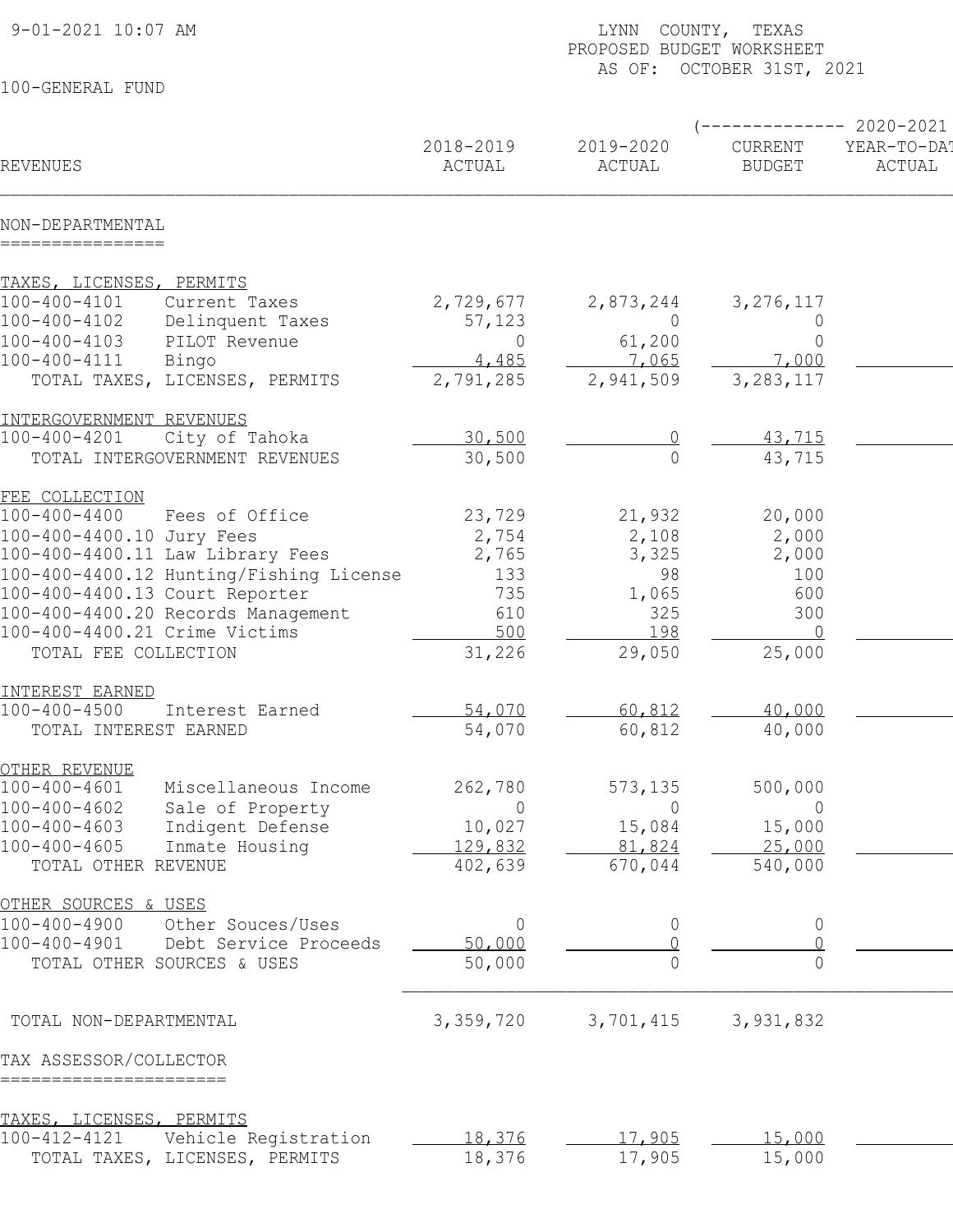9-01-2021 10:07 AM LYNN COUNTY, TEXAS PAGE: 2 PROPOSED BUDGET WORKSHEET

## 100-GENERAL FUND

## AS OF: OCTOBER 31ST, 2021

|                                                              |                     |                     | $---------2020-2021$     |                       |
|--------------------------------------------------------------|---------------------|---------------------|--------------------------|-----------------------|
| REVENUES                                                     | 2018-2019<br>ACTUAL | 2019-2020<br>ACTUAL | CURRENT<br><b>BUDGET</b> | YEAR-TO-DA!<br>ACTUAL |
| FEE COLLECTION                                               |                     |                     |                          |                       |
| 100-412-4400<br>Tax - Fees of Office                         | 15,437              | 19,857              | 15,000                   |                       |
| TOTAL FEE COLLECTION                                         | 15,437              | 19,857              | 15,000                   |                       |
|                                                              |                     |                     |                          |                       |
| TOTAL TAX ASSESSOR/COLLECTOR                                 | 33,813              | 37,762              | 30,000                   |                       |
| DISTRICT CLERK                                               |                     |                     |                          |                       |
| ==============                                               |                     |                     |                          |                       |
| FEE COLLECTION<br>100-422-4400 D. Clerk-Fees of Office 1,726 |                     | 33,686              | 7,000                    |                       |
| TOTAL FEE COLLECTION                                         | 9,726               | 33,686              | 7,000                    |                       |
|                                                              |                     |                     |                          |                       |
| TOTAL DISTRICT CLERK                                         | 9,726               | 33,686              | 7,000                    |                       |
| JP - TAHOKA                                                  |                     |                     |                          |                       |
| ===========                                                  |                     |                     |                          |                       |
| FEE COLLECTION<br>100-423-4400                               |                     |                     |                          |                       |
| JP Tahoka-Fees of Office_____78,197                          |                     | 80,384              | 80,000                   |                       |
| TOTAL FEE COLLECTION                                         | 78,197              | 80,384              | 80,000                   |                       |
| TOTAL JP - TAHOKA                                            | 78,197              | 80,384              | 80,000                   |                       |
| JP - O'DONNELL                                               |                     |                     |                          |                       |
| ==============                                               |                     |                     |                          |                       |
| FEE COLLECTION                                               |                     |                     |                          |                       |
| $100 - 424 - 4400$<br>JP O'Donnell-Fees of Off               | 14,349              | 19,511              | 20,000                   |                       |
| TOTAL FEE COLLECTION                                         | 14,349              | 19,511              | 20,000                   |                       |
| TOTAL JP - O'DONNELL                                         | 14,349              | 19,511              | 20,000                   |                       |
| COUNTY ATTORNEY                                              |                     |                     |                          |                       |
| ===============                                              |                     |                     |                          |                       |
| INTERGOVERNMENT REVENUES                                     |                     |                     |                          |                       |
| 100-425-4202<br>State Revenue-Supplement_                    | 23,333              | 25,666              | 25,667                   |                       |
| TOTAL INTERGOVERNMENT REVENUES                               | 23,333              | 25,666              | 25,667                   |                       |
| FEE COLLECTION<br>100-425-4400.14 Fee Collections-Hot Chec_  | 140                 | 95                  | 200                      |                       |
| TOTAL FEE COLLECTION                                         | 140                 | 95                  | 200                      |                       |
|                                                              |                     |                     |                          |                       |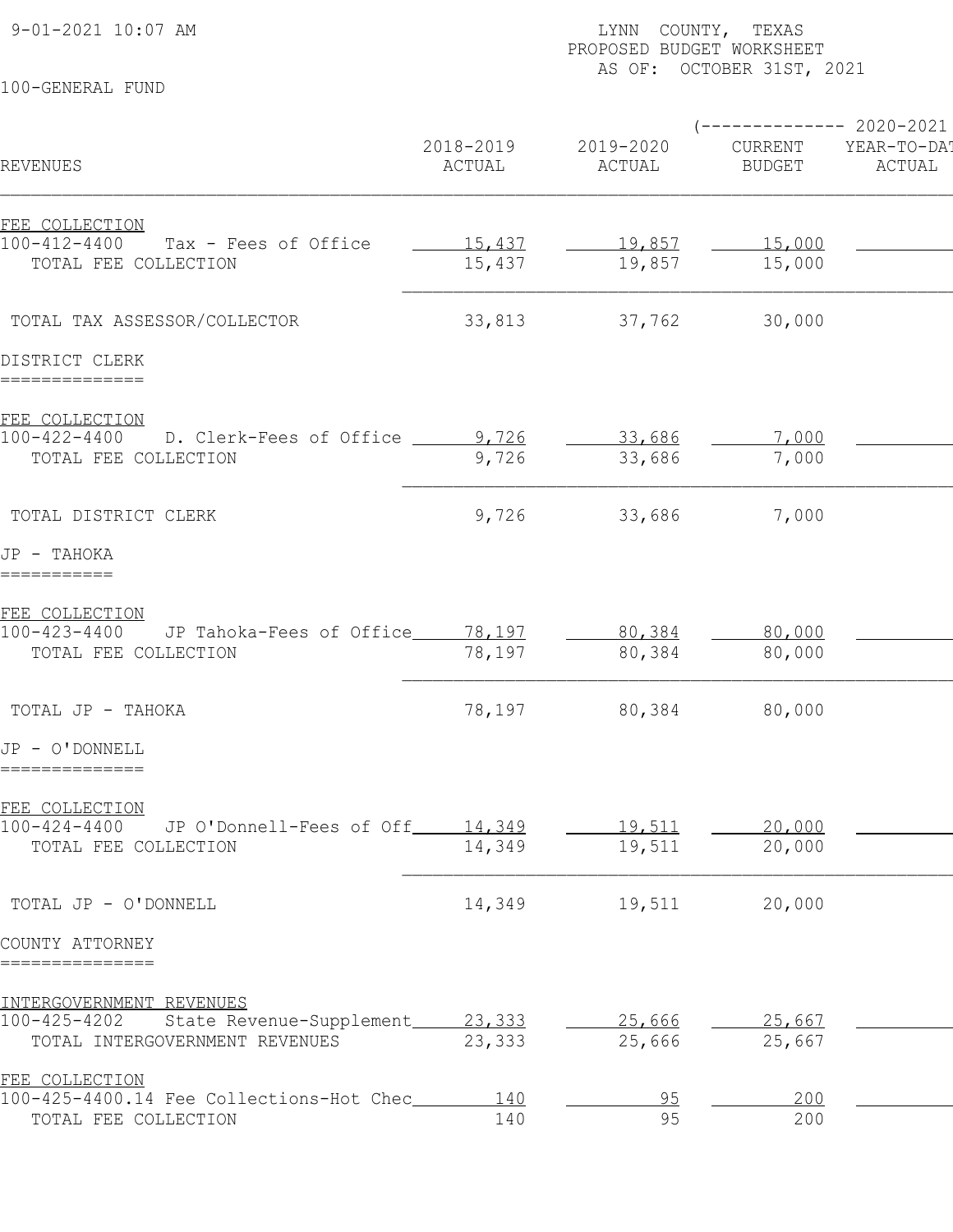9-01-2021 10:07 AM LYNN COUNTY, TEXAS PAGE: 3

100-GENERAL FUND

## PROPOSED BUDGET WORKSHEET AS OF: OCTOBER 31ST, 2021

|                                                                  |                     |                     | ---------                | 2020-2021             |
|------------------------------------------------------------------|---------------------|---------------------|--------------------------|-----------------------|
| REVENUES                                                         | 2018-2019<br>ACTUAL | 2019-2020<br>ACTUAL | CURRENT<br><b>BUDGET</b> | YEAR-TO-DAT<br>ACTUAL |
| OTHER REVENUE                                                    |                     |                     |                          |                       |
| 100-425-4600<br>C. Attorney-Bond Forfeit_                        |                     |                     |                          |                       |
| TOTAL OTHER REVENUE                                              |                     | $\Omega$            | $\Omega$                 |                       |
|                                                                  |                     |                     |                          |                       |
| TOTAL COUNTY ATTORNEY                                            | 23, 473             | 25,761              | 25,867                   |                       |
| EMC                                                              |                     |                     |                          |                       |
| $===$                                                            |                     |                     |                          |                       |
| INTERGOVERNMENT REVENUES                                         |                     |                     |                          |                       |
| $100 - 427 - 4202$<br>Grant Revenue                              | $\overline{0}$      | 10,000              | 10,000                   |                       |
| 100-427-4202.01 HAVC Grant                                       |                     | 6,002               | 120,000                  |                       |
| 100-427-4202.02 CORONA VIRUS RELIEF                              |                     | 18,832              | 75,328                   |                       |
| 100-427-4202.03 Grant Communications                             |                     | $\overline{0}$      | 36,844                   |                       |
| 100-427-4202.04 COVID ESF                                        |                     | $\Omega$            | 102,646                  |                       |
| 100-427-4202.05 First Responder Mental H                         |                     |                     | 55,598                   |                       |
| 100-427-4202.06 Emergency Response Vehic                         |                     |                     | - 0                      |                       |
| TOTAL INTERGOVERNMENT REVENUES                                   | 0                   | 34,834              | 400,416                  |                       |
| TOTAL EMC                                                        | $\overline{0}$      | 34,834              | 400,416                  |                       |
| COUNTY BUILDINGS                                                 |                     |                     |                          |                       |
| ================                                                 |                     |                     |                          |                       |
| <u>not used</u>                                                  |                     |                     |                          |                       |
| $100 - 430 - 4701$<br>Flood Repair Ins                           |                     |                     | 300,000                  |                       |
| TOTAL not used                                                   | $\Omega$            | $\overline{0}$      | 300,000                  |                       |
|                                                                  |                     |                     |                          |                       |
| TOTAL COUNTY BUILDINGS                                           | $\circ$             | $\circ$             | 300,000                  |                       |
| COUNTY JUDGE                                                     |                     |                     |                          |                       |
| ============                                                     |                     |                     |                          |                       |
| INTERGOVERNMENT REVENUES                                         |                     |                     |                          |                       |
| $100 - 441 - 4202$<br>State Revenue-Supplement_                  | 25,347              | 25,441              | 25,200                   |                       |
| TOTAL INTERGOVERNMENT REVENUES                                   | 25,347              | 25,441              | 25,200                   |                       |
|                                                                  |                     |                     |                          |                       |
| TOTAL COUNTY JUDGE                                               | 25,347              | 25,441              | 25,200                   |                       |
| COUNTY CLERK                                                     |                     |                     |                          |                       |
| ============                                                     |                     |                     |                          |                       |
| FEE COLLECTION                                                   |                     |                     |                          |                       |
| $100 - 442 - 4400$<br>C. Clerk-Fees of Office                    | 71,006              | 62,286              | 65,000                   |                       |
| 100-442-4400.16 C. Clerk Vital Statistic<br>TOTAL FEE COLLECTION | 261<br>71,267       | 190<br>62,476       | 175<br>65,175            |                       |
|                                                                  |                     |                     |                          |                       |
|                                                                  |                     |                     |                          |                       |

TOTAL COUNTY CLERK 71,267 63,176 65,176 65,175 65,175 65,175 65,175 65,175 65,175 65,175 65,175 65,175 0 65,175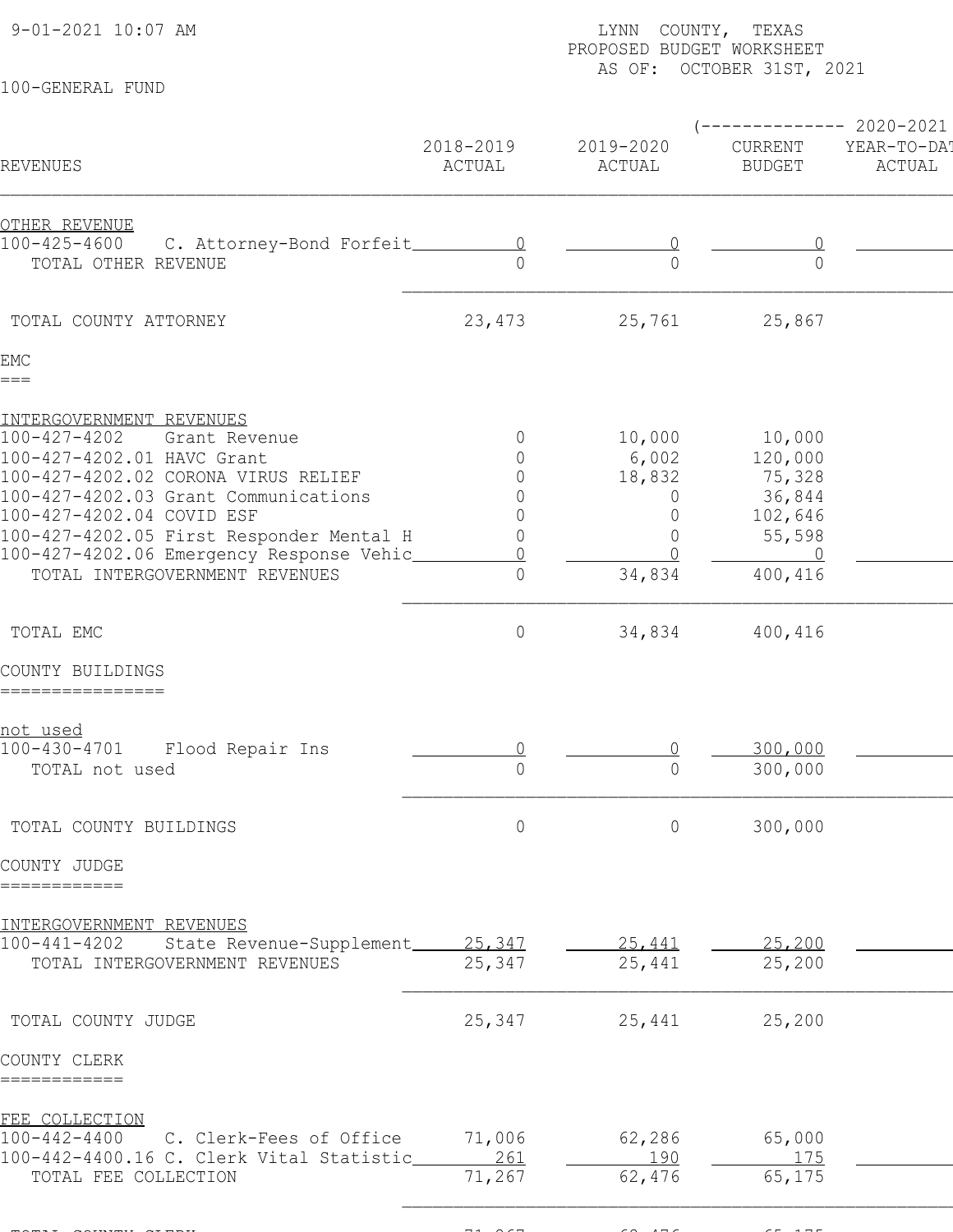| 9-01-2021 10:07 AM                                                          | LYNN COUNTY, TEXAS<br>PROPOSED BUDGET WORKSHEET<br>AS OF: OCTOBER 31ST, 2021 |                     |                          |                                                 |  |
|-----------------------------------------------------------------------------|------------------------------------------------------------------------------|---------------------|--------------------------|-------------------------------------------------|--|
| 100-GENERAL FUND                                                            |                                                                              |                     |                          |                                                 |  |
| REVENUES                                                                    | 2018-2019<br>ACTUAL                                                          | 2019-2020<br>ACTUAL | CURRENT<br><b>BUDGET</b> | ------------ 2020-2021<br>YEAR-TO-DA!<br>ACTUAL |  |
| PUBLIC WELFARE-SOC SERV<br>=======================                          |                                                                              |                     |                          |                                                 |  |
| OTHER SOURCES & USES                                                        |                                                                              |                     |                          |                                                 |  |
| 100-455-4909<br>ECONOMIC DEVELOPMENT<br>TOTAL OTHER SOURCES & USES          | ∩                                                                            | $\bigcap$           | $\Omega$                 |                                                 |  |
| TOTAL PUBLIC WELFARE-SOC SERV                                               | $\mathbf 0$                                                                  | $\mathbf 0$         | $\circ$                  |                                                 |  |
| HEALTH - SOCIAL SERVICES<br>=========================                       |                                                                              |                     |                          |                                                 |  |
| OTHER REVENUE                                                               |                                                                              |                     |                          |                                                 |  |
| 100-456-4601<br>Employee Wellness Income<br>TOTAL OTHER REVENUE             | 250<br>250                                                                   | <u>60</u><br>60     | 250<br>250               |                                                 |  |
| TOTAL HEALTH - SOCIAL SERVICES                                              | 250                                                                          | 60                  | 250                      |                                                 |  |
| PUBLIC SAFETY<br>=============                                              |                                                                              |                     |                          |                                                 |  |
| INTERGOVERNMENT REVENUES                                                    |                                                                              |                     |                          |                                                 |  |
| $100 - 470 - 4202$<br>Grant Revenue<br>TOTAL INTERGOVERNMENT REVENUES       | $\Omega$                                                                     | $\Omega$            |                          |                                                 |  |
| TOTAL PUBLIC SAFETY                                                         | $\circ$                                                                      | $\circ$             | $\circ$                  |                                                 |  |
| SHERIFF'S OFFICE<br>================                                        |                                                                              |                     |                          |                                                 |  |
| INTERGOVERNMENT REVENUES                                                    |                                                                              |                     |                          |                                                 |  |
| $100 - 471 - 4214$<br>SWAT Income                                           | $\overline{0}$                                                               | $\overline{0}$      | 3,800                    |                                                 |  |
| $100 - 471 - 4215$<br>$K-9$                                                 |                                                                              |                     | 2,200                    |                                                 |  |
| TOTAL INTERGOVERNMENT REVENUES                                              | 0                                                                            | $\overline{0}$      | 6,000                    |                                                 |  |
| <u>OTHER REVENUE</u>                                                        |                                                                              |                     |                          |                                                 |  |
| $100 - 471 - 4600$<br>T-COLE<br>$100 - 471 - 4601$<br>Sheriff-Misc Income   | $\overline{0}$<br>10,500                                                     | $\overline{0}$      | 1,800<br>$\Omega$        |                                                 |  |
| TOTAL OTHER REVENUE                                                         | 10,500                                                                       | $\overline{0}$      | 1,800                    |                                                 |  |
| <u>OTHER SOURCES &amp; USES</u>                                             |                                                                              |                     |                          |                                                 |  |
| $100 - 471 - 4985$<br>Insurance Claim Revenue<br>TOTAL OTHER SOURCES & USES | $\cap$                                                                       | $\Omega$            | 2,315<br>2,315           |                                                 |  |
| TOTAL SHERIFF'S OFFICE                                                      | 10,500                                                                       | $\overline{0}$      | 10,115                   |                                                 |  |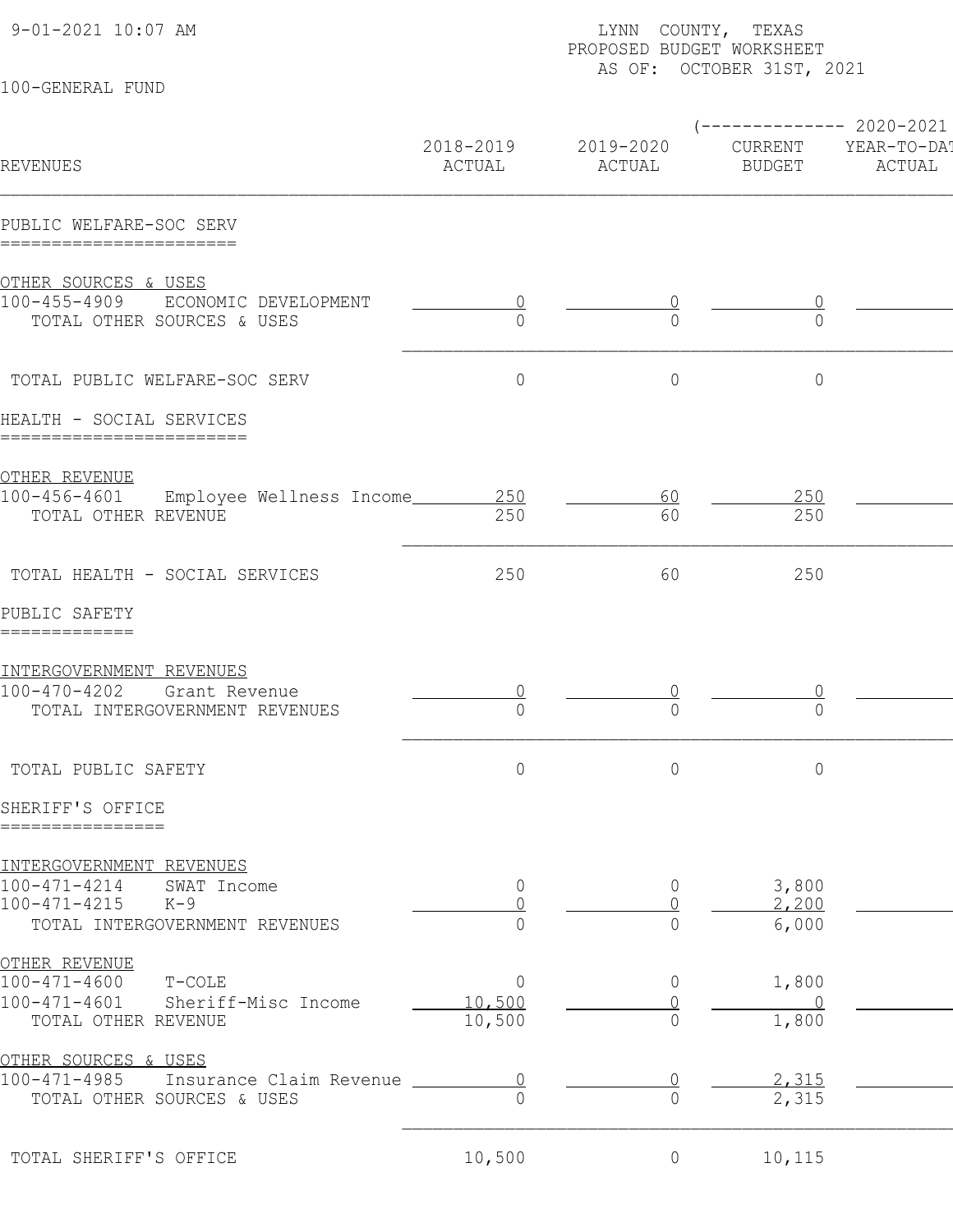| 9-01-2021 10:07 AM                                                           | LYNN COUNTY, TEXAS<br>PROPOSED BUDGET WORKSHEET |                              |                                                   |                       |  |  |  |
|------------------------------------------------------------------------------|-------------------------------------------------|------------------------------|---------------------------------------------------|-----------------------|--|--|--|
| 100-GENERAL FUND                                                             | AS OF: OCTOBER 31ST, 2021                       |                              |                                                   |                       |  |  |  |
| REVENUES                                                                     | 2018-2019<br>ACTUAL                             | 2019-2020<br>ACTUAL          | $--------- 2020-2021$<br>CURRENT<br><b>BUDGET</b> | YEAR-TO-DAT<br>ACTUAL |  |  |  |
| JAIL<br>$====$                                                               |                                                 |                              |                                                   |                       |  |  |  |
| OTHER REVENUE<br>100-476-4601<br>Miscellaneous Income<br>TOTAL OTHER REVENUE | $\cup$<br>$\cap$                                | $\bigcap$                    | $\overline{0}$<br>$\bigcap$                       |                       |  |  |  |
| TOTAL JAIL                                                                   | $\circ$                                         | $\overline{0}$               | $\circ$                                           |                       |  |  |  |
| SCAP Grant<br>==========                                                     |                                                 |                              |                                                   |                       |  |  |  |
| OTHER REVENUE<br>$100 - 477 - 4601$<br>SCAP-Income<br>TOTAL OTHER REVENUE    | 1,361<br>1,361                                  | 1,748<br>1,748               | 1,000<br>1,000                                    |                       |  |  |  |
| TOTAL SCAP Grant                                                             | 1,361                                           | 1,748                        | 1,000                                             |                       |  |  |  |
| EXTENSION - NAT RES<br>===================                                   |                                                 |                              |                                                   |                       |  |  |  |
| TOTAL EXTENSION - NAT RES                                                    | ∩                                               |                              |                                                   |                       |  |  |  |
| TOTAL REVENUES                                                               | 3,628,003<br>===========                        | 4,023,078<br>$=$ =========== | 4,896,855<br>===========                          |                       |  |  |  |
|                                                                              |                                                 |                              |                                                   |                       |  |  |  |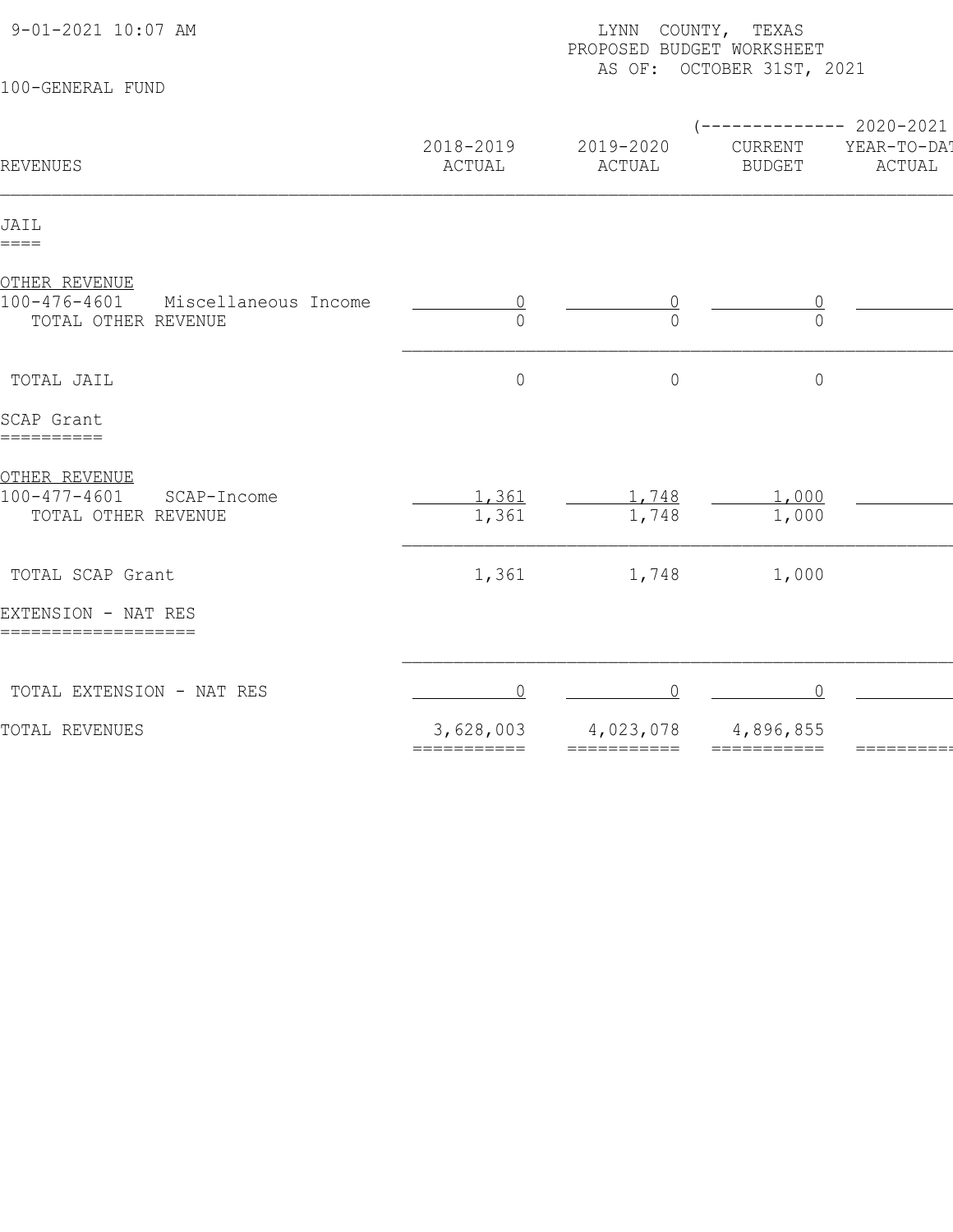| 9-01-2021 10:07 AM                       | COUNTY,<br>LYNN<br>TEXAS<br>PROPOSED BUDGET WORKSHEET<br>AS OF: OCTOBER 31ST, 2021 |                     |                          |                       |  |
|------------------------------------------|------------------------------------------------------------------------------------|---------------------|--------------------------|-----------------------|--|
| 100-GENERAL FUND<br>NON-DEPARTMENTAL     |                                                                                    |                     | -------------            | 2020-2021             |  |
| DEPARTMENTAL EXPENDITURES                | 2018-2019<br>ACTUAL                                                                | 2019-2020<br>ACTUAL | CURRENT<br><b>BUDGET</b> | YEAR-TO-DAT<br>ACTUAL |  |
|                                          |                                                                                    |                     |                          |                       |  |
| PERSONNEL SERVICES                       |                                                                                    |                     |                          |                       |  |
| 100-500-5130.00 Unemployment Insurance - | 3,684                                                                              | 7,231               | 15,000                   |                       |  |
| 100-500-5190.00 Workers Compensation     | 21,699                                                                             | 23,194              | 25,000                   |                       |  |
| TOTAL PERSONNEL SERVICES                 | 25,383                                                                             | 30,425              | 40,000                   |                       |  |
| TOTAL NON-DEPARTMENTAL                   | 25,383                                                                             | 30,425              | 40,000                   |                       |  |
|                                          |                                                                                    |                     |                          |                       |  |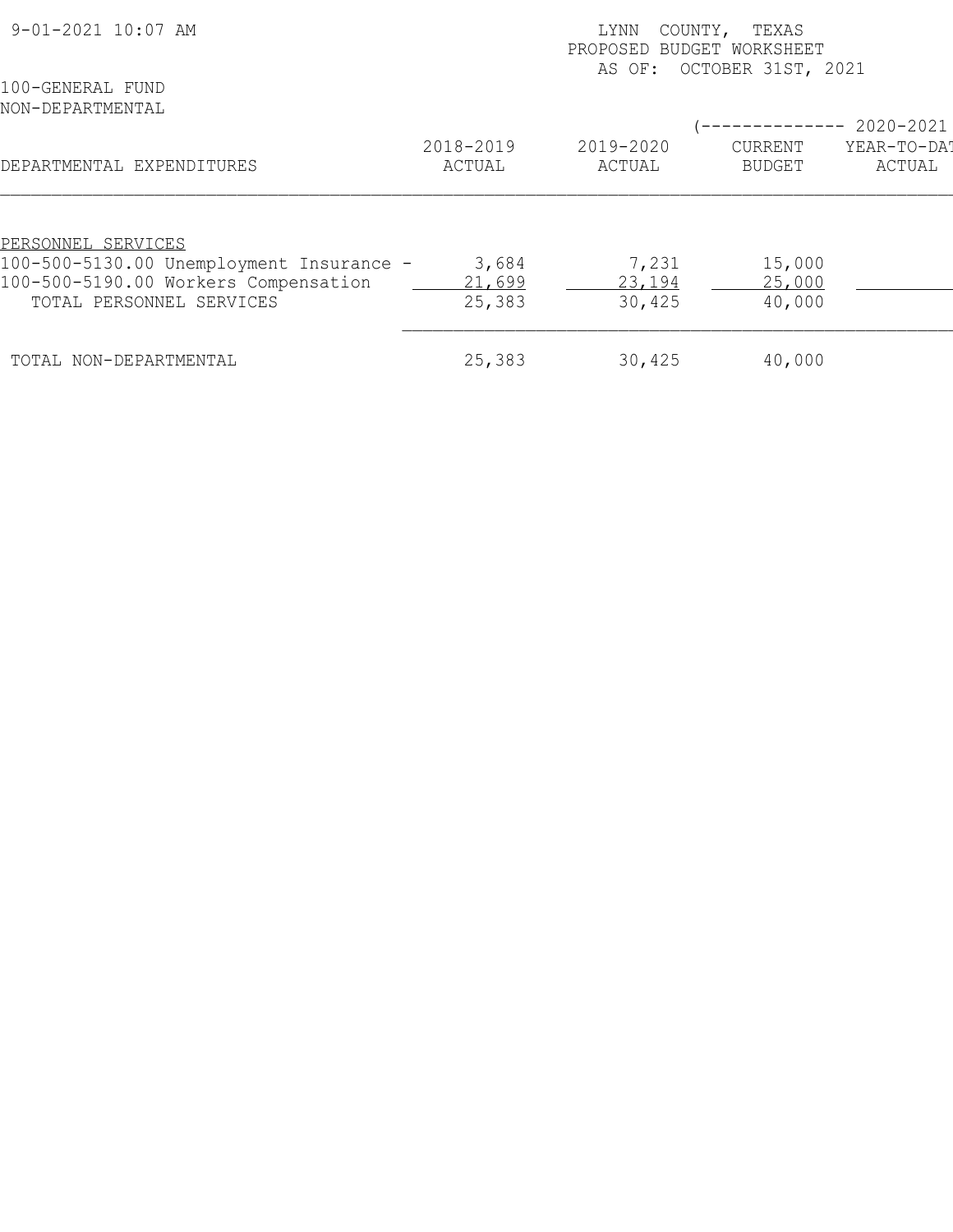| 9-01-2021 10:07 AM                       | COUNTY, TEXAS<br>LYNN<br>PROPOSED BUDGET WORKSHEET<br>AS OF: OCTOBER 31ST, 2021 |                     |                     |                          |                       |  |
|------------------------------------------|---------------------------------------------------------------------------------|---------------------|---------------------|--------------------------|-----------------------|--|
| 100-GENERAL FUND                         |                                                                                 |                     |                     |                          |                       |  |
| TREASURER                                |                                                                                 |                     |                     |                          |                       |  |
|                                          |                                                                                 |                     |                     |                          | ----------- 2020-2021 |  |
| DEPARTMENTAL EXPENDITURES                |                                                                                 | 2018-2019<br>ACTUAL | 2019-2020<br>ACTUAL | CURRENT<br><b>BUDGET</b> | YEAR-TO-DAT<br>ACTUAL |  |
|                                          |                                                                                 |                     |                     |                          |                       |  |
| PERSONNEL SERVICES                       |                                                                                 |                     |                     |                          |                       |  |
| 100-511-5100.10 Salaries-Elected Officia |                                                                                 | 35,230              | 36,640              | 38,472                   |                       |  |
| 100-511-5100.20 Salaries-Other           |                                                                                 | 28,031              | 27,819              | 29,126                   |                       |  |
| $100 - 511 - 5110$<br>Temporary Help     |                                                                                 | 7,406               | 370                 | 2,000                    |                       |  |
| 100-511-5120<br>Longevity                |                                                                                 | 351                 | 420                 | 468                      |                       |  |
| 100-511-5140.00 Medicare Tax             |                                                                                 | 1,048               | 885                 | 1,016                    |                       |  |
| 100-511-5150.00 Social Security          |                                                                                 | 4,482               | 3,784               | 4,345                    |                       |  |
| 100-511-5160.00 Health Insurance         |                                                                                 | 14,449              | 21,182              | 21,200                   |                       |  |
| 100-511-5170.00 Retirement               |                                                                                 | 2,100               | 1,939               | 2,102                    |                       |  |
| TOTAL PERSONNEL SERVICES                 |                                                                                 | 93,097              | 93,039              | 98,729                   |                       |  |
| SUPPLIES & OPERATIONS                    |                                                                                 |                     |                     |                          |                       |  |
| $100 - 511 - 5200$                       | Office Supplies                                                                 | 2,065               | 4,286               | 2,000                    |                       |  |
| 100-511-5201<br>Postage                  |                                                                                 | 660                 | 738                 | 900                      |                       |  |
| 100-511-5300                             | Bond, Dues, & Fees                                                              | 337                 | 381                 | 400                      |                       |  |
| $100 - 511 - 5400$<br>Telephone          |                                                                                 | 1,738               | 1,806               | 1,800                    |                       |  |
| 100-511-5600                             | Travel & Education                                                              | 7,242               | 823                 | 4,500                    |                       |  |
| 100-511-5702                             | Computer Maintenance /Su_                                                       | 17,227              | 18,311              | 20,000                   |                       |  |
| TOTAL SUPPLIES & OPERATIONS              |                                                                                 | 29,269              | 26,345              | 29,600                   |                       |  |
| CAPITAL OUTLAY & OTHER                   |                                                                                 |                     |                     |                          |                       |  |
| 100-511-5990<br>Capital Outlay           |                                                                                 | 4,287               | 1,198               | 1,500                    |                       |  |
| TOTAL CAPITAL OUTLAY & OTHER             |                                                                                 | 4,287               | 1,198               | 1,500                    |                       |  |
| TOTAL TREASURER                          |                                                                                 | 126,653             | 120,581             | 129,829                  |                       |  |
|                                          |                                                                                 |                     |                     |                          |                       |  |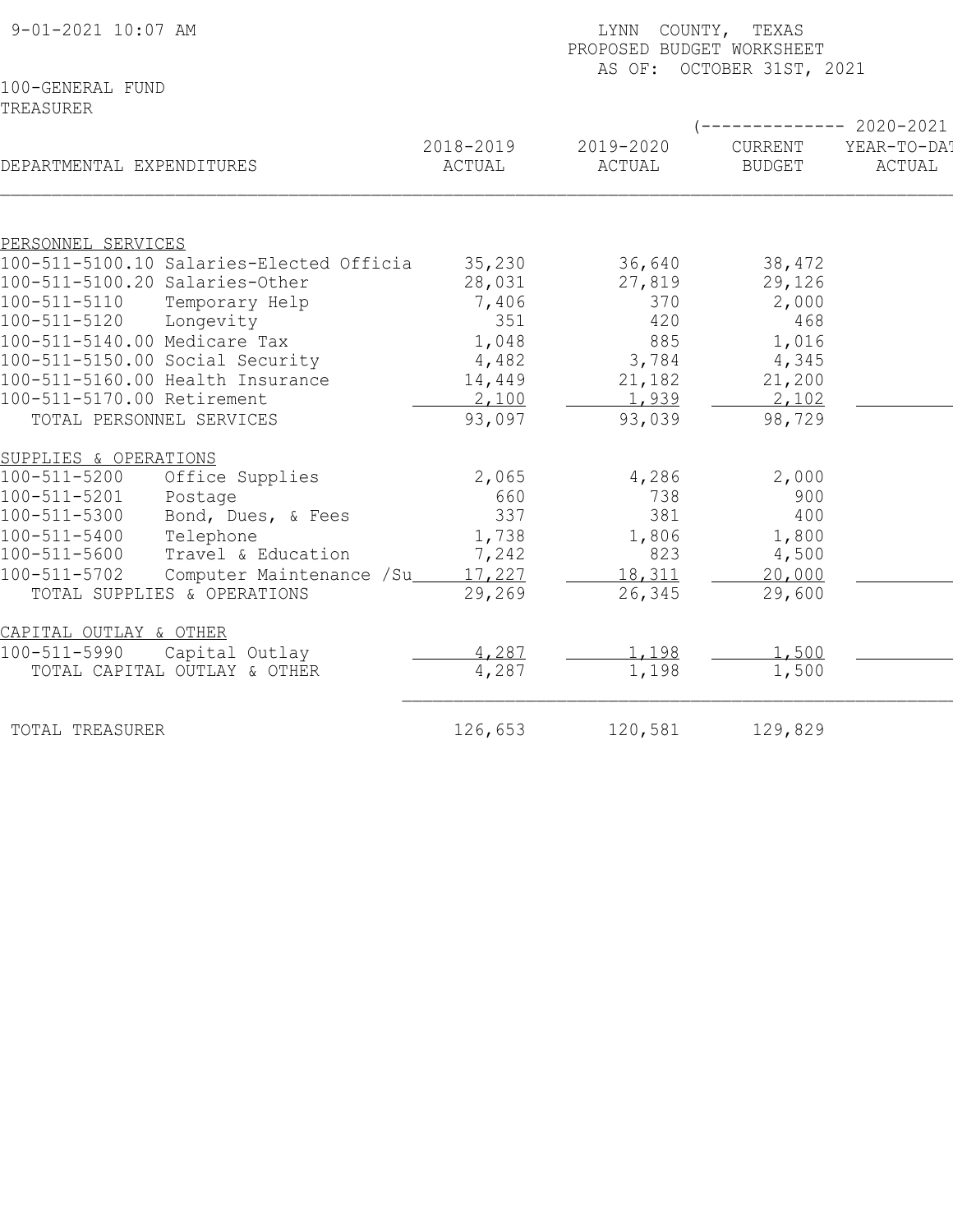| $9 - 01 - 2021$ 10:07 AM                                       | LYNN COUNTY, TEXAS<br>PROPOSED BUDGET WORKSHEET<br>AS OF: OCTOBER 31ST, 2021 |                     |                                 |                       |  |  |
|----------------------------------------------------------------|------------------------------------------------------------------------------|---------------------|---------------------------------|-----------------------|--|--|
| 100-GENERAL FUND                                               |                                                                              |                     |                                 |                       |  |  |
| TAX ASSESSOR/COLLECTOR                                         |                                                                              |                     |                                 |                       |  |  |
|                                                                |                                                                              |                     |                                 | 2020-2021             |  |  |
| DEPARTMENTAL EXPENDITURES                                      | 2018-2019<br>ACTUAL                                                          | 2019-2020<br>ACTUAL | <b>CURRENT</b><br><b>BUDGET</b> | YEAR-TO-DA!<br>ACTUAL |  |  |
|                                                                |                                                                              |                     |                                 |                       |  |  |
| PERSONNEL SERVICES<br>100-512-5100.10 Salaries-Elected Officia | 35,230                                                                       |                     | 38,472                          |                       |  |  |
| 100-512-5100.20 Salaries-Other                                 | 26,672                                                                       | 36,640<br>27,739    | 29,126                          |                       |  |  |
| $100 - 512 - 5110$<br>Temporary Help                           | 9,936                                                                        | 10,323              | 18,720                          |                       |  |  |
| 100-512-5120<br>Longevity                                      | 564                                                                          | 648                 | 831                             |                       |  |  |
| 100-512-5140.00 Medicare Tax                                   | 1,145                                                                        | 1,193               | 1,265                           |                       |  |  |
| 100-512-5150.00 Social Security                                | 4,897                                                                        | 5,100               | 5,405                           |                       |  |  |
| 100-512-5160.00 Health Insurance                               | 16,088                                                                       | 8,326               | 15,500                          |                       |  |  |
| 100-512-5170.00 Retirement                                     | 1,984                                                                        | 2,157               | 2,330                           |                       |  |  |
| TOTAL PERSONNEL SERVICES                                       | 96,516                                                                       | 92,126              | 111,649                         |                       |  |  |
| SUPPLIES & OPERATIONS                                          |                                                                              |                     |                                 |                       |  |  |
| 100-512-5200<br>Office Supplies                                | 3,079                                                                        | 5,993               | 3,500                           |                       |  |  |
| 100-512-5201<br>Postage                                        | 403                                                                          | 1,248               | 2,500                           |                       |  |  |
| $100 - 512 - 5300$<br>Bond, Dues, & Fees                       | 200                                                                          | 517                 | 800                             |                       |  |  |
| 100-512-5400<br>Telephone                                      | 2,812                                                                        | 3,108               | 3,500                           |                       |  |  |
| 100-512-5600<br>Travel & Education                             | 7,888                                                                        | 2,296               | 6,000                           |                       |  |  |
| TOTAL SUPPLIES & OPERATIONS                                    | 14,383                                                                       | 13,163              | 16,300                          |                       |  |  |
| CAPITAL OUTLAY & OTHER                                         |                                                                              |                     |                                 |                       |  |  |
| 100-512-5990<br>Capital Outlay                                 |                                                                              |                     |                                 |                       |  |  |
| TOTAL CAPITAL OUTLAY & OTHER                                   | $\Omega$                                                                     | $\overline{0}$      |                                 |                       |  |  |
| TOTAL TAX ASSESSOR/COLLECTOR                                   | 110,899                                                                      | 105,288             | 127,949                         |                       |  |  |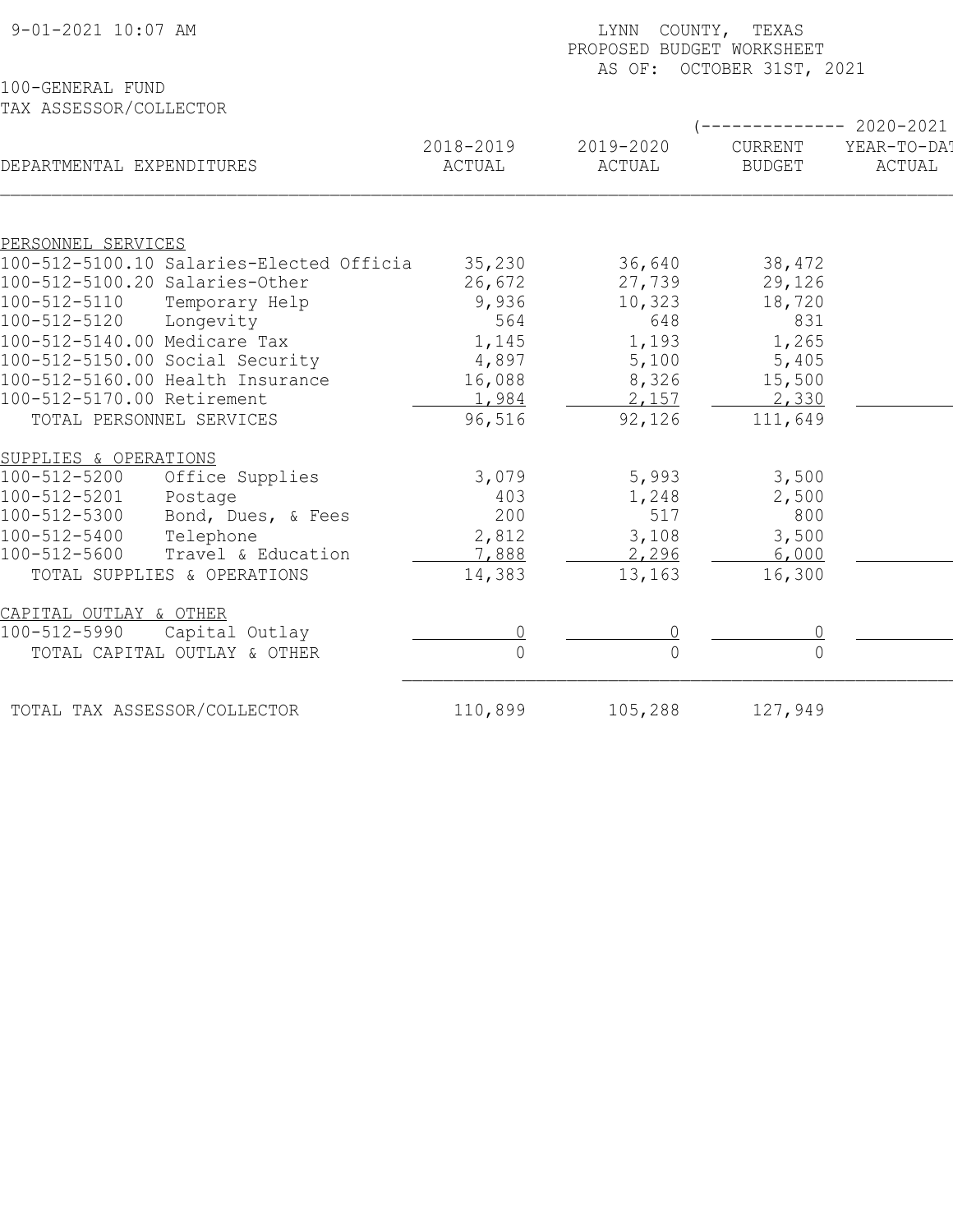| 9-01-2021 10:07 AM                    | COUNTY, TEXAS<br>LYNN<br>PROPOSED BUDGET WORKSHEET<br>OCTOBER 31ST, 2021<br>AS OF: |           |                |             |  |  |
|---------------------------------------|------------------------------------------------------------------------------------|-----------|----------------|-------------|--|--|
| 100-GENERAL FUND                      |                                                                                    |           |                |             |  |  |
| INTERNAL AUDITOR                      |                                                                                    |           |                |             |  |  |
|                                       |                                                                                    |           |                | 2020-2021   |  |  |
|                                       | 2018-2019                                                                          | 2019-2020 | <b>CURRENT</b> | YEAR-TO-DA! |  |  |
| DEPARTMENTAL EXPENDITURES             | ACTUAL                                                                             | ACTUAL    | <b>BUDGET</b>  | ACTUAL      |  |  |
|                                       |                                                                                    |           |                |             |  |  |
| PERSONNEL SERVICES                    |                                                                                    |           |                |             |  |  |
| 100-513-5100<br>Salaries              | 21,091                                                                             | 21,935    | 23,032         |             |  |  |
| 100-513-5120<br>Longevity             | 263                                                                                | 388       | 436            |             |  |  |
| 100-513-5140.00 Medicare Tax          | 298                                                                                | 297       | 342            |             |  |  |
| 100-513-5150.00 Social Security       | 1,272                                                                              | 1,270     | 1,456          |             |  |  |
| 100-513-5160.00 Health Insurance      | 10,495                                                                             | 10,788    | 10,600         |             |  |  |
| 100-513-5170.00 Retirement            | 640                                                                                | 664       | 705            |             |  |  |
| TOTAL PERSONNEL SERVICES              | 34,059                                                                             | 35,341    | 36,571         |             |  |  |
| SUPPLIES & OPERATIONS                 |                                                                                    |           |                |             |  |  |
| $100 - 513 - 5200$<br>Office Supplies | 200                                                                                | 621       | 200            |             |  |  |
| 100-513-5300<br>Bond, Dues, & Fees    | 225                                                                                | 225       | 300            |             |  |  |
| 100-513-5600<br>Travel & Education    | 363                                                                                | .080      | 3,000          |             |  |  |
| TOTAL SUPPLIES & OPERATIONS           | 788                                                                                | 1,925     | 3,500          |             |  |  |
| TOTAL INTERNAL AUDITOR                | 34,847                                                                             | 37,266    | 40,071         |             |  |  |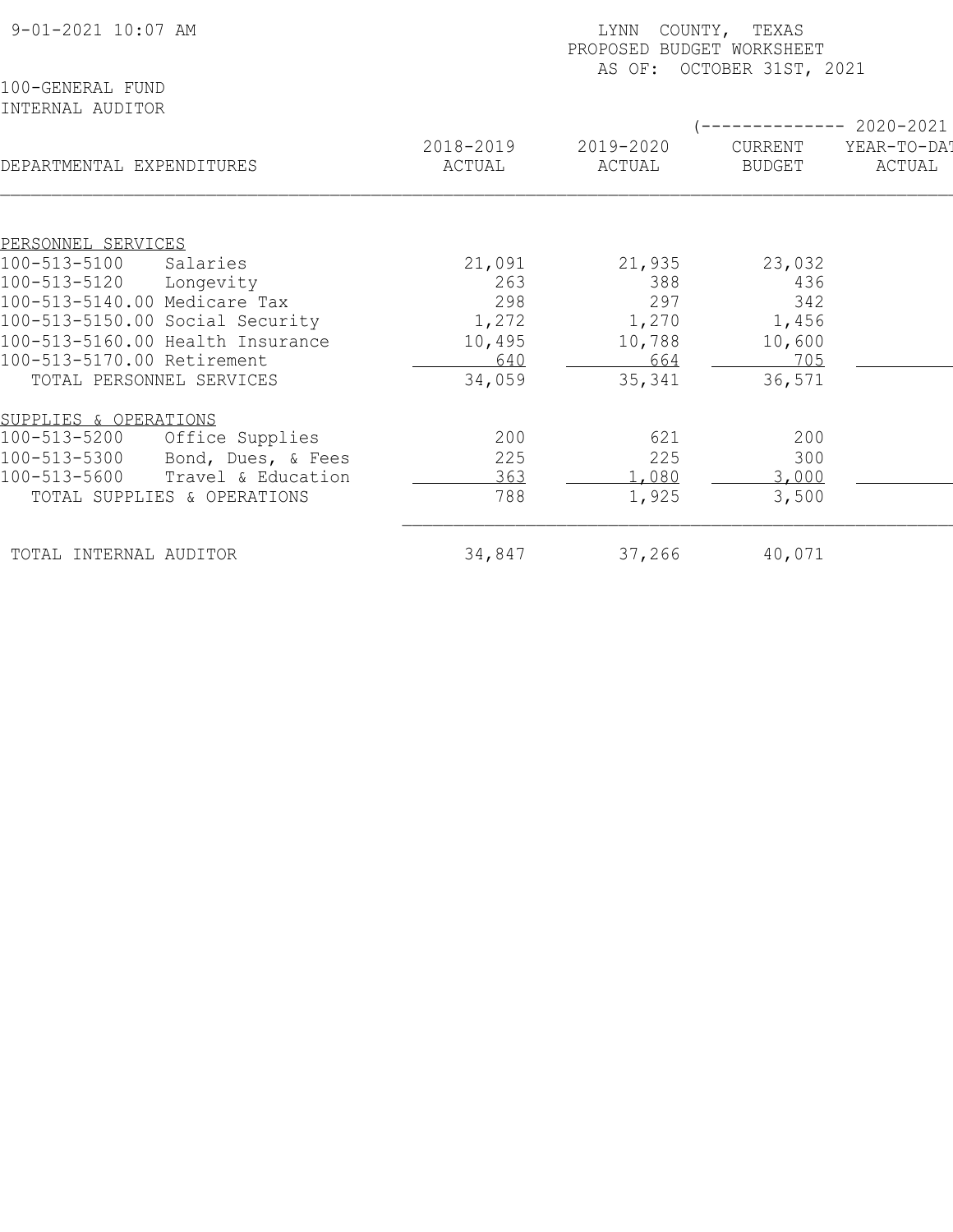| 9-01-2021 10:07 AM                 |                             | COUNTY, TEXAS<br>LYNN<br>PROPOSED BUDGET WORKSHEET<br>OCTOBER 31ST, 2021<br>AS OF: |                     |                          |                                    |  |
|------------------------------------|-----------------------------|------------------------------------------------------------------------------------|---------------------|--------------------------|------------------------------------|--|
| 100-GENERAL FUND<br>DISTRICT COURT |                             |                                                                                    |                     |                          |                                    |  |
| DEPARTMENTAL EXPENDITURES          |                             | 2018-2019<br>ACTUAL                                                                | 2019-2020<br>ACTUAL | CURRENT<br><b>BUDGET</b> | 2020-2021<br>YEAR-TO-DA!<br>ACTUAL |  |
|                                    |                             |                                                                                    |                     |                          |                                    |  |
| PERSONNEL SERVICES                 |                             |                                                                                    |                     |                          |                                    |  |
| 100-521-5101                       | DA Office Expense           | 67,941                                                                             | 73,303              | 73,303                   |                                    |  |
| 100-521-5102                       | District Judge Office Ex_   | 57,754                                                                             | 59,686              | 59,686                   |                                    |  |
| TOTAL PERSONNEL SERVICES           |                             | 125,695                                                                            | 132,989             | 132,989                  |                                    |  |
| SUPPLIES & OPERATIONS              |                             |                                                                                    |                     |                          |                                    |  |
| $100 - 521 - 5702$                 | Building Rent               |                                                                                    | $\Omega$            | $\Omega$                 |                                    |  |
| 100-521-5800                       | Jury-Grand Jurors           | 5,626                                                                              | 2,120               | 4,000                    |                                    |  |
| 100-521-5802                       | Trial Expense               | 15,492                                                                             | 3,674               | 4,000                    |                                    |  |
| 100-521-5803                       | Court Reporter Expense      | 232                                                                                | 1,327               | 5,500                    |                                    |  |
|                                    | TOTAL SUPPLIES & OPERATIONS | 21,350                                                                             | 7,121               | 13,500                   |                                    |  |
| TOTAL DISTRICT COURT               |                             | 147,045                                                                            | 140,110             | 146,489                  |                                    |  |
|                                    |                             |                                                                                    |                     |                          |                                    |  |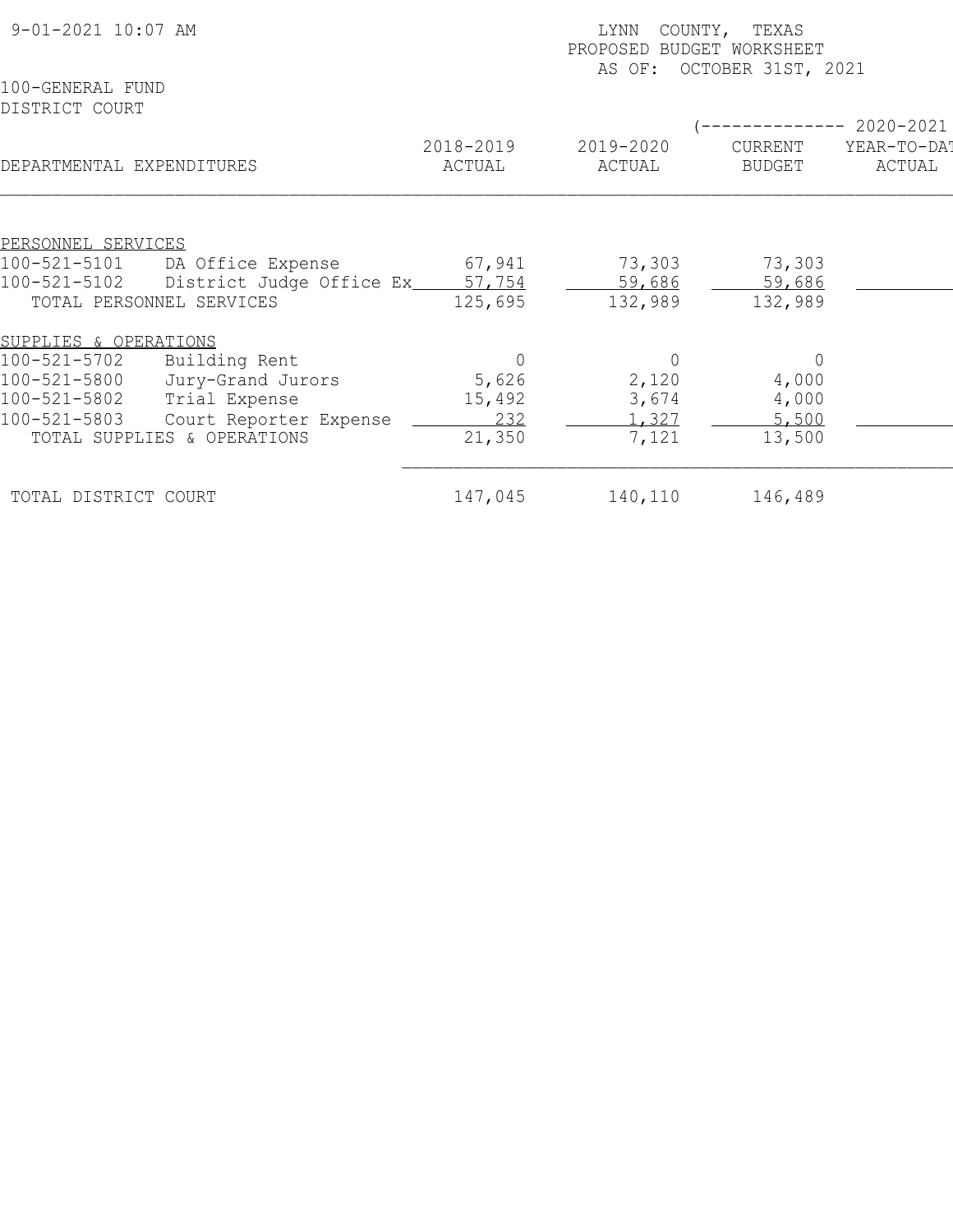| 9-01-2021 10:07 AM                        |                     | LYNN COUNTY, TEXAS<br>PROPOSED BUDGET WORKSHEET<br>AS OF: OCTOBER 31ST, 2021 |                          |                       |  |  |  |
|-------------------------------------------|---------------------|------------------------------------------------------------------------------|--------------------------|-----------------------|--|--|--|
| 100-GENERAL FUND<br>DISTRICT CLERK        |                     |                                                                              |                          |                       |  |  |  |
|                                           |                     |                                                                              |                          | $--------2020-2021$   |  |  |  |
| DEPARTMENTAL EXPENDITURES                 | 2018-2019<br>ACTUAL | 2019-2020<br>ACTUAL                                                          | CURRENT<br><b>BUDGET</b> | YEAR-TO-DA!<br>ACTUAL |  |  |  |
|                                           |                     |                                                                              |                          |                       |  |  |  |
| PERSONNEL SERVICES                        |                     |                                                                              |                          |                       |  |  |  |
| 100-522-5100.10 Salaries-Elected Officia  | 35,230              | 36,640                                                                       | 38,472                   |                       |  |  |  |
| 100-522-5100.20 Salaries-Other            | 26,672              | 27,856                                                                       | 29,126                   |                       |  |  |  |
| 100-522-5100.30 Salaries-Other            | 21,673              | 27,114                                                                       | 28,470                   |                       |  |  |  |
| 100-522-5120<br>Longevity                 | 2,745               | 2,805                                                                        | 2,865                    |                       |  |  |  |
| 100-522-5140.00 Medicare Tax              | 1,316               | 1,423                                                                        | 1,435                    |                       |  |  |  |
| 100-522-5150.00 Social Security           | 5,627               | 6,086                                                                        | 6,135                    |                       |  |  |  |
| 100-522-5160.00 Health Insurance          | 28,992              | 16,167                                                                       | 31,800                   |                       |  |  |  |
| 100-522-5170.00 Retirement                | 2,569               | 2,983                                                                        | 2,968                    |                       |  |  |  |
| TOTAL PERSONNEL SERVICES                  | 124,824             | 121,074                                                                      | 141,271                  |                       |  |  |  |
| SUPPLIES & OPERATIONS                     |                     |                                                                              |                          |                       |  |  |  |
| $100 - 522 - 5200$<br>Office Supplies     | 6,764               | 8,335                                                                        | 5,000                    |                       |  |  |  |
| 100-522-5201<br>Postage                   | 618                 | 455                                                                          | 1,000                    |                       |  |  |  |
| Bond, Dues, & Fees<br>100-522-5300        | 626                 | 365                                                                          | 500                      |                       |  |  |  |
| 100-522-5400<br>Telephone                 | 1,070               | 1,149                                                                        | 1,500                    |                       |  |  |  |
| 100-522-5600<br>Travel & Education        | 771                 | 699                                                                          | 3,200                    |                       |  |  |  |
| Equipment Maintenance<br>100-522-5701     | $\overline{0}$      | 145                                                                          | 1,500                    |                       |  |  |  |
| 100-522-5702<br>Computer Maintenance /Su_ | 7,415               | 7,128                                                                        | 7,128                    |                       |  |  |  |
| TOTAL SUPPLIES & OPERATIONS               | 17,265              | 18,276                                                                       | 19,828                   |                       |  |  |  |
|                                           |                     |                                                                              |                          |                       |  |  |  |
| CAPITAL OUTLAY & OTHER                    |                     |                                                                              |                          |                       |  |  |  |
| 100-522-5990<br>Capital Outlay            | 1,508               | 1,924                                                                        | 3,000                    |                       |  |  |  |
| TOTAL CAPITAL OUTLAY & OTHER              | 1,508               | 1,924                                                                        | 3,000                    |                       |  |  |  |
| TOTAL DISTRICT CLERK                      | 143,597             | 141,273                                                                      | 164,099                  |                       |  |  |  |
|                                           |                     |                                                                              |                          |                       |  |  |  |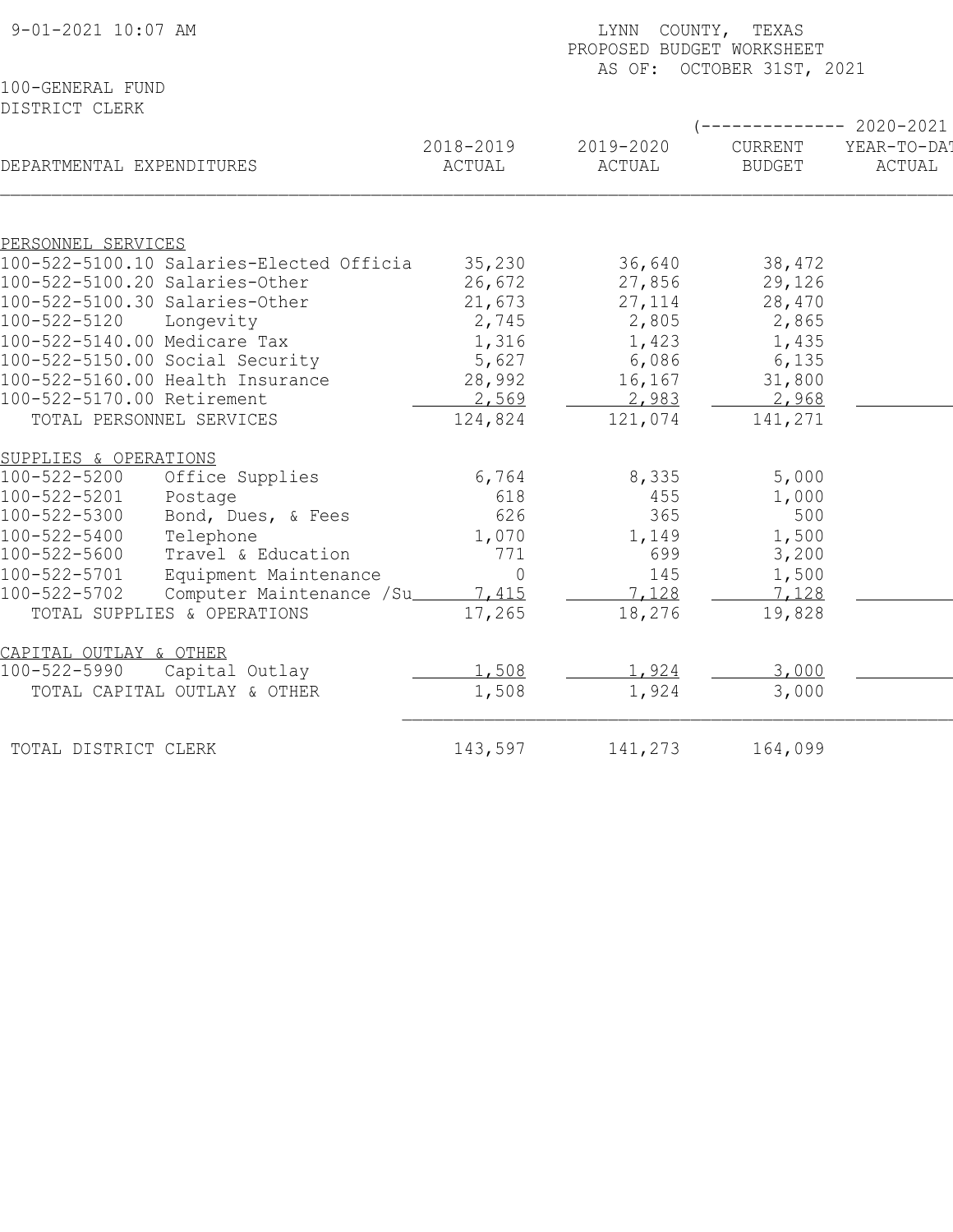| 9-01-2021 10:07 AM                       |           | COUNTY, TEXAS<br>LYNN<br>PROPOSED BUDGET WORKSHEET<br>AS OF: OCTOBER 31ST, 2021 |                |             |  |  |
|------------------------------------------|-----------|---------------------------------------------------------------------------------|----------------|-------------|--|--|
| 100-GENERAL FUND                         |           |                                                                                 |                |             |  |  |
| JP - TAHOKA                              |           |                                                                                 |                |             |  |  |
|                                          |           |                                                                                 |                | 2020-2021   |  |  |
|                                          | 2018-2019 | 2019-2020                                                                       | <b>CURRENT</b> | YEAR-TO-DA! |  |  |
| DEPARTMENTAL EXPENDITURES                | ACTUAL    | ACTUAL                                                                          | <b>BUDGET</b>  | ACTUAL      |  |  |
|                                          |           |                                                                                 |                |             |  |  |
| PERSONNEL SERVICES                       |           |                                                                                 |                |             |  |  |
| 100-523-5100.10 Salaries-Elected Officia | 35,366    | 36,640                                                                          | 38,472         |             |  |  |
| 100-523-5100.20 Salaries-Other           | 26,554    | 27,739                                                                          | 29,126         |             |  |  |
| 100-523-5110<br>Temporary Help           | 4,252     | 7,135                                                                           | 11,700         |             |  |  |
| 100-523-5120<br>Longevity                | 362       | 529                                                                             | 613            |             |  |  |
| 100-523-5140.00 Medicare Tax             | 944       | 968                                                                             | 1,160          |             |  |  |
| 100-523-5150.00 Social Security          | 4,038     | 4,139                                                                           | 4,955          |             |  |  |
| 100-523-5160.00 Health Insurance         | 14,556    | 15,593                                                                          | 16,600         |             |  |  |
| 100-523-5170.00 Retirement               | 1,977     | 2,104                                                                           | 2,398          |             |  |  |
| TOTAL PERSONNEL SERVICES                 | 88,049    | 94,847                                                                          | 105,024        |             |  |  |
| SUPPLIES & OPERATIONS                    |           |                                                                                 |                |             |  |  |
| 100-523-5200<br>Office Supplies          | 2,690     | 2,377                                                                           | 2,000          |             |  |  |
| 100-523-5201<br>Postage                  | 365       | 494                                                                             | 500            |             |  |  |
| Bond, Dues, & Fees<br>100-523-5300       | 270       | 316                                                                             | 400            |             |  |  |
| 100-523-5400<br>Telephone                | 2,013     | 3,170                                                                           | 2,700          |             |  |  |
| 100-523-5600<br>Travel & Education       | 3,520     | 1,381                                                                           | 3,500          |             |  |  |
| 100-523-5702<br>Computer Maint / Supplie | $\bigcap$ | 8,072                                                                           | 8,750          |             |  |  |
| TOTAL SUPPLIES & OPERATIONS              | 8,858     | 15,809                                                                          | 17,850         |             |  |  |
| CAPITAL OUTLAY & OTHER                   |           |                                                                                 |                |             |  |  |
| 100-523-5990<br>Capital Outlay           | 3,000     | 3,057                                                                           | 2,000          |             |  |  |
| TOTAL CAPITAL OUTLAY & OTHER             | 3,000     | 3,057                                                                           | 2,000          |             |  |  |
| TOTAL JP - TAHOKA                        | 99,906    | 113,713                                                                         | 124,874        |             |  |  |
|                                          |           |                                                                                 |                |             |  |  |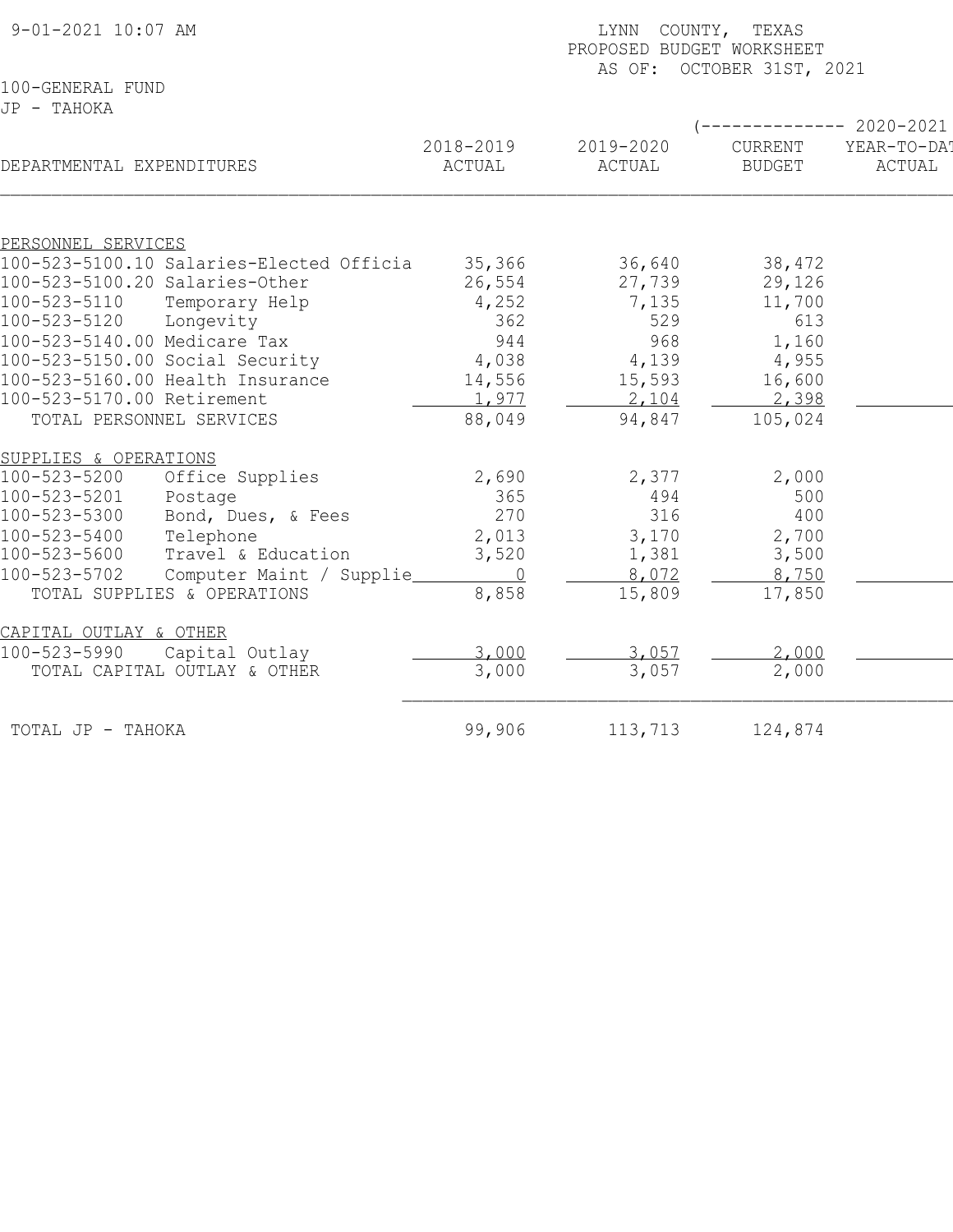| 9-01-2021 10:07 AM                                             |                    |                     | LYNN COUNTY, TEXAS<br>PROPOSED BUDGET WORKSHEET<br>AS OF: OCTOBER 31ST, 2021 |                          |                                                |  |  |
|----------------------------------------------------------------|--------------------|---------------------|------------------------------------------------------------------------------|--------------------------|------------------------------------------------|--|--|
| 100-GENERAL FUND<br>JP - O'DONNELL                             |                    |                     |                                                                              |                          |                                                |  |  |
| DEPARTMENTAL EXPENDITURES                                      |                    | 2018-2019<br>ACTUAL | 2019-2020<br>ACTUAL                                                          | CURRENT<br><b>BUDGET</b> | ----------- 2020-2021<br>YEAR-TO-DA!<br>ACTUAL |  |  |
|                                                                |                    |                     |                                                                              |                          |                                                |  |  |
| PERSONNEL SERVICES<br>100-524-5100.10 Salaries-Elected Officia |                    | 23,007              | 23,927                                                                       | 25,124                   |                                                |  |  |
| 100-524-5120<br>Longevity                                      |                    | 990                 | 1,050                                                                        | 1,110                    |                                                |  |  |
| 100-524-5140.00 Medicare Tax                                   |                    | 191                 | 183                                                                          | 381                      |                                                |  |  |
| 100-524-5150.00 Social Security                                |                    | 815                 | 782                                                                          | 1,627                    |                                                |  |  |
| 100-524-5160.00 Health Insurance                               |                    | 10,468              | 10,752                                                                       | 10,600                   |                                                |  |  |
| 100-524-5170.00 Retirement                                     |                    | 716                 | 745                                                                          | 788                      |                                                |  |  |
| TOTAL PERSONNEL SERVICES                                       |                    | 36,187              | 37,440                                                                       | 39,630                   |                                                |  |  |
| SUPPLIES & OPERATIONS                                          |                    |                     |                                                                              |                          |                                                |  |  |
| $100 - 524 - 5200$                                             | Office Supplies    | 894                 | 502                                                                          | 650                      |                                                |  |  |
| 100-524-5201<br>Postage                                        |                    | $\bigcap$           | 56                                                                           | 300                      |                                                |  |  |
| $100 - 524 - 5400$<br>Telephone                                |                    | 1,546               | 1,096                                                                        | 1,100                    |                                                |  |  |
| $100 - 524 - 5600$                                             | Travel & Education | 317                 | 456                                                                          | 1,000                    |                                                |  |  |
| TOTAL SUPPLIES & OPERATIONS                                    |                    | 2,757               | 2,111                                                                        | 3,050                    |                                                |  |  |
| CAPITAL OUTLAY & OTHER                                         |                    |                     |                                                                              |                          |                                                |  |  |
| 100-524-5990                                                   | Capital Outlay     | 150                 |                                                                              | 800                      |                                                |  |  |
| TOTAL CAPITAL OUTLAY & OTHER                                   |                    | 150                 | $\Omega$                                                                     | 800                      |                                                |  |  |
| TOTAL JP - O'DONNELL                                           |                    | 39,094              | 39,551                                                                       | 43,480                   |                                                |  |  |
|                                                                |                    |                     |                                                                              |                          |                                                |  |  |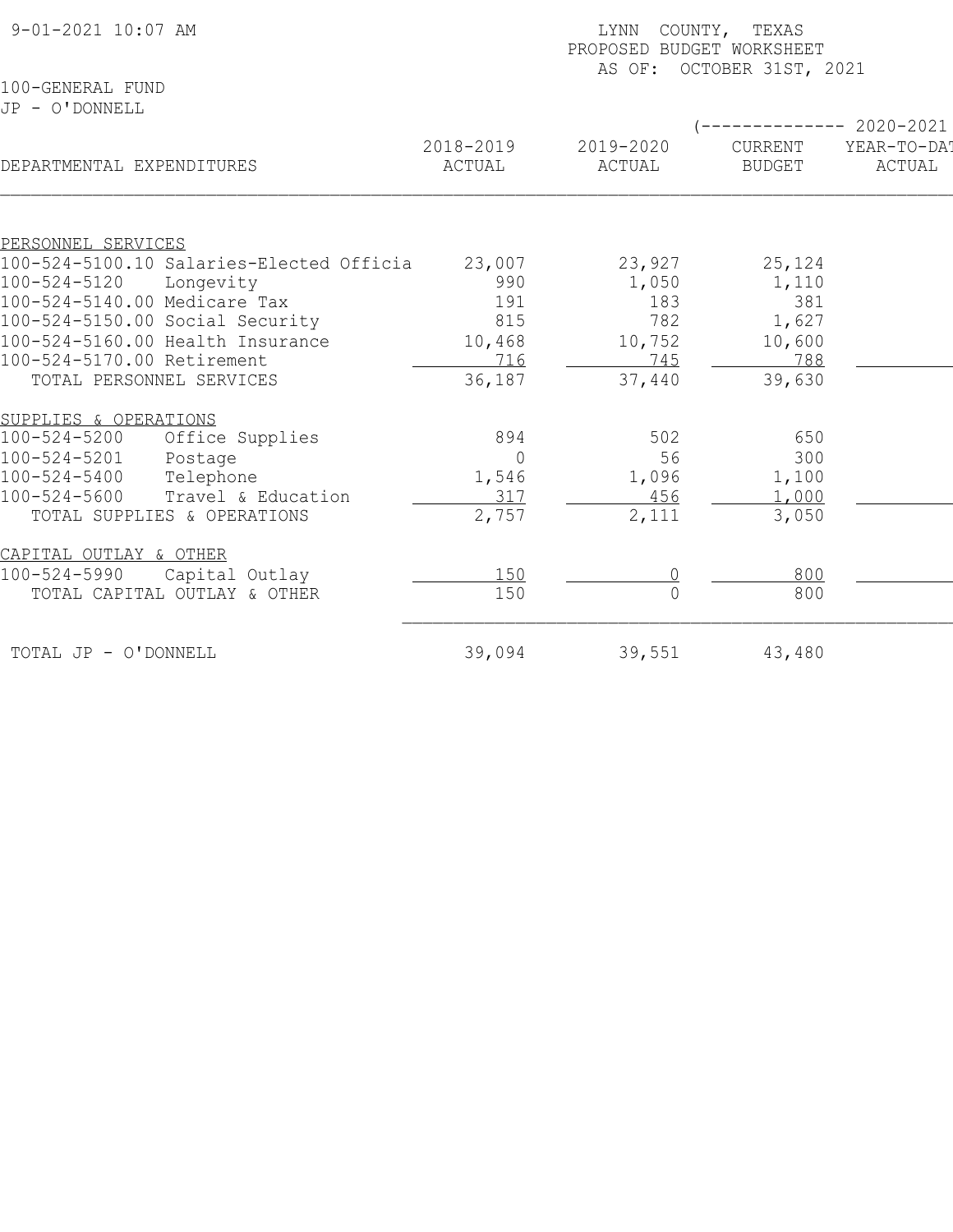| 9-01-2021 10:07 AM                                             | LYNN COUNTY, TEXAS<br>PROPOSED BUDGET WORKSHEET<br>AS OF: OCTOBER 31ST, 2021 |                     |                                 |                       |  |
|----------------------------------------------------------------|------------------------------------------------------------------------------|---------------------|---------------------------------|-----------------------|--|
| 100-GENERAL FUND<br>COUNTY ATTORNEY                            |                                                                              |                     | $---------2020-2021$            |                       |  |
| DEPARTMENTAL EXPENDITURES                                      | 2018-2019<br>ACTUAL                                                          | 2019-2020<br>ACTUAL | <b>CURRENT</b><br><b>BUDGET</b> | YEAR-TO-DAT<br>ACTUAL |  |
|                                                                |                                                                              |                     |                                 |                       |  |
| PERSONNEL SERVICES<br>100-525-5100.10 Salaries-Elected Officia | 35,230                                                                       | 36,640              | 38,472                          |                       |  |
| 100-525-5100.20 Salaries-Other                                 | 26,711                                                                       | 27,739              | 29,126                          |                       |  |
| 100-525-5100.30 Salary - Hot Check                             | 232                                                                          | 71                  | 200                             |                       |  |
| 100-525-5102<br>State Supplement Pay                           | 23,333                                                                       | 25,667              | 25,667                          |                       |  |
| 100-525-5110<br>Temporary Help                                 | $\overline{0}$                                                               | 72                  | 1,000                           |                       |  |
| 100-525-5120<br>Longevity                                      | 1,581                                                                        | 1,617               | 1,653                           |                       |  |
| 100-525-5140.00 Medicare Tax                                   | 1,287                                                                        | 1,297               | 1,394                           |                       |  |
| 100-525-5150.00 Social Security                                | 5,506                                                                        | 5,545               | 5,960                           |                       |  |
| 100-525-5160.00 Health Insurance                               | 20,990                                                                       | 21,575              | 21,200                          |                       |  |
| 100-525-5170.00 Retirement                                     | 2,635                                                                        | 2,769               | 2,884                           |                       |  |
| TOTAL PERSONNEL SERVICES                                       | 117,504                                                                      | 122,992             | 127,556                         |                       |  |
| SUPPLIES & OPERATIONS                                          |                                                                              |                     |                                 |                       |  |
| 100-525-5200<br>Office Supplies                                | 427                                                                          | 644                 | 1,000                           |                       |  |
| 100-525-5201<br>Postage                                        | 22                                                                           | 10                  | 100                             |                       |  |
| 100-525-5300<br>Bond, Dues, & Fees                             | 465                                                                          | 465                 | 500                             |                       |  |
| 100-525-5400<br>Telephone                                      | 2,052                                                                        | 2,740               | 1,740                           |                       |  |
| 100-525-5600<br>Travel & Education                             | 3,007                                                                        | 1,674               | 3,600                           |                       |  |
| TOTAL SUPPLIES & OPERATIONS                                    | 5,973                                                                        | 5,533               | 6,940                           |                       |  |
| CAPITAL OUTLAY & OTHER                                         |                                                                              |                     |                                 |                       |  |
| 100-525-5990<br>Capital Outlay                                 | 2,914                                                                        | 104                 | 2,500                           |                       |  |
| TOTAL CAPITAL OUTLAY & OTHER                                   | 2,914                                                                        | 104                 | 2,500                           |                       |  |
| TOTAL COUNTY ATTORNEY                                          | 126,391                                                                      | 128,629             | 136,996                         |                       |  |
|                                                                |                                                                              |                     |                                 |                       |  |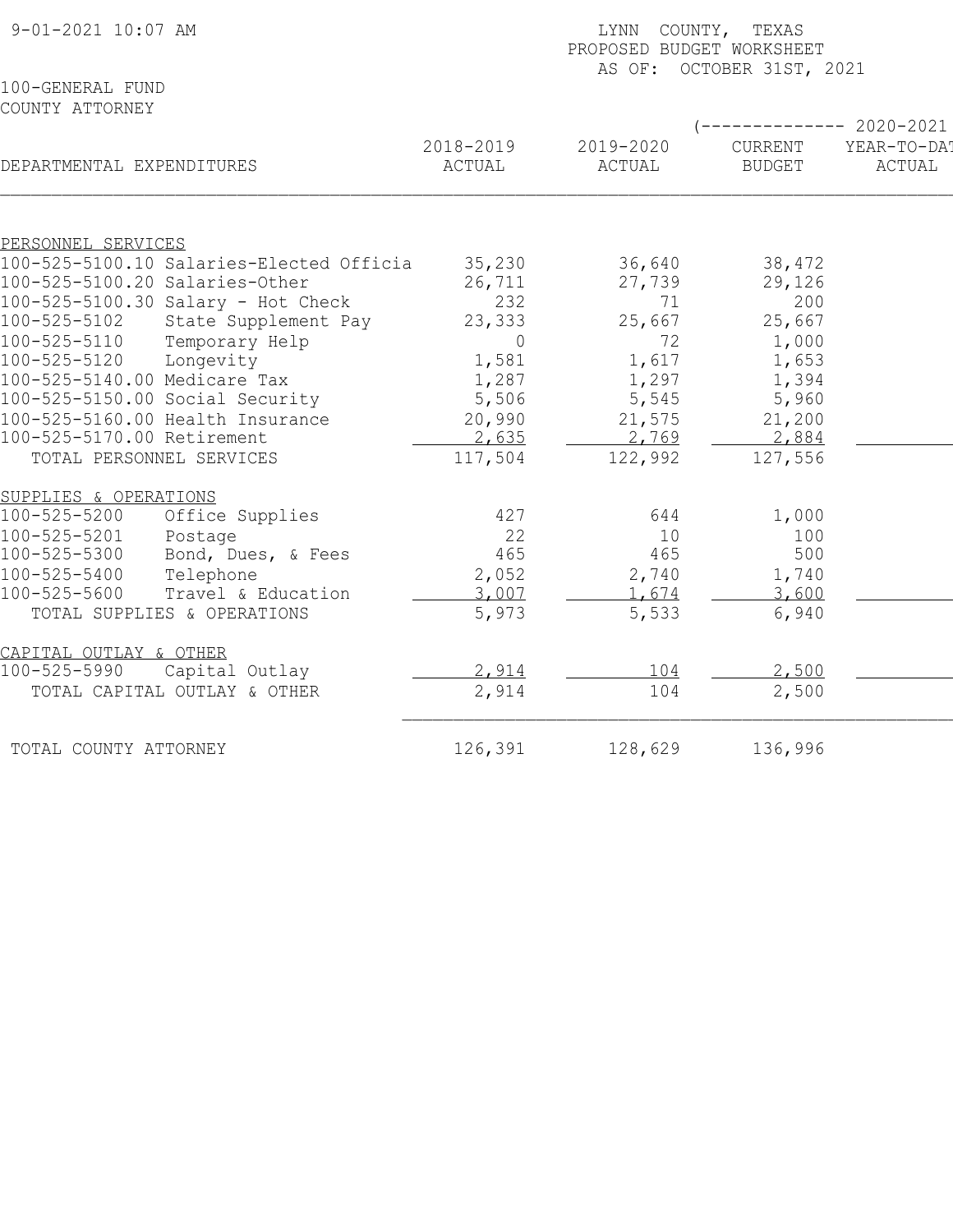| 9-01-2021 10:07 AM               |                             |                     | COUNTY, TEXAS<br>LYNN<br>PROPOSED BUDGET WORKSHEET<br>AS OF: OCTOBER 31ST, 2021 |                   |                       |  |  |
|----------------------------------|-----------------------------|---------------------|---------------------------------------------------------------------------------|-------------------|-----------------------|--|--|
| 100-GENERAL FUND<br>COUNTY COURT |                             |                     |                                                                                 |                   | 2020-2021             |  |  |
| DEPARTMENTAL EXPENDITURES        |                             | 2018-2019<br>ACTUAL | 2019-2020<br>ACTUAL                                                             | CURRENT<br>BUDGET | YEAR-TO-DAT<br>ACTUAL |  |  |
| SUPPLIES & OPERATIONS            |                             |                     |                                                                                 |                   |                       |  |  |
| 100-526-5302                     | Professional Fees           |                     |                                                                                 | 300               |                       |  |  |
| 100-526-5803                     | Court Reporter Expense      |                     |                                                                                 | 500               |                       |  |  |
|                                  | TOTAL SUPPLIES & OPERATIONS |                     |                                                                                 | 800               |                       |  |  |
| TOTAL COUNTY COURT               |                             |                     | $\overline{0}$                                                                  | 800               |                       |  |  |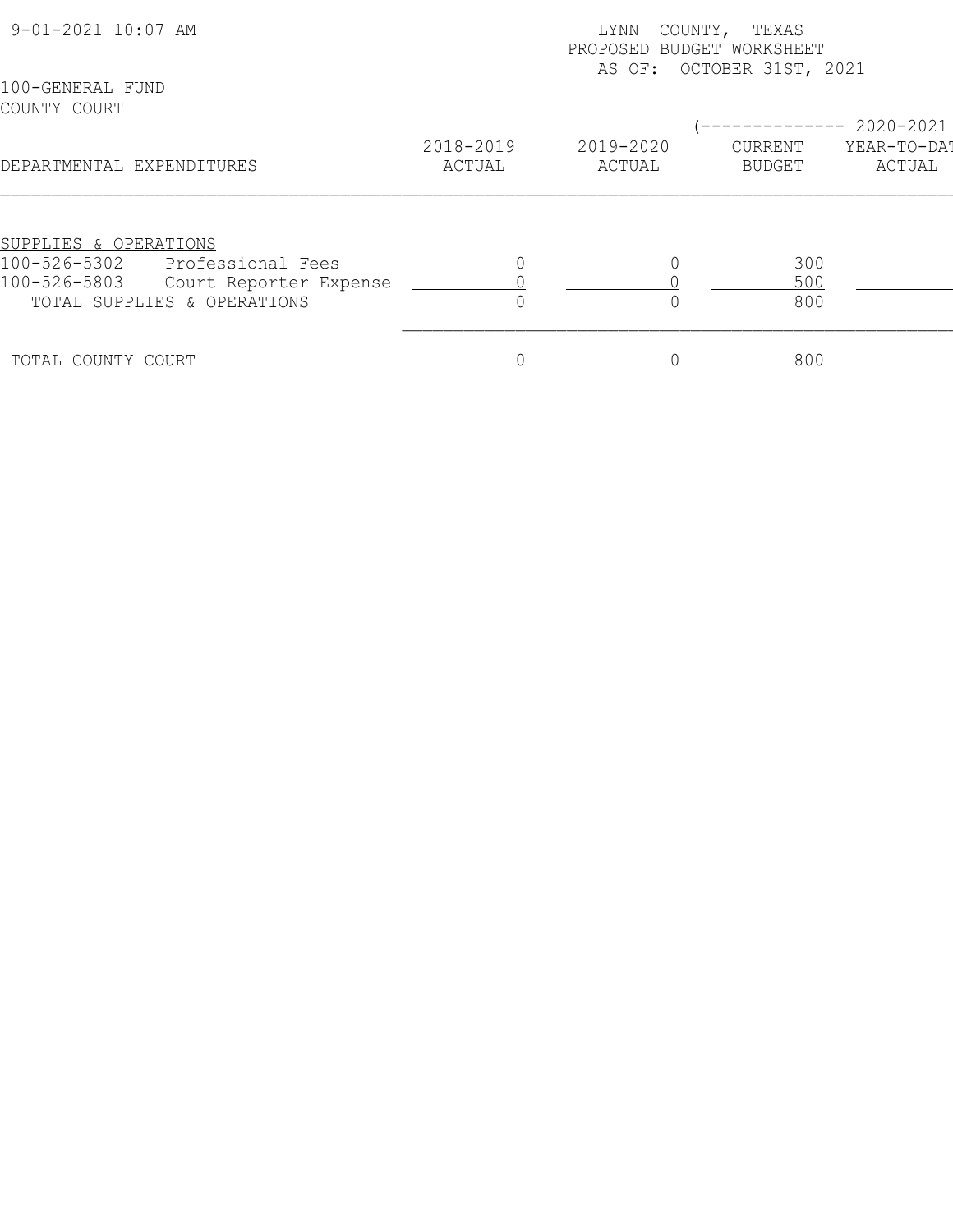| 9-01-2021 10:07 AM                       |                     | LYNN COUNTY, TEXAS<br>PROPOSED BUDGET WORKSHEET<br>AS OF: OCTOBER 31ST, 2021 |                          |                       |  |  |
|------------------------------------------|---------------------|------------------------------------------------------------------------------|--------------------------|-----------------------|--|--|
| 100-GENERAL FUND                         |                     |                                                                              |                          |                       |  |  |
| <b>EMC</b>                               |                     |                                                                              |                          | $--------2020-2021$   |  |  |
| DEPARTMENTAL EXPENDITURES                | 2018-2019<br>ACTUAL | 2019-2020<br>ACTUAL                                                          | CURRENT<br><b>BUDGET</b> | YEAR-TO-DA!<br>ACTUAL |  |  |
|                                          |                     |                                                                              |                          |                       |  |  |
| PERSONNEL SERVICES                       |                     |                                                                              |                          |                       |  |  |
| 100-527-5100.10 Salaries-Emergemcy MGT   | 10,400              | 10,816                                                                       | 16,607                   |                       |  |  |
| 100-527-5100.20 Salaries-Secretary       | 1,040               | 1,041                                                                        | 7,437                    |                       |  |  |
| 100-527-5140.00 Medicare                 | 172                 | 172                                                                          | 349                      |                       |  |  |
| 100-527-5150.00 Social Security          | 736                 | 735                                                                          | 1,491                    |                       |  |  |
| 100-527-5160.00 Employee Health Ins      | $\overline{0}$      | $\overline{0}$                                                               | $\overline{0}$           |                       |  |  |
| 100-527-5170.00 Retirement               | 342                 | 356                                                                          | 722                      |                       |  |  |
| TOTAL PERSONNEL SERVICES                 | 12,690              | 13,119                                                                       | 26,606                   |                       |  |  |
| SUPPLIES & OPERATIONS                    |                     |                                                                              |                          |                       |  |  |
| Office Supplies<br>100-527-5200          | 116                 | 364                                                                          | 500                      |                       |  |  |
| 100-527-5201<br>Postage                  | $\Omega$            | $\mathbf{1}$                                                                 | 100                      |                       |  |  |
| Travel & Education<br>100-527-5600       | 1,067               | 305                                                                          | 1,000                    |                       |  |  |
| 100-527-5700<br>Operational Expense      | 1,536               | 2,065                                                                        | 5,000                    |                       |  |  |
| 100-527-5700.01 HAVC                     | 0                   | 4,091                                                                        | 120,000                  |                       |  |  |
| 100-527-5700.02 CORONA VIRUS RELIEF      | 0                   | 51,185                                                                       | 42,975                   |                       |  |  |
| 100-527-5700.03 Grant Communications     |                     | 0                                                                            | 36,844                   |                       |  |  |
| 100-527-5700.04 Covid ESF                | 0                   | $\mathbf 0$                                                                  | 51,046                   |                       |  |  |
| 100-527-5700.05 First Responders Mental  | $\overline{0}$      | $\Omega$                                                                     | 55,598                   |                       |  |  |
| 100-527-5700.06 Emergency Response Vehic |                     | $\bigcap$                                                                    |                          |                       |  |  |
| TOTAL SUPPLIES & OPERATIONS              | 2,719               | 58,010                                                                       | 313,063                  |                       |  |  |
| CAPITAL OUTLAY & OTHER                   |                     |                                                                              |                          |                       |  |  |
| $100 - 527 - 5990$<br>EMC Capital Outlay |                     | 10,704                                                                       | 10,000                   |                       |  |  |
| TOTAL CAPITAL OUTLAY & OTHER             | $\overline{0}$      | 10,704                                                                       | 10,000                   |                       |  |  |
| TOTAL EMC                                | 15,408              | 81,833                                                                       | 349,669                  |                       |  |  |
|                                          |                     |                                                                              |                          |                       |  |  |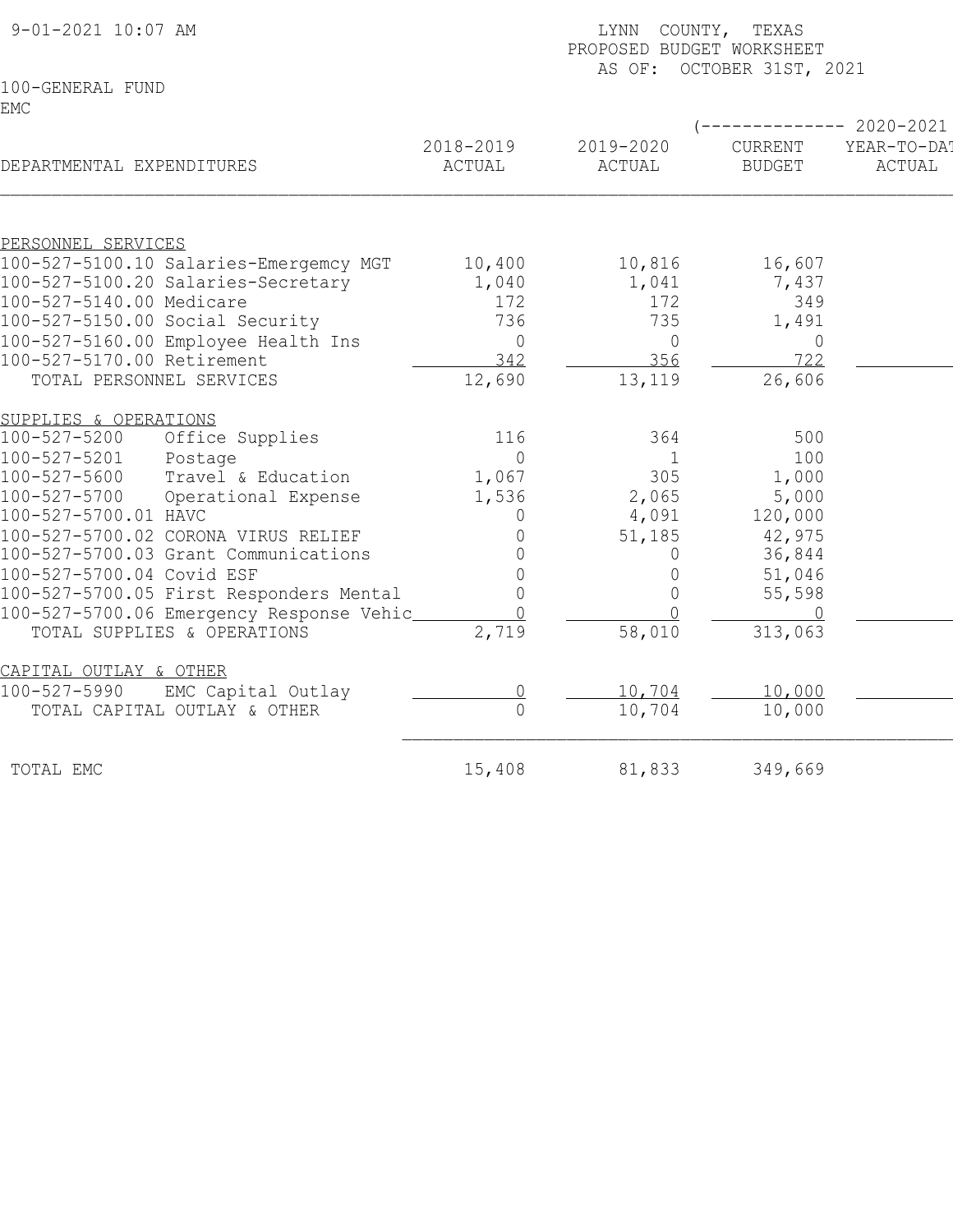| 9-01-2021 10:07 AM                                             |                     | COUNTY, TEXAS<br>LYNN<br>PROPOSED BUDGET WORKSHEET<br>AS OF: OCTOBER 31ST, 2021 |                          |                       |  |  |
|----------------------------------------------------------------|---------------------|---------------------------------------------------------------------------------|--------------------------|-----------------------|--|--|
| 100-GENERAL FUND                                               |                     |                                                                                 |                          |                       |  |  |
| COUNTY BUILDINGS                                               |                     |                                                                                 |                          |                       |  |  |
|                                                                |                     |                                                                                 |                          | ----------- 2020-2021 |  |  |
| DEPARTMENTAL EXPENDITURES                                      | 2018-2019<br>ACTUAL | 2019-2020<br>ACTUAL                                                             | CURRENT<br><b>BUDGET</b> | YEAR-TO-DA!<br>ACTUAL |  |  |
|                                                                |                     |                                                                                 |                          |                       |  |  |
| PERSONNEL SERVICES                                             |                     |                                                                                 |                          |                       |  |  |
| 100-530-5100.10 Salaries-Janitor #1                            | 25,814              | 26,847                                                                          | 28,190                   |                       |  |  |
| 100-530-5100.20 Salaries-PT Janitor #2                         | 25,975              | 4,005                                                                           | 5,000                    |                       |  |  |
| 100-530-5120<br>Longevity                                      | 1,465               | 940                                                                             | 1,000                    |                       |  |  |
| 100-530-5140.00 Medicare Tax                                   | 786                 | 440                                                                             | 496                      |                       |  |  |
| 100-530-5150.00 Social Security                                | 3,362               | 1,881                                                                           | 2,120                    |                       |  |  |
| 100-530-5160.00 Health Insurance<br>100-530-5170.00 Retirement | 20,990<br>1,588     | 12,585<br>964                                                                   | 10,600<br>876            |                       |  |  |
| TOTAL PERSONNEL SERVICES                                       | 79,980              | 47,662                                                                          | 48,282                   |                       |  |  |
|                                                                |                     |                                                                                 |                          |                       |  |  |
| SUPPLIES & OPERATIONS                                          |                     |                                                                                 |                          |                       |  |  |
| 100-530-5200<br>Office Supplies                                | 439                 | 311                                                                             | 500                      |                       |  |  |
| 100-530-5213<br>Janitor Supplies                               | 650                 | 2,880                                                                           | 2,000                    |                       |  |  |
| 100-530-5406<br>Utilities                                      | 81,152              | 82,613                                                                          | 80,000                   |                       |  |  |
| 100-530-5700<br>Property Insurance                             | 49,971              | 53,550                                                                          | 55,000                   |                       |  |  |
| Repairs & Maintenance<br>100-530-5701                          | 6,754               | 26,602                                                                          | 10,000                   |                       |  |  |
| 100-530-5701.01 Ground Maintenance                             | 0                   | 1,150                                                                           | 5,200                    |                       |  |  |
| 100-530-5701.02 HVAC                                           | $\Omega$            | $\mathbf 0$                                                                     | 9,000                    |                       |  |  |
| 100-530-5701.03 Flood Repair                                   | $\overline{0}$      | $\Omega$                                                                        | 300,000                  |                       |  |  |
| 100-530-5703<br>Pest Contol                                    | 380                 | 440                                                                             | 800                      |                       |  |  |
| 100-530-5704<br>Elevator Maintenance/Rep                       | 138                 | 435                                                                             | 4,000                    |                       |  |  |
| TOTAL SUPPLIES & OPERATIONS                                    | 139,484             | 167,980                                                                         | 466,500                  |                       |  |  |
| TOTAL COUNTY BUILDINGS                                         | 219,464             | 215,642                                                                         | 514,782                  |                       |  |  |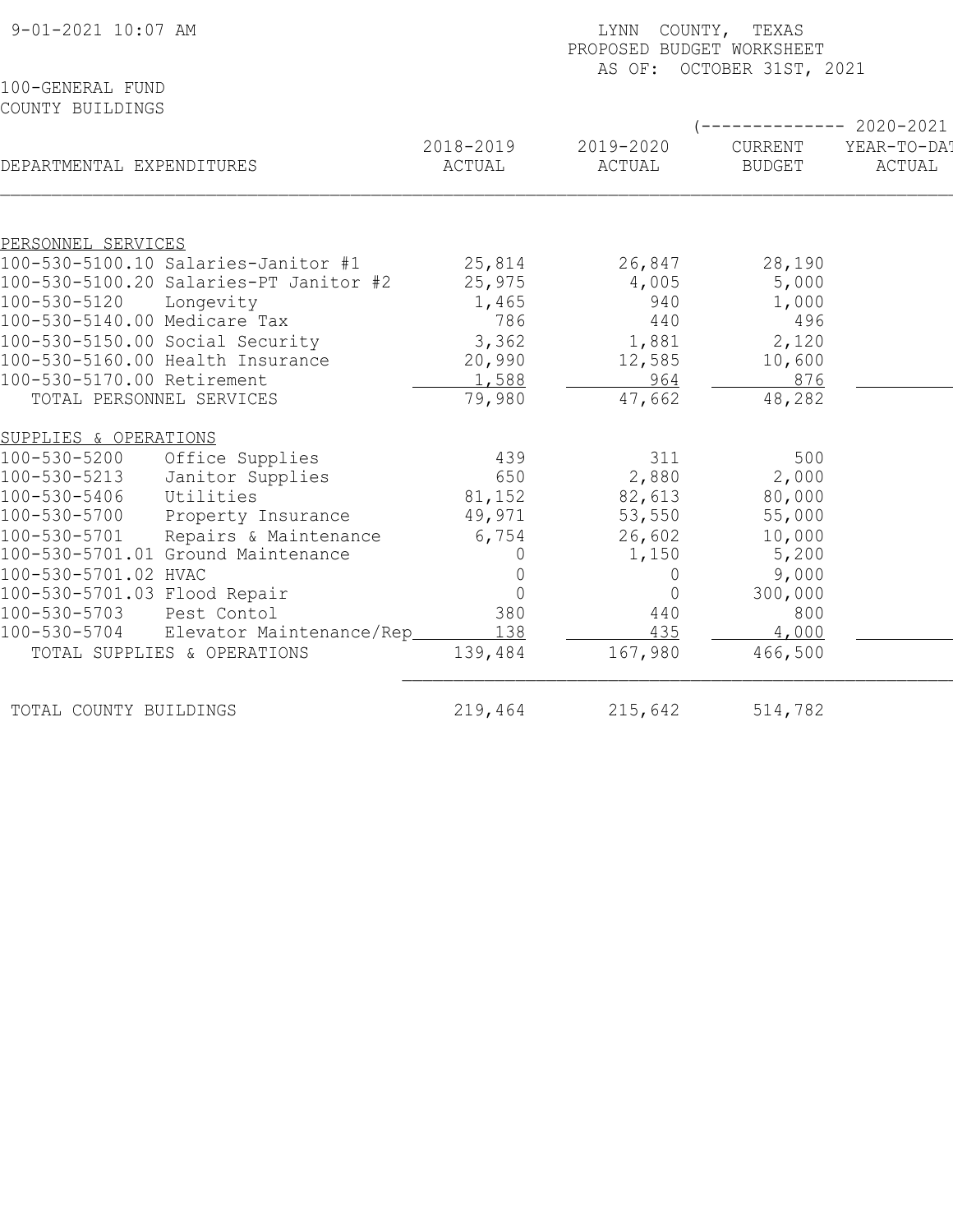|                                                                            | LYNN COUNTY, TEXAS<br>PROPOSED BUDGET WORKSHEET<br>AS OF: OCTOBER 31ST, 2021 |                     |                          |                                             |  |  |
|----------------------------------------------------------------------------|------------------------------------------------------------------------------|---------------------|--------------------------|---------------------------------------------|--|--|
| 100-GENERAL FUND<br>COUNTY JUDGE                                           |                                                                              |                     |                          |                                             |  |  |
| DEPARTMENTAL EXPENDITURES                                                  | 2018-2019<br>ACTUAL                                                          | 2019-2020<br>ACTUAL | CURRENT<br><b>BUDGET</b> | $------ 2020-2021$<br>YEAR-TO-DA!<br>ACTUAL |  |  |
|                                                                            |                                                                              |                     |                          |                                             |  |  |
| PERSONNEL SERVICES                                                         |                                                                              |                     |                          |                                             |  |  |
| 100-541-5100.10 Salaries-Elected Officia<br>100-541-5100.20 Salaries-Other | 36,444<br>26,672                                                             | 37,902<br>27,739    | 39,798<br>29,126         |                                             |  |  |
| 100-541-5102<br>State Supplement Pay                                       | 25,200                                                                       | 25,200              | 25,200                   |                                             |  |  |
| 100-541-5110<br>Temporary Help                                             | $\overline{0}$                                                               | $\circ$             | 300                      |                                             |  |  |
| $100 - 541 - 5120$<br>Longevity                                            | 1,566                                                                        | 1,662               | 1,769                    |                                             |  |  |
| 100-541-5140.00 Medicare Tax                                               | 1,393                                                                        | 1,362               | 1,430                    |                                             |  |  |
| 100-541-5150.00 Social Security                                            | 5,956                                                                        | 5,823               | 6,113                    |                                             |  |  |
| 100-541-5160.00 Health Insurance                                           | 12,900                                                                       | 13,247              | 21,200                   |                                             |  |  |
| 100-541-5170.00 Retirement                                                 | 2,833                                                                        | 2,912               | 2,958                    |                                             |  |  |
| $100 - 541 - 5180$<br>Travel Allowance                                     | 2,400                                                                        | 2,400               | 2,400                    |                                             |  |  |
| TOTAL PERSONNEL SERVICES                                                   | 115,364                                                                      | 118,246             | 130,294                  |                                             |  |  |
| SUPPLIES & OPERATIONS                                                      |                                                                              |                     |                          |                                             |  |  |
| $100 - 541 - 5200$<br>Office Supplies                                      | 1,695                                                                        | 1,494               | 2,000                    |                                             |  |  |
| 100-541-5201<br>Postage                                                    | 237                                                                          | 157                 | 500                      |                                             |  |  |
| 100-541-5300<br>Bond, Dues, & Fees                                         | 1,194                                                                        | 844                 | 1,040                    |                                             |  |  |
| $100 - 541 - 5400$<br>Telephone                                            | 1,232                                                                        | 1,341               | 1,700                    |                                             |  |  |
| $100 - 541 - 5600$<br>Travel & Education                                   | 998                                                                          | 1,397               | 1,800                    |                                             |  |  |
| $100 - 541 - 5702$<br>Computer Maint/Support                               | 2,820                                                                        | 2,820               | 3,055                    |                                             |  |  |
| TOTAL SUPPLIES & OPERATIONS                                                | 8,177                                                                        | 8,052               | 10,095                   |                                             |  |  |
| TOTAL COUNTY JUDGE                                                         | 123,541                                                                      | 126,298             | 140,389                  |                                             |  |  |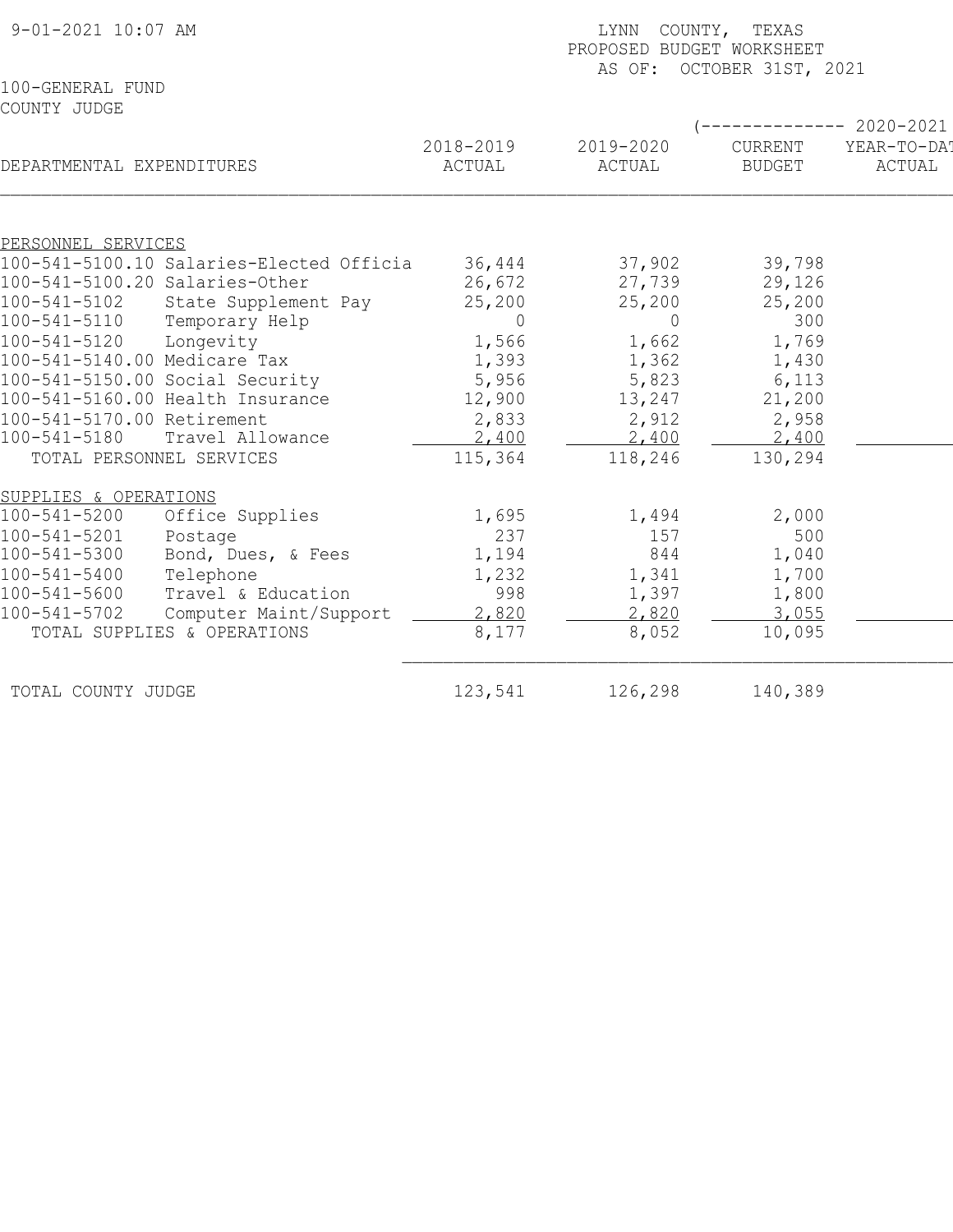| 9-01-2021 10:07 AM                                              | LYNN COUNTY, TEXAS<br>PROPOSED BUDGET WORKSHEET<br>AS OF: OCTOBER 31ST, 2021 |                     |                          |                       |  |
|-----------------------------------------------------------------|------------------------------------------------------------------------------|---------------------|--------------------------|-----------------------|--|
| 100-GENERAL FUND                                                |                                                                              |                     |                          |                       |  |
| COUNTY CLERK                                                    |                                                                              |                     |                          |                       |  |
|                                                                 |                                                                              |                     |                          | $------ 2020-2021$    |  |
| DEPARTMENTAL EXPENDITURES                                       | 2018-2019<br>ACTUAL                                                          | 2019-2020<br>ACTUAL | CURRENT<br><b>BUDGET</b> | YEAR-TO-DAT<br>ACTUAL |  |
|                                                                 |                                                                              |                     |                          |                       |  |
| PERSONNEL SERVICES                                              |                                                                              |                     |                          |                       |  |
| 100-542-5100.10 Salaries-Elected Officia                        | 35,230                                                                       | 36,640              | 38,472                   |                       |  |
| 100-542-5100.20 Salaries-Deputy #1                              | 26,672                                                                       | 27,739              | 29,126                   |                       |  |
| 100-542-5100.30 Salaries-Deputy #2<br>100-542-5120<br>Longevity | 26,073<br>2,720                                                              | 27, 114<br>2,780    | 28,470                   |                       |  |
| 100-542-5140.00 Medicare Tax                                    | 1,325                                                                        |                     | 2,876                    |                       |  |
| 100-542-5150.00 Social Security                                 | 5,664                                                                        | 1,313<br>5,617      | 1,435<br>6,135           |                       |  |
| 100-542-5160.00 Health Insurance                                | 23,178                                                                       | 23,820              | 24,200                   |                       |  |
| 100-542-5170.00 Retirement                                      | 2,776                                                                        | 2,883               | 2,969                    |                       |  |
| TOTAL PERSONNEL SERVICES                                        | 123,639                                                                      | 127,906             | 133,683                  |                       |  |
| SUPPLIES & OPERATIONS                                           |                                                                              |                     |                          |                       |  |
| 100-542-5200<br>Office Supplies                                 | 4,893                                                                        | 6,638               | 4,000                    |                       |  |
| 100-542-5201<br>Postage                                         | 677                                                                          | 783                 | 700                      |                       |  |
| 100-542-5205<br>Vital Statistics                                | 700                                                                          | $\overline{0}$      | 700                      |                       |  |
| 100-542-5206<br>Record Storage                                  | 2,879                                                                        | 3,592               | 1,788                    |                       |  |
| Bond, Dues, & Fees<br>100-542-5300                              | 225                                                                          | 100                 | 300                      |                       |  |
| 100-542-5301<br>Recording Expense                               | 4,573                                                                        | 4,505               | 2,000                    |                       |  |
| 100-542-5400<br>Telephone                                       | 1,648                                                                        | 1,680               | 2,000                    |                       |  |
| 100-542-5600<br>Travel & Education                              | 3,520                                                                        | 3,204               | 4,500                    |                       |  |
| 100-542-5702<br>Computer Maintenance/Sup                        | 2,038                                                                        | 2,042               | 9,650                    |                       |  |
| TOTAL SUPPLIES & OPERATIONS                                     | 21,152                                                                       | 22,545              | 25,638                   |                       |  |
| TOTAL COUNTY CLERK                                              | 144,791                                                                      | 150,451             | 159,321                  |                       |  |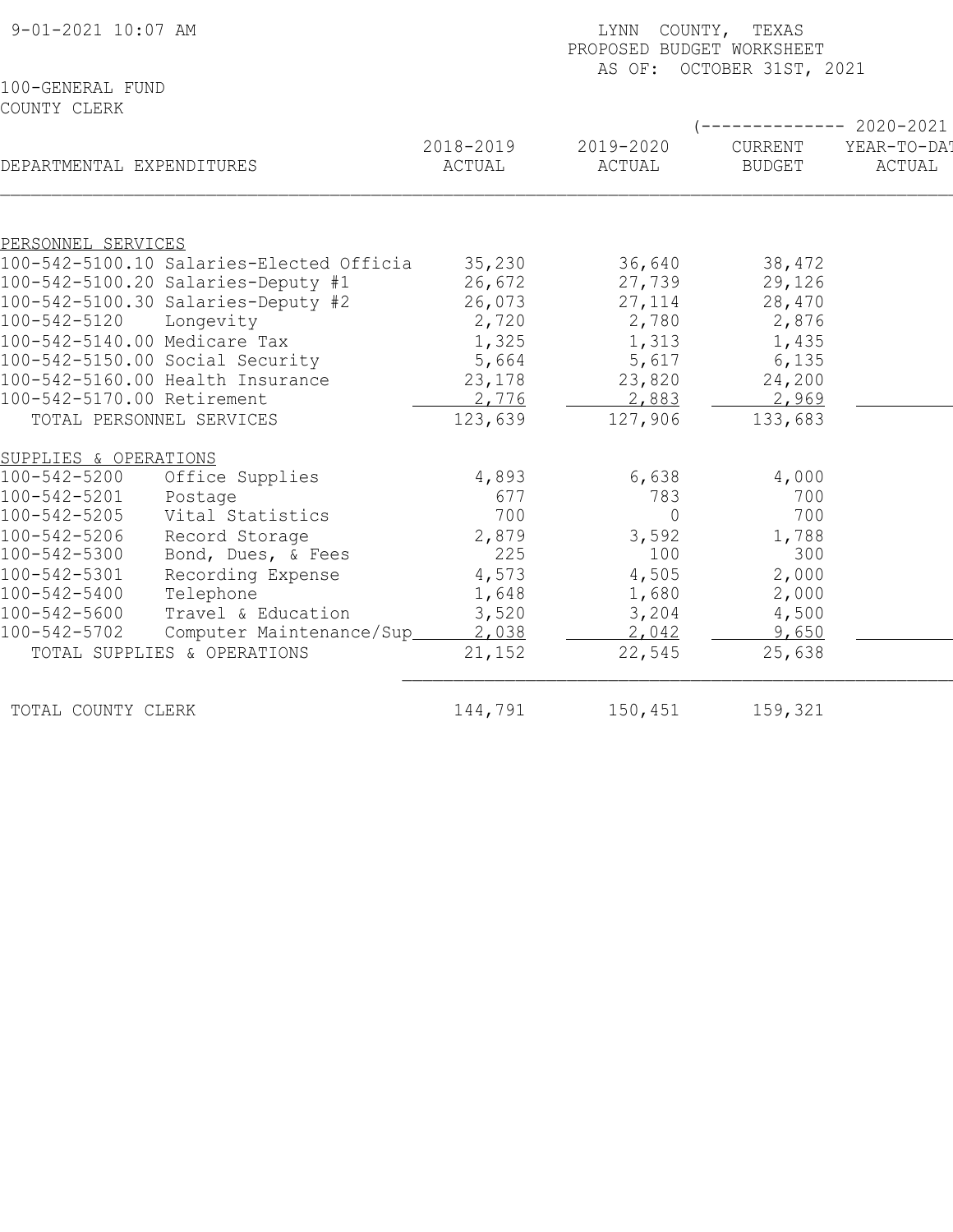| 9-01-2021 10:07 AM          |                          |                     | TEXAS<br>LYNN<br>COUNTY,<br>PROPOSED BUDGET WORKSHEET<br>AS OF: OCTOBER 31ST, 2021 |                                 |                       |  |
|-----------------------------|--------------------------|---------------------|------------------------------------------------------------------------------------|---------------------------------|-----------------------|--|
| 100-GENERAL FUND<br>COPIER  |                          |                     |                                                                                    |                                 | 2020-2021             |  |
| DEPARTMENTAL EXPENDITURES   |                          | 2018-2019<br>ACTUAL | 2019-2020<br>ACTUAL                                                                | <b>CURRENT</b><br><b>BUDGET</b> | YEAR-TO-DAT<br>ACTUAL |  |
| SUPPLIES & OPERATIONS       |                          |                     |                                                                                    |                                 |                       |  |
| 100-543-5203                | Copier Supplies          | 614                 | 804                                                                                | 1,500                           |                       |  |
| 100-543-5204                | Copier Service Agreement | 1,646               | ,151                                                                               | 4,000                           |                       |  |
| TOTAL SUPPLIES & OPERATIONS |                          | 2,260               | 1,954                                                                              | 5,500                           |                       |  |
| TOTAL COPIER                |                          | 2,260               | 1,954                                                                              | 5,500                           |                       |  |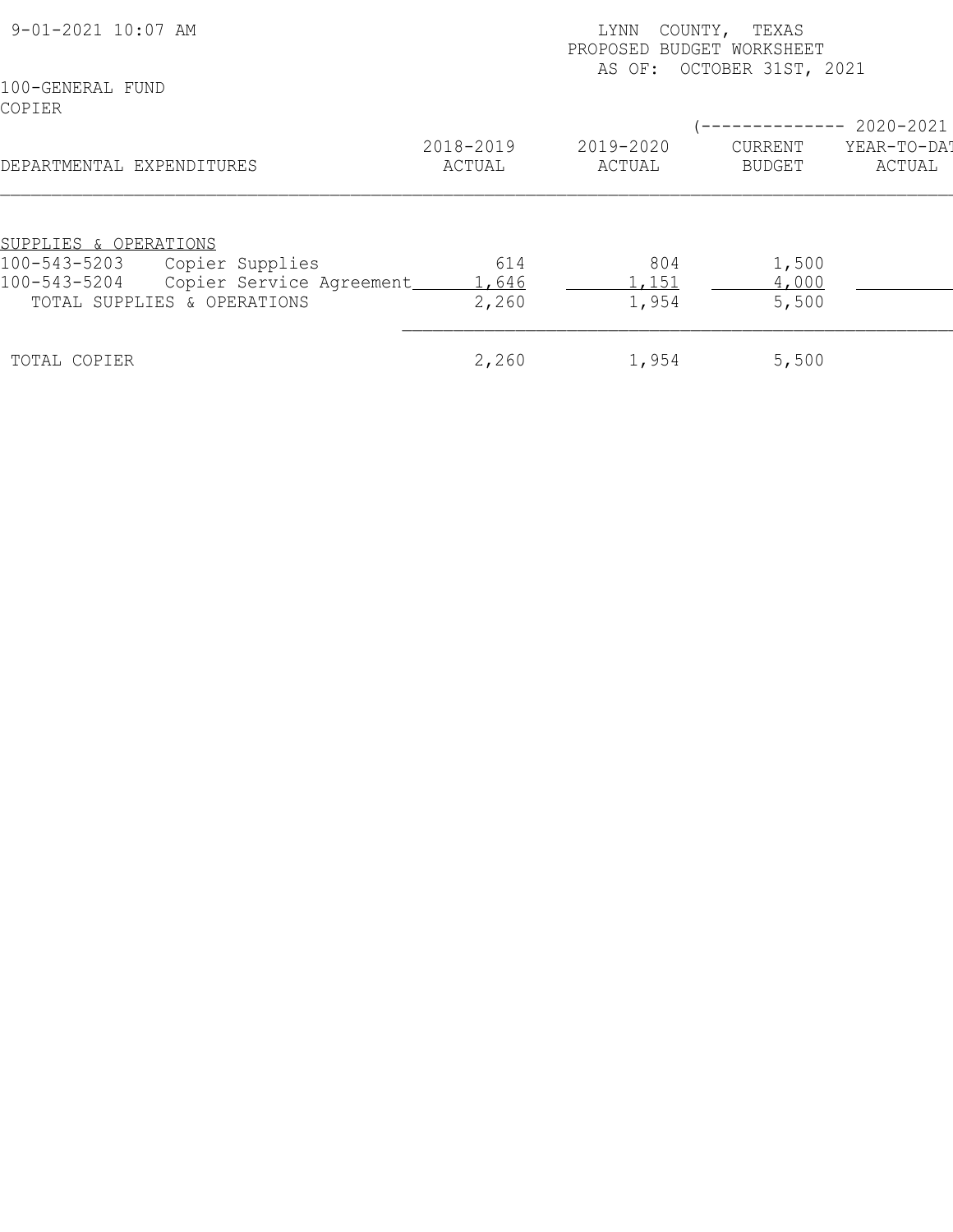| 9-01-2021 10:07 AM           |                                          |                     | LYNN COUNTY, TEXAS<br>PROPOSED BUDGET WORKSHEET<br>AS OF: OCTOBER 31ST, 2021 |                          |                       |  |
|------------------------------|------------------------------------------|---------------------|------------------------------------------------------------------------------|--------------------------|-----------------------|--|
| 100-GENERAL FUND             |                                          |                     |                                                                              |                          |                       |  |
| OTHER                        |                                          |                     |                                                                              |                          |                       |  |
|                              |                                          |                     |                                                                              |                          | $-2020 - 2021$        |  |
| DEPARTMENTAL EXPENDITURES    |                                          | 2018-2019<br>ACTUAL | 2019-2020<br>ACTUAL                                                          | CURRENT<br><b>BUDGET</b> | YEAR-TO-DAT<br>ACTUAL |  |
|                              |                                          |                     |                                                                              |                          |                       |  |
| PERSONNEL SERVICES           |                                          |                     |                                                                              |                          |                       |  |
| $100 - 544 - 5100$           | HAZARD PAY                               | $\Omega$            |                                                                              | 2,000                    |                       |  |
| 100-544-5110                 | Temporary Help - Electio                 | 1,773               | 3,466                                                                        | 3,350                    |                       |  |
|                              | 100-544-5140.00 Medicare Tax - Election  | 26                  | 50                                                                           | 50                       |                       |  |
|                              | 100-544-5150.00 Social Security - Electi | 110                 | 215                                                                          | 225                      |                       |  |
| TOTAL PERSONNEL SERVICES     |                                          | 1,908               | 3,731                                                                        | 5,625                    |                       |  |
| SUPPLIES & OPERATIONS        |                                          |                     |                                                                              |                          |                       |  |
| $100 - 544 - 5202$           | Postage Meter Expense                    | 1,545               | 1,589                                                                        | 1,750                    |                       |  |
| $100 - 544 - 5300$           | Bond, Dues, & Fees                       | 920                 | 2,810                                                                        | 3,500                    |                       |  |
| 100-544-5303                 | Audits                                   | 34,300              | 29,200                                                                       | 30,000                   |                       |  |
| $100 - 544 - 5304$           | Ads/Legal Notices                        | 360                 | $\circ$                                                                      | 1,000                    |                       |  |
| $100 - 544 - 5305$           | Appraisal District                       | 88,215              | 89,902                                                                       | 102,541                  |                       |  |
| $100 - 544 - 5405$           | County Sanitation                        | $\overline{0}$      | $\overline{0}$                                                               | 3,600                    |                       |  |
| $100 - 544 - 5702$           | Computer Maintenance/Sup                 | 9,090               | 11,147                                                                       | 9,000                    |                       |  |
| $100 - 544 - 5704$           | Indoor/Outdoor Decor                     | 997                 | 208                                                                          | 1,000                    |                       |  |
| $100 - 544 - 5820$           | Election Expense                         | 9,440               | 10,493                                                                       | 11,000                   |                       |  |
| TOTAL SUPPLIES & OPERATIONS  |                                          | 144,867             | 145,348                                                                      | 163,391                  |                       |  |
| CAPITAL OUTLAY & OTHER       |                                          |                     |                                                                              |                          |                       |  |
| $100 - 544 - 5980$           | Miscellaneous                            | 37,447              | 65,539                                                                       | 22,000                   |                       |  |
| $100 - 544 - 5984$           | Capital Acquisition                      | $\Omega$            | $\Omega$                                                                     | 300,000                  |                       |  |
| $100 - 544 - 5985$           | Note Interest                            | 1,493               | 959                                                                          | 4,075                    |                       |  |
| $100 - 544 - 5986$           | Note Principal                           | 5,660               | 5,872                                                                        | 62,545                   |                       |  |
| TOTAL CAPITAL OUTLAY & OTHER |                                          | 44,601              | 72,370                                                                       | 388,620                  |                       |  |
| TOTAL OTHER                  |                                          | 191,376             | 221,450                                                                      | 557,636                  |                       |  |
|                              |                                          |                     |                                                                              |                          |                       |  |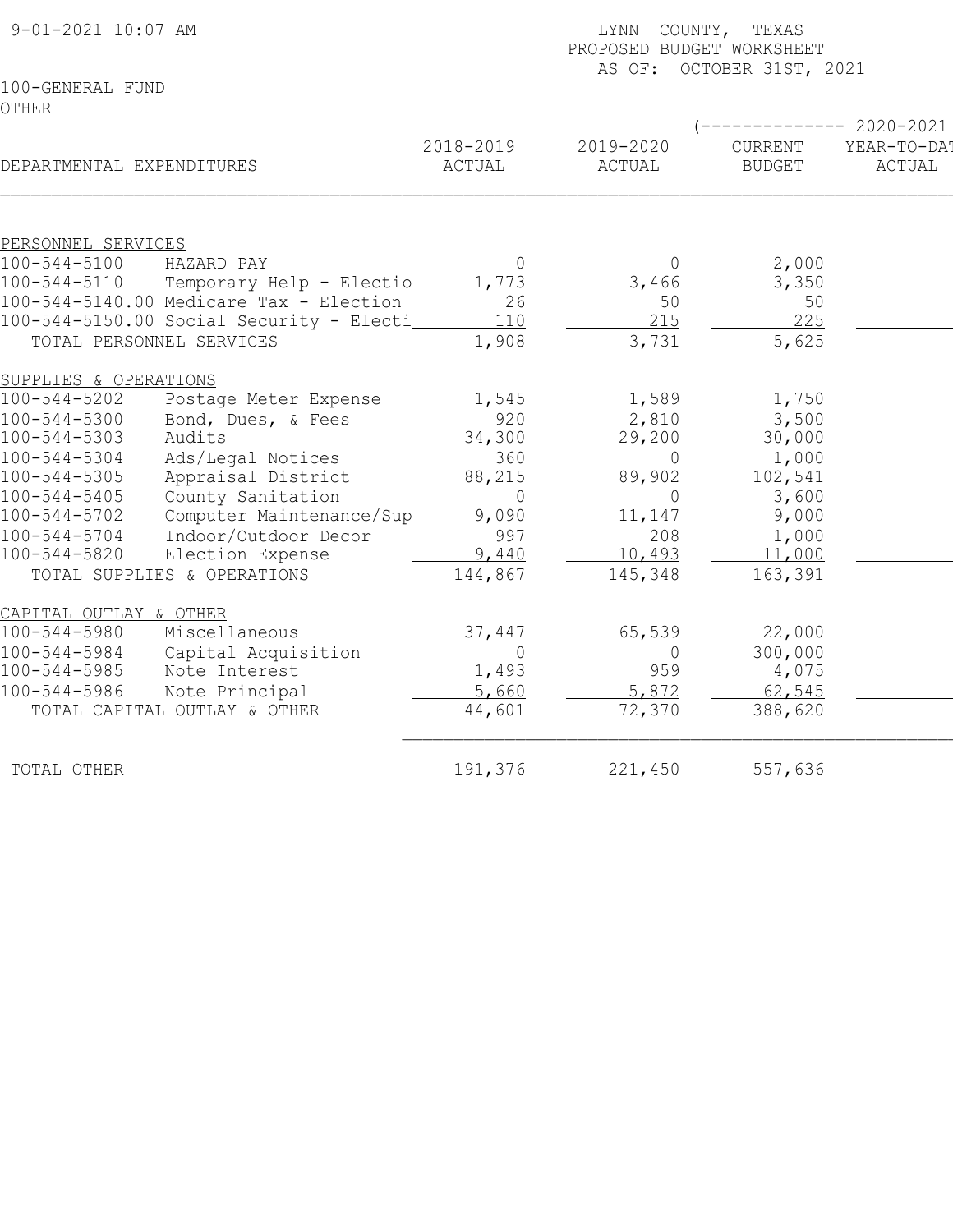| 9-01-2021 10:07 AM                                                                                 |                     | COUNTY,<br>TEXAS<br>LYNN<br>PROPOSED<br>BUDGET WORKSHEET<br>OCTOBER 31ST, 2021<br>AS OF: |                                 |                       |  |
|----------------------------------------------------------------------------------------------------|---------------------|------------------------------------------------------------------------------------------|---------------------------------|-----------------------|--|
| 100-GENERAL FUND<br>LIBRARY                                                                        |                     |                                                                                          |                                 | 2020-2021             |  |
| DEPARTMENTAL EXPENDITURES                                                                          | 2018-2019<br>ACTUAL | 2019-2020<br>ACTUAL                                                                      | <b>CURRENT</b><br><b>BUDGET</b> | YEAR-TO-DAT<br>ACTUAL |  |
| CAPITAL OUTLAY & OTHER<br>Books/Supplies Library<br>100-550-5910                                   | 5,000               | 5,000                                                                                    | 5,000                           |                       |  |
| City/County Library<br>100-550-5911<br>100-550-5912<br>Law Library<br>TOTAL CAPITAL OUTLAY & OTHER | 46,683<br>51,683    | 4,899<br>9,899                                                                           | 49,064<br>1,100<br>55,164       |                       |  |
| TOTAL LIBRARY                                                                                      | 51,683              | 9,899                                                                                    | 55,164                          |                       |  |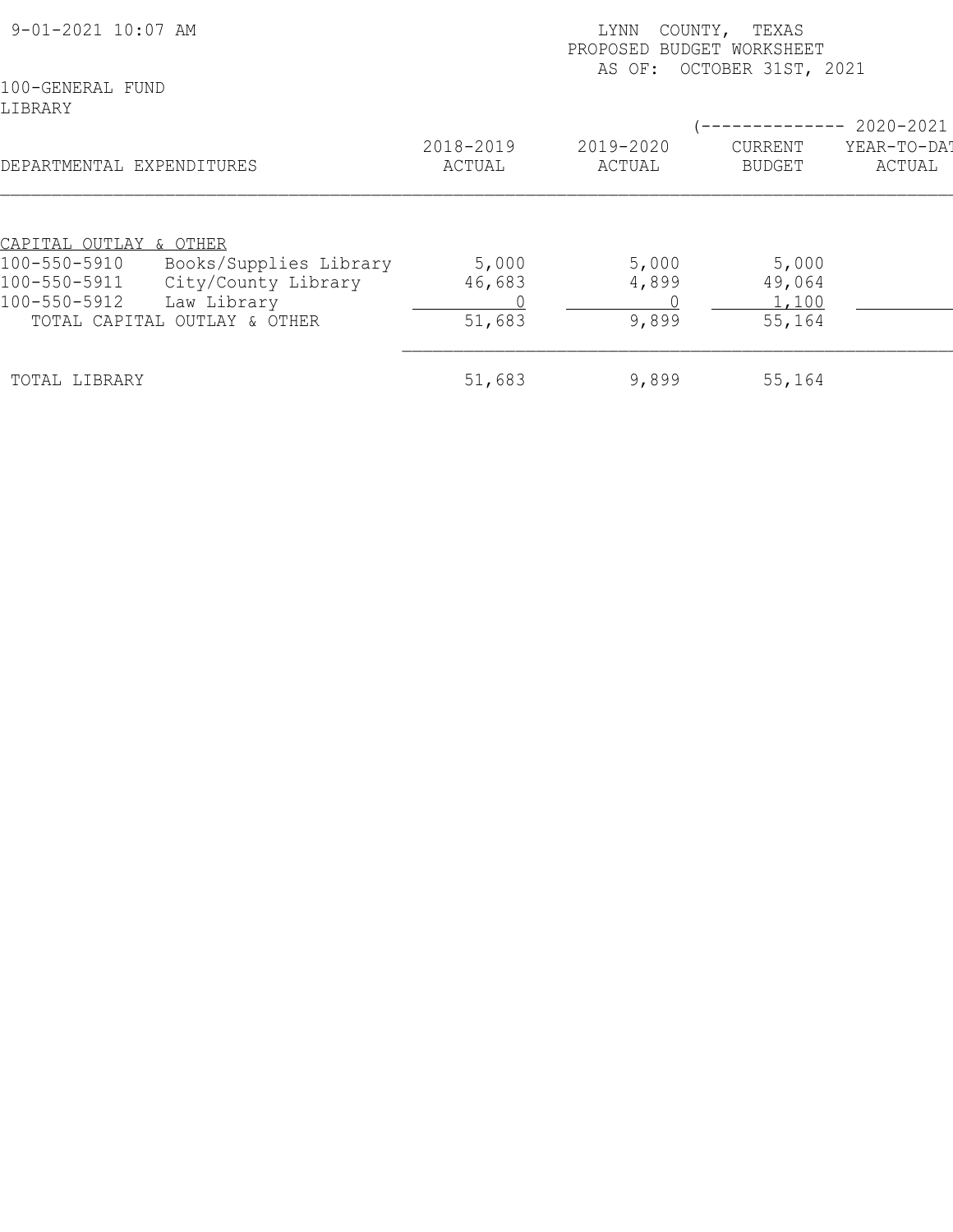| 9-01-2021 10:07 AM                          |                     | LYNN<br>COUNTY, TEXAS<br>PROPOSED BUDGET WORKSHEET<br>OCTOBER 31ST, 2021<br>AS OF: |                                 |                                    |  |
|---------------------------------------------|---------------------|------------------------------------------------------------------------------------|---------------------------------|------------------------------------|--|
| 100-GENERAL FUND<br>PUBLIC WELFARE-SOC SERV |                     |                                                                                    |                                 |                                    |  |
| DEPARTMENTAL EXPENDITURES                   | 2018-2019<br>ACTUAL | 2019-2020<br>ACTUAL                                                                | <b>CURRENT</b><br><b>BUDGET</b> | 2020-2021<br>YEAR-TO-DA!<br>ACTUAL |  |
|                                             |                     |                                                                                    |                                 |                                    |  |
| <u>CAPITAL OUTLAY &amp; OTHER</u>           |                     |                                                                                    |                                 |                                    |  |
| 100-555-5900<br>Court Appointed Attorney    | 6,587               | 9,784                                                                              | 10,000                          |                                    |  |
| Indigent Burial / Cremat<br>100-555-5902    | 2,381               | 315                                                                                | 2,000                           |                                    |  |
| Indigent Defense-Crimina<br>100-555-5903    | 11,233              | 10,847                                                                             | 15,000                          |                                    |  |
| Senior Citizens Center<br>100-555-5904      | 7,500               | 7,500                                                                              | 7,500                           |                                    |  |
| 100-555-5905<br>Autopsy/Inquest             | 19,395              | 13,435                                                                             | 20,000                          |                                    |  |
| 100-555-5906<br>SWCD                        | 1,500               | 1,500                                                                              | 1,500                           |                                    |  |
| 100-555-5907<br>County Historical Commis    | 500                 | 500                                                                                | 500                             |                                    |  |
| 100-555-5908<br>Showbarn                    | 101                 | 18,261                                                                             | 1,000                           |                                    |  |
| 100-555-5909<br>ECONOMIC DEVELOPMENT        |                     |                                                                                    | $\Omega$                        |                                    |  |
| Misc-Groceries/Medicine/<br>100-555-5980    |                     |                                                                                    | 1,000                           |                                    |  |
| TOTAL CAPITAL OUTLAY & OTHER                | 49,196              | 62,142                                                                             | 58,500                          |                                    |  |
| TOTAL PUBLIC WELFARE-SOC SERV               | 49,196              | 62,142                                                                             | 58,500                          |                                    |  |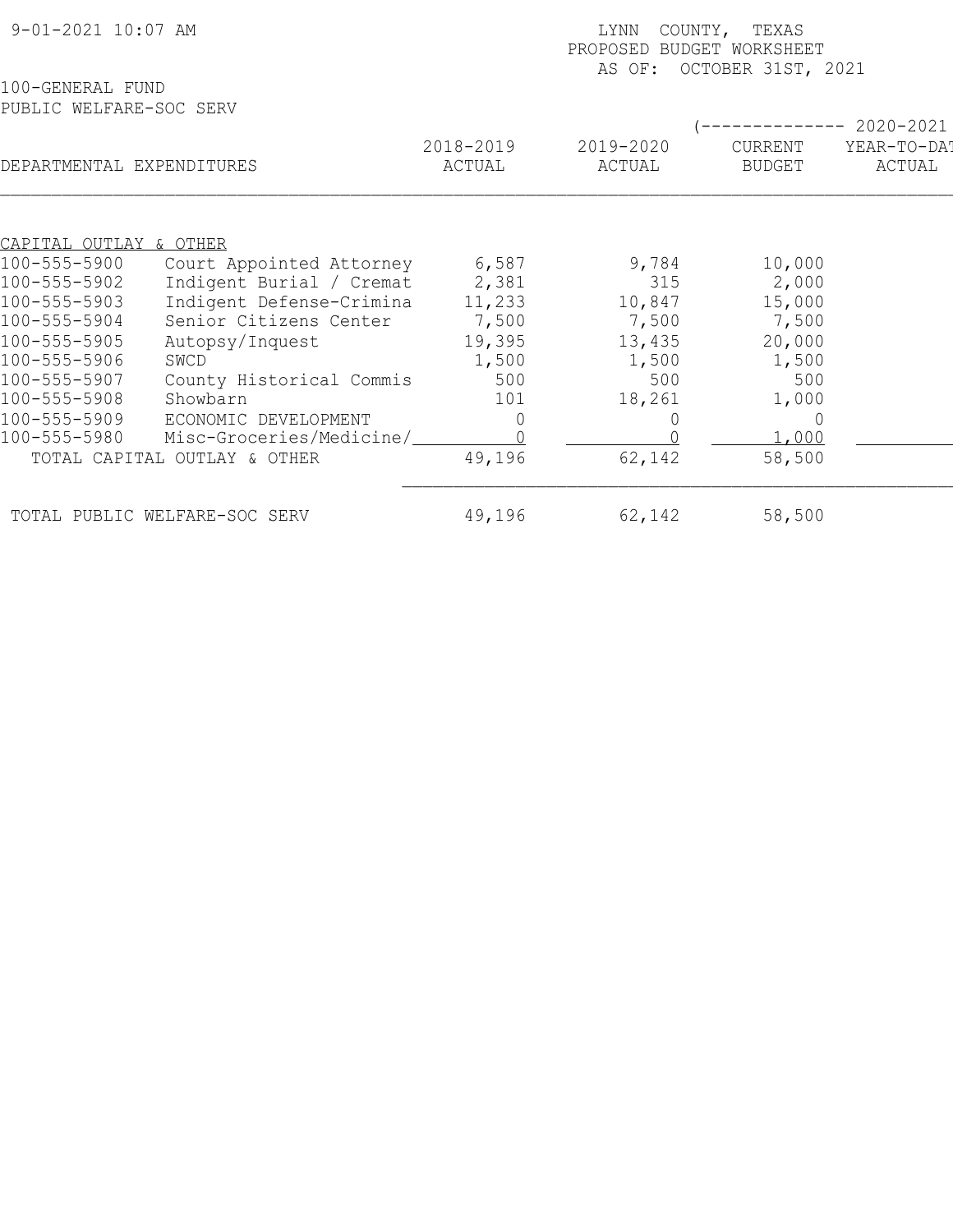| 9-01-2021 10:07 AM                                                                                                                      |                       | COUNTY, TEXAS<br>LYNN<br>PROPOSED BUDGET WORKSHEET<br>AS OF: OCTOBER 31ST, 2021 |                   |                       |  |
|-----------------------------------------------------------------------------------------------------------------------------------------|-----------------------|---------------------------------------------------------------------------------|-------------------|-----------------------|--|
| 100-GENERAL FUND<br>HEALTH - SOCIAL SERVICES                                                                                            |                       |                                                                                 |                   | $---------2020-2021$  |  |
| DEPARTMENTAL EXPENDITURES                                                                                                               | 2018-2019<br>ACTUAL   | 2019-2020<br>ACTUAL                                                             | CURRENT<br>BUDGET | YEAR-TO-DA!<br>ACTUAL |  |
| CAPITAL OUTLAY & OTHER<br>100-556-5920<br>Tahoka Ambulance<br>100-556-5980<br>Employee Wellness Mis Ex_<br>TOTAL CAPITAL OUTLAY & OTHER | 3,750<br>106<br>3,856 | 3,750<br>3,750                                                                  | 3,750<br>3,750    |                       |  |
| TOTAL HEALTH - SOCIAL SERVICES                                                                                                          | 3,856                 | 3,750                                                                           | 3,750             |                       |  |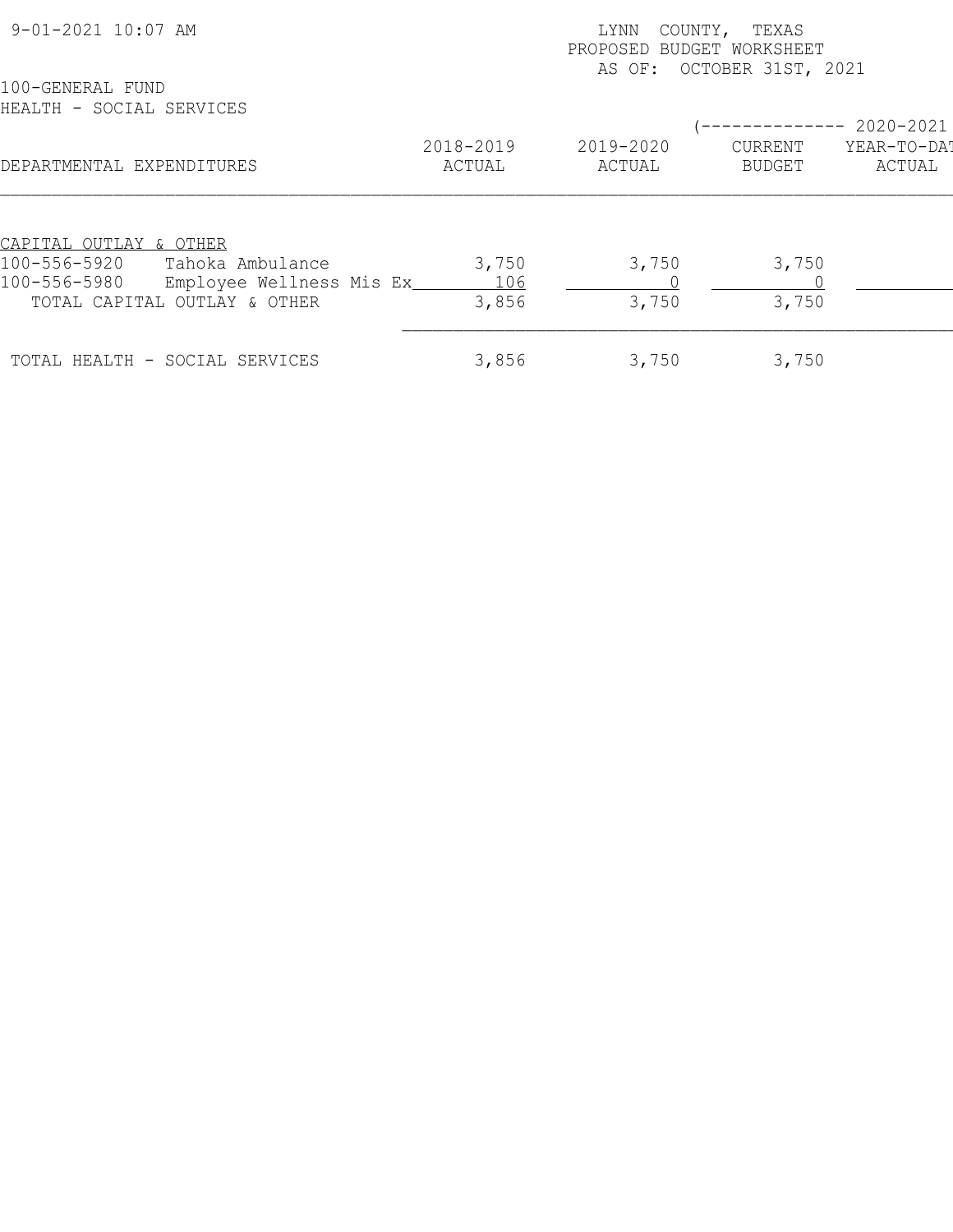| 9-01-2021 10:07 AM                 | COUNTY, TEXAS<br>LYNN<br>PROPOSED BUDGET WORKSHEET<br>AS OF: OCTOBER 31ST, 2021 |                     |                          |                                    |  |  |  |
|------------------------------------|---------------------------------------------------------------------------------|---------------------|--------------------------|------------------------------------|--|--|--|
| 100-GENERAL FUND<br>PUBLIC SAFETY  |                                                                                 |                     |                          |                                    |  |  |  |
| DEPARTMENTAL EXPENDITURES          | 2018-2019<br>ACTUAL                                                             | 2019-2020<br>ACTUAL | CURRENT<br><b>BUDGET</b> | 2020-2021<br>YEAR-TO-DA!<br>ACTUAL |  |  |  |
|                                    |                                                                                 |                     |                          |                                    |  |  |  |
| PERSONNEL SERVICES                 |                                                                                 |                     |                          |                                    |  |  |  |
| 100-570-5100<br>Truancy Salary     |                                                                                 |                     |                          |                                    |  |  |  |
| 100-570-5140.00 Medicare Tax       |                                                                                 |                     |                          |                                    |  |  |  |
| 100-570-5150.00 Social Security    |                                                                                 |                     |                          |                                    |  |  |  |
| 100-570-5160.00 Health Insurance   |                                                                                 |                     |                          |                                    |  |  |  |
| 100-570-5170.00 Retirement         |                                                                                 |                     |                          |                                    |  |  |  |
| TOTAL PERSONNEL SERVICES           |                                                                                 |                     |                          |                                    |  |  |  |
| SUPPLIES & OPERATIONS              |                                                                                 |                     |                          |                                    |  |  |  |
| 100-570-5400<br>Telephone          |                                                                                 |                     |                          |                                    |  |  |  |
| Clothing Allowance<br>100-570-5510 |                                                                                 |                     |                          |                                    |  |  |  |
| 100-570-5600<br>Travel & Education |                                                                                 |                     |                          |                                    |  |  |  |
| TOTAL SUPPLIES & OPERATIONS        |                                                                                 |                     |                          |                                    |  |  |  |
| TOTAL PUBLIC SAFETY                | 0                                                                               | $\mathbf 0$         | $\mathsf{O}\xspace$      |                                    |  |  |  |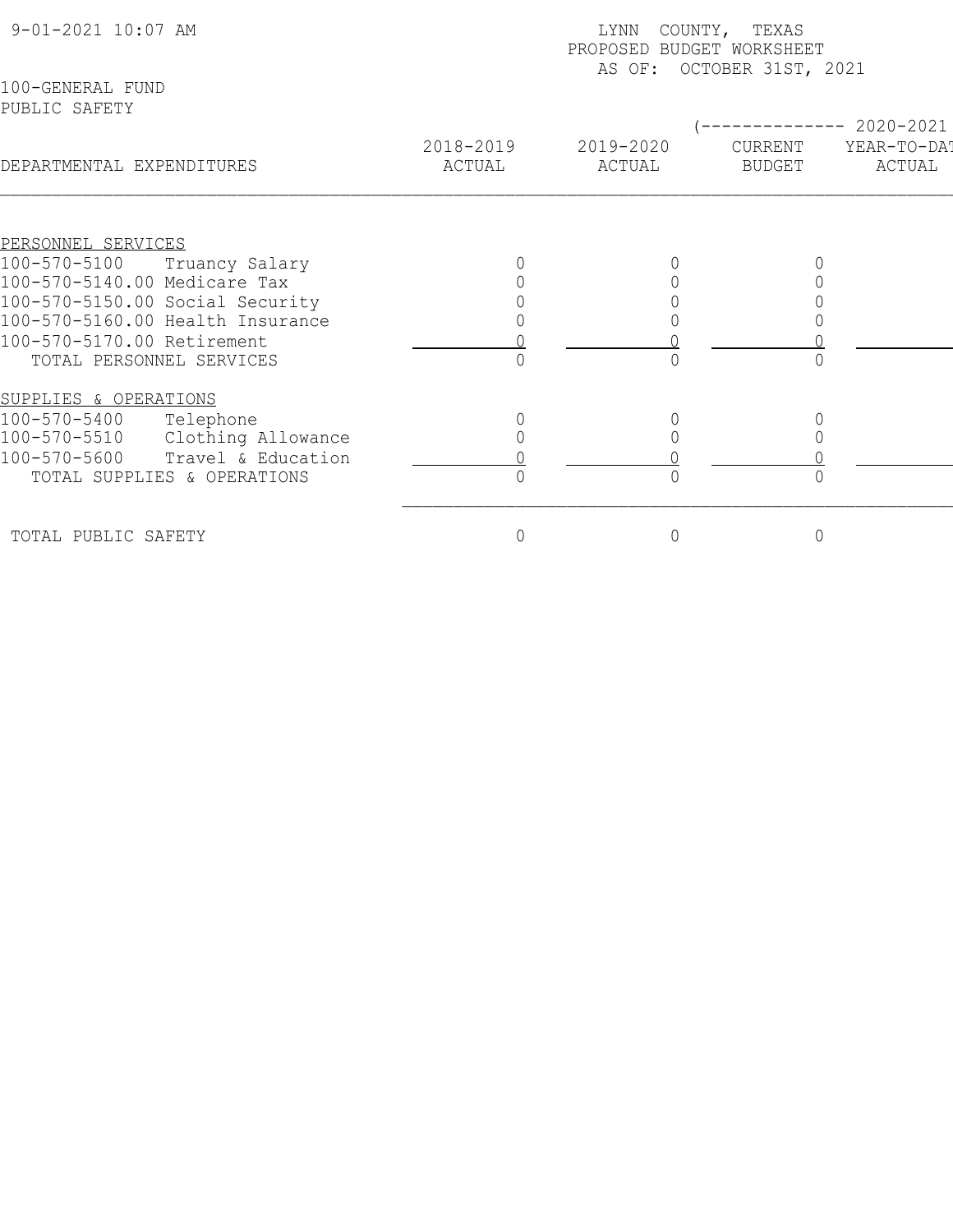| $9 - 01 - 2021$ 10:07 AM                        |                | LYNN COUNTY, TEXAS<br>PROPOSED BUDGET WORKSHEET |                           |                       |  |  |  |
|-------------------------------------------------|----------------|-------------------------------------------------|---------------------------|-----------------------|--|--|--|
|                                                 |                |                                                 | AS OF: OCTOBER 31ST, 2021 |                       |  |  |  |
| 100-GENERAL FUND<br>SHERIFF'S OFFICE            |                |                                                 |                           |                       |  |  |  |
|                                                 |                |                                                 |                           | ----------- 2020-2021 |  |  |  |
|                                                 | 2018-2019      | 2019-2020                                       | CURRENT                   | YEAR-TO-DA!           |  |  |  |
| DEPARTMENTAL EXPENDITURES                       | ACTUAL         | ACTUAL                                          | <b>BUDGET</b>             | ACTUAL                |  |  |  |
|                                                 |                |                                                 |                           |                       |  |  |  |
| PERSONNEL SERVICES                              |                |                                                 |                           |                       |  |  |  |
| 100-571-5100.10 Salaries-Elected Officia        | 42,017         | 43,698                                          | 54,075                    |                       |  |  |  |
| 100-571-5100.11 Salaries-Chief Deputy           | 27,175         | 39,769                                          | 44,625                    |                       |  |  |  |
| 100-571-5100.12 Salaries-LT Deputy              | 35,546         | 39,294                                          | 42,525                    |                       |  |  |  |
| 100-571-5100.13 Salaries-SGT Deputy             | 35,605         | 37,309                                          | 40,950                    |                       |  |  |  |
| 100-571-5100.14 Salaries-Deputy #1              | 31,688         | 25,941                                          | 39,900                    |                       |  |  |  |
| 100-571-5100.15 Salaries-Deputy #2              | 35,654         | 39,404                                          | 39,900                    |                       |  |  |  |
| 100-571-5100.17 Salaries-Secretary              | 19,430         | 26,344                                          | 29,126                    |                       |  |  |  |
| 100-571-5105<br>Overtime                        | 39,011         | 29,470                                          | 25,200                    |                       |  |  |  |
| 100-571-5110<br>Temporary Help                  | 4,289          | 1,277                                           | 10,000                    |                       |  |  |  |
| 100-571-5120<br>Longevity                       | 1,215          | 216                                             | 390                       |                       |  |  |  |
| 100-571-5140.00 Medicare Tax                    | 4,109          | 4,122                                           | 4,358                     |                       |  |  |  |
| 100-571-5150.00 Social Security                 | 17,572         | 17,626                                          | 18,631                    |                       |  |  |  |
| 100-571-5160.00 Health Insurance                | 58,965         | 63,864                                          | 74,200                    |                       |  |  |  |
| 100-571-5170.00 Retirement                      | 7,873          | 8,684                                           | 9,015                     |                       |  |  |  |
| TOTAL PERSONNEL SERVICES                        | 360,150        | 377,019                                         | 432,895                   |                       |  |  |  |
| SUPPLIES & OPERATIONS                           |                |                                                 |                           |                       |  |  |  |
| $100 - 571 - 5200$<br>Office Supplies           | 6,477          | 9,563                                           | 6,500                     |                       |  |  |  |
| $100 - 571 - 5214$<br>Deputy Supplies           | 10,287         | 19,228                                          | 15,000                    |                       |  |  |  |
| 100-571-5214.01<br>SWAT Supplies                | 0              | $\overline{0}$                                  | 3,800                     |                       |  |  |  |
| $100 - 571 - 5215$<br>K-9                       | $\circ$        | $\overline{0}$                                  | 2,200                     |                       |  |  |  |
| Bond, Dues, & Fees<br>100-571-5300              | 1,426          | 1,167                                           | 1,400                     |                       |  |  |  |
| 100-571-5400<br>Telephone                       | 20,393         | 21,904                                          | 18,500                    |                       |  |  |  |
| Mobile Radio<br>$100 - 571 - 5401$              | 2,457          | 448                                             | 2,500                     |                       |  |  |  |
| $100 - 571 - 5402$<br>Satellite TV              | 1,227          | 1,112                                           | 1,550                     |                       |  |  |  |
| $100 - 571 - 5510$<br>Clothing Allowance        | 5,629          | 7,294                                           | 7,200                     |                       |  |  |  |
| $100 - 571 - 5511$<br>Community Policing        | 393            | 313                                             | 800                       |                       |  |  |  |
| 100-571-5600<br>Travel & Education              | 5,588          | 4,181                                           | 9,000                     |                       |  |  |  |
| $100 - 571 - 5601$<br>TCOLE                     | $\overline{0}$ | 1,800                                           | 1,800                     |                       |  |  |  |
| 100-571-5700<br>Repairs & Maintenance           | 2,002          | 4,945                                           | 4,000                     |                       |  |  |  |
| $100 - 571 - 5701$<br>Equipment Maintenance     | 3,357          | 245                                             | 2,000                     |                       |  |  |  |
| $100 - 571 - 5702$<br>Computer Maintenance / Su | 15,896         | 17,116                                          | 46,712                    |                       |  |  |  |
| 100-571-5710<br>Transportation                  | 48,061         | 34,013                                          | 40,000                    |                       |  |  |  |
| 100-571-5820<br>Deputy Ammo                     | 0              |                                                 | - 0                       |                       |  |  |  |
| TOTAL SUPPLIES & OPERATIONS                     | 123,192        | 123,329                                         | 162,962                   |                       |  |  |  |
| CAPITAL OUTLAY & OTHER                          |                |                                                 |                           |                       |  |  |  |
| 100-571-5980<br>Miscellaneous                   | 4,007          | 8,775                                           | 5,000                     |                       |  |  |  |
| 100-571-5985<br>Insurance Claim Expense         | 0              | $\overline{0}$                                  | 2,315                     |                       |  |  |  |
| 100-571-5990<br>Capital Outlay                  | 48,078         | 50,215                                          | 72,850                    |                       |  |  |  |
| TOTAL CAPITAL OUTLAY & OTHER                    | 52,085         | 58,990                                          | 80,165                    |                       |  |  |  |
|                                                 |                |                                                 |                           |                       |  |  |  |
| TOTAL SHERIFF'S OFFICE                          | 535,426        | 559,338                                         | 676,022                   |                       |  |  |  |
|                                                 |                |                                                 |                           |                       |  |  |  |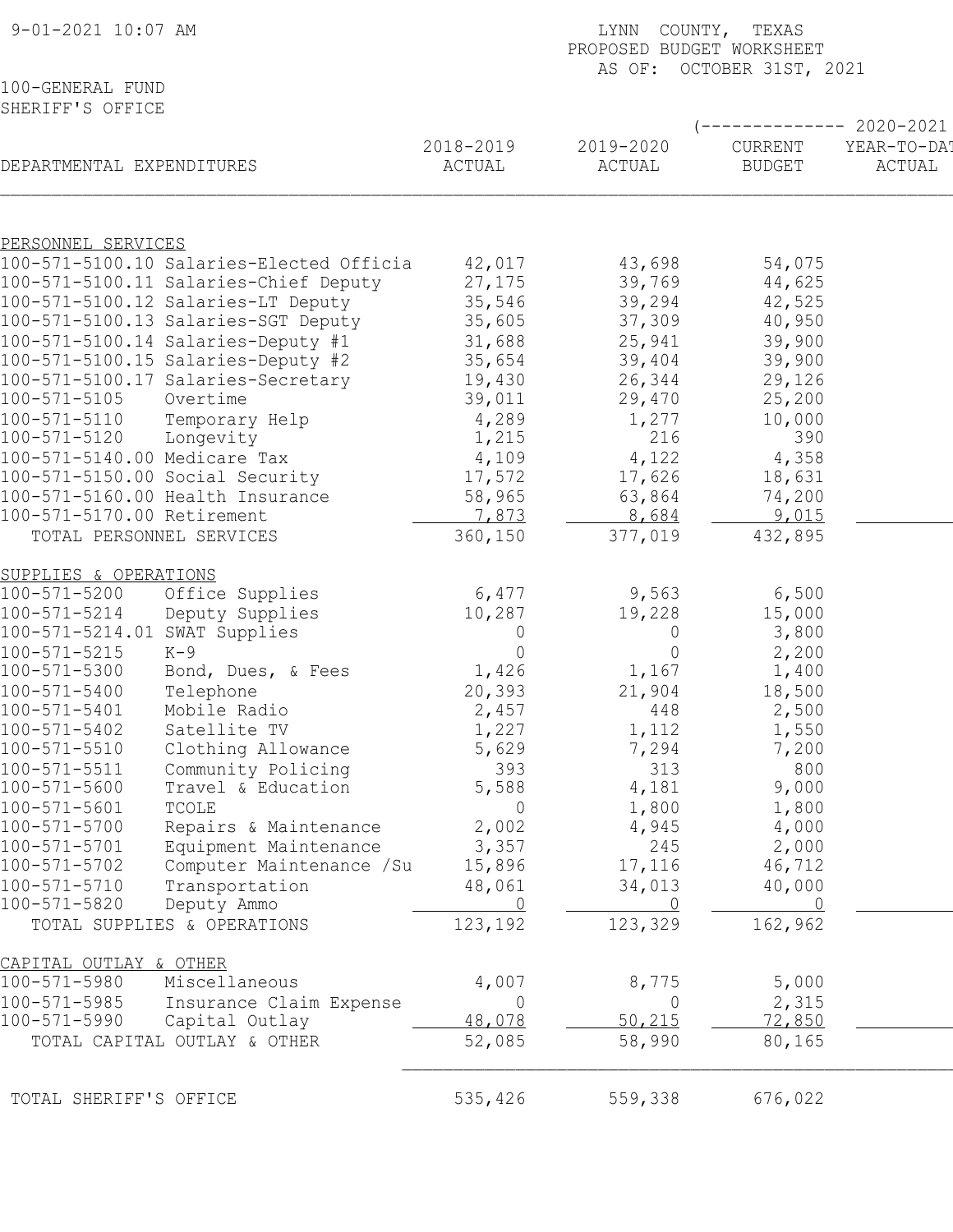| 9-01-2021 10:07 AM                 |                                          | LYNN<br>COUNTY, TEXAS<br>PROPOSED BUDGET WORKSHEET |                     |                           |                       |  |  |
|------------------------------------|------------------------------------------|----------------------------------------------------|---------------------|---------------------------|-----------------------|--|--|
|                                    |                                          |                                                    |                     | AS OF: OCTOBER 31ST, 2021 |                       |  |  |
| 100-GENERAL FUND<br>COMMUNICATIONS |                                          |                                                    |                     |                           |                       |  |  |
|                                    |                                          |                                                    |                     |                           | 2020-2021             |  |  |
| DEPARTMENTAL EXPENDITURES          |                                          | 2018-2019<br>ACTUAL                                | 2019-2020<br>ACTUAL | CURRENT<br><b>BUDGET</b>  | YEAR-TO-DA!<br>ACTUAL |  |  |
|                                    |                                          |                                                    |                     |                           |                       |  |  |
| PERSONNEL SERVICES                 |                                          |                                                    |                     |                           |                       |  |  |
|                                    | 100-572-5100.10 Salaries-Head Dispatcher | 29,759                                             | 30,792              | 34,319                    |                       |  |  |
|                                    | 100-572-5100.20 Salaries-Dispatcher #1   | 27,710                                             | 28,742              | 30,978                    |                       |  |  |
|                                    | 100-572-5100.30 Salaries-Dispatcher #2   | 28,783                                             | 28,493              | 29,928                    |                       |  |  |
|                                    | 100-572-5100.40 Salaries-Dispatcher #3   | 21,239                                             | 28,442              | 29,928                    |                       |  |  |
| 100-572-5105                       | Overtime                                 | 27,042                                             | 26,910              | 16,000                    |                       |  |  |
| $100 - 572 - 5110$<br>100-572-5120 | Temporary Help                           | 3,251                                              | 2,961               | 12,000                    |                       |  |  |
| 100-572-5140.00 Medicare Tax       | Longevity                                | 1,950<br>2,112                                     | 2,110<br>2,126      | 2,170<br>2,253            |                       |  |  |
| 100-572-5150.00 Social Security    |                                          | 9,031                                              | 9,088               | 9,631                     |                       |  |  |
| 100-572-5160.00 Health Insurance   |                                          | 35,858                                             | 44,427              | 42,400                    |                       |  |  |
| 100-572-5170.00 Retirement         |                                          | 4,217                                              | 4,415               | 4,660                     |                       |  |  |
| TOTAL PERSONNEL SERVICES           |                                          | 190,953                                            | 208,507             | 214,267                   |                       |  |  |
|                                    |                                          |                                                    |                     |                           |                       |  |  |
| SUPPLIES & OPERATIONS              |                                          |                                                    |                     |                           |                       |  |  |
| 100-572-5200<br>100-572-5210       | Office Supplies<br>Uniforms              | 2,834<br>1,085                                     | 4,081               | 4,000                     |                       |  |  |
| 100-572-5300                       |                                          |                                                    | 1,467<br>174        | 1,800<br>200              |                       |  |  |
| 100-572-5403                       | Bond, Dues, & Fees<br>Tower Expense      | 0<br>$\overline{0}$                                | 0                   | 1,000                     |                       |  |  |
| 100-572-5600                       | Travel & Education                       | 528                                                | 2,804               | 4,000                     |                       |  |  |
| 100-572-5702                       | Computer Maint/Support                   | 996                                                | 682                 | 2,500                     |                       |  |  |
| TOTAL SUPPLIES & OPERATIONS        |                                          | 5,444                                              | 9,208               | 13,500                    |                       |  |  |
|                                    |                                          |                                                    |                     |                           |                       |  |  |
| TOTAL COMMUNICATIONS               |                                          | 196,397                                            | 217,715             | 227,767                   |                       |  |  |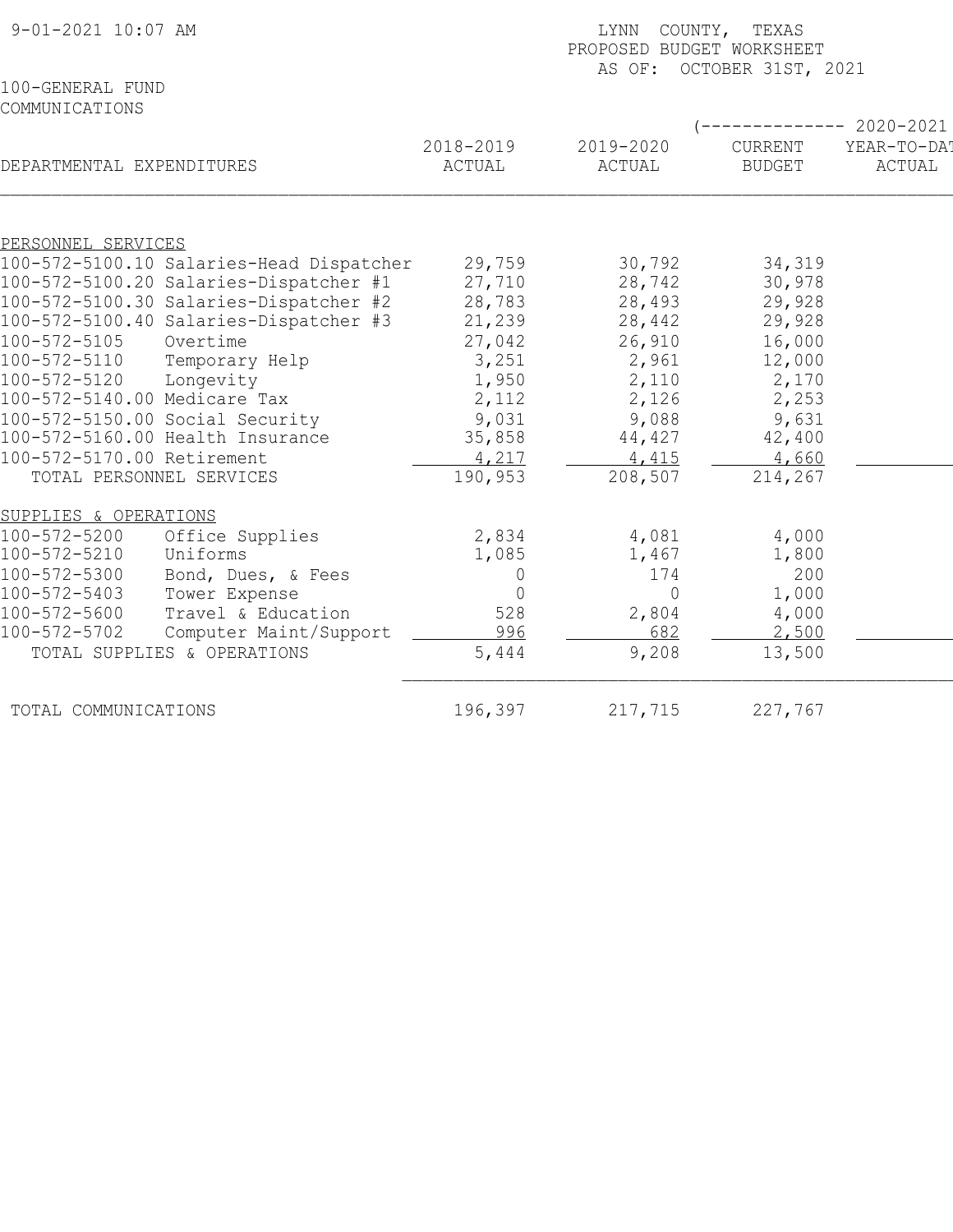| 9-01-2021 10:07 AM               |                                          | LYNN COUNTY, TEXAS<br>PROPOSED BUDGET WORKSHEET<br>AS OF: OCTOBER 31ST, 2021 |                   |                 |                  |  |  |
|----------------------------------|------------------------------------------|------------------------------------------------------------------------------|-------------------|-----------------|------------------|--|--|
|                                  |                                          |                                                                              |                   |                 |                  |  |  |
| 100-GENERAL FUND                 |                                          |                                                                              |                   |                 |                  |  |  |
| JAIL                             |                                          |                                                                              |                   |                 |                  |  |  |
|                                  |                                          |                                                                              |                   |                 | $-----2020-2021$ |  |  |
|                                  |                                          | 2018-2019                                                                    | 2019-2020         | CURRENT         | YEAR-TO-DA!      |  |  |
| DEPARTMENTAL EXPENDITURES        |                                          | ACTUAL                                                                       | ACTUAL            | <b>BUDGET</b>   | ACTUAL           |  |  |
|                                  |                                          |                                                                              |                   |                 |                  |  |  |
|                                  |                                          |                                                                              |                   |                 |                  |  |  |
| PERSONNEL SERVICES               |                                          |                                                                              |                   |                 |                  |  |  |
|                                  | 100-576-5100.10 Salaries-Jail Administra | 36,995                                                                       | 31,905            | 35,500          |                  |  |  |
|                                  | 100-576-5100.11 Salaries-Lieutenant      | 34,659                                                                       | 36,475            | 33,467          |                  |  |  |
|                                  | 100-576-5100.12 Salaries-SGT Jailer #2   | 30,789                                                                       | 30,984            | 32,129          |                  |  |  |
|                                  | 100-576-5100.13 Salaries-Jailer #3       | 30,836                                                                       | 32,082            | 31,129          |                  |  |  |
|                                  | 100-576-5100.14 Salaries-Jailer #4       | 29,810                                                                       | 30,686            | 31,129          |                  |  |  |
|                                  | 100-576-5100.15 Salaries-Jailer #5       | 31,145                                                                       | 25,186            | 31,129          |                  |  |  |
|                                  | 100-576-5100.16 Salaries-Jailer #6       | 31,386                                                                       | 31,201            | 31,129          |                  |  |  |
|                                  | 100-576-5100.17 Salaries-Jailer #7       | 22,832                                                                       | 32,271            | 31,129          |                  |  |  |
|                                  | 100-576-5100.18 Salaries-Jailer #8       | 28,371                                                                       | 28,077            | 31,129          |                  |  |  |
|                                  | 100-576-5100.19 Salaries-Jailer #9       | 29,244                                                                       | 31,895            | 31,129          |                  |  |  |
| 100-576-5103                     | HAZARD PAY Jailers                       | $\circ$                                                                      |                   |                 |                  |  |  |
| 100-576-5105                     | Overtime                                 |                                                                              | $\circ$<br>61,408 | 41,600          |                  |  |  |
| 100-576-5120                     |                                          | 44,368<br>872                                                                | 878               | 44,000<br>1,361 |                  |  |  |
|                                  | Longevity                                |                                                                              |                   |                 |                  |  |  |
| 100-576-5140.00 Medicare Tax     |                                          | 5,159                                                                        | 5,305             | 5,290           |                  |  |  |
| 100-576-5150.00 Social Security  |                                          | 22,060                                                                       | 22,681            | 22,617          |                  |  |  |
| 100-576-5160.00 Health Insurance |                                          | 93,921                                                                       | 93,651            | 106,000         |                  |  |  |
| 100-576-5170.00 Retirement       |                                          | 10,414                                                                       | 11,133            | 10,945          |                  |  |  |
| TOTAL PERSONNEL SERVICES         |                                          | 482,863                                                                      | 505,817           | 550,812         |                  |  |  |
| SUPPLIES & OPERATIONS            |                                          |                                                                              |                   |                 |                  |  |  |
| 100-576-5200                     | Office Supplies                          | 5,166                                                                        | 3,785             | 4,000           |                  |  |  |
| 100-576-5201                     | Postage                                  | 566                                                                          | 300               | 900             |                  |  |  |
| 100-576-5207                     |                                          |                                                                              |                   | 80,000          |                  |  |  |
|                                  | Kitchen Expense                          | 72,623                                                                       | 72,465            |                 |                  |  |  |
| 100-576-5210                     | Uniforms                                 | 2,887                                                                        | 1,340             | 2,000           |                  |  |  |
| 100-576-5213                     | Janitor Supplies                         | 19,376                                                                       | 17,503            | 22,000          |                  |  |  |
| 100-576-5600                     | Travel & Education                       | 2,918                                                                        | 5,801             | 5,500           |                  |  |  |
| 100-576-5701                     | Repairs & Maintenance                    | 65,053                                                                       | 27,079            | 85,100          |                  |  |  |
| 100-576-5702                     | Computer Maintenance / S                 | 1,979                                                                        | 2,522             | 3,000           |                  |  |  |
| 100-576-5703                     | Pest Contol                              | 780                                                                          | 130               | 900             |                  |  |  |
| 100-576-5710                     | Transportation                           | $\Omega$                                                                     | $\Omega$          | 2,500           |                  |  |  |
| 100-576-5810                     | Inmate Medical Expense                   | 42,382                                                                       | 72,428            | 60,000          |                  |  |  |
| 100-576-5815                     | External Inmate Housing                  | $\Omega$                                                                     | 26,260            | 25,000          |                  |  |  |
| 100-576-5820                     | Firearms Exp                             | 1,555                                                                        | 1,090             | 1,500           |                  |  |  |
| TOTAL SUPPLIES & OPERATIONS      |                                          | 215,286                                                                      | 230,704           | 292,400         |                  |  |  |
| CAPITAL OUTLAY & OTHER           |                                          |                                                                              |                   |                 |                  |  |  |
|                                  |                                          |                                                                              |                   |                 |                  |  |  |
| 100-576-5980                     | Miscellaneous                            | 1,277                                                                        | 1,227<br>$\Omega$ | 2,000           |                  |  |  |
| 100-576-5990                     | Capital Outlay                           | 0                                                                            |                   | 20,000          |                  |  |  |
| TOTAL CAPITAL OUTLAY & OTHER     |                                          | 1,277                                                                        | 1,227             | 22,000          |                  |  |  |
|                                  |                                          |                                                                              |                   |                 |                  |  |  |
| TOTAL JAIL                       |                                          | 699,425                                                                      | 737,749           | 865,212         |                  |  |  |
|                                  |                                          |                                                                              |                   |                 |                  |  |  |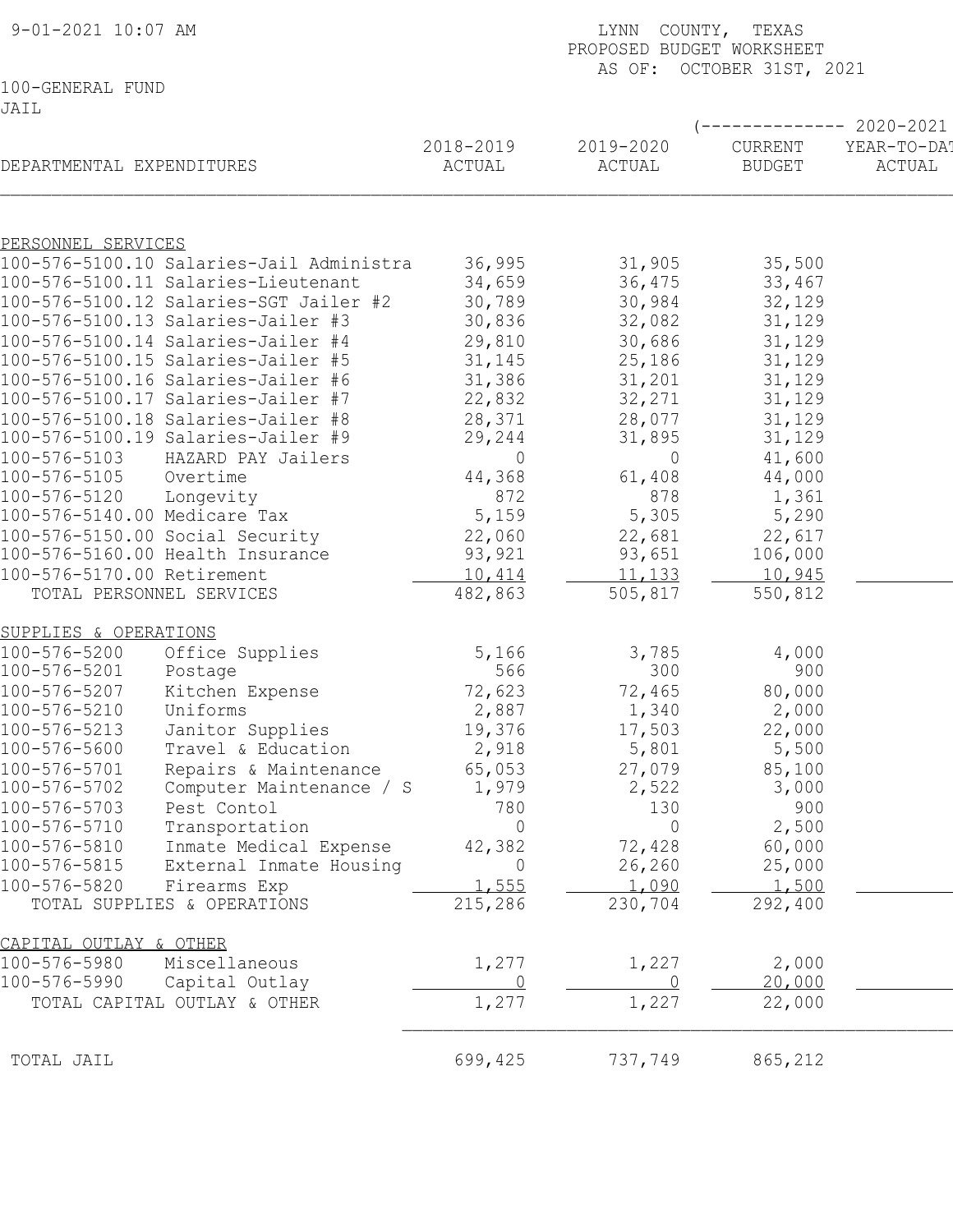| 9-01-2021 10:07 AM                                                                          |                     | COUNTY,<br>TEXAS<br>LYNN<br>PROPOSED BUDGET WORKSHEET<br>AS OF: OCTOBER 31ST, 2021 |                   |                        |  |  |  |
|---------------------------------------------------------------------------------------------|---------------------|------------------------------------------------------------------------------------|-------------------|------------------------|--|--|--|
| 100-GENERAL FUND<br>SCAP Grant                                                              |                     |                                                                                    |                   | ------------ 2020-2021 |  |  |  |
| DEPARTMENTAL EXPENDITURES                                                                   | 2018-2019<br>ACTUAL | 2019-2020<br>ACTUAL                                                                | CURRENT<br>BUDGET | YEAR-TO-DAT<br>ACTUAL  |  |  |  |
| SUPPLIES & OPERATIONS<br>100-577-5810<br>SCAP-Inmate Medical<br>TOTAL SUPPLIES & OPERATIONS | 1,361<br>1,361      | 1,748<br>1,748                                                                     | 1,000<br>1,000    |                        |  |  |  |
| TOTAL SCAP Grant                                                                            | 1,361               | 1,748                                                                              | 1,000             |                        |  |  |  |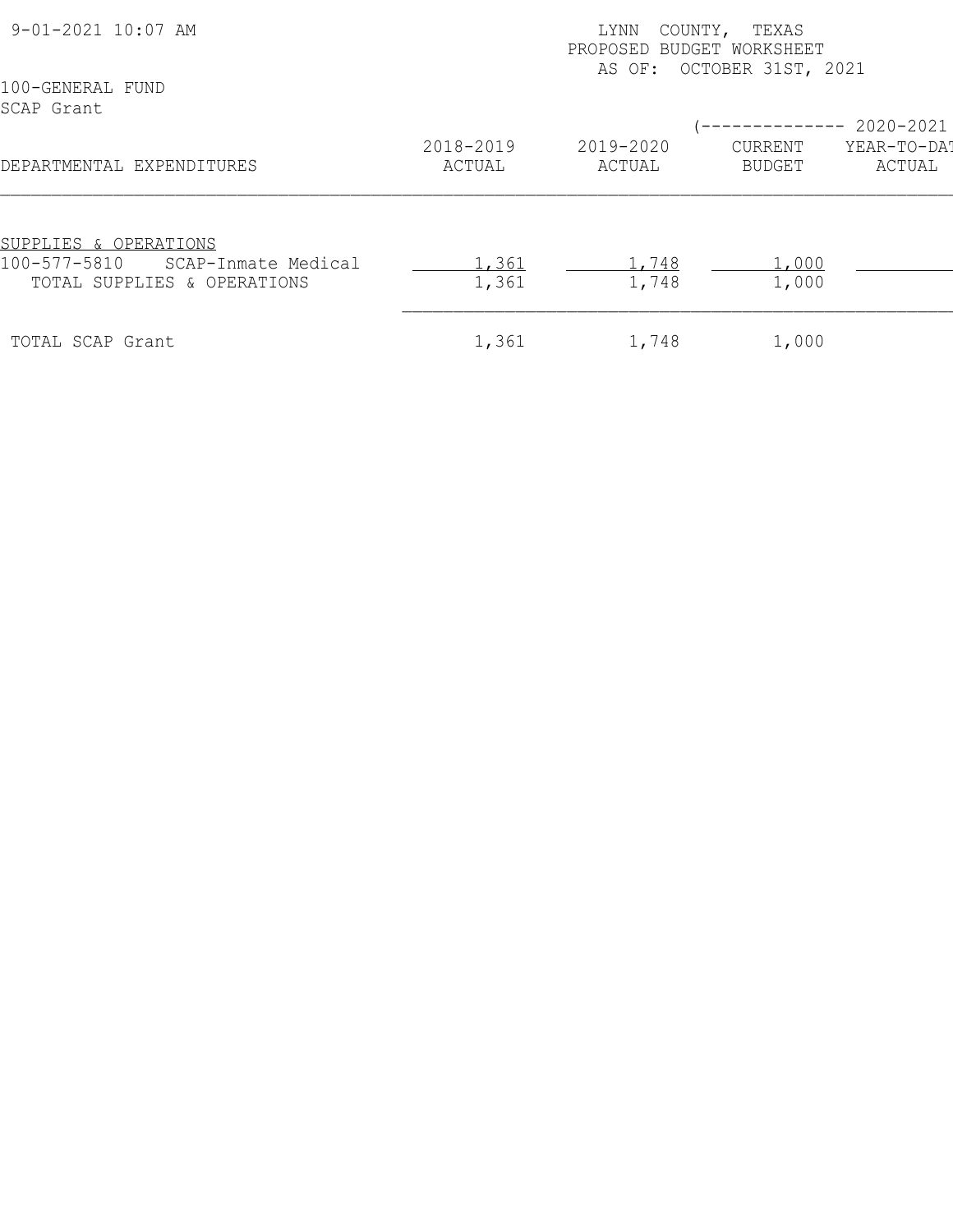| 9-01-2021 10:07 AM                              | LYNN<br>COUNTY, TEXAS<br>PROPOSED BUDGET WORKSHEET<br>AS OF: OCTOBER 31ST, 2021 |                     |                          |                       |  |  |
|-------------------------------------------------|---------------------------------------------------------------------------------|---------------------|--------------------------|-----------------------|--|--|
| 100-GENERAL FUND<br>OPS-CORRECTIONS             |                                                                                 |                     |                          | 2020-2021             |  |  |
| DEPARTMENTAL EXPENDITURES                       | 2018-2019<br>ACTUAL                                                             | 2019-2020<br>ACTUAL | CURRENT<br><b>BUDGET</b> | YEAR-TO-DAT<br>ACTUAL |  |  |
|                                                 |                                                                                 |                     |                          |                       |  |  |
| SUPPLIES & OPERATIONS                           |                                                                                 |                     |                          |                       |  |  |
| 100-578-5200<br>Office Supplies<br>100-578-5400 | 1,540                                                                           | 1,997               | 2,000                    |                       |  |  |
| Telephone<br>100-578-5600<br>Travel & Education | 1,230                                                                           | 2,346<br>1,874      | 2,500                    |                       |  |  |
| TOTAL SUPPLIES & OPERATIONS                     | 2,770                                                                           | 6,217               | 4,500                    |                       |  |  |
| TOTAL OPS-CORRECTIONS                           | 2,770                                                                           | 6,217               | 4,500                    |                       |  |  |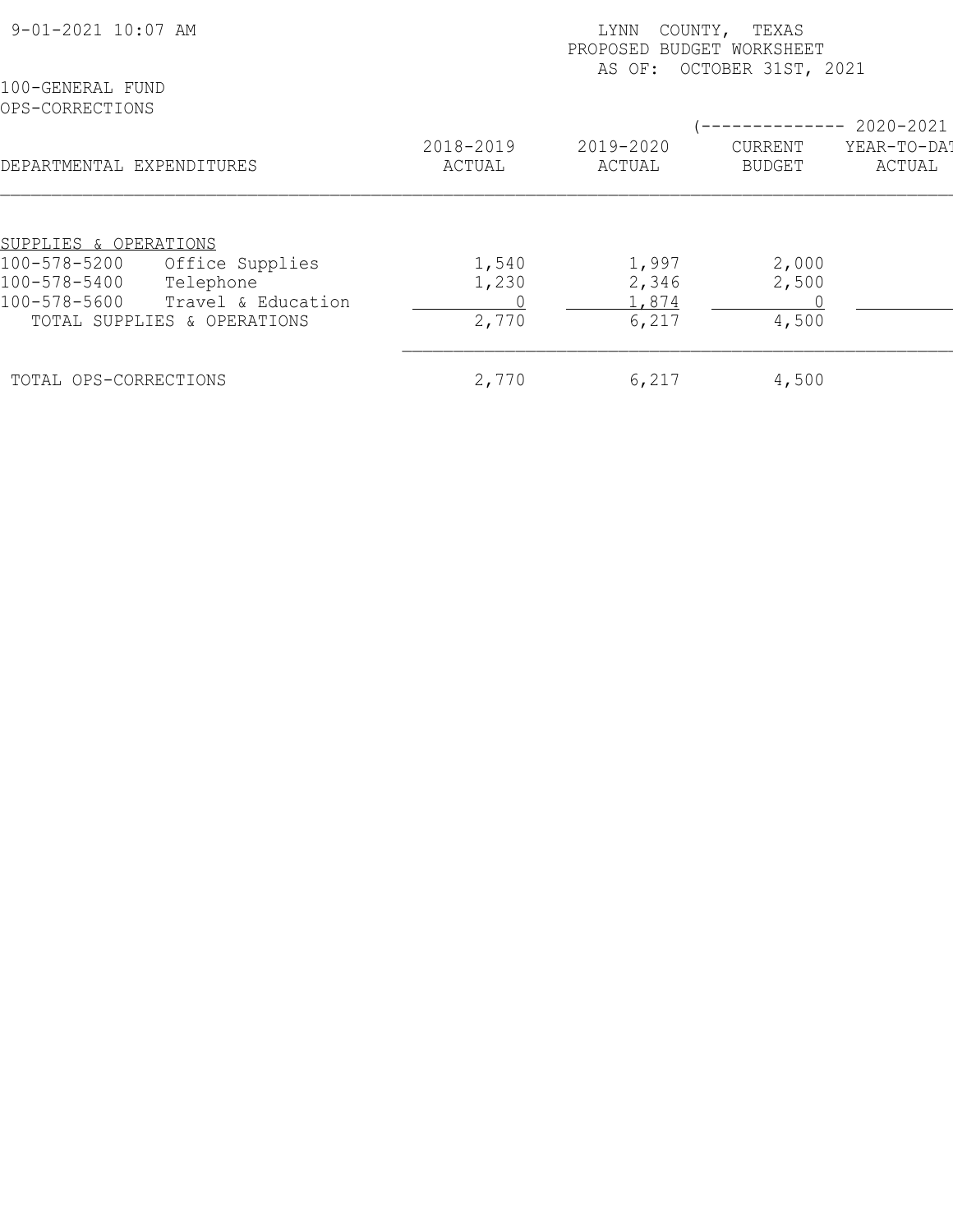| 9-01-2021 10:07 AM                       | LYNN<br>COUNTY, TEXAS<br>PROPOSED<br>BUDGET WORKSHEET<br>OCTOBER 31ST, 2021 |                     |                                 |                       |  |  |
|------------------------------------------|-----------------------------------------------------------------------------|---------------------|---------------------------------|-----------------------|--|--|
| 100-GENERAL FUND<br>PUBLIC SAFETY FIRE   |                                                                             | AS OF:              |                                 | 2020-2021             |  |  |
| DEPARTMENTAL EXPENDITURES                | 2018-2019<br>ACTUAL                                                         | 2019-2020<br>ACTUAL | <b>CURRENT</b><br><b>BUDGET</b> | YEAR-TO-DAT<br>ACTUAL |  |  |
|                                          |                                                                             |                     |                                 |                       |  |  |
| CAPITAL OUTLAY & OTHER                   |                                                                             |                     |                                 |                       |  |  |
| 100-580-5940.10 Fire Protection-Tahoka   | 21,000                                                                      | 9,000               | 9,000                           |                       |  |  |
| 100-580-5940.20 Fire Protection-O'Donnel | 3,000                                                                       | 15,000              | 3,000                           |                       |  |  |
| 100-580-5940.30 Fire Protection-Wilson   | 3,000                                                                       | 3,000               | 15,000                          |                       |  |  |
| 100-580-5940.40 Fire Protection-New Home | 3,000                                                                       | <u>3,000</u>        | 3,000                           |                       |  |  |
| TOTAL CAPITAL OUTLAY & OTHER             | 30,000                                                                      | 30,000              | 30,000                          |                       |  |  |
| TOTAL PUBLIC SAFETY FIRE                 | 30,000                                                                      | 30,000              | 30,000                          |                       |  |  |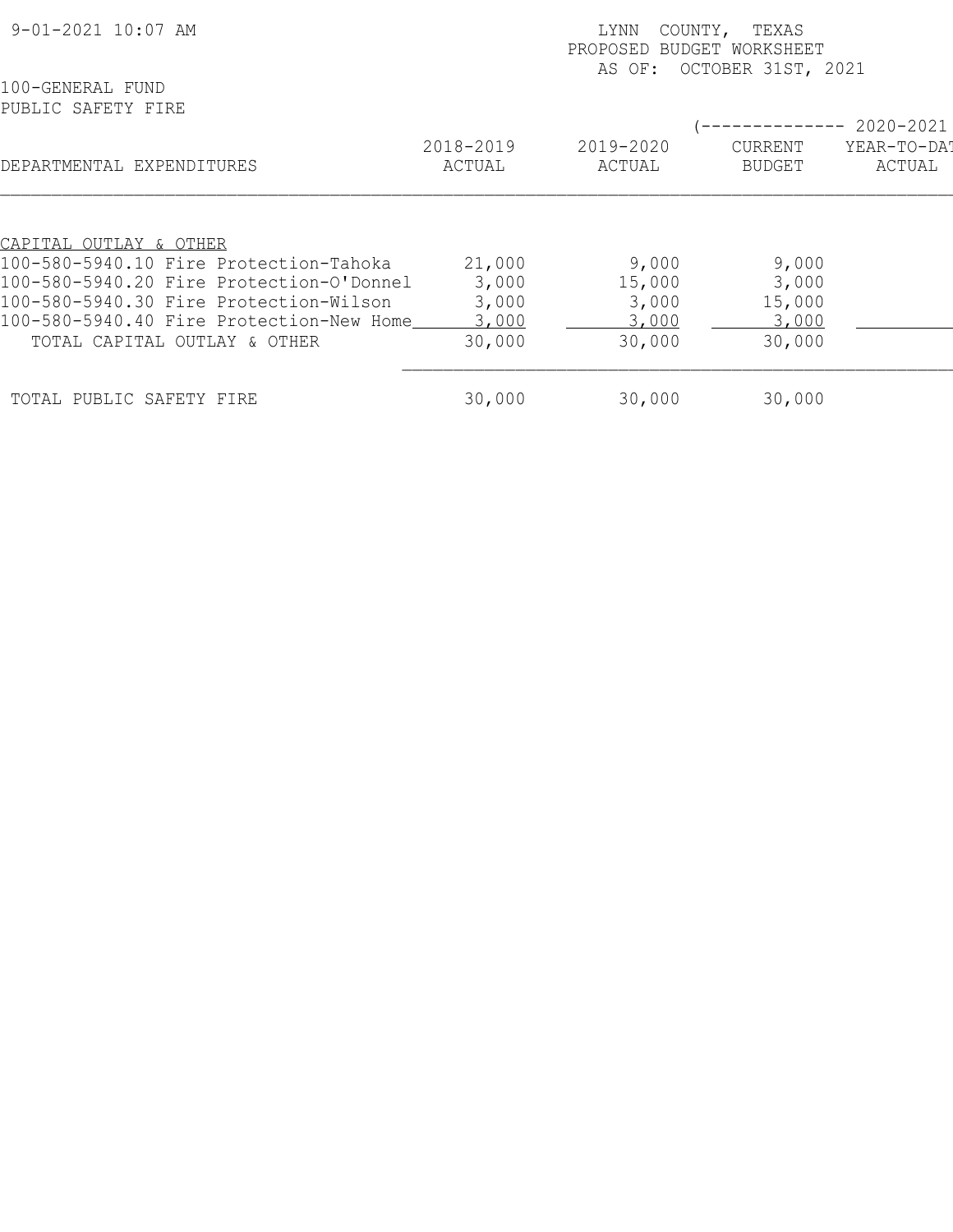| 9-01-2021 10:07 AM                  |                     | COUNTY,<br>TEXAS<br>LYNN<br>PROPOSED BUDGET WORKSHEET<br>AS OF: OCTOBER 31ST, 2021 |                          |                       |  |  |  |
|-------------------------------------|---------------------|------------------------------------------------------------------------------------|--------------------------|-----------------------|--|--|--|
| 100-GENERAL FUND<br>ADULT PROBATION |                     |                                                                                    |                          | 2020-2021             |  |  |  |
| DEPARTMENTAL EXPENDITURES           | 2018-2019<br>ACTUAL | 2019-2020<br>ACTUAL                                                                | CURRENT<br><b>BUDGET</b> | YEAR-TO-DAT<br>ACTUAL |  |  |  |
| SUPPLIES & OPERATIONS               |                     |                                                                                    |                          |                       |  |  |  |
| 100-585-5200<br>Office Supplies     |                     |                                                                                    | 1,500                    |                       |  |  |  |
| 100-585-5201<br>Postage             |                     | 21                                                                                 | 250                      |                       |  |  |  |
| 100-585-5400<br>Telephone           |                     | .94                                                                                | 2,250                    |                       |  |  |  |
| TOTAL SUPPLIES & OPERATIONS         |                     | 215                                                                                | 4,000                    |                       |  |  |  |
| TOTAL ADULT PROBATION               |                     | 215                                                                                | 4,000                    |                       |  |  |  |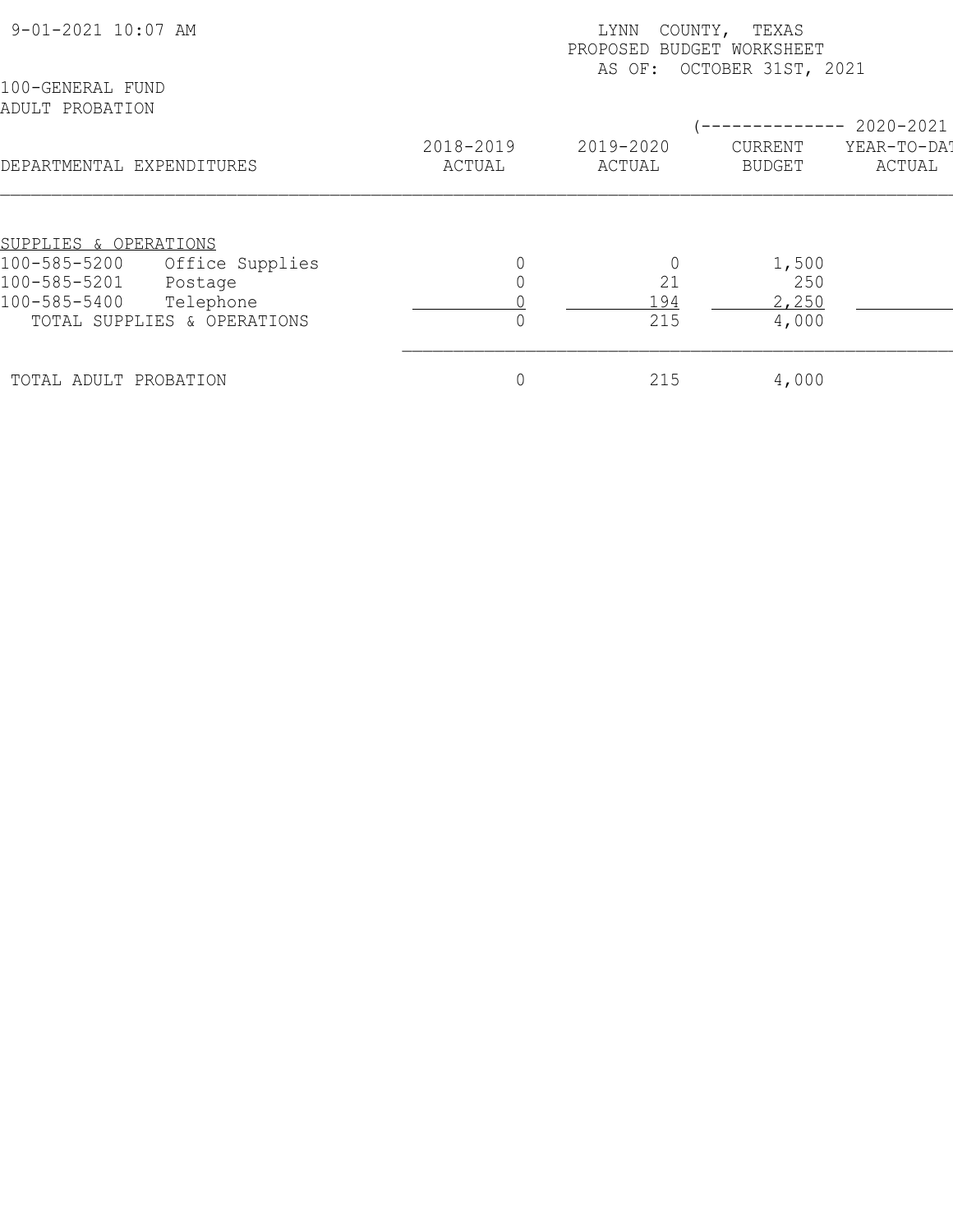| 9-01-2021 10:07 AM                   |                       | COUNTY, TEXAS<br>LYNN<br>PROPOSED BUDGET WORKSHEET<br>OCTOBER 31ST, 2021<br>AS OF: |                |                |                  |  |  |
|--------------------------------------|-----------------------|------------------------------------------------------------------------------------|----------------|----------------|------------------|--|--|
| 100-GENERAL FUND                     |                       |                                                                                    |                |                |                  |  |  |
| EXTENSION - NAT RES                  |                       |                                                                                    |                |                |                  |  |  |
|                                      |                       |                                                                                    |                |                | $-- 2020 - 2021$ |  |  |
|                                      |                       | 2018-2019                                                                          | 2019-2020      | CURRENT        | YEAR-TO-DAT      |  |  |
| DEPARTMENTAL EXPENDITURES            |                       | ACTUAL                                                                             | ACTUAL         | <b>BUDGET</b>  | ACTUAL           |  |  |
|                                      |                       |                                                                                    |                |                |                  |  |  |
| PERSONNEL SERVICES                   |                       |                                                                                    |                |                |                  |  |  |
| 100-586-5100.10 Salaries-Farm Demo   |                       | 8,625                                                                              | 11,374         | 16,319         |                  |  |  |
| 100-586-5100.20 Salaries-Home Econ   |                       | 14,943                                                                             | 2,989          | $\overline{0}$ |                  |  |  |
| 100-586-5100.30 Salaries-Secretary   |                       | 5,131                                                                              | 12,744         | 20, 200        |                  |  |  |
| 100-586-5105<br>Overtime             |                       | $\overline{0}$                                                                     | $\overline{0}$ | 0              |                  |  |  |
| 100-586-5120<br>Longevity            |                       | 362                                                                                | $\mathbf 0$    | $\mathbf 0$    |                  |  |  |
| 100-586-5140.00 Medicare Tax         |                       | 511                                                                                | 406            | 760            |                  |  |  |
| 100-586-5150.00 Social Security      |                       | 2,184                                                                              | 1,738          | 3,247          |                  |  |  |
| 100-586-5160.00 Health Insurance     |                       | 0                                                                                  | $\overline{0}$ | 3,540          |                  |  |  |
| 100-586-5170.00 Retirement           |                       | 73                                                                                 | 376            | 540            |                  |  |  |
| 100-586-5180                         | Travel Allowance      | 4,800                                                                              | 923            | $\Omega$       |                  |  |  |
| TOTAL PERSONNEL SERVICES             |                       | 36,629                                                                             | 30,550         | 44,606         |                  |  |  |
| SUPPLIES & OPERATIONS                |                       |                                                                                    |                |                |                  |  |  |
| 100-586-5200                         | Office Supplies       | 9,548                                                                              | 8,344          | 7,000          |                  |  |  |
| 100-586-5201<br>Postage              |                       | 123                                                                                | 164            | 300            |                  |  |  |
| 100-586-5300                         | Bond, Dues, & Fees    | 420                                                                                | 200            | 600            |                  |  |  |
| 100-586-5400<br>Telephone            |                       | 1,902                                                                              | 1,830          | 2,850          |                  |  |  |
| 100-586-5600                         | Travel & Education    | 14,531                                                                             | 4,736          | 12,900         |                  |  |  |
| 100-586-5701                         | Repairs & Maintenance | $\overline{0}$                                                                     | $\overline{0}$ | 0              |                  |  |  |
| $100 - 586 - 5710$<br>Transportation |                       | 1,802                                                                              | 3,740          | 6,000          |                  |  |  |
| TOTAL SUPPLIES & OPERATIONS          |                       | 28,325                                                                             | 19,014         | 29,650         |                  |  |  |
| CAPITAL OUTLAY & OTHER               |                       |                                                                                    |                |                |                  |  |  |
| 100-586-5908<br>Showbarn             |                       | $\overline{0}$                                                                     | $\circ$        | 14,397         |                  |  |  |
| 100-586-5950<br>Kids Club Fund       |                       | 2,103                                                                              | 168            | 2,000          |                  |  |  |
| 100-586-5990<br>Capital Outlay       |                       | $\overline{0}$                                                                     | 1,152          | 1,000          |                  |  |  |
| TOTAL CAPITAL OUTLAY & OTHER         |                       | 2,103                                                                              | 1,320          | 17,397         |                  |  |  |
| TOTAL EXTENSION - NAT RES            |                       | 67,056                                                                             | 50,883         | 91,653         |                  |  |  |
|                                      |                       |                                                                                    |                |                |                  |  |  |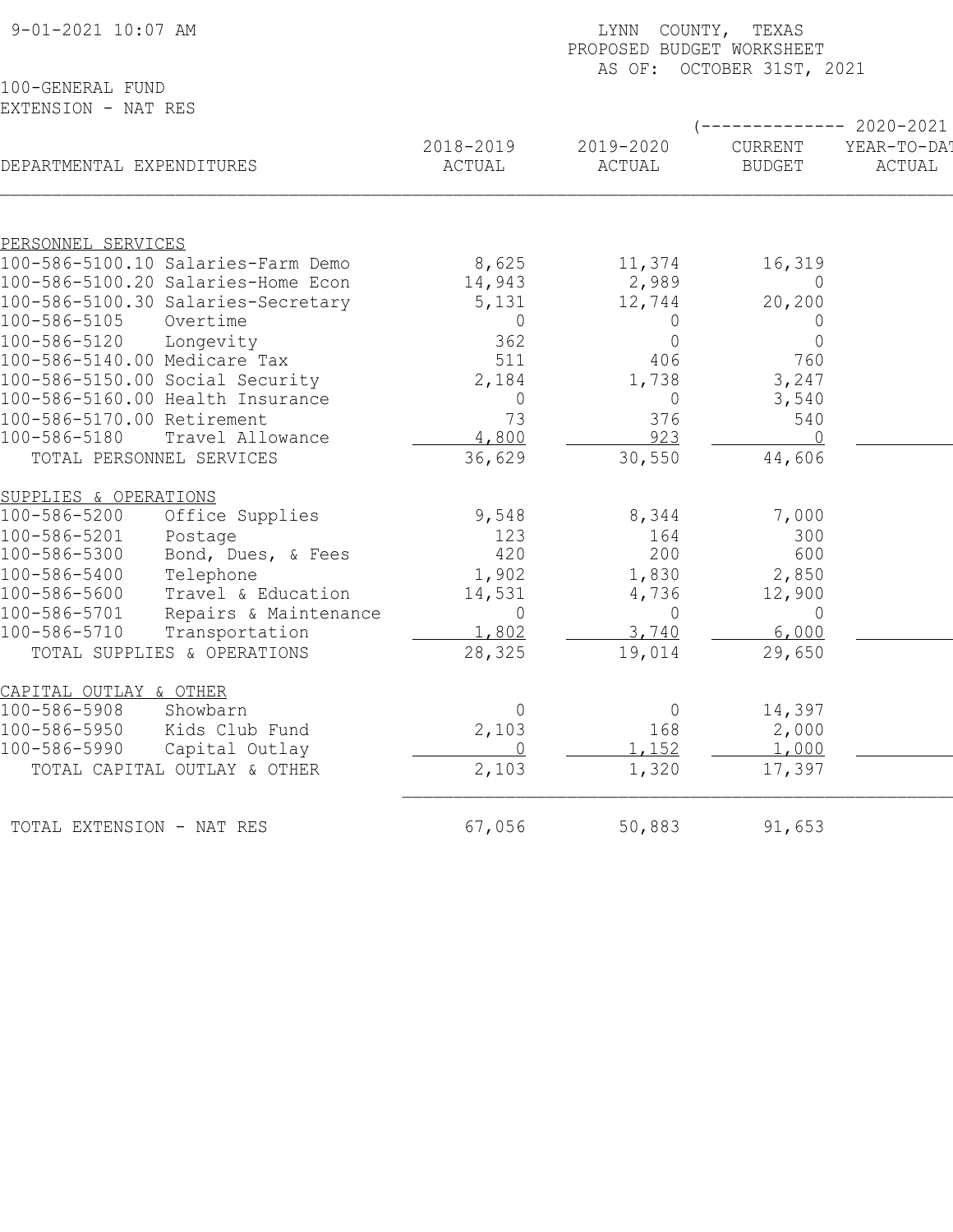| 9-01-2021 10:07 AM<br>100-GENERAL FUND                               | COUNTY, TEXAS<br>LYNN<br>PROPOSED BUDGET WORKSHEET<br>AS OF: OCTOBER 31ST, 2021 |                     |                          |                        |  |  |
|----------------------------------------------------------------------|---------------------------------------------------------------------------------|---------------------|--------------------------|------------------------|--|--|
| MISCELLANEOUS                                                        |                                                                                 |                     |                          | ------------ 2020-2021 |  |  |
| DEPARTMENTAL EXPENDITURES                                            | 2018-2019<br>ACTUAL                                                             | 2019-2020<br>ACTUAL | CURRENT<br><b>BUDGET</b> | YEAR-TO-DA!<br>ACTUAL  |  |  |
|                                                                      |                                                                                 |                     |                          |                        |  |  |
| CAPITAL OUTLAY & OTHER<br>100-587-5952<br>CVA Match                  | 10,000                                                                          | 3,404               | 10,000                   |                        |  |  |
| 100-587-5953<br>Juvenile-Local Match<br>TOTAL CAPITAL OUTLAY & OTHER | 76,788<br>86,788                                                                | 3,404               | 85,845<br>95,845         |                        |  |  |
| TOTAL MISCELLANEOUS                                                  | 86,788                                                                          | 3,404               | 95,845                   |                        |  |  |
| TOTAL EXPENDITURES                                                   | 3, 274, 613                                                                     | 3, 337, 525         | 4,795,297                |                        |  |  |
| REVENUE OVER/(UNDER) EXPENDITURES                                    | 353,390<br>===========                                                          | 685,553             | 101,558                  |                        |  |  |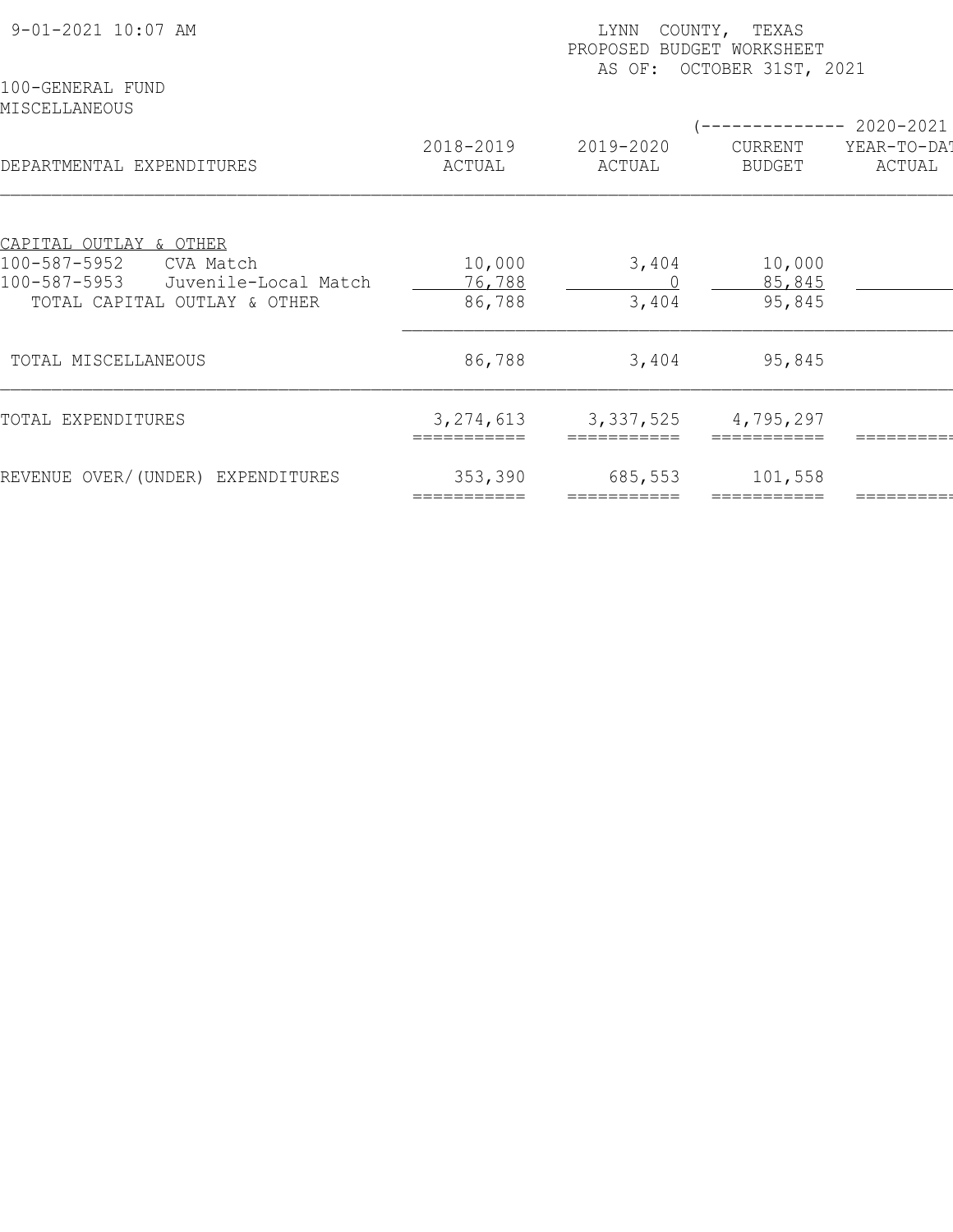| 9-01-2021 10:08 AM                                                   |                     | COUNTY, TEXAS<br>LYNN<br>PROPOSED BUDGET WORKSHEET<br>AS OF: OCTOBER 31ST, 2021 |                          |                                               |  |  |
|----------------------------------------------------------------------|---------------------|---------------------------------------------------------------------------------|--------------------------|-----------------------------------------------|--|--|
| 111-VIDEO FEE FUND                                                   |                     |                                                                                 |                          |                                               |  |  |
| REVENUES                                                             | 2018-2019<br>ACTUAL | 2019-2020<br>ACTUAL                                                             | CURRENT<br><b>BUDGET</b> | $---------2020-2021$<br>YEAR-TO-DA!<br>ACTUAL |  |  |
| NON-DEPARTMENTAL                                                     |                     |                                                                                 |                          |                                               |  |  |
| FEE COLLECTION<br>111-400-4400.15 Video Fees<br>TOTAL FEE COLLECTION | 45                  | 75                                                                              | 75                       |                                               |  |  |
| TOTAL NON-DEPARTMENTAL                                               | 45                  | 75                                                                              | 75                       |                                               |  |  |
| TOTAL REVENUES                                                       | 45                  | 75                                                                              | 75                       |                                               |  |  |
|                                                                      |                     |                                                                                 |                          |                                               |  |  |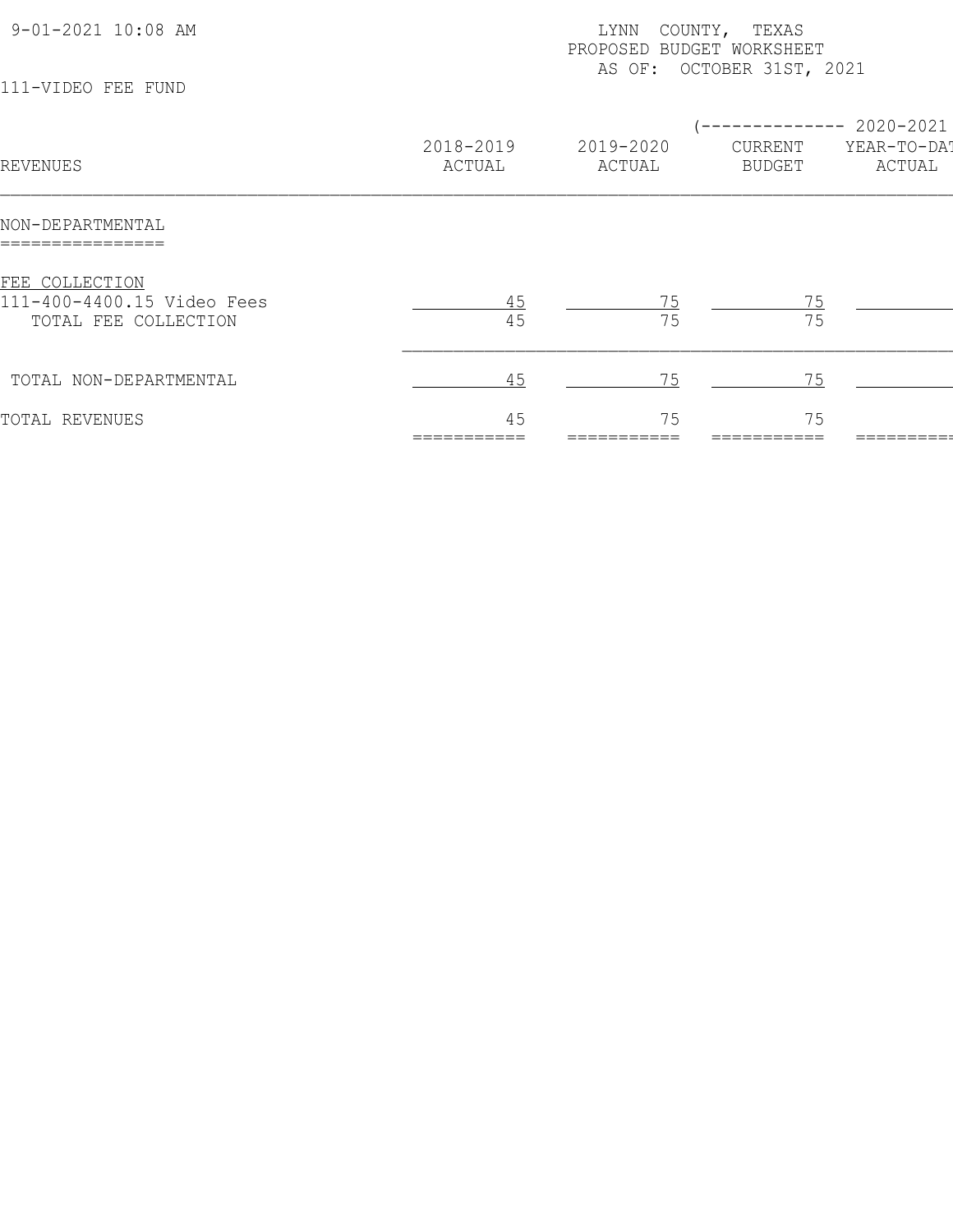| 9-01-2021 10:08 AM                                                                      | LYNN<br>COUNTY, TEXAS<br>PROPOSED BUDGET WORKSHEET<br>AS OF: OCTOBER 31ST, 2021 |                     |                   |                       |  |  |
|-----------------------------------------------------------------------------------------|---------------------------------------------------------------------------------|---------------------|-------------------|-----------------------|--|--|
| 111-VIDEO FEE FUND<br>NON-DEPARTMENTAL                                                  |                                                                                 |                     |                   | 2020-2021             |  |  |
| DEPARTMENTAL EXPENDITURES                                                               | 2018-2019<br>ACTUAL                                                             | 2019-2020<br>ACTUAL | CURRENT<br>BUDGET | YEAR-TO-DAT<br>ACTUAL |  |  |
| CAPITAL OUTLAY & OTHER<br>111-500-5980<br>Miscellaneous<br>TOTAL CAPITAL OUTLAY & OTHER |                                                                                 |                     |                   |                       |  |  |
| TOTAL NON-DEPARTMENTAL                                                                  | $\overline{0}$                                                                  | $\overline{0}$      | $\overline{0}$    |                       |  |  |
| TOTAL EXPENDITURES                                                                      | ===========                                                                     |                     |                   |                       |  |  |
| REVENUE OVER/(UNDER) EXPENDITURES                                                       | 45                                                                              | 75                  | 75                |                       |  |  |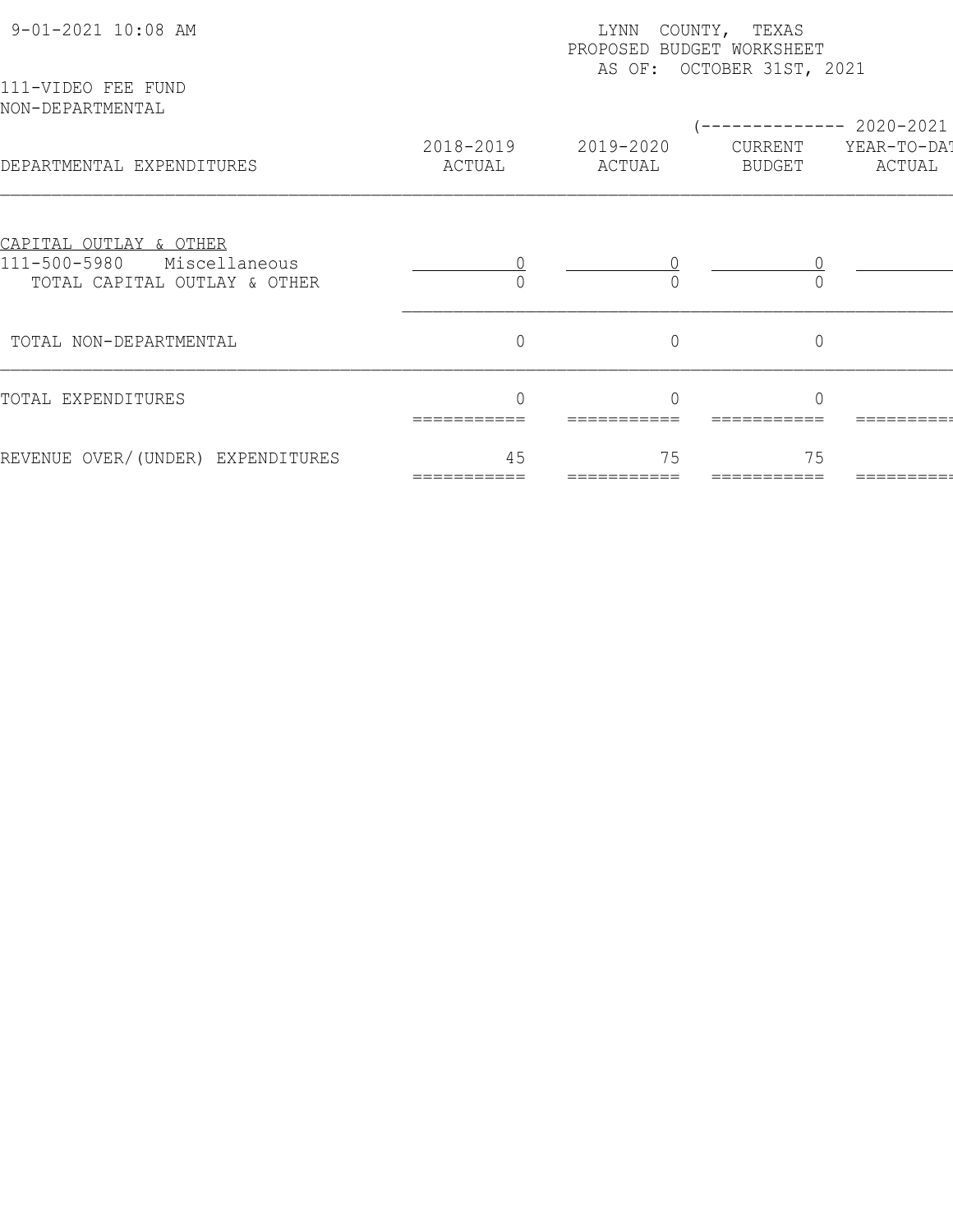| 9-01-2021 10:08 AM<br>112-DC ARCHIVE FUND                                | COUNTY, TEXAS<br>LYNN<br>PROPOSED BUDGET WORKSHEET<br>AS OF: OCTOBER 31ST, 2021 |                     |                                   |                                                |  |
|--------------------------------------------------------------------------|---------------------------------------------------------------------------------|---------------------|-----------------------------------|------------------------------------------------|--|
| REVENUES                                                                 | 2018-2019<br>ACTUAL                                                             | 2019-2020<br>ACTUAL | $- -$<br>CURRENT<br><b>BUDGET</b> | $--------- 2020-2021$<br>YEAR-TO-DAT<br>ACTUAL |  |
| NON-DEPARTMENTAL                                                         |                                                                                 |                     |                                   |                                                |  |
| FEE COLLECTION<br>112-400-4400.25 DC Archive Fee<br>TOTAL FEE COLLECTION | 910<br>910                                                                      | 981<br>981          | 500<br>500                        |                                                |  |
| TOTAL NON-DEPARTMENTAL                                                   | 910                                                                             | 981                 | 500                               |                                                |  |
| TOTAL REVENUES                                                           | 910                                                                             | 981                 | 500                               |                                                |  |
|                                                                          |                                                                                 |                     |                                   |                                                |  |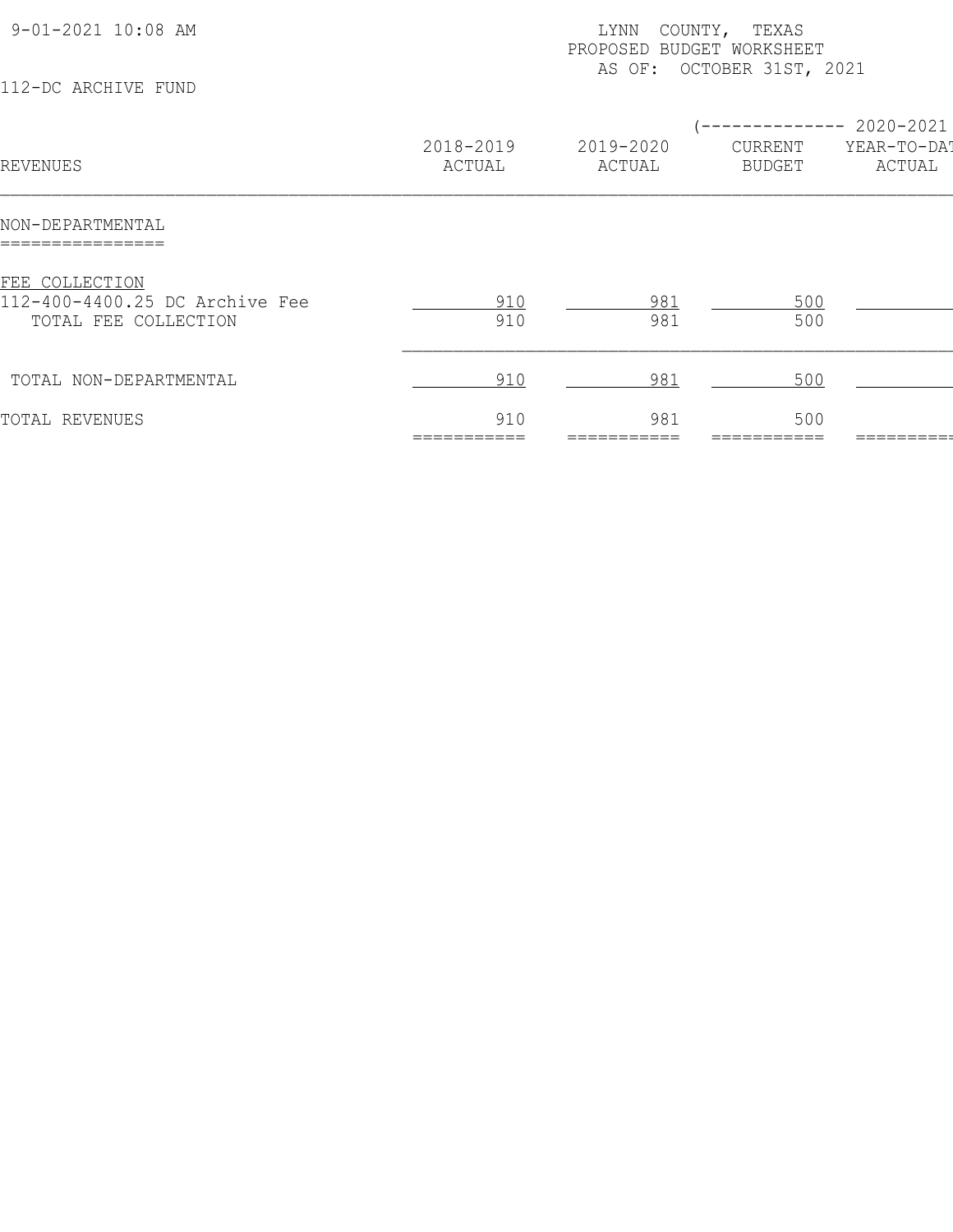| 9-01-2021 10:08 AM                                                                      | COUNTY, TEXAS<br>LYNN<br>PROPOSED BUDGET WORKSHEET<br>AS OF: OCTOBER 31ST, 2021 |                     |                          |                       |  |  |
|-----------------------------------------------------------------------------------------|---------------------------------------------------------------------------------|---------------------|--------------------------|-----------------------|--|--|
| 112-DC ARCHIVE FUND<br>NON-DEPARTMENTAL                                                 |                                                                                 |                     |                          | 2020-2021             |  |  |
| DEPARTMENTAL EXPENDITURES                                                               | 2018-2019<br>ACTUAL                                                             | 2019-2020<br>ACTUAL | CURRENT<br><b>BUDGET</b> | YEAR-TO-DAT<br>ACTUAL |  |  |
| CAPITAL OUTLAY & OTHER<br>112-500-5980<br>Miscellaneous<br>TOTAL CAPITAL OUTLAY & OTHER | 5,000<br>5,000                                                                  |                     |                          |                       |  |  |
| TOTAL NON-DEPARTMENTAL                                                                  | 5,000                                                                           | $\circ$             | $\mathbf 0$              |                       |  |  |
| TOTAL EXPENDITURES                                                                      | 5,000                                                                           |                     |                          |                       |  |  |
| REVENUE OVER/(UNDER) EXPENDITURES                                                       | 4,090)                                                                          | 981                 | 500                      |                       |  |  |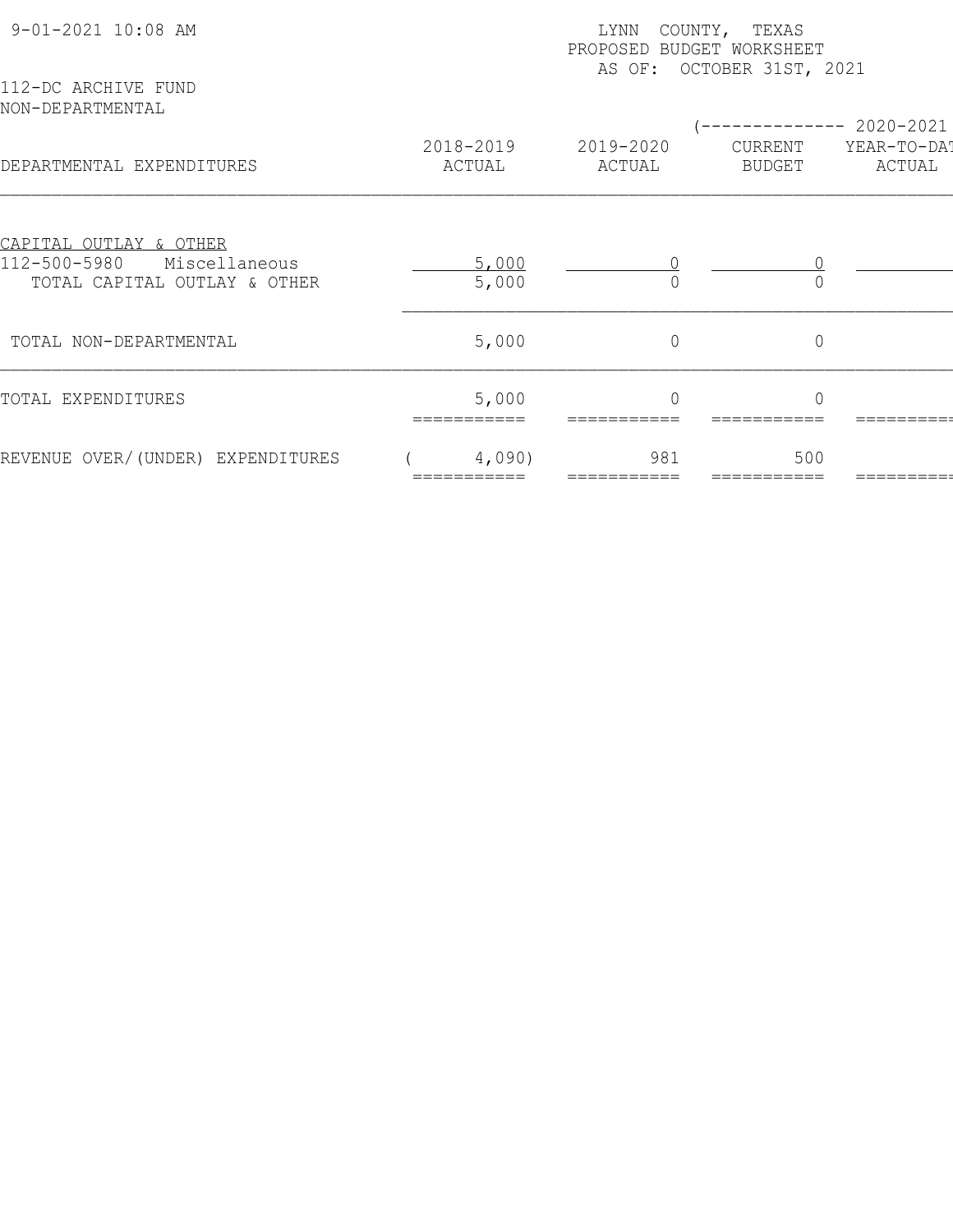| 9-01-2021 10:08 AM<br>113-DC PRESERVATION FUND                                | COUNTY, TEXAS<br>LYNN<br>PROPOSED BUDGET WORKSHEET<br>AS OF: OCTOBER 31ST, 2021 |                     |                   |                                                 |
|-------------------------------------------------------------------------------|---------------------------------------------------------------------------------|---------------------|-------------------|-------------------------------------------------|
| REVENUES                                                                      | 2018-2019<br>ACTUAL                                                             | 2019-2020<br>ACTUAL | CURRENT<br>BUDGET | ------------ 2020-2021<br>YEAR-TO-DA!<br>ACTUAL |
| NON-DEPARTMENTAL<br>=========-------                                          |                                                                                 |                     |                   |                                                 |
| FEE COLLECTION<br>113-400-4400.26 DC Preservation Fee<br>TOTAL FEE COLLECTION | 720<br>720                                                                      | 825<br>825          | 500<br>500        |                                                 |
| TOTAL NON-DEPARTMENTAL                                                        | 720                                                                             | 825                 | 500               |                                                 |
| TOTAL REVENUES                                                                | 720                                                                             | 825                 | 500               |                                                 |
|                                                                               |                                                                                 |                     |                   |                                                 |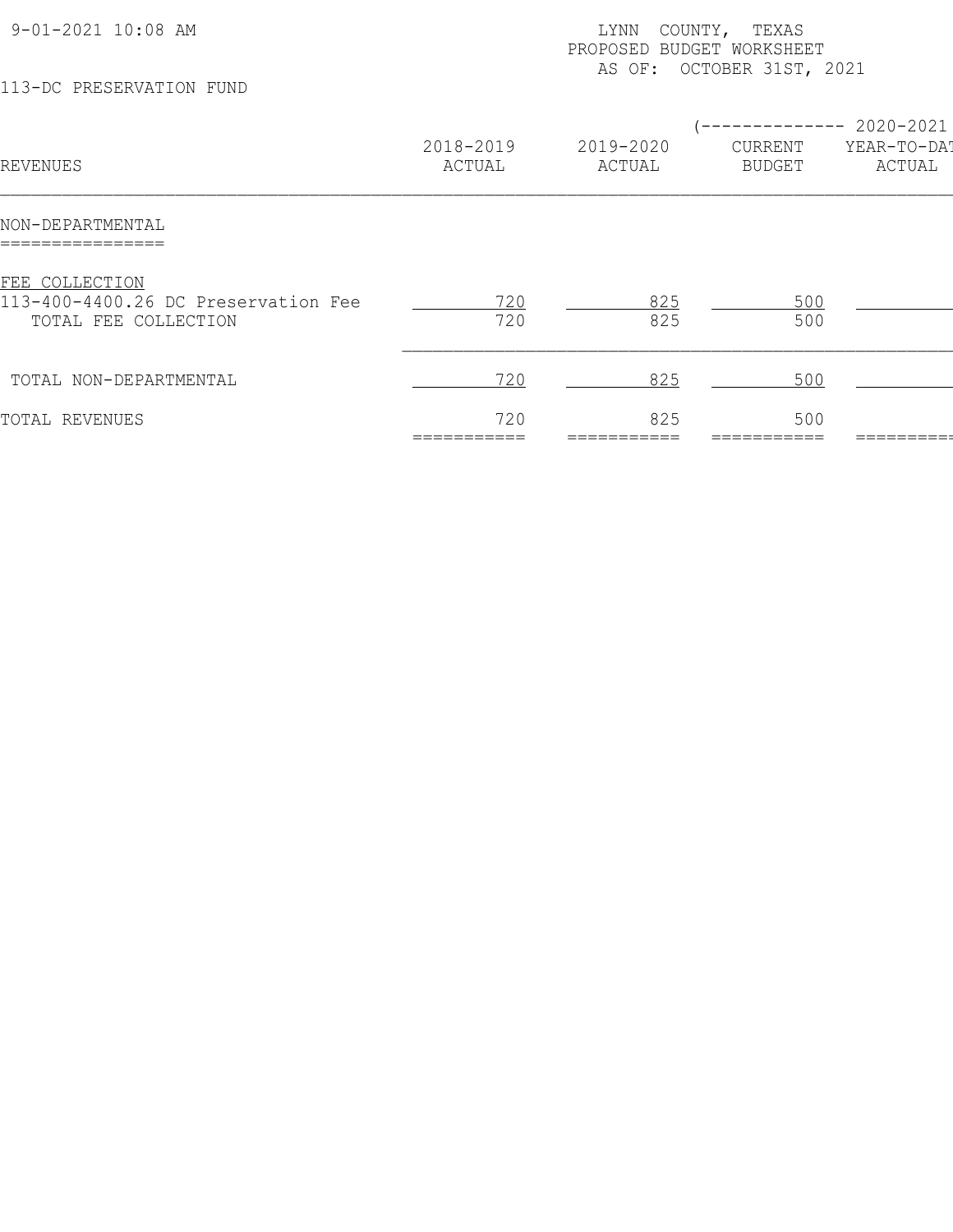| 9-01-2021 10:08 AM                                            | COUNTY, TEXAS<br>LYNN<br>PROPOSED BUDGET WORKSHEET<br>AS OF: OCTOBER 31ST, 2021 |                     |                          |                       |  |  |
|---------------------------------------------------------------|---------------------------------------------------------------------------------|---------------------|--------------------------|-----------------------|--|--|
| 113-DC PRESERVATION FUND<br>NON-DEPARTMENTAL                  |                                                                                 |                     |                          | ----------- 2020-2021 |  |  |
| DEPARTMENTAL EXPENDITURES                                     | 2018-2019<br>ACTUAL                                                             | 2019-2020<br>ACTUAL | CURRENT<br><b>BUDGET</b> | YEAR-TO-DAT<br>ACTUAL |  |  |
| <u>CAPITAL OUTLAY &amp; OTHER</u>                             |                                                                                 |                     |                          |                       |  |  |
| 113-500-5980<br>Miscellaneous<br>TOTAL CAPITAL OUTLAY & OTHER | 3,658<br>3,658                                                                  |                     |                          |                       |  |  |
| TOTAL NON-DEPARTMENTAL                                        | 3,658                                                                           | $\circ$             | $\mathbf 0$              |                       |  |  |
| TOTAL EXPENDITURES                                            | 3,658                                                                           | $\Omega$            | $\bigcap$                |                       |  |  |
| REVENUE OVER/(UNDER) EXPENDITURES                             | 2,938                                                                           | 825                 | 500                      |                       |  |  |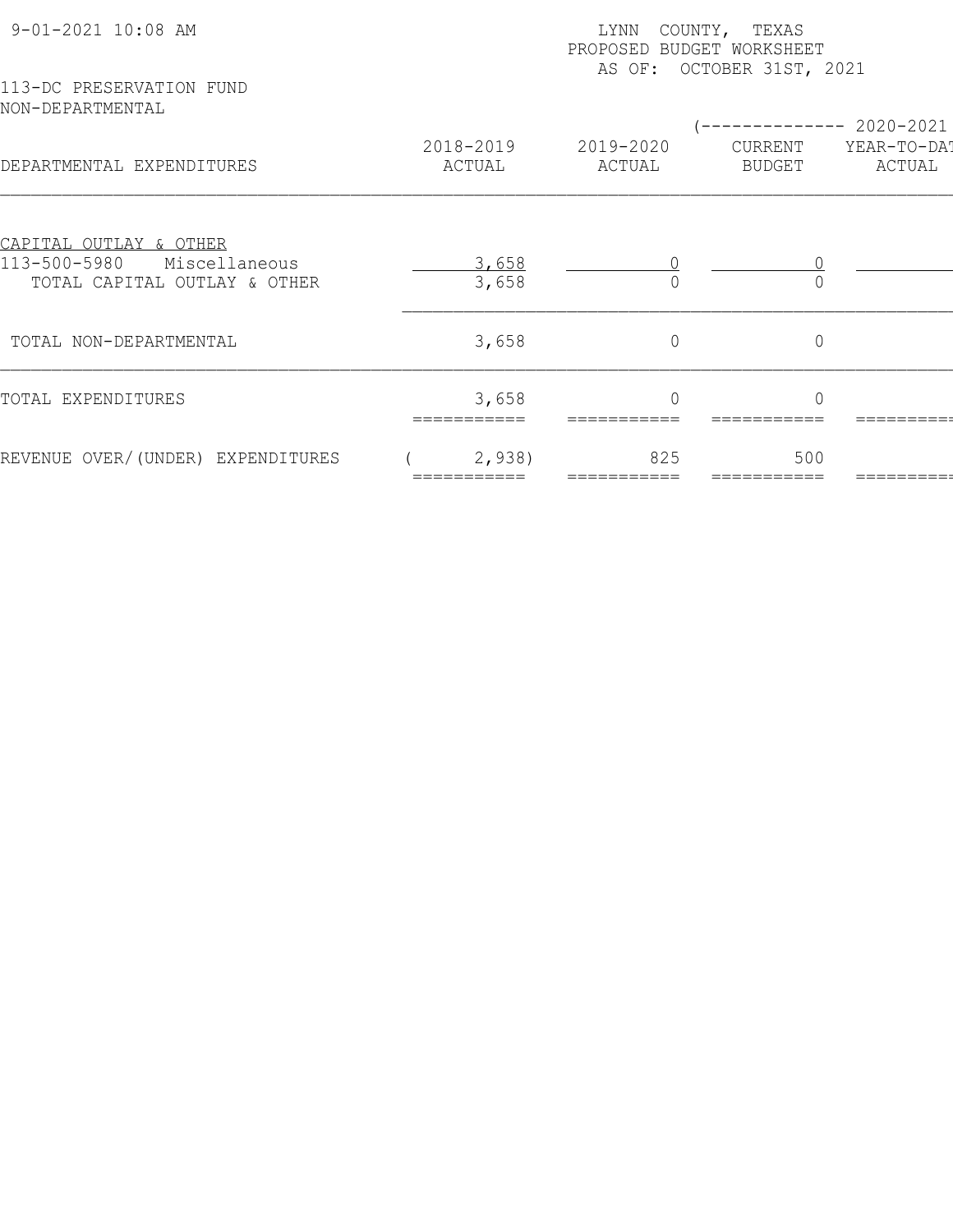| 9-01-2021 10:08 AM<br>114-DC TECHNOLOGY                               |                     | COUNTY, TEXAS<br>LYNN<br>PROPOSED BUDGET WORKSHEET<br>AS OF: OCTOBER 31ST, 2021 |                                       |                                           |  |  |  |
|-----------------------------------------------------------------------|---------------------|---------------------------------------------------------------------------------|---------------------------------------|-------------------------------------------|--|--|--|
| REVENUES                                                              | 2018-2019<br>ACTUAL | 2019-2020<br>ACTUAL                                                             | ---------<br>CURRENT<br><b>BUDGET</b> | $-- 2020 - 2021$<br>YEAR-TO-DAT<br>ACTUAL |  |  |  |
| NON-DEPARTMENTAL                                                      |                     |                                                                                 |                                       |                                           |  |  |  |
| FEE COLLECTION<br>114-400-4400.27 DC Tech Fee<br>TOTAL FEE COLLECTION | 34                  | 17                                                                              | 30<br>30                              |                                           |  |  |  |
| TOTAL NON-DEPARTMENTAL                                                | 34                  |                                                                                 | 30                                    |                                           |  |  |  |
| TOTAL REVENUES                                                        | 34                  | 17                                                                              | 30                                    |                                           |  |  |  |
|                                                                       |                     |                                                                                 |                                       |                                           |  |  |  |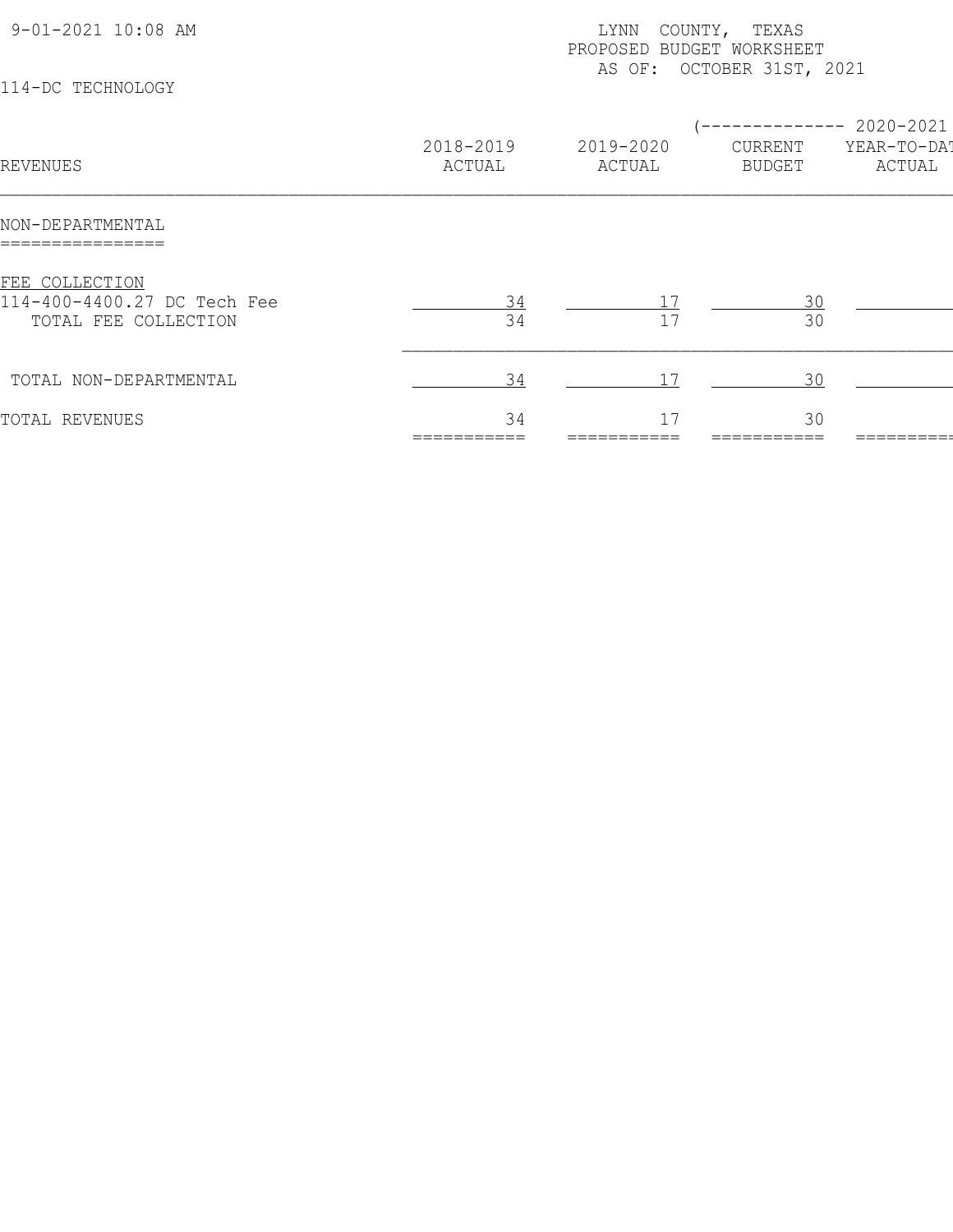| 9-01-2021 10:08 AM                                                                      | LYNN<br>COUNTY, TEXAS<br>PROPOSED BUDGET WORKSHEET<br>AS OF: OCTOBER 31ST, 2021 |                     |                   |                       |  |  |
|-----------------------------------------------------------------------------------------|---------------------------------------------------------------------------------|---------------------|-------------------|-----------------------|--|--|
| 114-DC TECHNOLOGY<br>NON-DEPARTMENTAL                                                   |                                                                                 |                     |                   | 2020-2021             |  |  |
| DEPARTMENTAL EXPENDITURES                                                               | 2018-2019<br>ACTUAL                                                             | 2019-2020<br>ACTUAL | CURRENT<br>BUDGET | YEAR-TO-DAT<br>ACTUAL |  |  |
| CAPITAL OUTLAY & OTHER<br>114-500-5980<br>Miscellaneous<br>TOTAL CAPITAL OUTLAY & OTHER |                                                                                 |                     |                   |                       |  |  |
| TOTAL NON-DEPARTMENTAL                                                                  | $\overline{0}$                                                                  | $\overline{0}$      | $\overline{0}$    |                       |  |  |
| TOTAL EXPENDITURES                                                                      | ===========                                                                     |                     |                   |                       |  |  |
| REVENUE OVER/(UNDER) EXPENDITURES                                                       | 34                                                                              | 17                  | 30                |                       |  |  |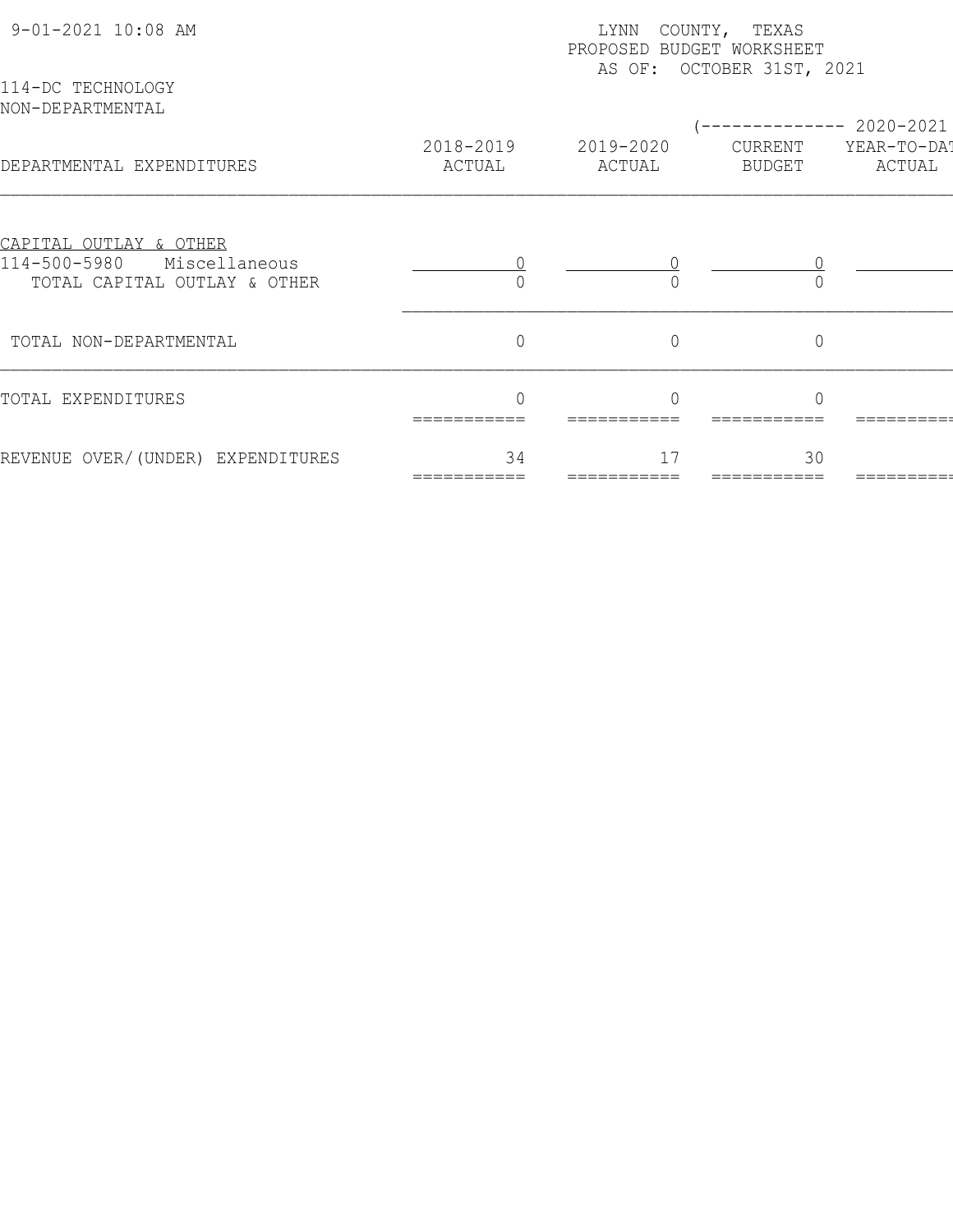| 9-01-2021 10:08 AM                                         |                     | LYNN COUNTY, TEXAS<br>PROPOSED BUDGET WORKSHEET<br>AS OF: OCTOBER 31ST, 2021 |                          |                                                 |  |  |
|------------------------------------------------------------|---------------------|------------------------------------------------------------------------------|--------------------------|-------------------------------------------------|--|--|
| 210-PRECINCT 1                                             |                     |                                                                              |                          |                                                 |  |  |
| <b>REVENUES</b>                                            | 2018-2019<br>ACTUAL | 2019-2020<br>ACTUAL                                                          | CURRENT<br><b>BUDGET</b> | ------------ 2020-2021<br>YEAR-TO-DA!<br>ACTUAL |  |  |
| NON-DEPARTMENTAL<br>================                       |                     |                                                                              |                          |                                                 |  |  |
| TAXES, LICENSES, PERMITS                                   |                     |                                                                              |                          |                                                 |  |  |
| $210 - 400 - 4101$<br>Current Tax                          | 125,000             | 137,750                                                                      | 141,250                  |                                                 |  |  |
| $210 - 400 - 4121$<br>Vehicle Registration                 | 65,396              | 69,849                                                                       | 65,000                   |                                                 |  |  |
| TOTAL TAXES, LICENSES, PERMITS                             | 190,396             | 207,599                                                                      | 206,250                  |                                                 |  |  |
| INTERGOVERNMENT REVENUES                                   |                     |                                                                              |                          |                                                 |  |  |
| $210 - 400 - 4202$<br>State Revenue-Comp/Axle _____ 10,950 |                     | 11,414                                                                       | 11,000                   |                                                 |  |  |
| TOTAL INTERGOVERNMENT REVENUES                             | 10,950              | 11,414                                                                       | 11,000                   |                                                 |  |  |
| INTEREST EARNED                                            |                     |                                                                              |                          |                                                 |  |  |
| $210 - 400 - 4500$<br>Interest Earned                      | 2,414               | 2,883                                                                        | 2,000                    |                                                 |  |  |
| TOTAL INTEREST EARNED                                      | 2,414               | 2,883                                                                        | 2,000                    |                                                 |  |  |
| OTHER REVENUE                                              |                     |                                                                              |                          |                                                 |  |  |
| $210 - 400 - 4601$<br>Miscellaneous Income                 |                     |                                                                              |                          |                                                 |  |  |
| TOTAL OTHER REVENUE                                        | $\Omega$            |                                                                              | $\Omega$                 |                                                 |  |  |
| OTHER SOURCES & USES                                       |                     |                                                                              |                          |                                                 |  |  |
| $210 - 400 - 4901$<br>LOAN PROCEEDS                        | 67,000              |                                                                              |                          |                                                 |  |  |
| TOTAL OTHER SOURCES & USES                                 | 67,000              | $\bigcap$                                                                    | $\bigcap$                |                                                 |  |  |
| TOTAL NON-DEPARTMENTAL                                     | 270,761             | 221,905                                                                      | 219,250                  |                                                 |  |  |
| TOTAL REVENUES                                             | 270,761             | 221,905                                                                      | 219,250                  |                                                 |  |  |
|                                                            | ===========         | ===========                                                                  | ===========              |                                                 |  |  |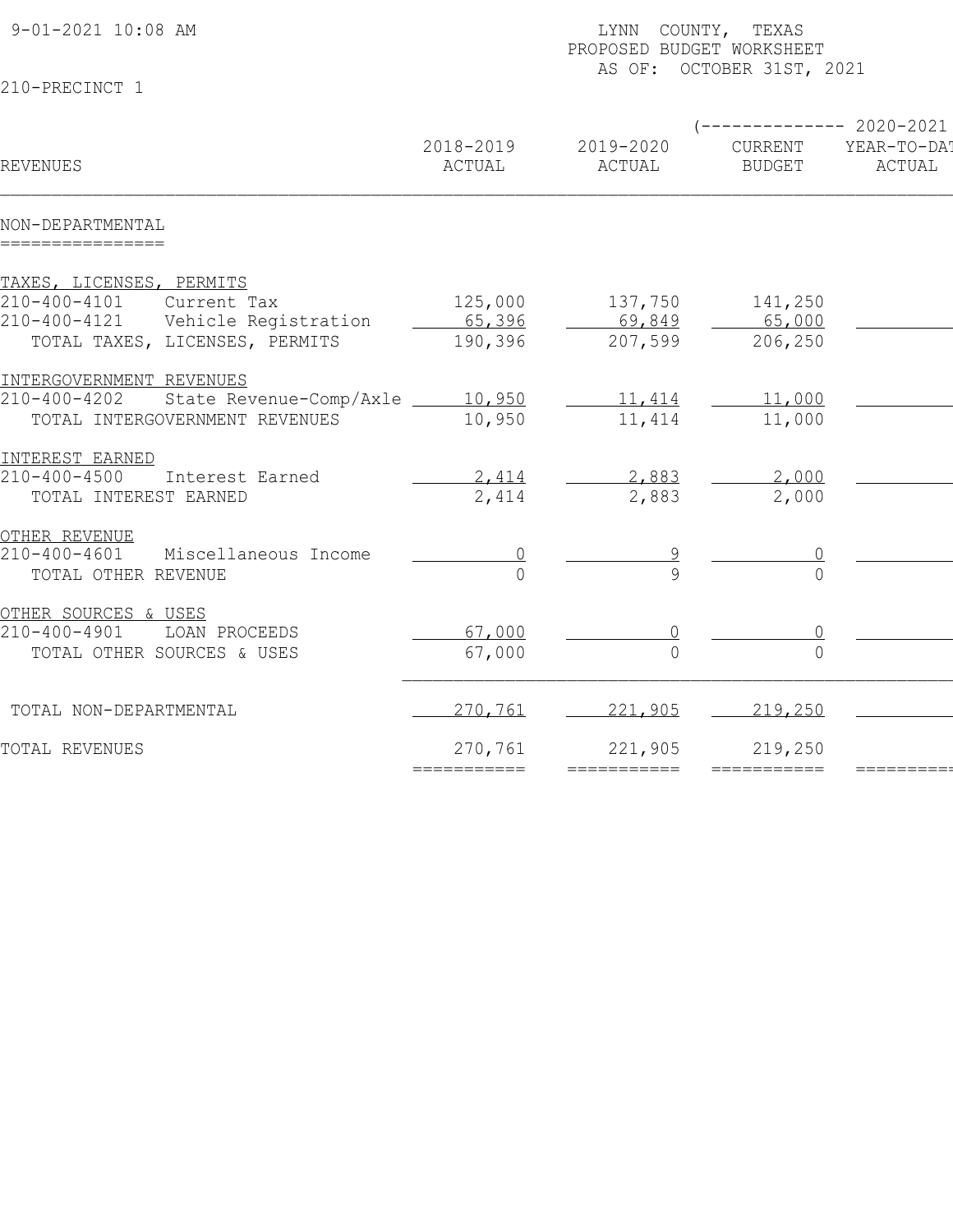| 9-01-2021 10:08 AM                                          |                       |                        | LYNN COUNTY, TEXAS<br>PROPOSED BUDGET WORKSHEET<br>AS OF: OCTOBER 31ST, 2021 |                          |                                               |  |  |  |
|-------------------------------------------------------------|-----------------------|------------------------|------------------------------------------------------------------------------|--------------------------|-----------------------------------------------|--|--|--|
| 210-PRECINCT 1<br>NON-DEPARTMENTAL                          |                       |                        |                                                                              |                          |                                               |  |  |  |
| DEPARTMENTAL EXPENDITURES                                   |                       | 2018-2019<br>ACTUAL    | 2019-2020<br>ACTUAL                                                          | CURRENT<br><b>BUDGET</b> | ---------- 2020-2021<br>YEAR-TO-DA!<br>ACTUAL |  |  |  |
|                                                             |                       |                        |                                                                              |                          |                                               |  |  |  |
| PERSONNEL SERVICES<br>210-500-5100.10 Salaries-Road Hand #1 |                       | 29,802                 | 30,915                                                                       | 32,322                   |                                               |  |  |  |
| 210-500-5100.20 Salaries-Road Hand #2                       |                       | 31,420                 | 21,337                                                                       | 32,322                   |                                               |  |  |  |
| 210-500-5105                                                | Overtime              | 2,722                  | 2,298                                                                        | 9,000                    |                                               |  |  |  |
| 210-500-5120                                                | Longevity             | 0                      | 63                                                                           | 129                      |                                               |  |  |  |
| 210-500-5140.00 Medicare Tax                                |                       | 1,053                  | 863                                                                          | 1,157                    |                                               |  |  |  |
| 210-500-5150.00 Social Security                             |                       | 4,504                  | 3,689                                                                        | 4,946                    |                                               |  |  |  |
| 210-500-5160.00 Health Insurance                            |                       | 22,481                 | 16,830                                                                       | 21,200                   |                                               |  |  |  |
| 210-500-5170.00 Retirement                                  |                       | 2,131<br>6,000         | 1,778                                                                        | 2,394                    |                                               |  |  |  |
| 210-500-5180<br>TOTAL PERSONNEL SERVICES                    | Road Supervision      | 100,113                | 6,000<br>83,774                                                              | 6,000<br>109,470         |                                               |  |  |  |
|                                                             |                       |                        |                                                                              |                          |                                               |  |  |  |
| SUPPLIES & OPERATIONS                                       |                       |                        |                                                                              |                          |                                               |  |  |  |
| 210-500-5300                                                | Bond, Dues, & Fees    | $\overline{0}$         | $\circ$                                                                      | 150                      |                                               |  |  |  |
| 210-500-5400                                                | Telephone             | 673                    | 729                                                                          | 1,000                    |                                               |  |  |  |
| 210-500-5406                                                | Utilities             | 1,516                  | 1,571                                                                        | 1,000                    |                                               |  |  |  |
| 210-500-5600                                                | Travel & Education    | 586                    | 275                                                                          | 1,000                    |                                               |  |  |  |
| 210-500-5700                                                | Property Insurance    | 1,791                  | 1,886                                                                        | 2,450                    |                                               |  |  |  |
| 210-500-5701<br>210-500-5720                                | Repairs & Maintenance | 31,670                 | 22,863                                                                       | 27,000                   |                                               |  |  |  |
| 210-500-5730                                                | Fuel/Oil<br>Materials | 28,051<br>558          | 20,218<br>3,035                                                              | 28,000<br>6,000          |                                               |  |  |  |
| TOTAL SUPPLIES & OPERATIONS                                 |                       | 64,846                 | 50,578                                                                       | 66,600                   |                                               |  |  |  |
|                                                             |                       |                        |                                                                              |                          |                                               |  |  |  |
| CAPITAL OUTLAY & OTHER                                      |                       |                        |                                                                              |                          |                                               |  |  |  |
| 210-500-5980                                                | Miscellaneous         | 247                    | 295                                                                          | 1,000                    |                                               |  |  |  |
| 210-500-5985                                                | Note Interest         | 1,865                  | 3,960                                                                        | 2,800                    |                                               |  |  |  |
| 210-500-5986                                                | Note Principal        | 32,854                 | 33,583                                                                       | 34,675                   |                                               |  |  |  |
| 210-500-5990                                                | Capital Outlay        | 67,000                 | $\bigcap$                                                                    | 69,100                   |                                               |  |  |  |
| TOTAL CAPITAL OUTLAY & OTHER                                |                       | 101,966                | 37,838                                                                       | 107,575                  |                                               |  |  |  |
| TOTAL NON-DEPARTMENTAL                                      |                       | 266,925                | 172,189                                                                      | 283,645                  |                                               |  |  |  |
| TOTAL EXPENDITURES                                          |                       | 266,925<br>=========== | 172,189<br>===========                                                       | 283,645<br>===========   | =========                                     |  |  |  |
| REVENUE OVER/(UNDER) EXPENDITURES                           |                       | 3,836<br>===========   | 49,715<br>===========                                                        | 64,395)<br>===========   | ========                                      |  |  |  |
|                                                             |                       |                        |                                                                              |                          |                                               |  |  |  |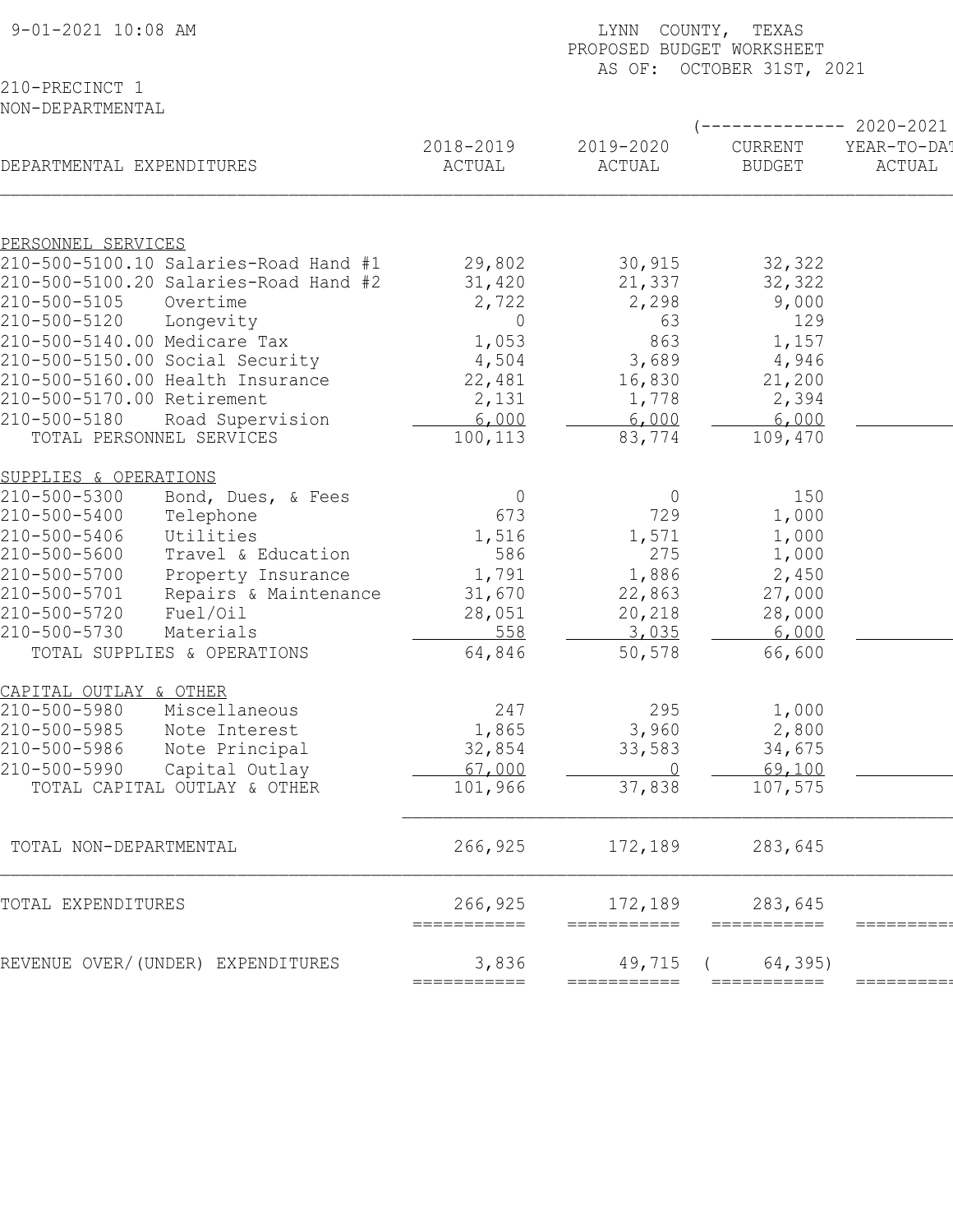| 9-01-2021 10:08 AM                                   |                     | LYNN COUNTY, TEXAS<br>PROPOSED BUDGET WORKSHEET<br>AS OF: OCTOBER 31ST, 2021 |                          |                                                |  |  |
|------------------------------------------------------|---------------------|------------------------------------------------------------------------------|--------------------------|------------------------------------------------|--|--|
| 220-PRECINCT 2                                       |                     |                                                                              |                          |                                                |  |  |
| <b>REVENUES</b>                                      | 2018-2019<br>ACTUAL | 2019-2020<br>ACTUAL                                                          | CURRENT<br><b>BUDGET</b> | $--------- 2020-2021$<br>YEAR-TO-DA!<br>ACTUAL |  |  |
| NON-DEPARTMENTAL<br>================                 |                     |                                                                              |                          |                                                |  |  |
| TAXES, LICENSES, PERMITS                             |                     |                                                                              |                          |                                                |  |  |
| $220 - 400 - 4101$<br>Current Tax                    | 125,000             | 137,750                                                                      | 141,250                  |                                                |  |  |
| $220 - 400 - 4121$<br>Vehicle Registration           | 65,396              | 69,849                                                                       | 65,000                   |                                                |  |  |
| TOTAL TAXES, LICENSES, PERMITS                       | 190,396             | 207,599                                                                      | 206,250                  |                                                |  |  |
| INTERGOVERNMENT REVENUES                             |                     |                                                                              |                          |                                                |  |  |
| $220 - 400 - 4202$<br>State Revenue-Comp/Axle 10,950 |                     | 11,414                                                                       | 11,000                   |                                                |  |  |
| TOTAL INTERGOVERNMENT REVENUES                       | 10,950              | 11,414                                                                       | 11,000                   |                                                |  |  |
| INTEREST EARNED                                      |                     |                                                                              |                          |                                                |  |  |
| $220 - 400 - 4500$<br>Interest Earned                | 3,146               | 3,757                                                                        | 2,000                    |                                                |  |  |
| TOTAL INTEREST EARNED                                | 3,146               | 3,757                                                                        | 2,000                    |                                                |  |  |
| OTHER REVENUE                                        |                     |                                                                              |                          |                                                |  |  |
| $220 - 400 - 4601$<br>Miscellaneous Income           |                     |                                                                              |                          |                                                |  |  |
| TOTAL OTHER REVENUE                                  | $\Omega$            |                                                                              |                          |                                                |  |  |
| OTHER SOURCES & USES                                 |                     |                                                                              |                          |                                                |  |  |
| $220 - 400 - 4901$<br>PCT 2 Loan Proceeds            | 82,381              |                                                                              |                          |                                                |  |  |
| TOTAL OTHER SOURCES & USES                           | 82,381              | $\bigcap$                                                                    | $\bigcap$                |                                                |  |  |
| TOTAL NON-DEPARTMENTAL                               | 286,874             | 222,779                                                                      | 219,250                  |                                                |  |  |
| TOTAL REVENUES                                       | 286,874             | 222,779                                                                      | 219,250                  |                                                |  |  |
|                                                      |                     | ===========                                                                  | ===========              |                                                |  |  |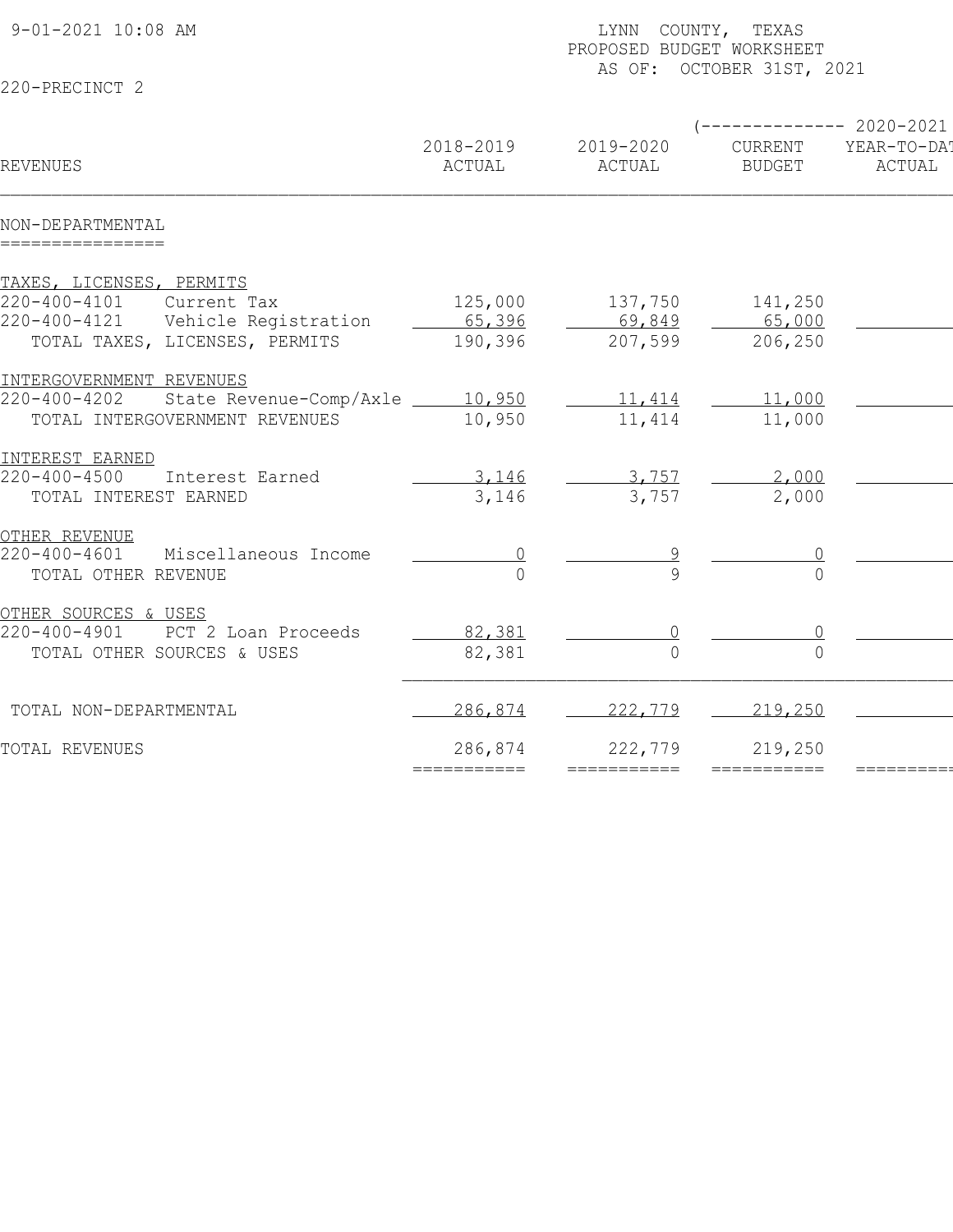| 9-01-2021 10:08 AM           |                                       | COUNTY, TEXAS<br>LYNN<br>PROPOSED BUDGET WORKSHEET<br>AS OF: OCTOBER 31ST, 2021 |                       |                          |                       |  |  |
|------------------------------|---------------------------------------|---------------------------------------------------------------------------------|-----------------------|--------------------------|-----------------------|--|--|
| 220-PRECINCT 2               |                                       |                                                                                 |                       |                          |                       |  |  |
| NON-DEPARTMENTAL             |                                       |                                                                                 |                       |                          |                       |  |  |
|                              |                                       |                                                                                 |                       |                          | $-2020-2021$          |  |  |
| DEPARTMENTAL EXPENDITURES    |                                       | 2018-2019<br>ACTUAL                                                             | 2019-2020<br>ACTUAL   | CURRENT<br><b>BUDGET</b> | YEAR-TO-DA!<br>ACTUAL |  |  |
|                              |                                       |                                                                                 |                       |                          |                       |  |  |
| PERSONNEL SERVICES           | 220-500-5100.10 Salaries-Road Hand #1 |                                                                                 |                       |                          |                       |  |  |
|                              | 220-500-5100.20 Salaries-Road Hand #2 | 29,498                                                                          | 30,471                | 32,322                   |                       |  |  |
|                              |                                       | 29,606                                                                          | 30,782                | 32,322                   |                       |  |  |
| 220-500-5105                 | Overtime                              | 3,842                                                                           | 633                   | 9,372                    |                       |  |  |
| 220-500-5120                 | Longevity                             | 1,075                                                                           | 1,135                 | 1,303                    |                       |  |  |
| 220-500-5140.00 Medicare Tax |                                       | 1,126                                                                           | 1,057                 | 1,180                    |                       |  |  |
|                              | 220-500-5150.00 Social Security       | 4,816                                                                           | 4,521                 | 5,042                    |                       |  |  |
|                              | 220-500-5160.00 Health Insurance      | 16,956                                                                          | 17,038                | 21,200                   |                       |  |  |
| 220-500-5170.00 Retirement   |                                       | 2,237                                                                           | 2,209                 | 2,440                    |                       |  |  |
| 220-500-5180                 | Road Supervision                      | 6,000                                                                           | 6,000                 | 6,000                    |                       |  |  |
|                              | TOTAL PERSONNEL SERVICES              | 95, 155                                                                         | 93,846                | 111,181                  |                       |  |  |
| SUPPLIES & OPERATIONS        |                                       |                                                                                 |                       |                          |                       |  |  |
| 220-500-5300                 | Bond, Dues, & Fees                    | 50                                                                              | 50                    | 50                       |                       |  |  |
| 220-500-5400                 | Telephone                             | 673                                                                             | 737                   | 800                      |                       |  |  |
| 220-500-5406                 | Utilities                             | 1,035                                                                           | 987                   | 1,000                    |                       |  |  |
| 220-500-5600                 | Travel & Education                    | 982                                                                             | 410                   | 500                      |                       |  |  |
| 220-500-5700                 | Property Insurance                    | 2,616                                                                           | 2,806                 | 3,508                    |                       |  |  |
| 220-500-5701                 | Repairs & Maintenance                 | 29,065                                                                          | 27,328                | 24,500                   |                       |  |  |
| 220-500-5720                 | Fuel/Oil                              | 36, 355                                                                         | 28,791                | 30,000                   |                       |  |  |
| 220-500-5730                 | Materials                             | 8,947                                                                           | 6,567                 | 12,000                   |                       |  |  |
|                              | TOTAL SUPPLIES & OPERATIONS           | 79,723                                                                          | 67,676                | 72,358                   |                       |  |  |
| CAPITAL OUTLAY & OTHER       |                                       |                                                                                 |                       |                          |                       |  |  |
| 220-500-5980                 | Miscellaneous                         | 0                                                                               | 212                   | 1,090                    |                       |  |  |
| 220-500-5985                 | Note Interest                         | 2,967                                                                           | 2,767                 | 3,425                    |                       |  |  |
| 220-500-5986                 | Note Principal                        | 54,024                                                                          | 35,229                | 34,515                   |                       |  |  |
| 220-500-5990                 | Capital Outlay                        | 117,756                                                                         | - 0                   | 50,000                   |                       |  |  |
|                              | TOTAL CAPITAL OUTLAY & OTHER          | 174,747                                                                         | 38,209                | 89,030                   |                       |  |  |
|                              |                                       |                                                                                 |                       |                          |                       |  |  |
| TOTAL NON-DEPARTMENTAL       |                                       | 349,624                                                                         | 199,730               | 272,569                  |                       |  |  |
| TOTAL EXPENDITURES           |                                       | 349,624                                                                         | 199,730               | 272,569                  |                       |  |  |
|                              | REVENUE OVER/(UNDER) EXPENDITURES     | ===========<br>62,750)                                                          | ===========<br>23,049 | ===========<br>53, 319   | =========             |  |  |
|                              |                                       | ===========                                                                     | ===========           | ===========              | ========              |  |  |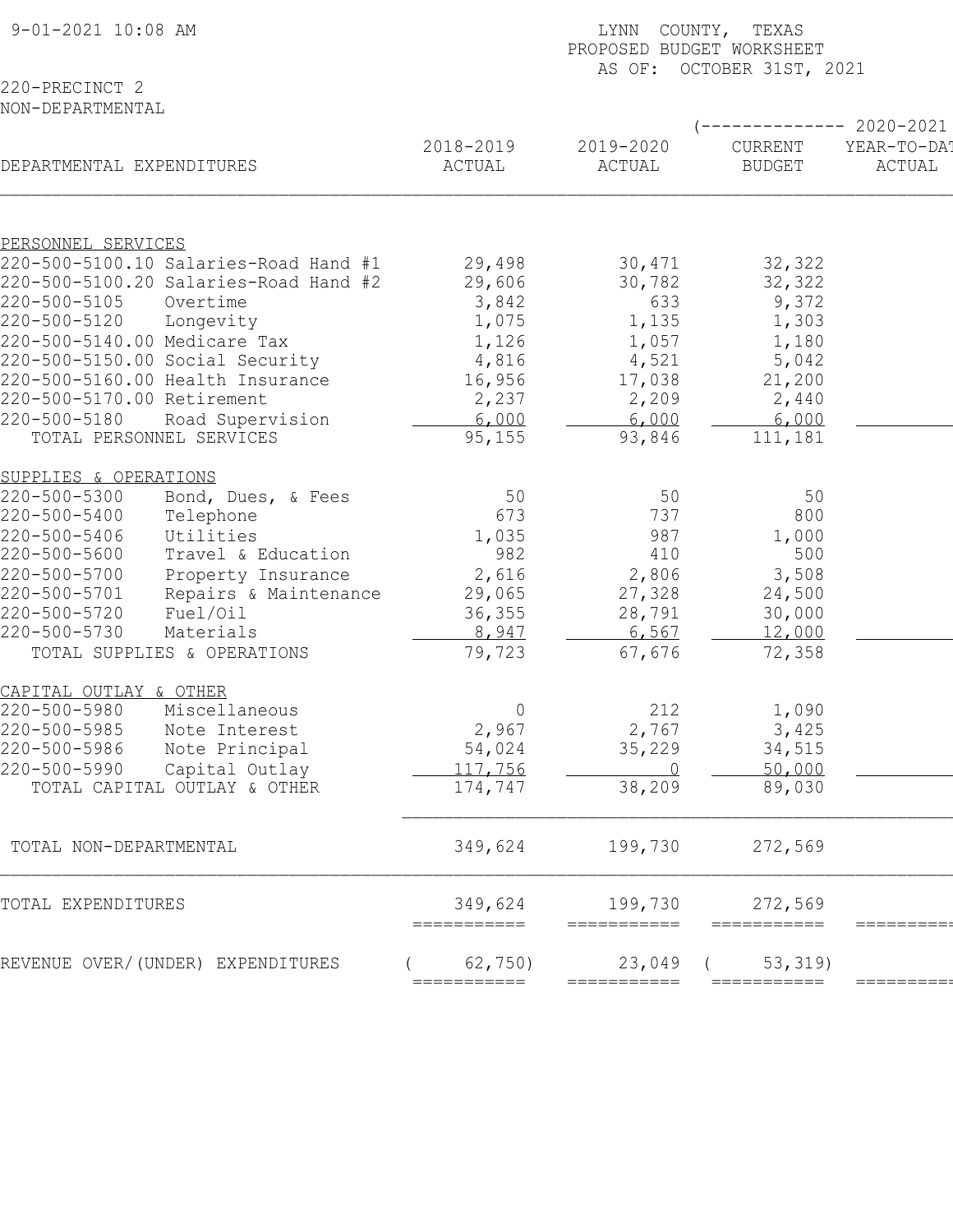| 9-01-2021 10:08 AM                           |                     | LYNN COUNTY, TEXAS<br>PROPOSED BUDGET WORKSHEET<br>AS OF: OCTOBER 31ST, 2021 |                          |                                              |  |  |
|----------------------------------------------|---------------------|------------------------------------------------------------------------------|--------------------------|----------------------------------------------|--|--|
| 230-PRECINCT 3                               |                     |                                                                              |                          |                                              |  |  |
| REVENUES                                     | 2018-2019<br>ACTUAL | 2019-2020<br>ACTUAL                                                          | CURRENT<br><b>BUDGET</b> | $--------2020-2021$<br>YEAR-TO-DAT<br>ACTUAL |  |  |
| NON-DEPARTMENTAL<br>================         |                     |                                                                              |                          |                                              |  |  |
| TAXES, LICENSES, PERMITS                     |                     |                                                                              |                          |                                              |  |  |
| 230-400-4101<br>Current Tax                  | 125,000             | 137,750                                                                      | 141,250                  |                                              |  |  |
| 230-400-4121<br>Vehicle Registration         | 65,396              | 69,849                                                                       | 65,000                   |                                              |  |  |
| TOTAL TAXES, LICENSES, PERMITS               | 190,396             | 207,599                                                                      | 206,250                  |                                              |  |  |
| INTERGOVERNMENT REVENUES                     |                     |                                                                              |                          |                                              |  |  |
| 230-400-4202 State Revenue-Comp/Axle 200.950 |                     | 11,414                                                                       | 11,000                   |                                              |  |  |
| TOTAL INTERGOVERNMENT REVENUES               | 10,950              | 11,414                                                                       | 11,000                   |                                              |  |  |
| INTEREST EARNED                              |                     |                                                                              |                          |                                              |  |  |
| $230 - 400 - 4500$<br>Interest Earned        | 3,311               | 3,954                                                                        | 2,000                    |                                              |  |  |
| TOTAL INTEREST EARNED                        | 3,311               | 3,954                                                                        | 2,000                    |                                              |  |  |
| OTHER REVENUE                                |                     |                                                                              |                          |                                              |  |  |
| 230-400-4601<br>Miscellaneous Income         | 109                 |                                                                              |                          |                                              |  |  |
| TOTAL OTHER REVENUE                          | 109                 |                                                                              |                          |                                              |  |  |
|                                              |                     |                                                                              |                          |                                              |  |  |
| TOTAL NON-DEPARTMENTAL                       | 204,766             | 222,975                                                                      | 219,250                  |                                              |  |  |
| TOTAL REVENUES                               | 204,766             | 222,975                                                                      | 219,250                  |                                              |  |  |
|                                              | ===========         | ===========                                                                  |                          |                                              |  |  |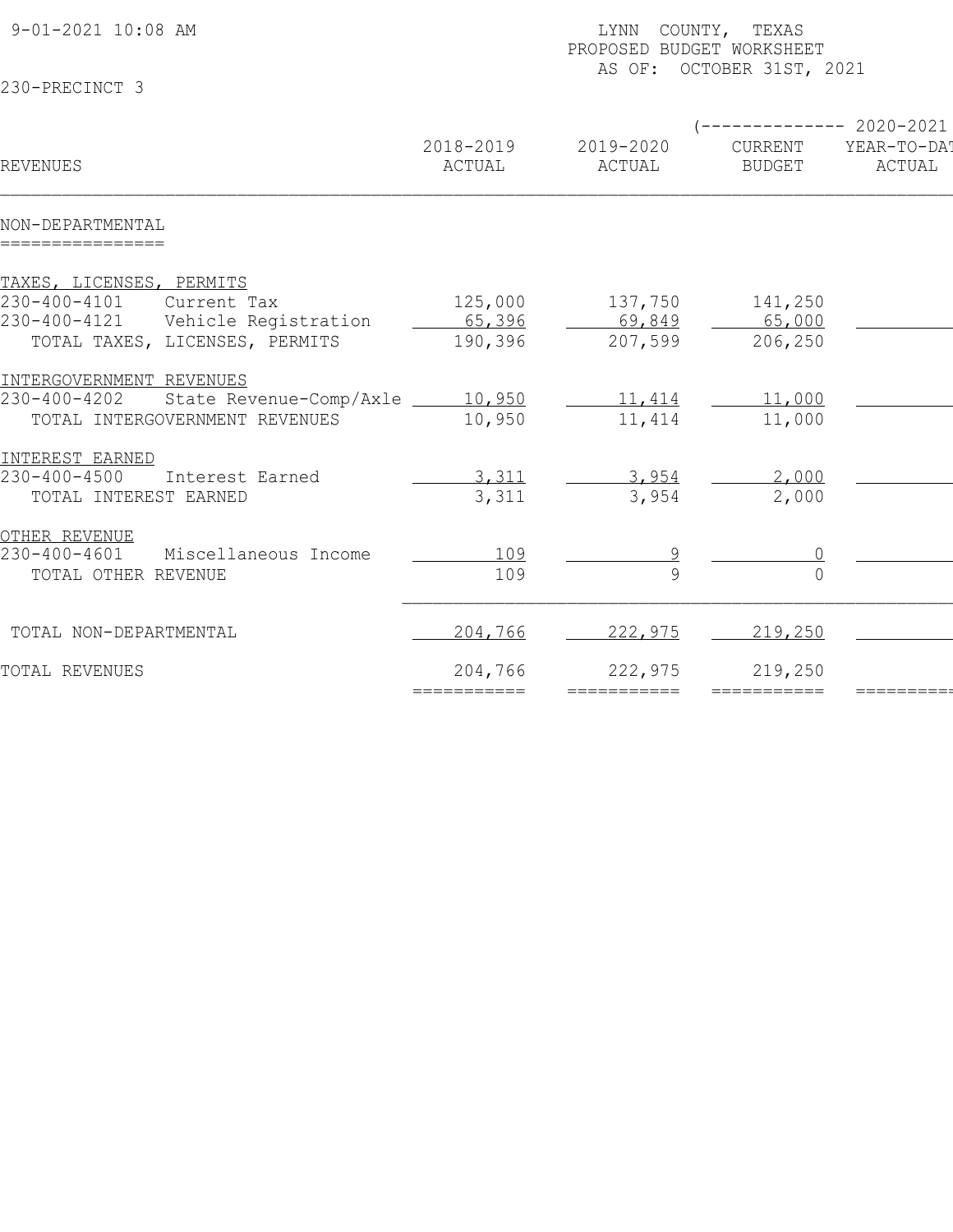| 9-01-2021 10:08 AM                                              | COUNTY, TEXAS<br>LYNN<br>PROPOSED BUDGET WORKSHEET<br>AS OF: OCTOBER 31ST, 2021 |                         |                 |                                   |  |  |
|-----------------------------------------------------------------|---------------------------------------------------------------------------------|-------------------------|-----------------|-----------------------------------|--|--|
| 230-PRECINCT 3<br>NON-DEPARTMENTAL                              |                                                                                 |                         |                 |                                   |  |  |
|                                                                 | 2018-2019                                                                       | 2019-2020               | CURRENT         | $------ 2020-2021$<br>YEAR-TO-DA! |  |  |
| DEPARTMENTAL EXPENDITURES                                       | ACTUAL                                                                          | ACTUAL                  | <b>BUDGET</b>   | ACTUAL                            |  |  |
| PERSONNEL SERVICES                                              |                                                                                 |                         |                 |                                   |  |  |
| 230-500-5100.10 Salaries-Road Hand #1                           | 29,684                                                                          | 31,019                  | 32,322          |                                   |  |  |
| 230-500-5100.20 Salaries-Road Hand #2                           | 18,803                                                                          | 30,900                  | 32,322          |                                   |  |  |
| 230-500-5105<br>Overtime                                        | 139                                                                             | 622                     | 1,000           |                                   |  |  |
| 230-500-5120<br>Longevity                                       | 1,430                                                                           | 1,440                   | 1,440           |                                   |  |  |
| 230-500-5140.00 Medicare Tax<br>230-500-5150.00 Social Security | 848<br>3,626                                                                    | 998<br>4,269            | 1,060<br>4,532  |                                   |  |  |
| 230-500-5160.00 Health Insurance                                | 17,824                                                                          | 23,645                  | 21,200          |                                   |  |  |
| 230-500-5170.00 Retirement                                      | 1,678                                                                           | 2,106                   | 2,193           |                                   |  |  |
| 230-500-5180<br>Road Supervision                                | 6,000                                                                           | 6,000                   | 6,000           |                                   |  |  |
| TOTAL PERSONNEL SERVICES                                        | 80,032                                                                          | 100,999                 | 102,069         |                                   |  |  |
| SUPPLIES & OPERATIONS                                           |                                                                                 |                         |                 |                                   |  |  |
| 230-500-5300<br>Bond, Dues, & Fees                              | 50                                                                              | 75                      | 50              |                                   |  |  |
| 230-500-5400<br>Telephone                                       | 671                                                                             | 1,199                   | 1,200           |                                   |  |  |
| 230-500-5406<br>Utilities                                       | 1,486                                                                           | 1,498                   | 1,600           |                                   |  |  |
| 230-500-5600<br>Travel & Education                              | 570                                                                             | 275                     | 1,000           |                                   |  |  |
| 230-500-5700<br>Property Insurance                              | 2,425                                                                           | 3,389                   | 3,500           |                                   |  |  |
| 230-500-5701<br>Repairs & Maintenance                           | 24,058                                                                          | 21,990                  | 25,000          |                                   |  |  |
| 230-500-5720<br>Fuel/Oil                                        | 34,577                                                                          | 28,238                  | 41,400          |                                   |  |  |
| 230-500-5730<br>Materials                                       | 11,933                                                                          | 17,138                  | 15,500          |                                   |  |  |
| TOTAL SUPPLIES & OPERATIONS                                     | 75,770                                                                          | 73,803                  | 89,250          |                                   |  |  |
| CAPITAL OUTLAY & OTHER                                          |                                                                                 |                         |                 |                                   |  |  |
| 230-500-5980<br>Miscellaneous                                   | 51                                                                              | 440                     | 1,000           |                                   |  |  |
| 230-500-5984<br>Insurance Claim Exp<br>230-500-5985             | 3,321<br>581                                                                    | $\overline{0}$<br>6,367 | $\overline{0}$  |                                   |  |  |
| Note Interest<br>230-500-5986<br>Note Principal                 | 19,768                                                                          | 38,936                  | 10,530          |                                   |  |  |
| 230-500-5990<br>Capital Outlay                                  | 34,213                                                                          |                         | 34,780<br>8,775 |                                   |  |  |
| TOTAL CAPITAL OUTLAY & OTHER                                    | 57,935                                                                          | 45,743                  | 55,085          |                                   |  |  |
|                                                                 |                                                                                 |                         |                 |                                   |  |  |
| TOTAL NON-DEPARTMENTAL                                          | 213,737                                                                         | 220,544                 | 246,404         |                                   |  |  |
| TOTAL EXPENDITURES                                              | 213,737<br>===========                                                          | 220,544<br>===========  | 246,404         |                                   |  |  |
| REVENUE OVER/(UNDER) EXPENDITURES                               | 8,972)                                                                          | 2,431                   | 27, 154)        |                                   |  |  |
|                                                                 | ===========                                                                     | ===========             | ===========     | ========                          |  |  |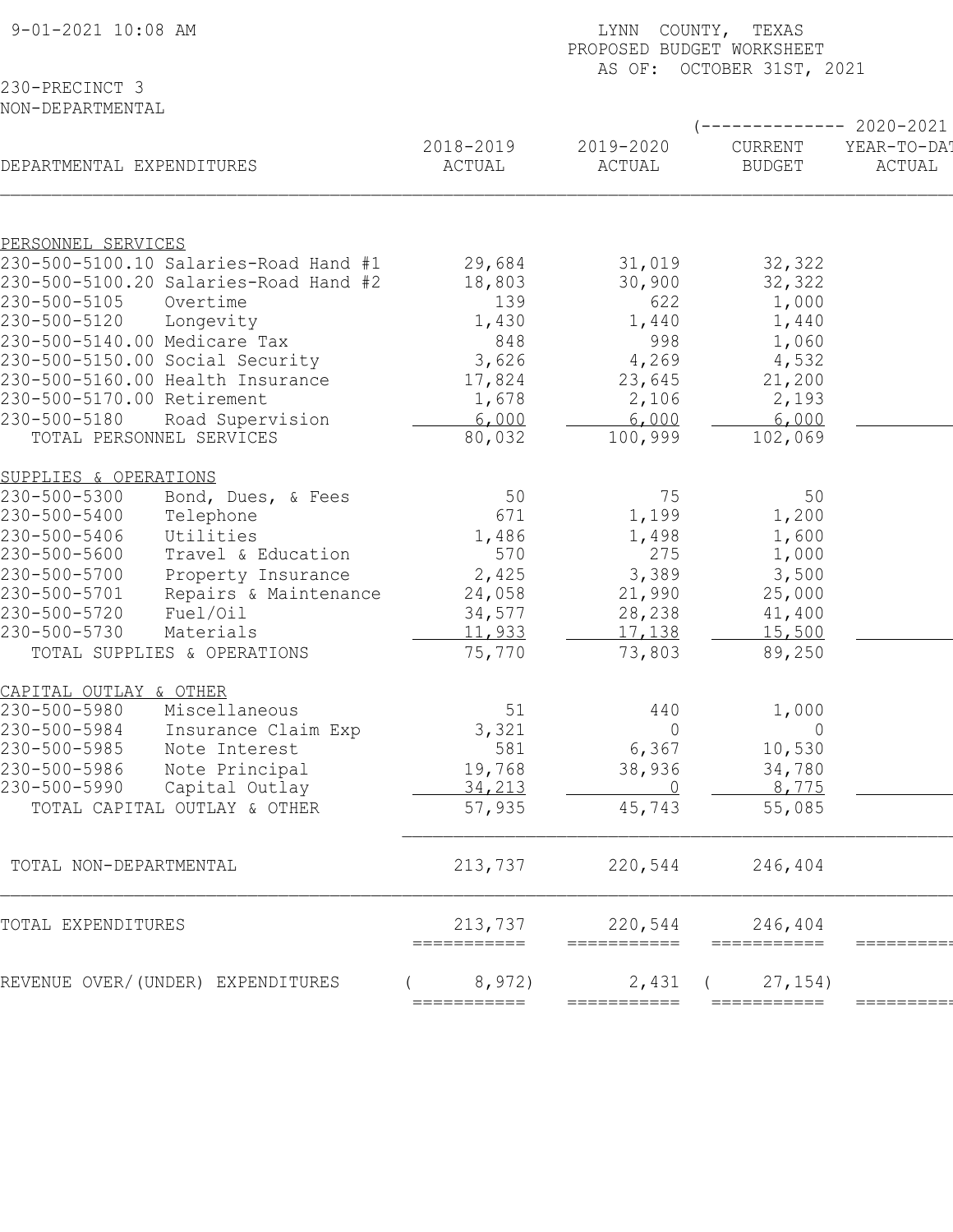| 9-01-2021 10:08 AM                                                                                                                |                              | LYNN COUNTY, TEXAS<br>PROPOSED BUDGET WORKSHEET<br>AS OF: OCTOBER 31ST, 2021 |                                                  |                       |  |  |  |
|-----------------------------------------------------------------------------------------------------------------------------------|------------------------------|------------------------------------------------------------------------------|--------------------------------------------------|-----------------------|--|--|--|
| 240-PRECINCT 4                                                                                                                    |                              |                                                                              |                                                  |                       |  |  |  |
| <b>REVENUES</b>                                                                                                                   | 2018-2019<br>ACTUAL          | 2019-2020<br>ACTUAL                                                          | $---------2020-2021$<br>CURRENT<br><b>BUDGET</b> | YEAR-TO-DA!<br>ACTUAL |  |  |  |
| NON-DEPARTMENTAL<br>================                                                                                              |                              |                                                                              |                                                  |                       |  |  |  |
| TAXES, LICENSES, PERMITS<br>240-400-4101<br>Current Tax<br>240-400-4121<br>Vehicle Registration<br>TOTAL TAXES, LICENSES, PERMITS | 125,000<br>65,396<br>190,396 | 137,750<br>69,849<br>207,599                                                 | 141,250<br>65,000<br>206,250                     |                       |  |  |  |
| INTERGOVERNMENT REVENUES<br>State Revenue-Comp/Axle 10,950<br>240-400-4202<br>TOTAL INTERGOVERNMENT REVENUES                      | 10,950                       | 11,414<br>11,414                                                             | 11,000<br>11,000                                 |                       |  |  |  |
| INTEREST EARNED<br>$240 - 400 - 4500$<br>Interest Earned<br>TOTAL INTEREST EARNED                                                 | 3,277<br>3,277               | 3,231<br>3,231                                                               | 2,500<br>2,500                                   |                       |  |  |  |
| OTHER REVENUE<br>240-400-4601<br>Miscellaneous Income<br>$240 - 400 - 4602$<br>Sale of Property<br>TOTAL OTHER REVENUE            | $\overline{0}$               | 30,229<br>30,229                                                             | $\overline{0}$                                   |                       |  |  |  |
| OTHER SOURCES & USES<br>$240 - 400 - 4901$<br>PCT 4 Loan Proceeds<br>TOTAL OTHER SOURCES & USES                                   | 37,950<br>37,950             |                                                                              |                                                  |                       |  |  |  |
| TOTAL NON-DEPARTMENTAL                                                                                                            | 242,573                      | 252,472                                                                      | 219,750                                          |                       |  |  |  |
| TOTAL REVENUES                                                                                                                    | 242,573                      | 252,472<br>===========                                                       | 219,750<br>===========                           |                       |  |  |  |
|                                                                                                                                   |                              |                                                                              |                                                  |                       |  |  |  |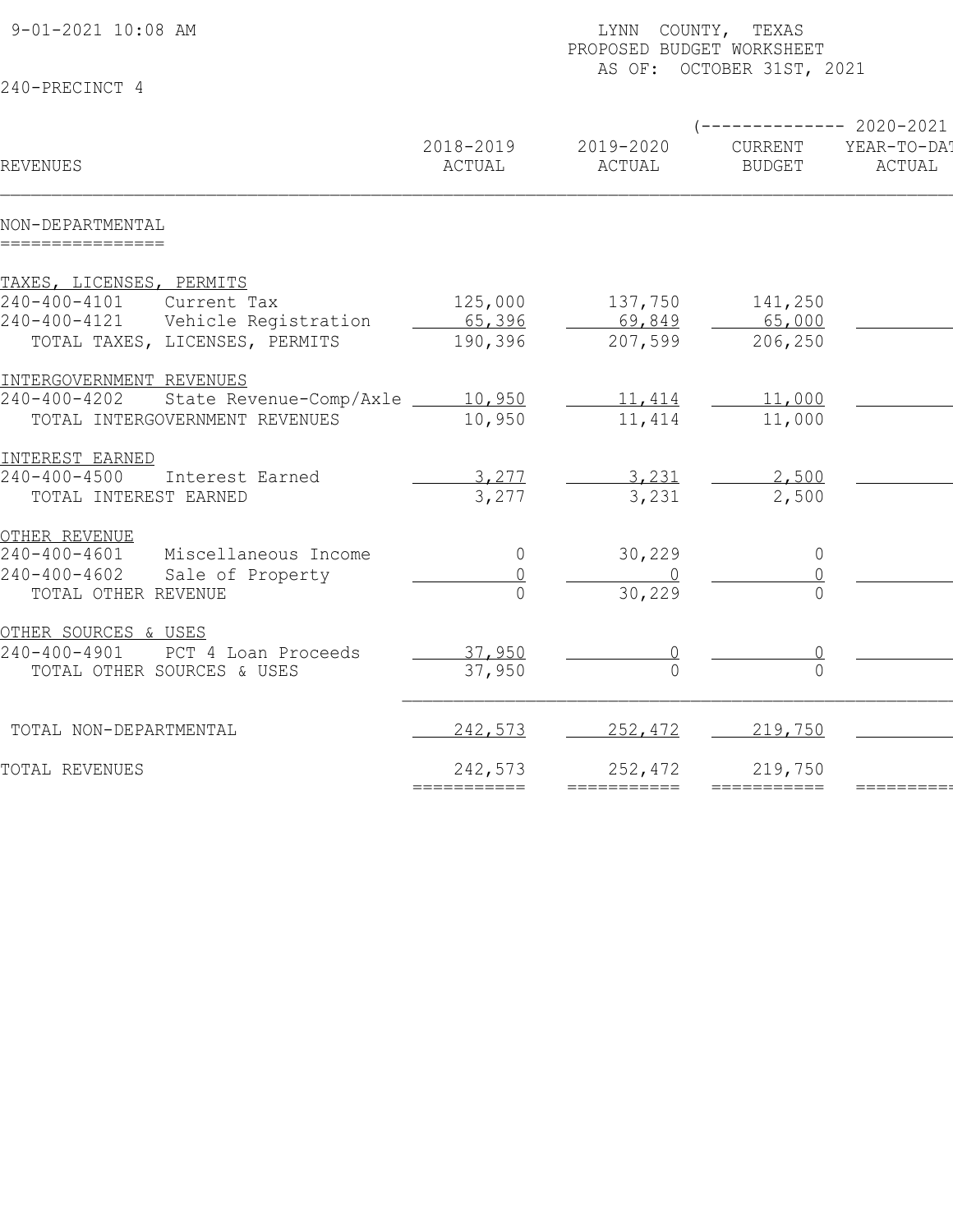| 9-01-2021 10:08 AM                                    | LYNN COUNTY, TEXAS<br>PROPOSED BUDGET WORKSHEET<br>AS OF: OCTOBER 31ST, 2021 |                        |                          |                                               |  |  |
|-------------------------------------------------------|------------------------------------------------------------------------------|------------------------|--------------------------|-----------------------------------------------|--|--|
| 240-PRECINCT 4                                        |                                                                              |                        |                          |                                               |  |  |
| NON-DEPARTMENTAL                                      |                                                                              |                        |                          |                                               |  |  |
| DEPARTMENTAL EXPENDITURES                             | 2018-2019<br>ACTUAL                                                          | 2019-2020<br>ACTUAL    | CURRENT<br><b>BUDGET</b> | ---------- 2020-2021<br>YEAR-TO-DA!<br>ACTUAL |  |  |
|                                                       |                                                                              |                        |                          |                                               |  |  |
| PERSONNEL SERVICES                                    |                                                                              |                        |                          |                                               |  |  |
| 240-500-5100.10 Salaries-Road Hand #1                 | 29,598                                                                       | 30,782                 | 32,322                   |                                               |  |  |
| 240-500-5100.20 Salaries-Road Hand #2                 | 29,598                                                                       | 30,782                 | 32,322                   |                                               |  |  |
| 240-500-5105<br>Overtime                              | 0                                                                            | $\overline{0}$         | 3,500                    |                                               |  |  |
| 240-500-5110<br>Temporary Help                        | 2,882                                                                        | $\overline{0}$         | 10,000                   |                                               |  |  |
| 240-500-5120<br>Longevity                             | 150                                                                          | 258                    | 330                      |                                               |  |  |
| 240-500-5140.00 Medicare Tax                          | 585                                                                          | 542                    | 1,225                    |                                               |  |  |
| 240-500-5150.00 Social Security                       | 2,502                                                                        | 2,318                  | 5,238                    |                                               |  |  |
| 240-500-5160.00 Health Insurance                      | 20,997                                                                       | 21,583                 | 21,200                   |                                               |  |  |
| 240-500-5170.00 Retirement<br>240-500-5180            | 2,068                                                                        | 2,055                  | 2,535                    |                                               |  |  |
| Road Supervision<br>TOTAL PERSONNEL SERVICES          | 6,000<br>94,381                                                              | 6,000<br>94,320        | 6,000<br>114,672         |                                               |  |  |
|                                                       |                                                                              |                        |                          |                                               |  |  |
| SUPPLIES & OPERATIONS                                 |                                                                              |                        |                          |                                               |  |  |
| 240-500-5300<br>Bond, Dues, & Fees                    | 50                                                                           | 50                     | 50                       |                                               |  |  |
| 240-500-5400<br>Telephone                             | 960                                                                          | 1,075                  | 1,000                    |                                               |  |  |
| 240-500-5406<br>Utilities                             | 397                                                                          | 351                    | 500                      |                                               |  |  |
| 240-500-5600<br>Travel & Education                    | 1,207                                                                        | 1,156                  | 1,200                    |                                               |  |  |
| 240-500-5700<br>Property Insurance                    | 2,535                                                                        | 2,731                  | 2,700                    |                                               |  |  |
| 240-500-5701<br>Repairs & Maintenance                 | 23,148                                                                       | 14,471                 | 15,000                   |                                               |  |  |
| 240-500-5702<br>Hauling                               | $\overline{0}$                                                               | 9,600                  | 25,000                   |                                               |  |  |
| 240-500-5720<br>Fuel/Oil<br>240-500-5730<br>Materials | 44,021<br>22, 114                                                            | 32,763<br>43,957       | 37,000<br>30,000         |                                               |  |  |
| TOTAL SUPPLIES & OPERATIONS                           | 94,433                                                                       | 106,154                | 112,450                  |                                               |  |  |
|                                                       |                                                                              |                        |                          |                                               |  |  |
| CAPITAL OUTLAY & OTHER                                |                                                                              |                        |                          |                                               |  |  |
| 240-500-5980<br>Miscellaneous                         | 144                                                                          | 203                    | 1,000                    |                                               |  |  |
| 240-500-5985<br>Note Interest                         | 1,520                                                                        | 2,880                  | 2,205                    |                                               |  |  |
| 240-500-5986<br>Note Principal                        | 9,085                                                                        | 18,272                 | 18,950                   |                                               |  |  |
| 240-500-5990<br>Capital Outlay                        | 85,632                                                                       | $\overline{0}$         | 50,000                   |                                               |  |  |
| TOTAL CAPITAL OUTLAY & OTHER                          | 96,382                                                                       | 21,355                 | 72,155                   |                                               |  |  |
|                                                       |                                                                              |                        |                          |                                               |  |  |
| TOTAL NON-DEPARTMENTAL                                | 285,196                                                                      | 221,829                | 299,277                  |                                               |  |  |
| TOTAL EXPENDITURES                                    | 285,196<br>===========                                                       | 221,829<br>=========== | 299,277                  |                                               |  |  |
| REVENUE OVER/(UNDER) EXPENDITURES                     | 42,623                                                                       | 30,643                 | 79,527)                  |                                               |  |  |
|                                                       | ===========                                                                  |                        |                          |                                               |  |  |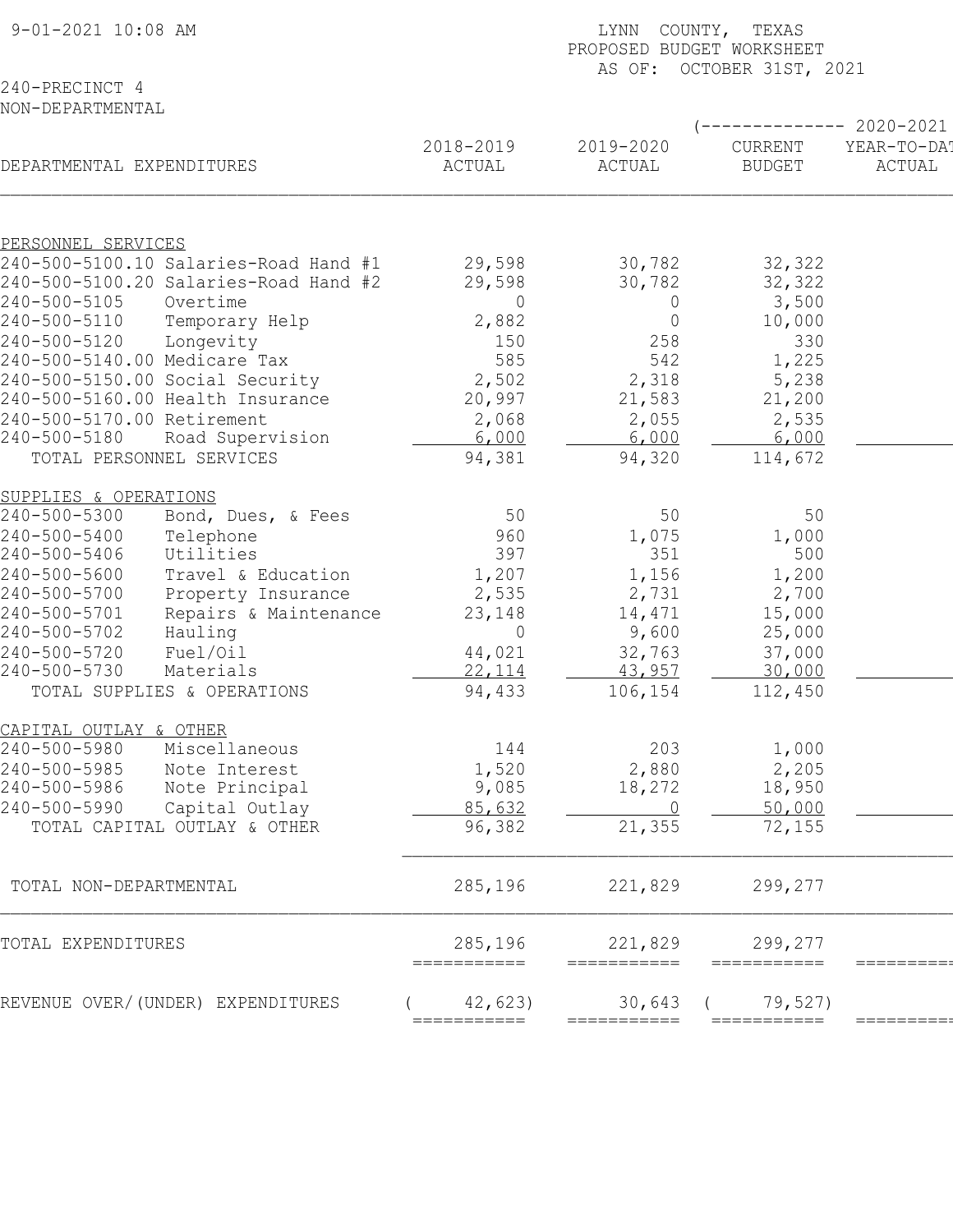| 9-01-2021 10:08 AM<br>310-LATERAL #1                                                         |                     | COUNTY, TEXAS<br>LYNN<br>PROPOSED BUDGET WORKSHEET<br>AS OF: OCTOBER 31ST, 2021 |                                         |                                    |  |  |
|----------------------------------------------------------------------------------------------|---------------------|---------------------------------------------------------------------------------|-----------------------------------------|------------------------------------|--|--|
| REVENUES                                                                                     | 2018-2019<br>ACTUAL | 2019-2020<br>ACTUAL                                                             | -----------<br>CURRENT<br><b>BUDGET</b> | 2020-2021<br>YEAR-TO-DAT<br>ACTUAL |  |  |
| NON-DEPARTMENTAL<br>================                                                         |                     |                                                                                 |                                         |                                    |  |  |
| INTERGOVERNMENT REVENUES<br>310-400-4202<br>State Revenues<br>TOTAL INTERGOVERNMENT REVENUES | 6,310<br>6,310      | 6,303<br>6,303                                                                  | 6,500<br>6,500                          |                                    |  |  |
| TOTAL NON-DEPARTMENTAL                                                                       | 6,310               | 6,303                                                                           | 6,500                                   |                                    |  |  |
| TOTAL REVENUES                                                                               | 6,310               | 6,303                                                                           | 6,500                                   |                                    |  |  |
|                                                                                              |                     |                                                                                 |                                         |                                    |  |  |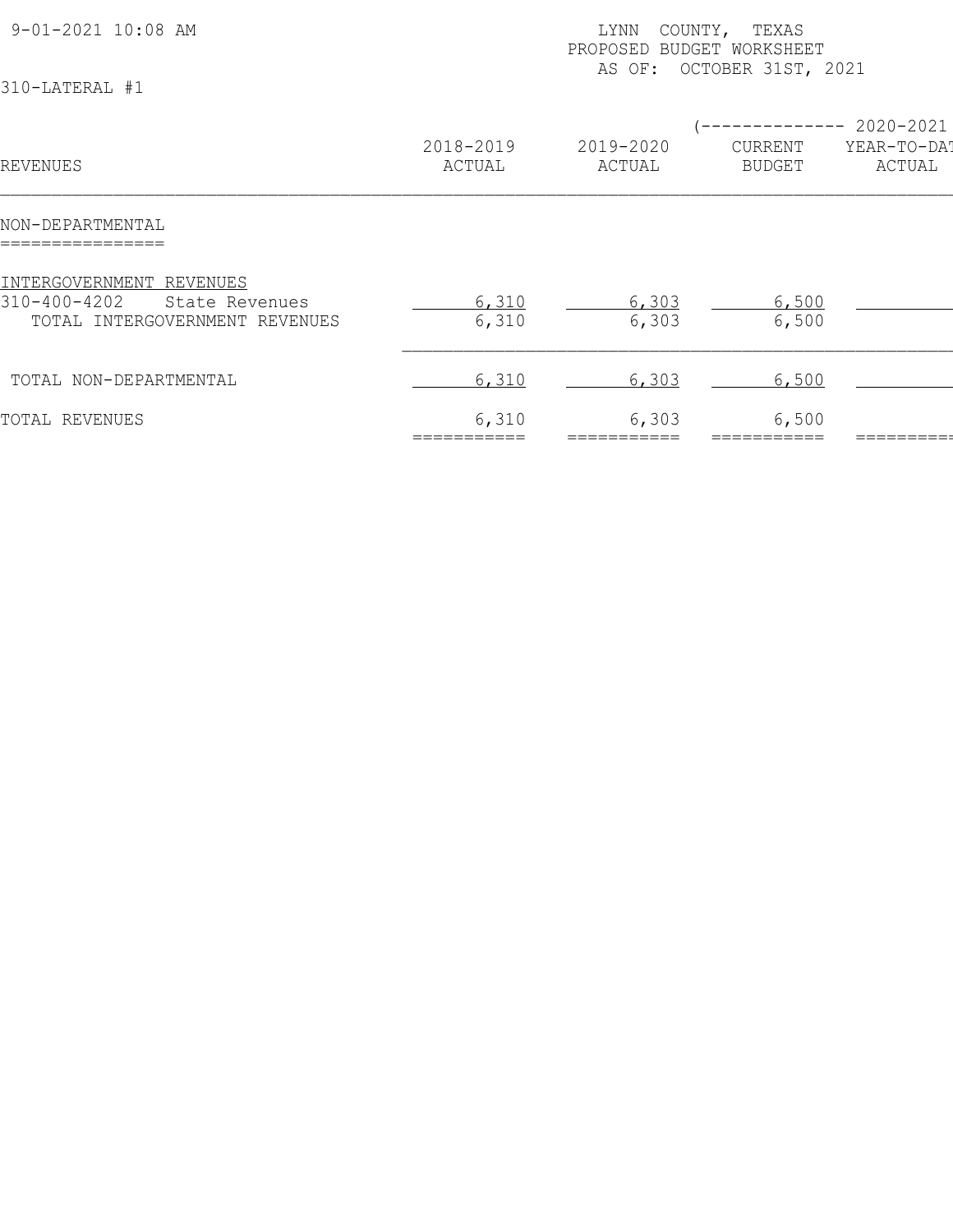| 9-01-2021 10:08 AM<br>310-LATERAL #1                                                                                      | COUNTY, TEXAS<br>LYNN<br>PROPOSED BUDGET WORKSHEET<br>AS OF: OCTOBER 31ST, 2021 |                          |                          |                                    |  |  |
|---------------------------------------------------------------------------------------------------------------------------|---------------------------------------------------------------------------------|--------------------------|--------------------------|------------------------------------|--|--|
| NON-DEPARTMENTAL<br>DEPARTMENTAL EXPENDITURES                                                                             | 2018-2019<br>ACTUAL                                                             | 2019-2020<br>ACTUAL      | CURRENT<br><b>BUDGET</b> | 2020-2021<br>YEAR-TO-DAT<br>ACTUAL |  |  |
|                                                                                                                           |                                                                                 |                          |                          |                                    |  |  |
| SUPPLIES & OPERATIONS<br>310-500-5701<br>Repairs & Maintenance<br>310-500-5720<br>Fuel/Oil<br>TOTAL SUPPLIES & OPERATIONS | 3,214<br>3,096<br>6,310                                                         | 4,617<br>1,686<br>6,303  | 4,000<br>2,500<br>6,500  |                                    |  |  |
| CAPITAL OUTLAY & OTHER<br>310-500-5980<br>Miscellaneous<br>TOTAL CAPITAL OUTLAY & OTHER                                   |                                                                                 |                          |                          |                                    |  |  |
| TOTAL NON-DEPARTMENTAL                                                                                                    | 6,310                                                                           | 6,303                    | 6,500                    |                                    |  |  |
| TOTAL EXPENDITURES                                                                                                        | 6,310<br>===========                                                            | 6,303<br>===========     | 6,500                    |                                    |  |  |
| REVENUE OVER/(UNDER) EXPENDITURES                                                                                         | $\Omega$<br>===========                                                         | $\bigcap$<br>=========== | $\Omega$                 |                                    |  |  |
|                                                                                                                           |                                                                                 |                          |                          |                                    |  |  |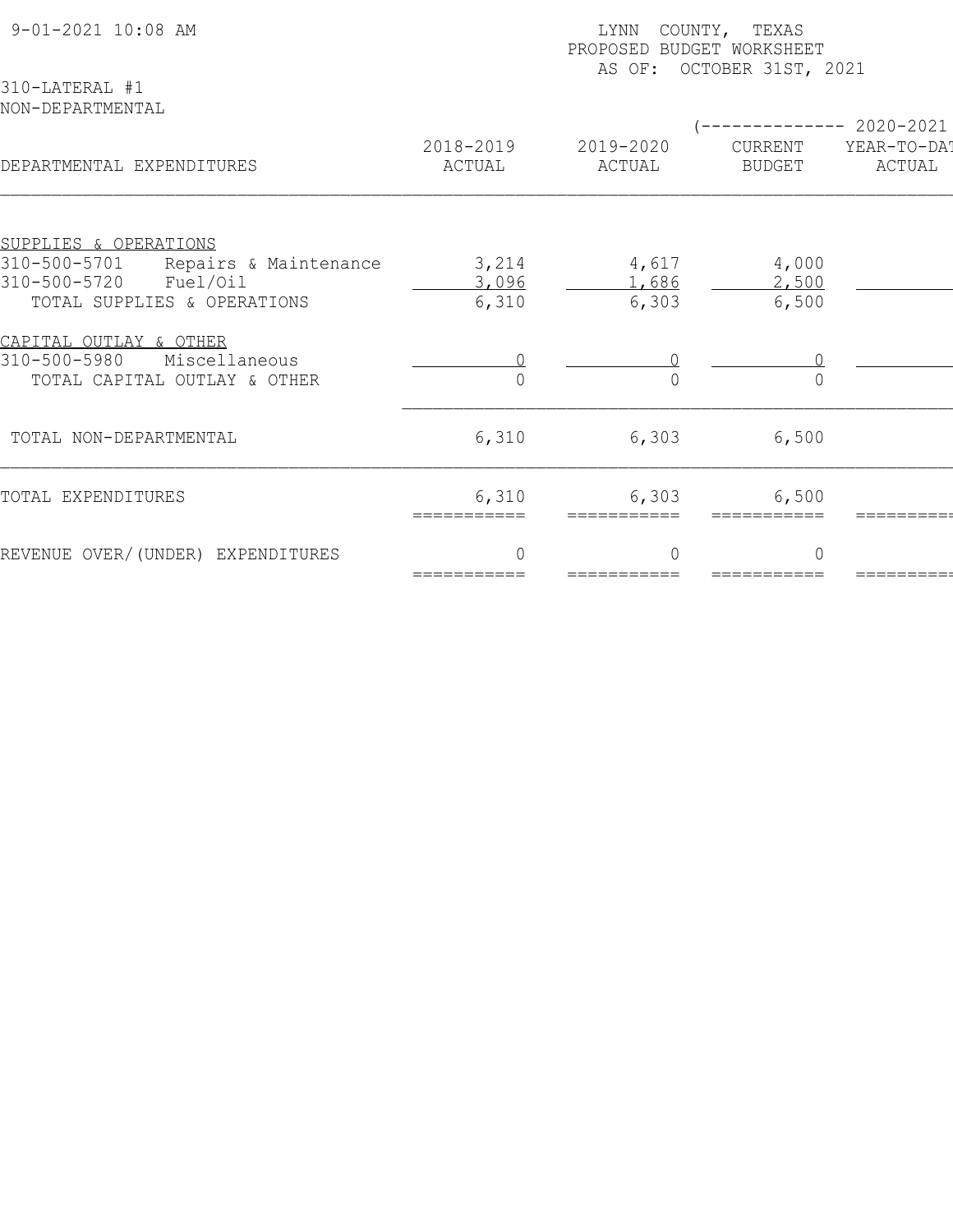| 9-01-2021 10:08 AM<br>320-LATERAL #2                                                              |                     | COUNTY, TEXAS<br>LYNN<br>PROPOSED BUDGET WORKSHEET<br>AS OF: OCTOBER 31ST, 2021 |                                 |                                    |  |  |
|---------------------------------------------------------------------------------------------------|---------------------|---------------------------------------------------------------------------------|---------------------------------|------------------------------------|--|--|
| REVENUES                                                                                          | 2018-2019<br>ACTUAL | 2019-2020<br>ACTUAL                                                             | <b>CURRENT</b><br><b>BUDGET</b> | 2020-2021<br>YEAR-TO-DAT<br>ACTUAL |  |  |
| NON-DEPARTMENTAL                                                                                  |                     |                                                                                 |                                 |                                    |  |  |
| INTERGOVERNMENT REVENUES<br>$320 - 400 - 4202$<br>State Revenue<br>TOTAL INTERGOVERNMENT REVENUES | 6,310<br>6,310      | 6,303<br>6,303                                                                  | 6,500<br>6,500                  |                                    |  |  |
| TOTAL NON-DEPARTMENTAL                                                                            | 6,310               | 6,303                                                                           | 6,500                           |                                    |  |  |
| TOTAL REVENUES                                                                                    | 6,310               | 6,303                                                                           | 6,500                           |                                    |  |  |
|                                                                                                   |                     |                                                                                 |                                 |                                    |  |  |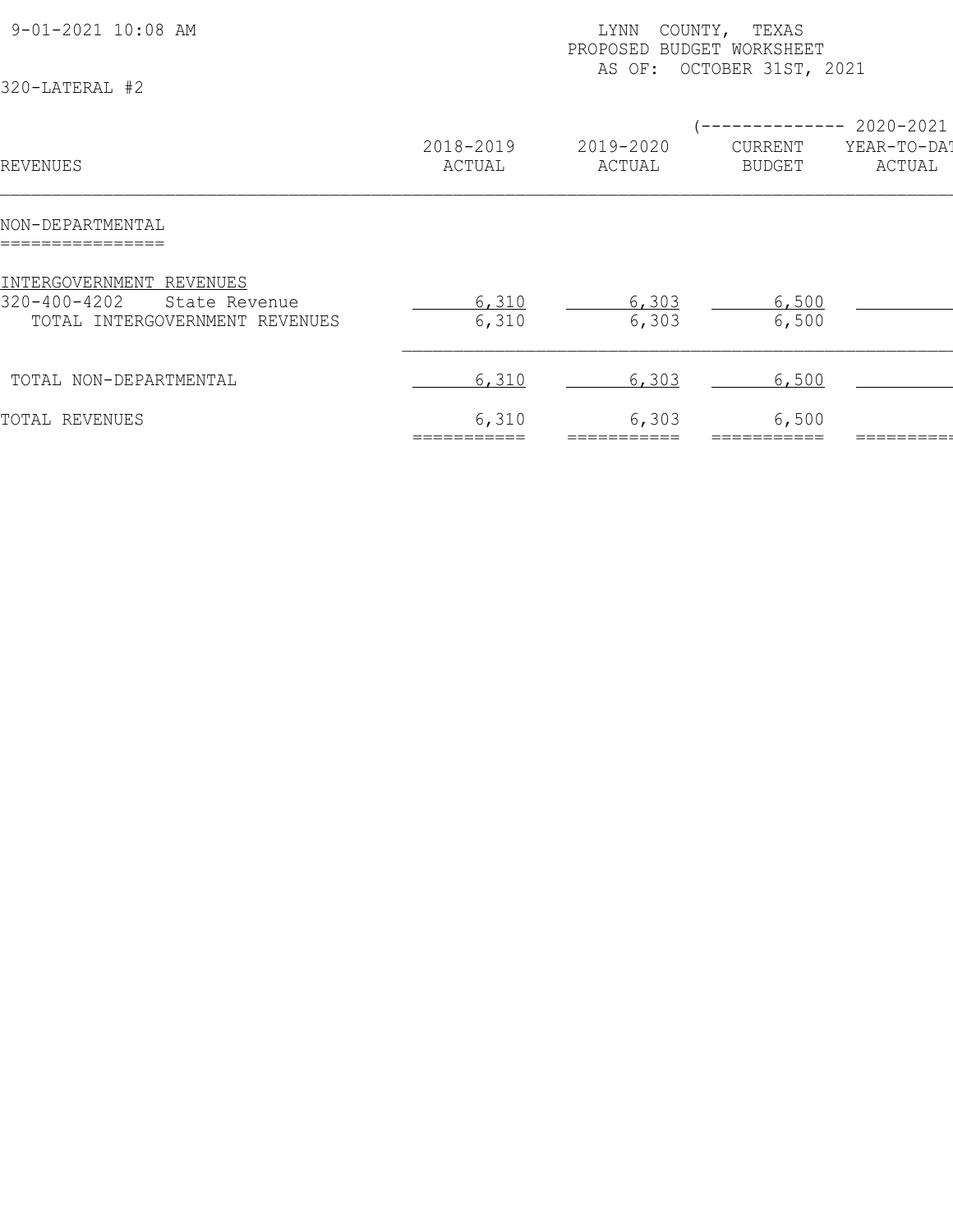| 9-01-2021 10:08 AM<br>320-LATERAL #2                              | COUNTY, TEXAS<br>LYNN<br>PROPOSED BUDGET WORKSHEET<br>AS OF: OCTOBER 31ST, 2021 |                     |                          |                                       |  |  |
|-------------------------------------------------------------------|---------------------------------------------------------------------------------|---------------------|--------------------------|---------------------------------------|--|--|
| NON-DEPARTMENTAL<br>DEPARTMENTAL EXPENDITURES                     | 2018-2019<br>ACTUAL                                                             | 2019-2020<br>ACTUAL | CURRENT<br><b>BUDGET</b> | $-2020-2021$<br>YEAR-TO-DAT<br>ACTUAL |  |  |
|                                                                   |                                                                                 |                     |                          |                                       |  |  |
| SUPPLIES & OPERATIONS                                             |                                                                                 |                     |                          |                                       |  |  |
| 320-500-5701<br>Repairs & Maintenance<br>320-500-5720<br>Fuel/Oil | $\Omega$<br>6,310                                                               | 1,394<br>4,909      | 1,000<br>5,500           |                                       |  |  |
| TOTAL SUPPLIES & OPERATIONS                                       | 6,310                                                                           | 6,303               | 6,500                    |                                       |  |  |
|                                                                   |                                                                                 |                     |                          |                                       |  |  |
| CAPITAL OUTLAY & OTHER                                            |                                                                                 |                     |                          |                                       |  |  |
| 320-500-5980<br>Miscellaneous                                     |                                                                                 |                     |                          |                                       |  |  |
| TOTAL CAPITAL OUTLAY & OTHER                                      |                                                                                 |                     |                          |                                       |  |  |
|                                                                   |                                                                                 |                     |                          |                                       |  |  |
| TOTAL NON-DEPARTMENTAL                                            | 6,310                                                                           | 6,303               | 6,500                    |                                       |  |  |
| TOTAL EXPENDITURES                                                | 6,310                                                                           | 6,303               |                          |                                       |  |  |
|                                                                   | ===========                                                                     | ===========         | 6,500                    |                                       |  |  |
|                                                                   |                                                                                 |                     |                          |                                       |  |  |
| REVENUE OVER/(UNDER) EXPENDITURES                                 | $\Omega$                                                                        | $\bigcap$           | $\Omega$                 |                                       |  |  |
|                                                                   | ===========                                                                     | ===========         |                          |                                       |  |  |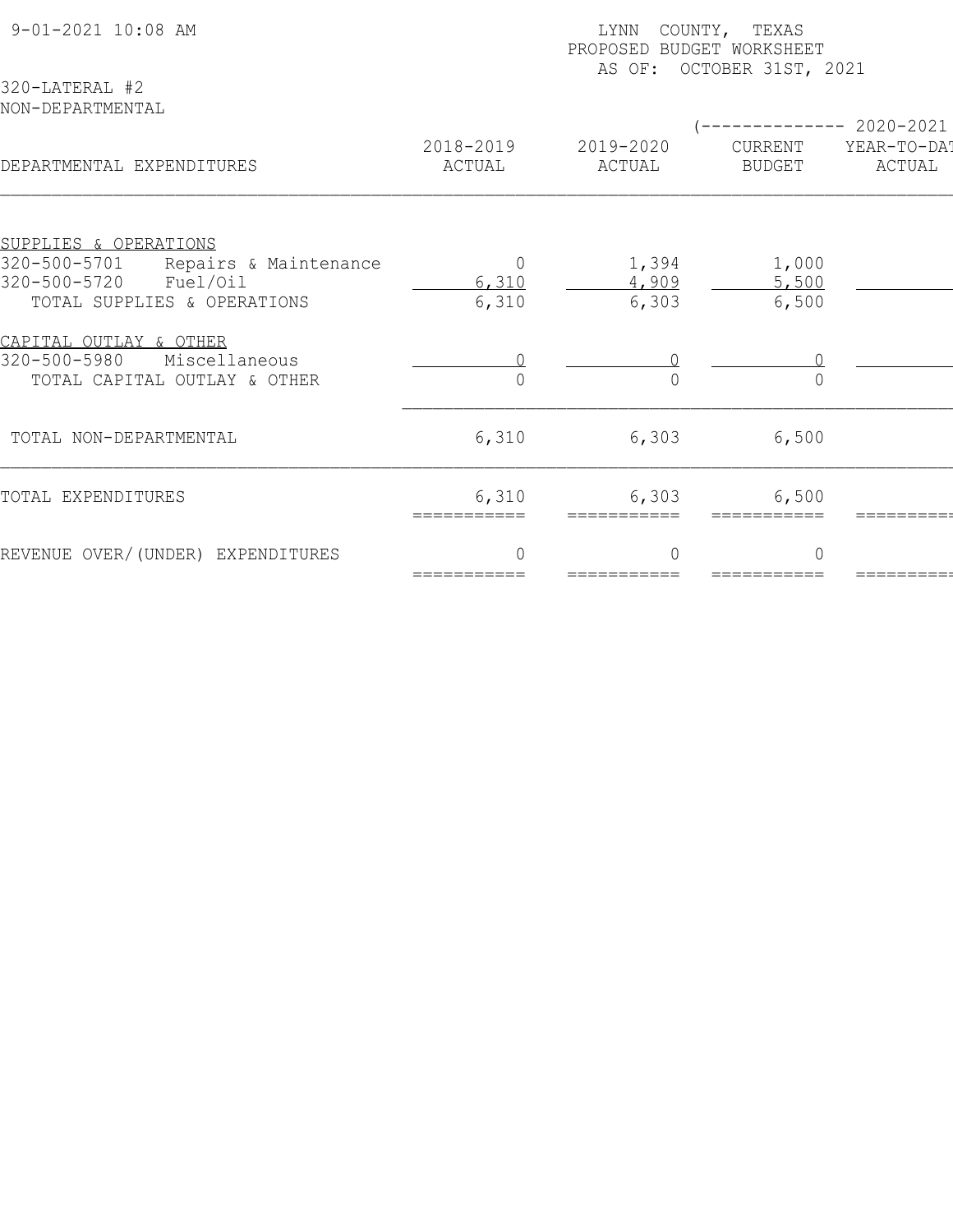| 9-01-2021 10:08 AM<br>330-LATERAL #3                                                        |                     | COUNTY, TEXAS<br>LYNN<br>PROPOSED BUDGET WORKSHEET<br>AS OF: OCTOBER 31ST, 2021 |                                 |                                    |  |  |
|---------------------------------------------------------------------------------------------|---------------------|---------------------------------------------------------------------------------|---------------------------------|------------------------------------|--|--|
| REVENUES                                                                                    | 2018-2019<br>ACTUAL | 2019-2020<br>ACTUAL                                                             | <b>CURRENT</b><br><b>BUDGET</b> | 2020-2021<br>YEAR-TO-DAT<br>ACTUAL |  |  |
| NON-DEPARTMENTAL                                                                            |                     |                                                                                 |                                 |                                    |  |  |
| INTERGOVERNMENT REVENUES<br>330-400-4202<br>State Revenue<br>TOTAL INTERGOVERNMENT REVENUES | 6,310<br>6,310      | 6,303<br>6,303                                                                  | 6,500<br>6,500                  |                                    |  |  |
| TOTAL NON-DEPARTMENTAL                                                                      | 6,310               | 6,303                                                                           | 6,500                           |                                    |  |  |
| TOTAL REVENUES                                                                              | 6,310               | 6,303                                                                           | 6,500                           |                                    |  |  |
|                                                                                             |                     |                                                                                 |                                 |                                    |  |  |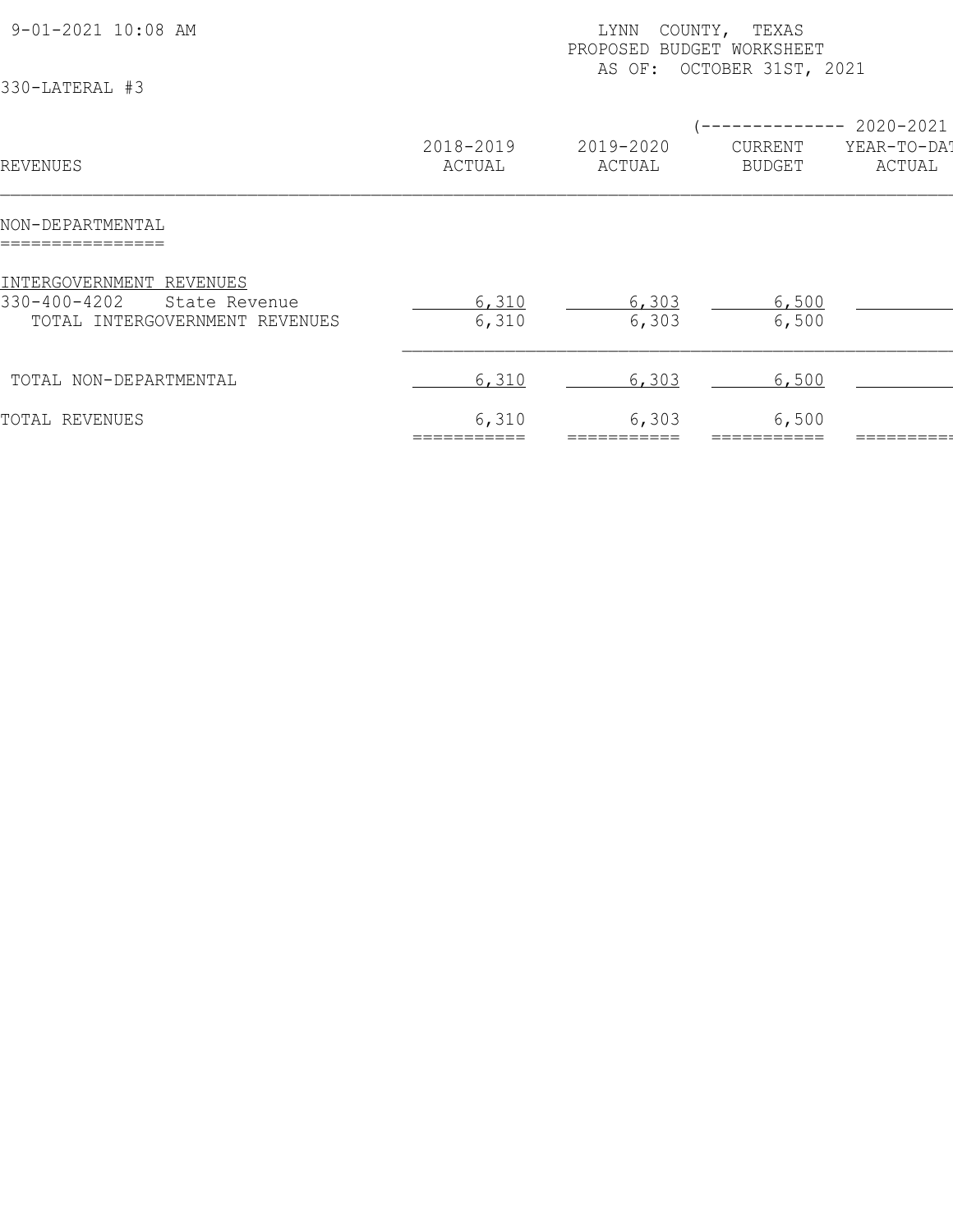| 9-01-2021 10:08 AM<br>330-LATERAL #3                                                       | COUNTY, TEXAS<br>LYNN<br>PROPOSED BUDGET WORKSHEET<br>AS OF: OCTOBER 31ST, 2021 |                          |                          |                                    |  |  |
|--------------------------------------------------------------------------------------------|---------------------------------------------------------------------------------|--------------------------|--------------------------|------------------------------------|--|--|
| NON-DEPARTMENTAL<br>DEPARTMENTAL EXPENDITURES                                              | 2018-2019<br>ACTUAL                                                             | 2019-2020<br>ACTUAL      | CURRENT<br><b>BUDGET</b> | 2020-2021<br>YEAR-TO-DAT<br>ACTUAL |  |  |
|                                                                                            |                                                                                 |                          |                          |                                    |  |  |
| SUPPLIES & OPERATIONS<br>330-500-5701<br>Repairs & Maintenance<br>330-500-5720<br>Fuel/Oil | 4,075<br>2,235                                                                  | 4,138<br>2,164           | 1,500<br>5,000           |                                    |  |  |
| TOTAL SUPPLIES & OPERATIONS                                                                | 6,310                                                                           | 6,303                    | 6,500                    |                                    |  |  |
| CAPITAL OUTLAY & OTHER<br>330-500-5980<br>Miscellaneous<br>TOTAL CAPITAL OUTLAY & OTHER    |                                                                                 |                          |                          |                                    |  |  |
| TOTAL NON-DEPARTMENTAL                                                                     | 6,310                                                                           | 6,303                    | 6,500                    |                                    |  |  |
| TOTAL EXPENDITURES                                                                         | 6,310<br>===========                                                            | 6,303<br>===========     | 6,500                    |                                    |  |  |
| REVENUE OVER/(UNDER) EXPENDITURES                                                          | $\Omega$<br>===========                                                         | $\bigcap$<br>=========== | $\Omega$                 |                                    |  |  |
|                                                                                            |                                                                                 |                          |                          |                                    |  |  |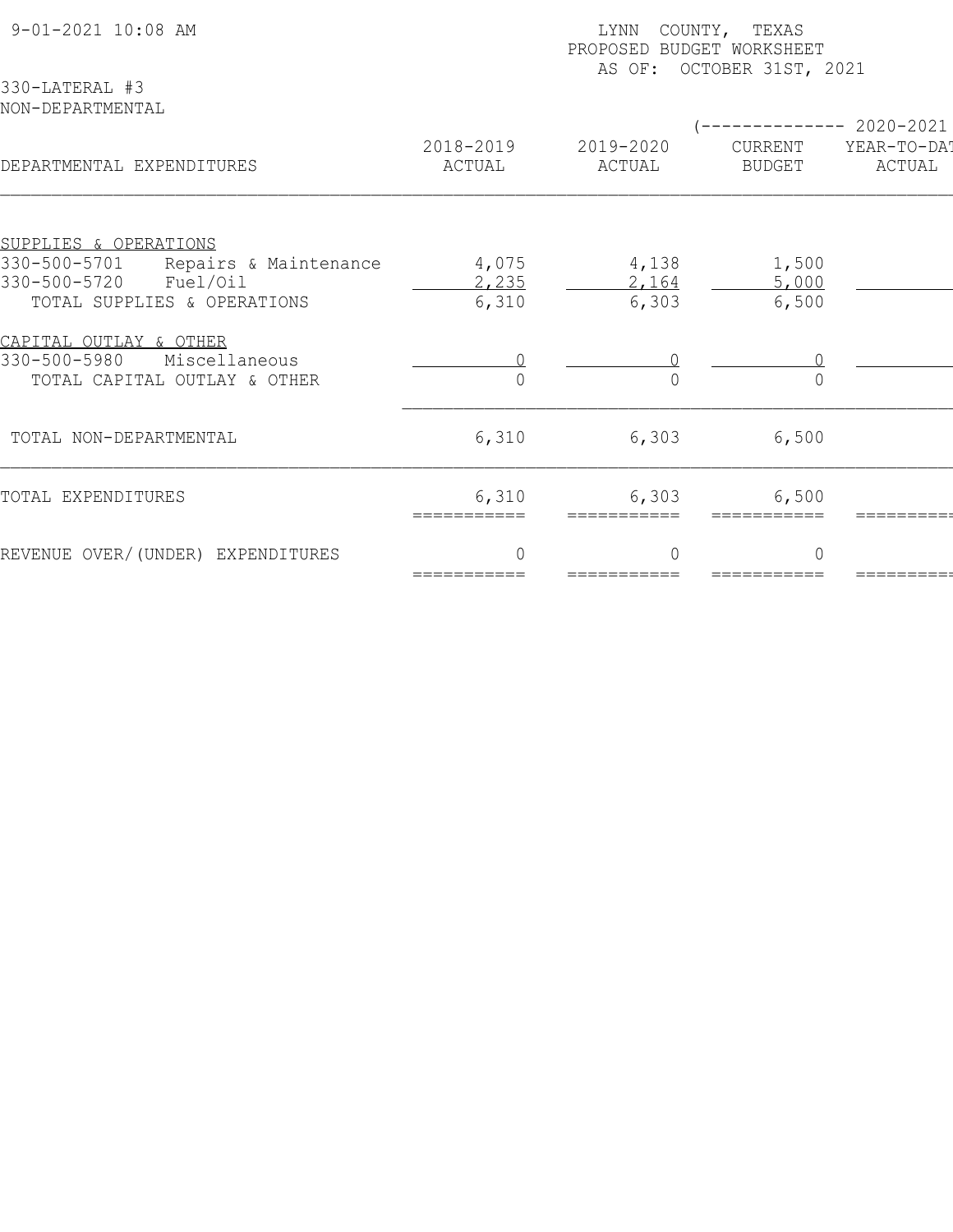| 9-01-2021 10:08 AM<br>340-LATERAL #4                                                        |                     | COUNTY, TEXAS<br>LYNN<br>PROPOSED BUDGET WORKSHEET<br>OCTOBER 31ST, 2021<br>AS OF: |                                        |                                    |  |  |
|---------------------------------------------------------------------------------------------|---------------------|------------------------------------------------------------------------------------|----------------------------------------|------------------------------------|--|--|
| REVENUES                                                                                    | 2018-2019<br>ACTUAL | 2019-2020<br>ACTUAL                                                                | ----------<br>CURRENT<br><b>BUDGET</b> | 2020-2021<br>YEAR-TO-DAT<br>ACTUAL |  |  |
| NON-DEPARTMENTAL<br>================                                                        |                     |                                                                                    |                                        |                                    |  |  |
| INTERGOVERNMENT REVENUES<br>340-400-4202<br>State Revenue<br>TOTAL INTERGOVERNMENT REVENUES | 6,310<br>6,310      | 6,303<br>6,303                                                                     | 6,500<br>6,500                         |                                    |  |  |
| TOTAL NON-DEPARTMENTAL                                                                      | 6,310               | 6,303                                                                              | 6,500                                  |                                    |  |  |
| TOTAL REVENUES                                                                              | 6,310               | 6,303                                                                              | 6,500                                  |                                    |  |  |
|                                                                                             |                     |                                                                                    |                                        |                                    |  |  |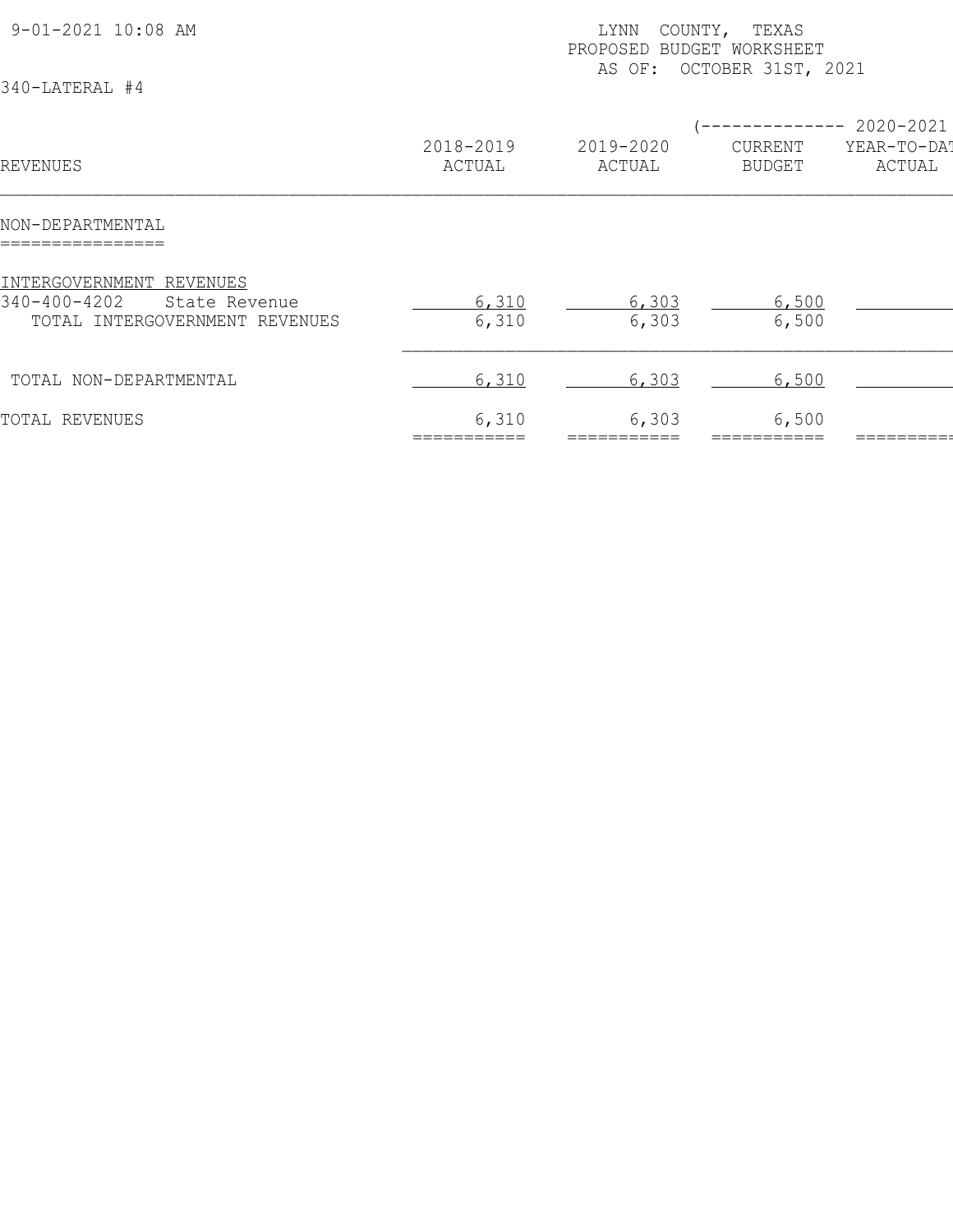| 9-01-2021 10:08 AM<br>340-LATERAL #4                                                       | COUNTY, TEXAS<br>LYNN<br>PROPOSED BUDGET WORKSHEET<br>AS OF: OCTOBER 31ST, 2021 |                          |                          |                                    |  |  |
|--------------------------------------------------------------------------------------------|---------------------------------------------------------------------------------|--------------------------|--------------------------|------------------------------------|--|--|
| NON-DEPARTMENTAL<br>DEPARTMENTAL EXPENDITURES                                              | 2018-2019<br>ACTUAL                                                             | 2019-2020<br>ACTUAL      | CURRENT<br><b>BUDGET</b> | 2020-2021<br>YEAR-TO-DAT<br>ACTUAL |  |  |
|                                                                                            |                                                                                 |                          |                          |                                    |  |  |
| SUPPLIES & OPERATIONS<br>340-500-5701<br>Repairs & Maintenance<br>340-500-5720<br>Fuel/Oil | 4,433<br>1,878                                                                  | 1,738<br>4,564           | 2,000<br>4,500           |                                    |  |  |
| TOTAL SUPPLIES & OPERATIONS                                                                | 6,310                                                                           | 6,303                    | 6,500                    |                                    |  |  |
| CAPITAL OUTLAY & OTHER<br>340-500-5980<br>Miscellaneous<br>TOTAL CAPITAL OUTLAY & OTHER    |                                                                                 |                          |                          |                                    |  |  |
| TOTAL NON-DEPARTMENTAL                                                                     | 6,310                                                                           | 6,303                    | 6,500                    |                                    |  |  |
| TOTAL EXPENDITURES                                                                         | 6,310<br>===========                                                            | 6,303<br>-----------     | 6,500                    |                                    |  |  |
| REVENUE OVER/(UNDER) EXPENDITURES                                                          | $\Omega$<br>===========                                                         | $\bigcap$<br>=========== | $\Omega$                 |                                    |  |  |
|                                                                                            |                                                                                 |                          |                          |                                    |  |  |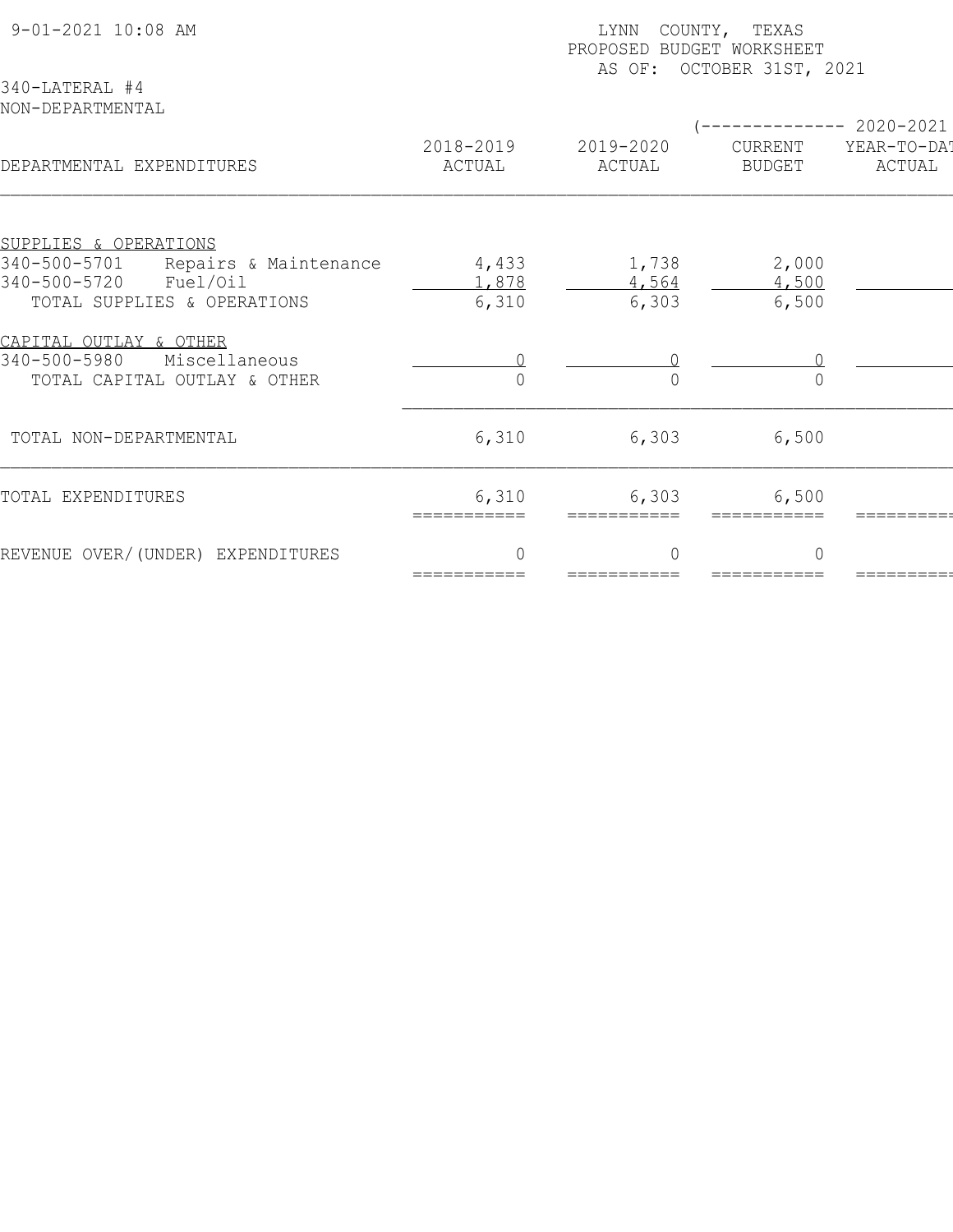| 2020-2021<br>2018-2019<br>2019-2020<br>YEAR-TO-DA!<br>CURRENT<br>ACTUAL<br>ACTUAL<br>ACTUAL<br><b>BUDGET</b><br>593,780<br>649,486<br>629,857<br>Current Taxes<br>Vehicle Registration<br>52,810<br>50,120<br>45,000<br>TOTAL TAXES, LICENSES, PERMITS<br>643,899<br>702,295<br>674,857<br>43,801<br>45,663<br>44,000<br>TOTAL FEE COLLECTION<br>43,801<br>45,663<br>44,000<br>687,700<br><u>747,959</u><br>718,857<br>718,857<br>687,700<br>747,959<br>===========<br>=========== | 9-01-2021 10:08 AM<br>400-ROAD & BRIDGE                              | LYNN<br>COUNTY, TEXAS<br>PROPOSED BUDGET WORKSHEET<br>OCTOBER 31ST, 2021<br>AS OF: |  |  |  |  |  |
|------------------------------------------------------------------------------------------------------------------------------------------------------------------------------------------------------------------------------------------------------------------------------------------------------------------------------------------------------------------------------------------------------------------------------------------------------------------------------------|----------------------------------------------------------------------|------------------------------------------------------------------------------------|--|--|--|--|--|
|                                                                                                                                                                                                                                                                                                                                                                                                                                                                                    | REVENUES                                                             |                                                                                    |  |  |  |  |  |
|                                                                                                                                                                                                                                                                                                                                                                                                                                                                                    | NON-DEPARTMENTAL                                                     |                                                                                    |  |  |  |  |  |
|                                                                                                                                                                                                                                                                                                                                                                                                                                                                                    | TAXES, LICENSES, PERMITS<br>$400 - 400 - 4101$<br>$400 - 400 - 4121$ |                                                                                    |  |  |  |  |  |
|                                                                                                                                                                                                                                                                                                                                                                                                                                                                                    | FEE COLLECTION<br>400-400-4400.31 Axle & Weight Fees                 |                                                                                    |  |  |  |  |  |
|                                                                                                                                                                                                                                                                                                                                                                                                                                                                                    | TOTAL NON-DEPARTMENTAL                                               |                                                                                    |  |  |  |  |  |
|                                                                                                                                                                                                                                                                                                                                                                                                                                                                                    | TOTAL REVENUES                                                       |                                                                                    |  |  |  |  |  |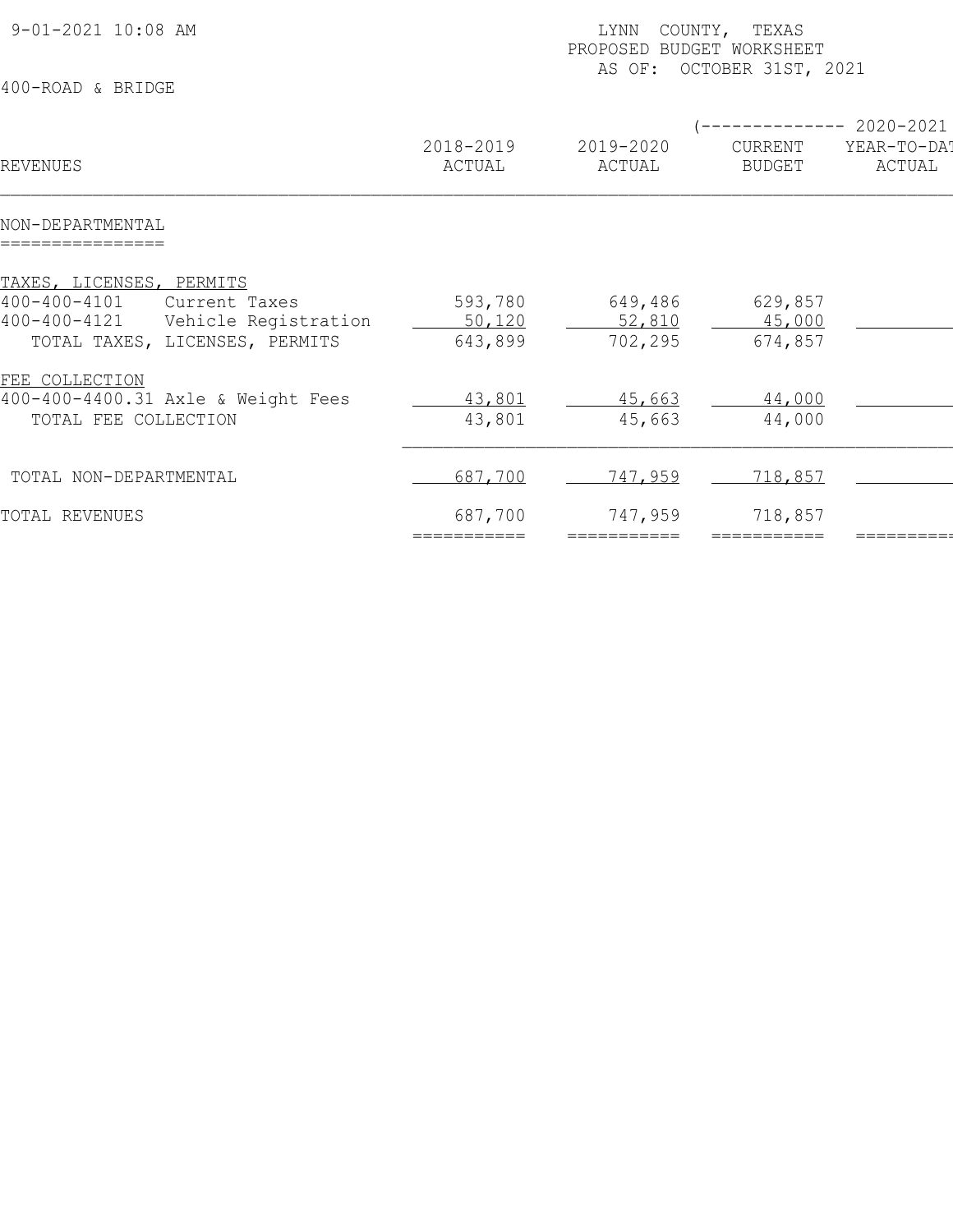| 9-01-2021 10:08 AM                              | LYNN COUNTY, TEXAS<br>PROPOSED BUDGET WORKSHEET<br>AS OF: OCTOBER 31ST, 2021 |                        |                          |                                              |  |  |
|-------------------------------------------------|------------------------------------------------------------------------------|------------------------|--------------------------|----------------------------------------------|--|--|
| 400-ROAD & BRIDGE<br>NON-DEPARTMENTAL           |                                                                              |                        |                          |                                              |  |  |
| DEPARTMENTAL EXPENDITURES                       | 2018-2019<br>ACTUAL                                                          | 2019-2020<br>ACTUAL    | CURRENT<br><b>BUDGET</b> | $--------2020-2021$<br>YEAR-TO-DAT<br>ACTUAL |  |  |
|                                                 |                                                                              |                        |                          |                                              |  |  |
| PERSONNEL SERVICES<br>400-500-5100<br>Salaries  | 93,884                                                                       | 97,640                 | 102,524                  |                                              |  |  |
| 400-500-5120<br>Longevity                       | 1,377                                                                        | 1,581                  | 1,773                    |                                              |  |  |
| 400-500-5140.00 Medicare Tax                    | 1,499                                                                        | 1,492                  | 1,515                    |                                              |  |  |
| 400-500-5150.00 Social Security                 | 6,408                                                                        | 6,380                  | 6,467                    |                                              |  |  |
| 400-500-5160.00 Health Insurance                | 29,105                                                                       | 30,411                 | 42,400                   |                                              |  |  |
| 400-500-5170.00 Retirement                      | 2,964                                                                        | 3,092                  | 3,130                    |                                              |  |  |
| TOTAL PERSONNEL SERVICES                        | 135,237                                                                      | 140,596                | 157,809                  |                                              |  |  |
| SUPPLIES & OPERATIONS                           |                                                                              |                        |                          |                                              |  |  |
| Bonds, Dues, & Fees<br>$400 - 500 - 5300$       | 1,200                                                                        | 1,208                  | 1,210                    |                                              |  |  |
| 400-500-5700<br>Property Insurance              | 8                                                                            | $\overline{0}$         | 15                       |                                              |  |  |
| TOTAL SUPPLIES & OPERATIONS                     | 1,208                                                                        | 1,208                  | 1,225                    |                                              |  |  |
| CAPITAL OUTLAY & OTHER                          |                                                                              |                        |                          |                                              |  |  |
| 400-500-5902<br>Transfer to Other Funds 531,565 |                                                                              | 551,000                | 565,000                  |                                              |  |  |
| TOTAL CAPITAL OUTLAY & OTHER                    | 531,565                                                                      | 551,000                | 565,000                  |                                              |  |  |
| TOTAL NON-DEPARTMENTAL                          | 668,010                                                                      | 692,804                | 724,034                  |                                              |  |  |
|                                                 |                                                                              |                        |                          |                                              |  |  |
| TOTAL EXPENDITURES                              | 668,010<br>===========                                                       | 692,804<br>=========== | 724,034                  |                                              |  |  |
| REVENUE OVER/(UNDER) EXPENDITURES               | 19,691                                                                       | 55, 155                | 5, 177)                  |                                              |  |  |
|                                                 | ===========                                                                  | ===========            | ===========              |                                              |  |  |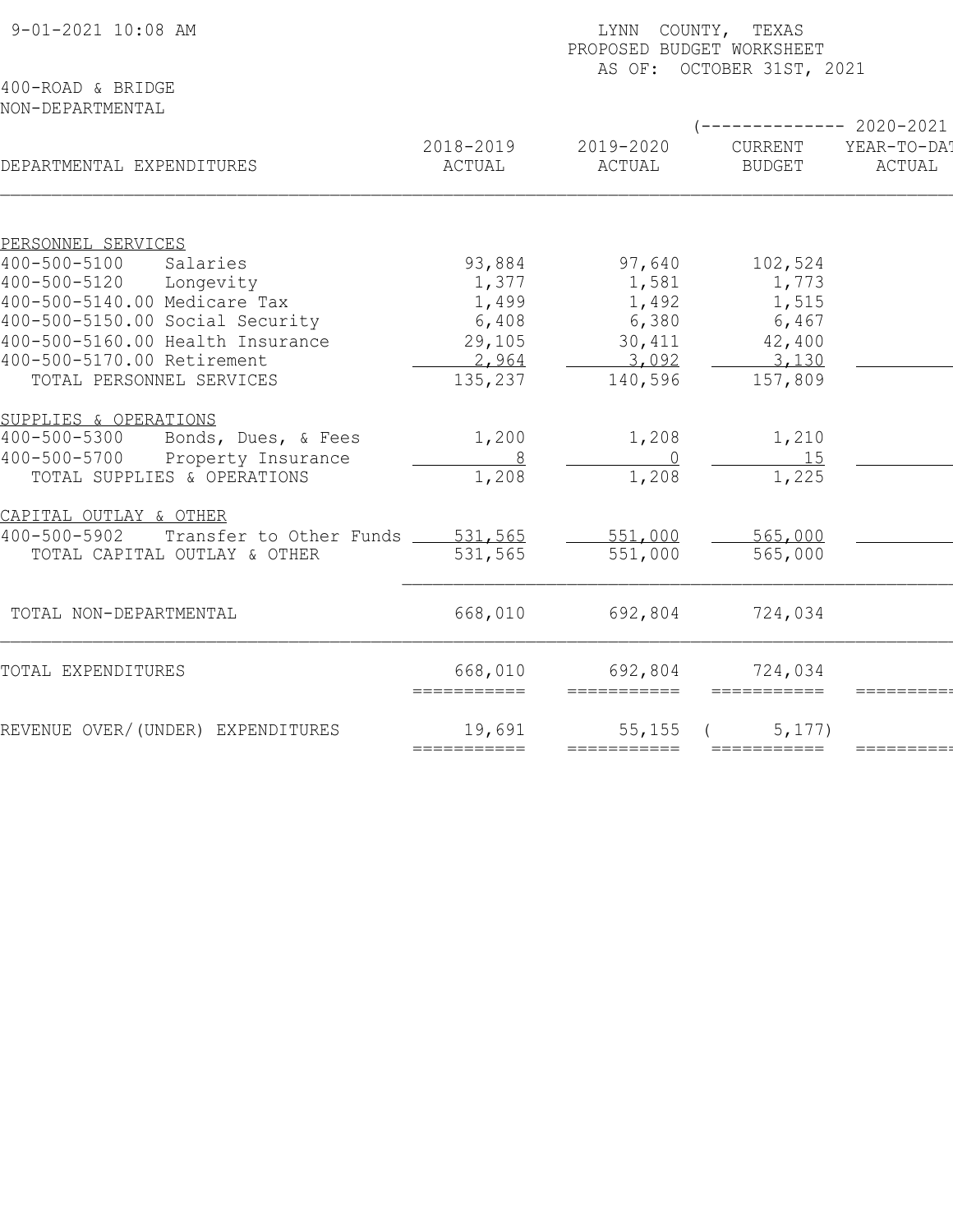| 9-01-2021 10:08 AM<br>402-RECORD MANAGEMENT                                |                     | COUNTY, TEXAS<br>LYNN<br>PROPOSED BUDGET WORKSHEET<br>AS OF: OCTOBER 31ST, 2021 |                                       |                                            |  |  |
|----------------------------------------------------------------------------|---------------------|---------------------------------------------------------------------------------|---------------------------------------|--------------------------------------------|--|--|
| REVENUES                                                                   | 2018-2019<br>ACTUAL | 2019-2020<br>ACTUAL                                                             | ---------<br>CURRENT<br><b>BUDGET</b> | $--- 2020 - 2021$<br>YEAR-TO-DAT<br>ACTUAL |  |  |
| NON-DEPARTMENTAL                                                           |                     |                                                                                 |                                       |                                            |  |  |
| FEE COLLECTION<br>$402 - 400 - 4400$<br>Other Fees<br>TOTAL FEE COLLECTION | 678<br>678          | 573<br>573                                                                      | 500<br>500                            |                                            |  |  |
| TOTAL NON-DEPARTMENTAL                                                     | 678                 | 573                                                                             | 500                                   |                                            |  |  |
| TOTAL REVENUES                                                             | 678                 | 573                                                                             | 500                                   |                                            |  |  |
|                                                                            |                     |                                                                                 |                                       |                                            |  |  |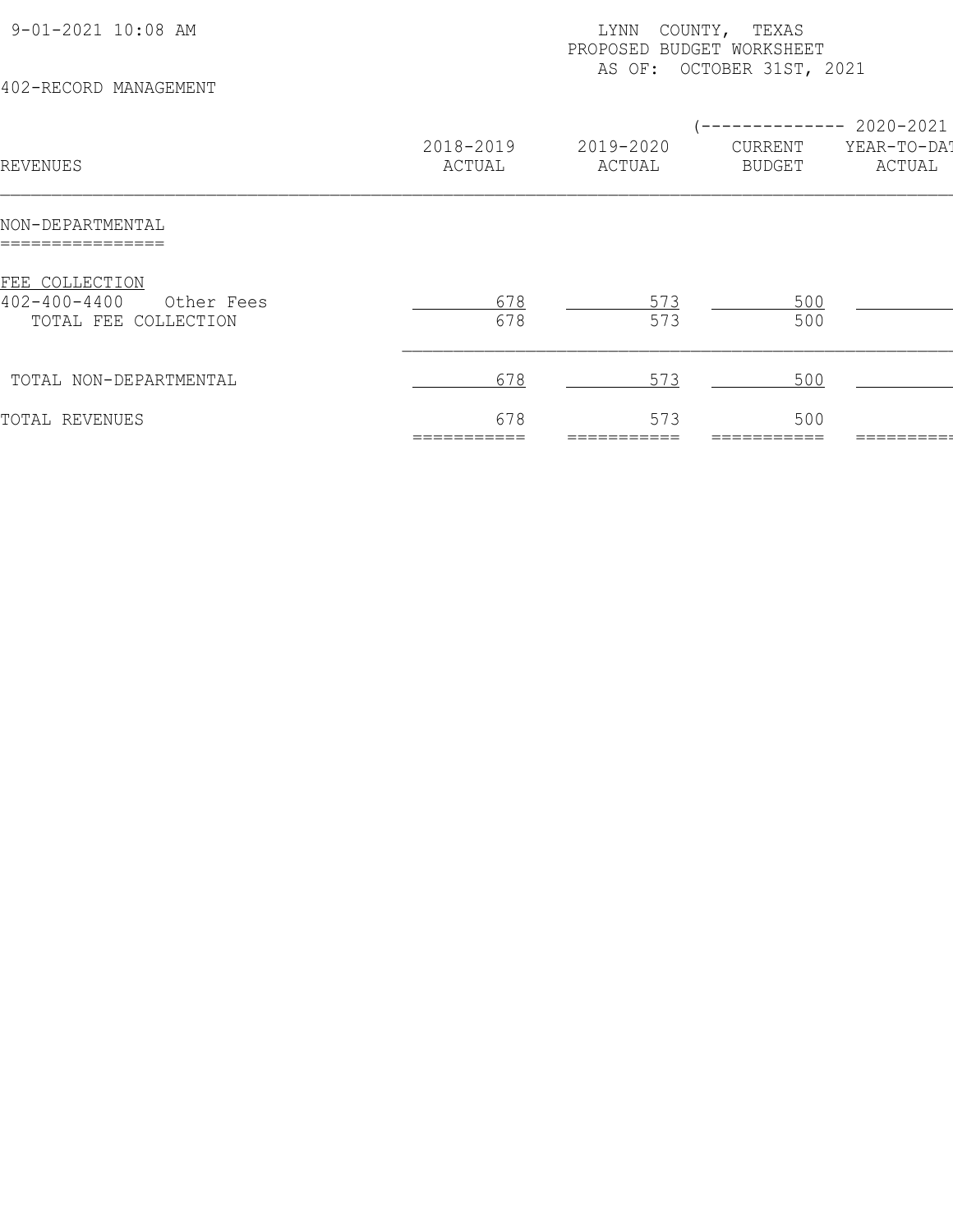| 9-01-2021 10:08 AM                                                                                       |                     | LYNN<br>PROPOSED BUDGET WORKSHEET | COUNTY, TEXAS<br>AS OF: OCTOBER 31ST, 2021 |                       |
|----------------------------------------------------------------------------------------------------------|---------------------|-----------------------------------|--------------------------------------------|-----------------------|
| 402-RECORD MANAGEMENT<br>NON-DEPARTMENTAL                                                                |                     |                                   |                                            | 2020-2021             |
| DEPARTMENTAL EXPENDITURES                                                                                | 2018-2019<br>ACTUAL | 2019-2020<br>ACTUAL               | CURRENT<br><b>BUDGET</b>                   | YEAR-TO-DAT<br>ACTUAL |
| <u>CAPITAL OUTLAY &amp; OTHER</u><br>$402 - 500 - 5980$<br>Miscellaneous<br>TOTAL CAPITAL OUTLAY & OTHER |                     |                                   |                                            |                       |
| TOTAL NON-DEPARTMENTAL                                                                                   | $\overline{0}$      | $\overline{0}$                    | $\overline{0}$                             |                       |
| TOTAL EXPENDITURES                                                                                       | $\cap$              |                                   | $\cap$                                     |                       |
| REVENUE OVER/(UNDER) EXPENDITURES                                                                        | 678                 | 573                               | 500                                        |                       |
|                                                                                                          |                     |                                   |                                            |                       |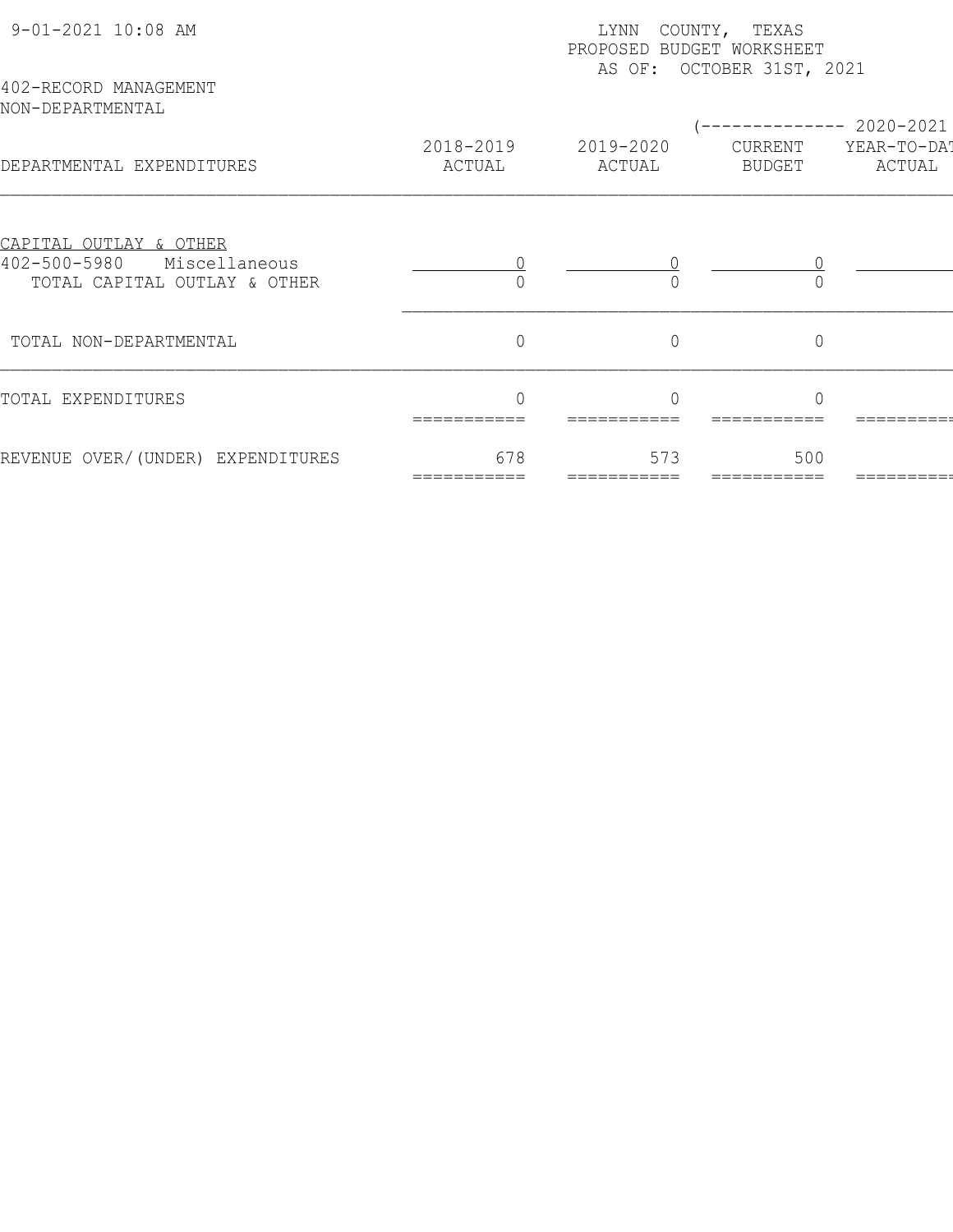|             | LYNN COUNTY, TEXAS<br>PROPOSED BUDGET WORKSHEET                                           |                                                                                          |                                                                                                                              |  |  |  |
|-------------|-------------------------------------------------------------------------------------------|------------------------------------------------------------------------------------------|------------------------------------------------------------------------------------------------------------------------------|--|--|--|
|             |                                                                                           |                                                                                          |                                                                                                                              |  |  |  |
| 2018-2019   | 2019-2020                                                                                 | CURRENT                                                                                  | $------ 2020-2021$<br>YEAR-TO-DA!<br>ACTUAL                                                                                  |  |  |  |
|             |                                                                                           |                                                                                          |                                                                                                                              |  |  |  |
|             |                                                                                           |                                                                                          |                                                                                                                              |  |  |  |
|             |                                                                                           |                                                                                          |                                                                                                                              |  |  |  |
| 38,978      | 86,407                                                                                    |                                                                                          |                                                                                                                              |  |  |  |
|             |                                                                                           |                                                                                          |                                                                                                                              |  |  |  |
|             |                                                                                           |                                                                                          |                                                                                                                              |  |  |  |
|             |                                                                                           |                                                                                          |                                                                                                                              |  |  |  |
| 1,577,326   | 674,537                                                                                   | 304,000                                                                                  |                                                                                                                              |  |  |  |
| 1,577,326   | 674,537                                                                                   | 304,000                                                                                  |                                                                                                                              |  |  |  |
|             |                                                                                           |                                                                                          |                                                                                                                              |  |  |  |
|             |                                                                                           |                                                                                          |                                                                                                                              |  |  |  |
| 9,558       | 9,748                                                                                     | 9,500                                                                                    |                                                                                                                              |  |  |  |
|             |                                                                                           |                                                                                          |                                                                                                                              |  |  |  |
|             |                                                                                           |                                                                                          |                                                                                                                              |  |  |  |
| 10,793      | 6,588                                                                                     | 5,000                                                                                    |                                                                                                                              |  |  |  |
|             |                                                                                           |                                                                                          |                                                                                                                              |  |  |  |
|             |                                                                                           |                                                                                          |                                                                                                                              |  |  |  |
|             |                                                                                           |                                                                                          |                                                                                                                              |  |  |  |
| 179,368     | 106,874                                                                                   | 90,000                                                                                   |                                                                                                                              |  |  |  |
|             |                                                                                           |                                                                                          |                                                                                                                              |  |  |  |
|             |                                                                                           |                                                                                          |                                                                                                                              |  |  |  |
|             |                                                                                           |                                                                                          |                                                                                                                              |  |  |  |
|             |                                                                                           |                                                                                          |                                                                                                                              |  |  |  |
| 1,982,071   | 1,059,014                                                                                 | 619,451                                                                                  |                                                                                                                              |  |  |  |
|             |                                                                                           |                                                                                          |                                                                                                                              |  |  |  |
| =========== | ===========                                                                               |                                                                                          | $========$                                                                                                                   |  |  |  |
|             | ACTUAL<br>166,049<br>205,027<br>9,558<br>10,793<br>$\overline{0}$<br>179,368<br>1,982,071 | ACTUAL<br>174,860<br>261,267<br>9,748<br>6,588<br>$\overline{0}$<br>106,874<br>1,059,014 | AS OF: OCTOBER 31ST, 2021<br><b>BUDGET</b><br>40,951<br>170,000<br>210,951<br>9,500<br>5,000<br>$\circ$<br>90,000<br>619,451 |  |  |  |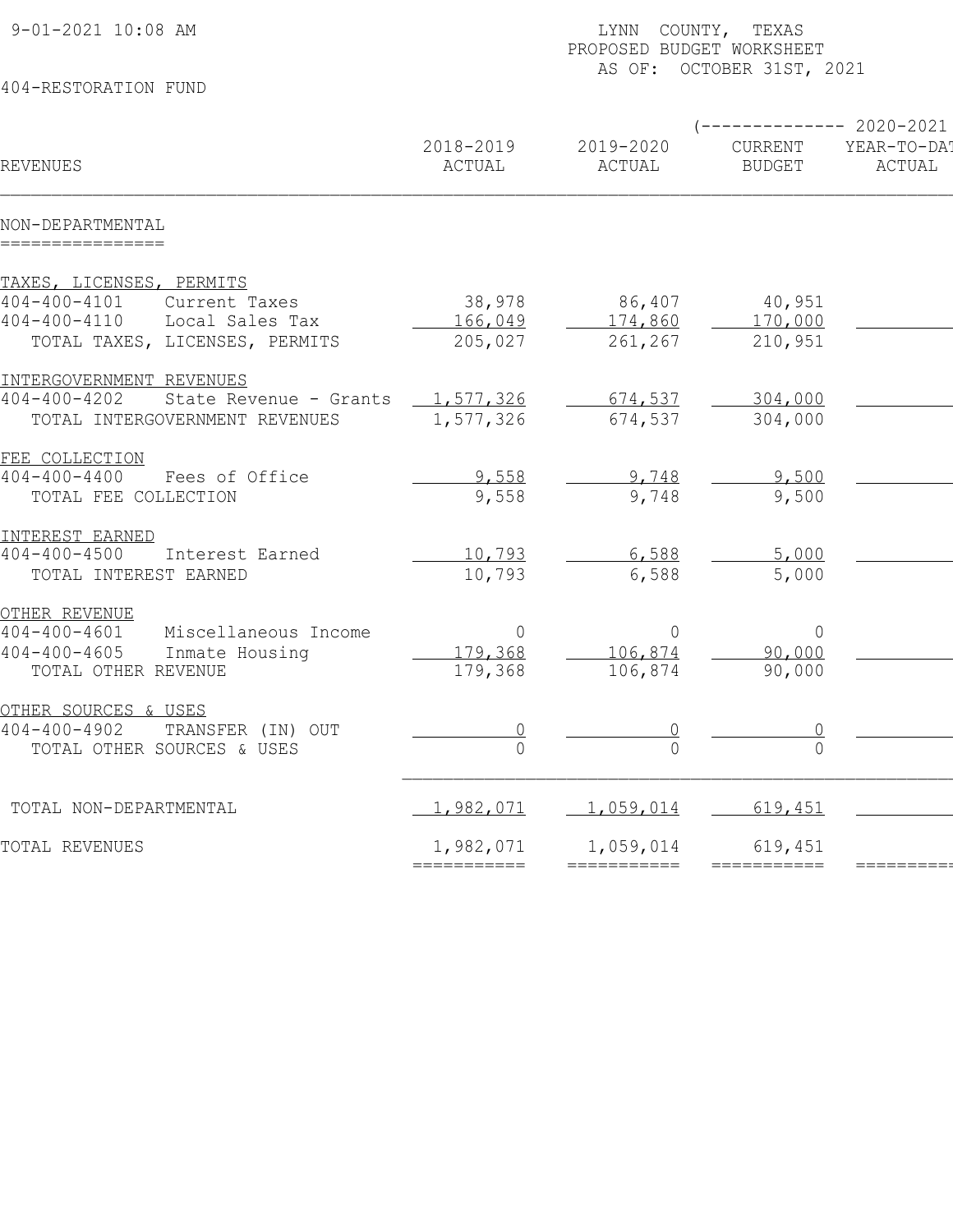| 9-01-2021 10:08 AM                                                         | COUNTY, TEXAS<br>LYNN<br>PROPOSED BUDGET WORKSHEET<br>AS OF: OCTOBER 31ST, 2021 |                        |                          |                       |  |  |
|----------------------------------------------------------------------------|---------------------------------------------------------------------------------|------------------------|--------------------------|-----------------------|--|--|
| 404-RESTORATION FUND<br>NON-DEPARTMENTAL                                   |                                                                                 |                        |                          | 2020-2021             |  |  |
| DEPARTMENTAL EXPENDITURES                                                  | 2018-2019<br>ACTUAL                                                             | 2019-2020<br>ACTUAL    | CURRENT<br><b>BUDGET</b> | YEAR-TO-DA!<br>ACTUAL |  |  |
| CAPITAL OUTLAY & OTHER                                                     |                                                                                 |                        |                          |                       |  |  |
| $404 - 500 - 5980$<br>Miscellaneous<br>$404 - 500 - 5985$<br>Note Interest | 2,996,126<br>49,700                                                             | 475,185<br>47,400      | 10,000<br>45,000         |                       |  |  |
| 404-500-5986<br>Note Princial<br>TOTAL CAPITAL OUTLAY & OTHER              | 80,000<br>3, 125, 826                                                           | 80,000<br>602,585      | 80,000<br>135,000        |                       |  |  |
| TOTAL NON-DEPARTMENTAL                                                     | 3, 125, 826                                                                     | 602,585                | 135,000                  |                       |  |  |
| TOTAL EXPENDITURES                                                         | 3, 125, 826<br>===========                                                      | 602,585<br>=========== | 135,000                  |                       |  |  |
| REVENUE OVER/(UNDER) EXPENDITURES                                          | 1, 143, 755)                                                                    | 456,429                | 484,451                  |                       |  |  |
|                                                                            |                                                                                 |                        |                          |                       |  |  |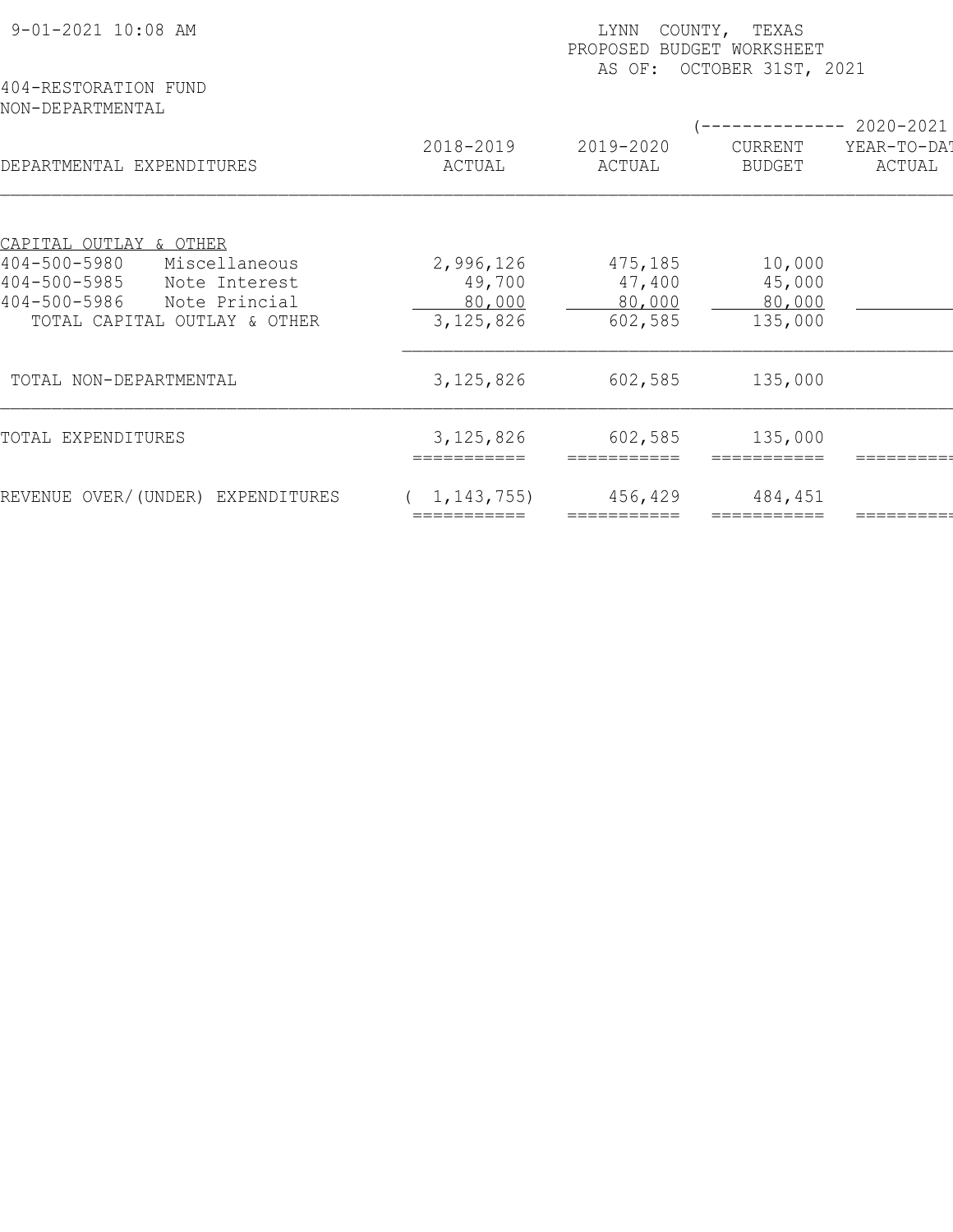| 9-01-2021 10:08 AM<br>405-JUVENILE PRE-TRIAL DIVERS                                       |                     | COUNTY, TEXAS<br>LYNN<br>PROPOSED BUDGET WORKSHEET<br>AS OF: OCTOBER 31ST, 2021 |                                |                                    |  |  |
|-------------------------------------------------------------------------------------------|---------------------|---------------------------------------------------------------------------------|--------------------------------|------------------------------------|--|--|
| REVENUES                                                                                  | 2018-2019<br>ACTUAL | 2019-2020<br>ACTUAL                                                             | ---------<br>CURRENT<br>BUDGET | 2020-2021<br>YEAR-TO-DAT<br>ACTUAL |  |  |
| NON-DEPARTMENTAL                                                                          |                     |                                                                                 |                                |                                    |  |  |
| FEE COLLECTION<br>$405 - 400 - 4400$<br>Other Fees<br>TOTAL FEE COLLECTION                |                     |                                                                                 |                                |                                    |  |  |
| <u>OTHER REVENUE</u><br>$405 - 400 - 4601$<br>Miscellaneous Income<br>TOTAL OTHER REVENUE |                     | $\cap$                                                                          | $\cap$                         |                                    |  |  |
| TOTAL NON-DEPARTMENTAL                                                                    |                     |                                                                                 |                                |                                    |  |  |
| TOTAL REVENUES                                                                            | 0                   | $\circ$                                                                         | $\mathbb O$                    |                                    |  |  |

=========== =========== =========== =========== =========== ============ ============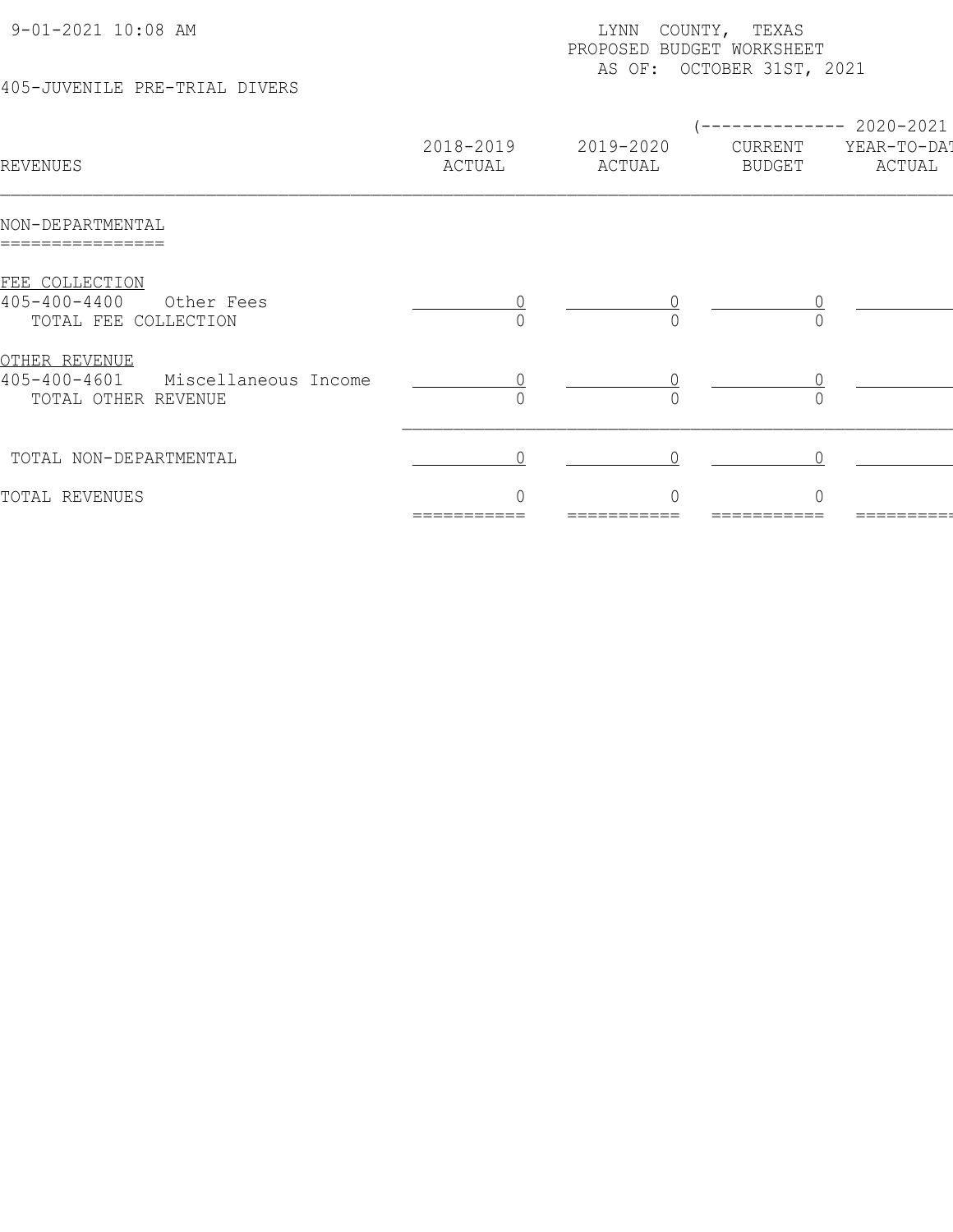| 9-01-2021 10:08 AM                                          |                         | LYNN COUNTY, TEXAS<br>PROPOSED BUDGET WORKSHEET<br>AS OF: OCTOBER 31ST, 2021 |                          |                       |  |  |  |
|-------------------------------------------------------------|-------------------------|------------------------------------------------------------------------------|--------------------------|-----------------------|--|--|--|
| 405-JUVENILE PRE-TRIAL DIVERS<br>NON-DEPARTMENTAL           |                         |                                                                              |                          | ----------- 2020-2021 |  |  |  |
| DEPARTMENTAL EXPENDITURES                                   | 2018-2019<br>ACTUAL     | 2019-2020<br>ACTUAL                                                          | CURRENT<br><b>BUDGET</b> | YEAR-TO-DAT<br>ACTUAL |  |  |  |
| CAPITAL OUTLAY & OTHER                                      |                         |                                                                              |                          |                       |  |  |  |
| $405 - 500 - 5980$<br>Miscellaneous<br>405-500-5990         | $\Omega$<br>$\Omega$    | $\Omega$                                                                     | $\bigcap$<br>$\Omega$    |                       |  |  |  |
| Capital Outlay<br>405-500-5995<br>Probation Operating Expe_ | 10,913                  |                                                                              |                          |                       |  |  |  |
| TOTAL CAPITAL OUTLAY & OTHER                                | 10,913                  | $\bigcap$                                                                    |                          |                       |  |  |  |
| TOTAL NON-DEPARTMENTAL                                      | 10,913                  | $\overline{0}$                                                               | $\circ$                  |                       |  |  |  |
| TOTAL EXPENDITURES                                          | 10,913<br>===========   | $\bigcap$<br>===========                                                     | $\Omega$<br>===========  |                       |  |  |  |
| REVENUE OVER/(UNDER) EXPENDITURES                           | 10, 913)<br>=========== | $\bigcap$                                                                    | $\overline{0}$           |                       |  |  |  |
| TOTAL REVENUES                                              | $\Omega$<br>=========== | $\cap$<br>===========                                                        | $\cap$                   |                       |  |  |  |
| TOTAL EXPENDITURES                                          | ∩<br>===========        |                                                                              | ∩                        |                       |  |  |  |
| REVENUE OVER/(UNDER) EXPENDITURES                           | ===========             | ===========                                                                  | ===========              |                       |  |  |  |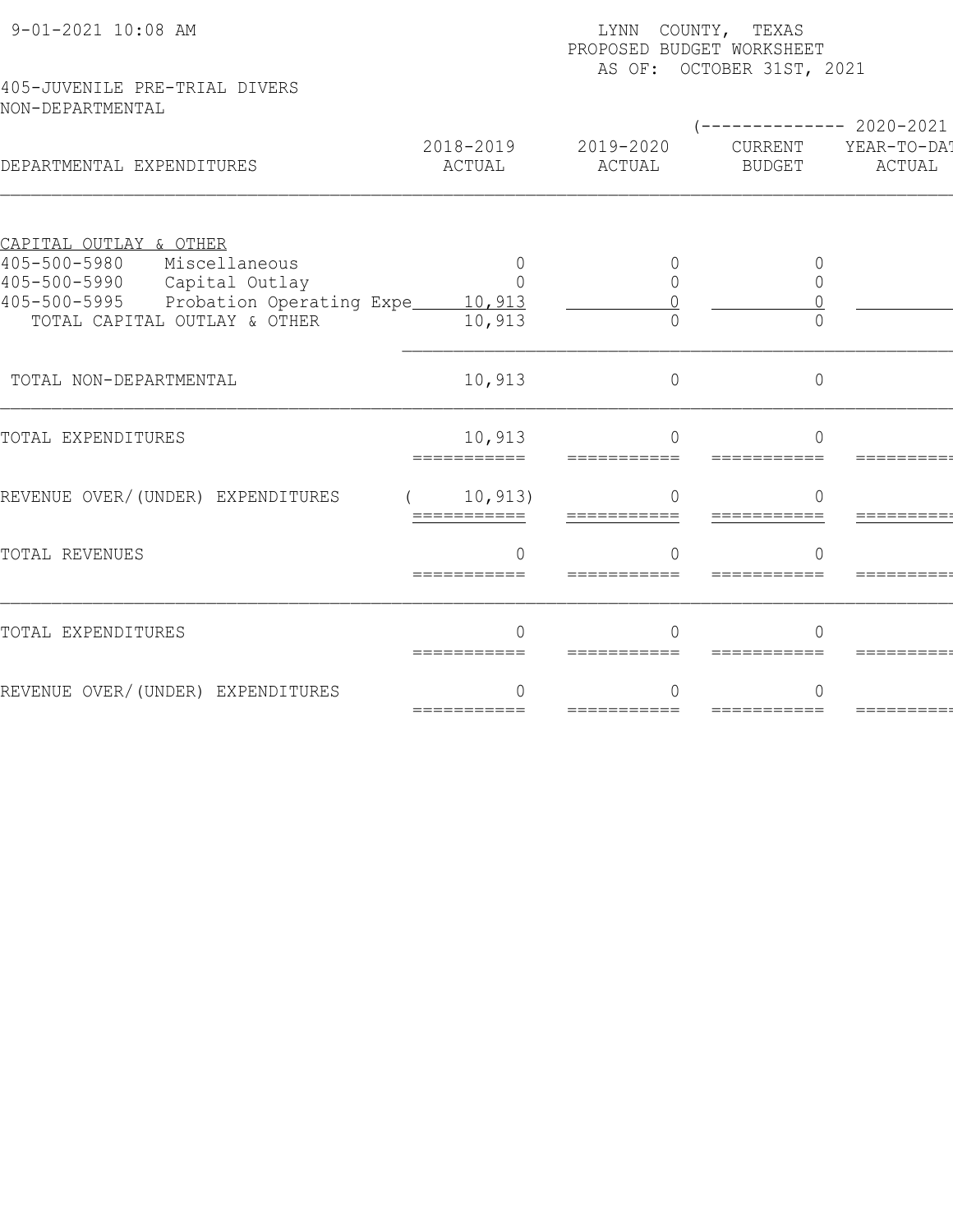| 9-01-2021 10:08 AM<br>409-American Rescue Plan                                                    | COUNTY, TEXAS<br>LYNN<br>PROPOSED BUDGET WORKSHEET<br>AS OF: OCTOBER 31ST, 2021 |                     |                          |                                                 |  |  |
|---------------------------------------------------------------------------------------------------|---------------------------------------------------------------------------------|---------------------|--------------------------|-------------------------------------------------|--|--|
| REVENUES                                                                                          | 2018-2019<br>ACTUAL                                                             | 2019-2020<br>ACTUAL | CURRENT<br><b>BUDGET</b> | ------------ 2020-2021<br>YEAR-TO-DAT<br>ACTUAL |  |  |
| NON-DEPARTMENTAL                                                                                  |                                                                                 |                     |                          |                                                 |  |  |
| INTERGOVERNMENT REVENUES<br>$409 - 400 - 4202$<br>Grant Revenue<br>TOTAL INTERGOVERNMENT REVENUES |                                                                                 |                     |                          |                                                 |  |  |
| INTEREST EARNED<br>$409 - 400 - 4500$<br>Interest Paid<br>TOTAL INTEREST EARNED                   |                                                                                 |                     |                          |                                                 |  |  |
| <u>OTHER REVENUE</u><br>$409 - 400 - 4601$<br>Miscellaneous Income<br>TOTAL OTHER REVENUE         |                                                                                 |                     |                          |                                                 |  |  |
| TOTAL NON-DEPARTMENTAL                                                                            |                                                                                 |                     |                          |                                                 |  |  |
| TOTAL REVENUES                                                                                    |                                                                                 |                     |                          |                                                 |  |  |
|                                                                                                   |                                                                                 |                     |                          |                                                 |  |  |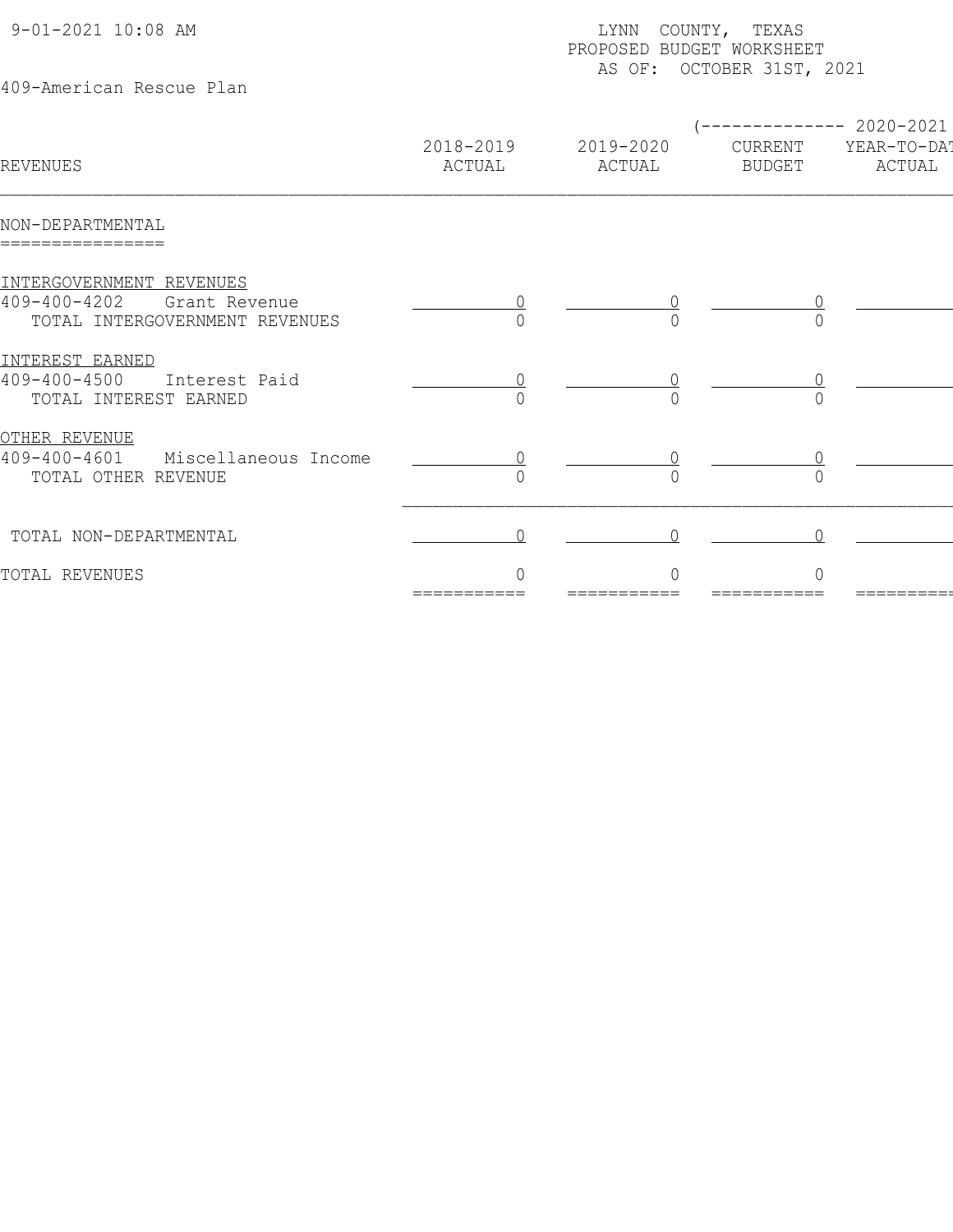| 9-01-2021 10:08 AM<br>409-American Rescue Plan                      | LYNN COUNTY, TEXAS<br>PROPOSED BUDGET WORKSHEET<br>AS OF: OCTOBER 31ST, 2021 |                         |                                 |                              |  |  |  |  |  |
|---------------------------------------------------------------------|------------------------------------------------------------------------------|-------------------------|---------------------------------|------------------------------|--|--|--|--|--|
| NON-DEPARTMENTAL                                                    |                                                                              |                         | $---------2020-2021$            |                              |  |  |  |  |  |
| DEPARTMENTAL EXPENDITURES                                           | 2018-2019<br>ACTUAL                                                          | 2019-2020<br>ACTUAL     | BUDGET                          | CURRENT YEAR-TO-DA<br>ACTUAL |  |  |  |  |  |
| <u>CAPITAL OUTLAY &amp; OTHER</u><br>409-500-5980 Miscellaneous Exp | 0                                                                            |                         | $\cup$                          |                              |  |  |  |  |  |
| TOTAL CAPITAL OUTLAY & OTHER                                        |                                                                              |                         | ∩                               |                              |  |  |  |  |  |
| TOTAL NON-DEPARTMENTAL                                              | $\Omega$                                                                     | 0                       | $\Omega$                        |                              |  |  |  |  |  |
| TOTAL EXPENDITURES                                                  | ∩                                                                            | $\Omega$                | ∩                               |                              |  |  |  |  |  |
| REVENUE OVER/(UNDER) EXPENDITURES                                   | O.<br>===========                                                            | 0<br>===========        | $\left( \right)$<br>=========== | ========                     |  |  |  |  |  |
| TOTAL REVENUES                                                      |                                                                              | <sup>n</sup>            |                                 |                              |  |  |  |  |  |
|                                                                     |                                                                              |                         |                                 |                              |  |  |  |  |  |
| TOTAL EXPENDITURES                                                  | ∩                                                                            | $\cap$                  | ∩                               |                              |  |  |  |  |  |
| REVENUE OVER/(UNDER) EXPENDITURES                                   | 0<br>===========                                                             | 0<br>===========        | O<br>===========                | =========                    |  |  |  |  |  |
| TOTAL REVENUES                                                      | 0<br>===========                                                             | $\Omega$<br>=========== | 0<br>===========                | =========                    |  |  |  |  |  |
|                                                                     |                                                                              |                         |                                 |                              |  |  |  |  |  |
| TOTAL EXPENDITURES                                                  | =========                                                                    |                         |                                 |                              |  |  |  |  |  |
| REVENUE OVER/(UNDER) EXPENDITURES                                   |                                                                              | 0                       | O                               |                              |  |  |  |  |  |
|                                                                     | ===========                                                                  |                         |                                 | =========                    |  |  |  |  |  |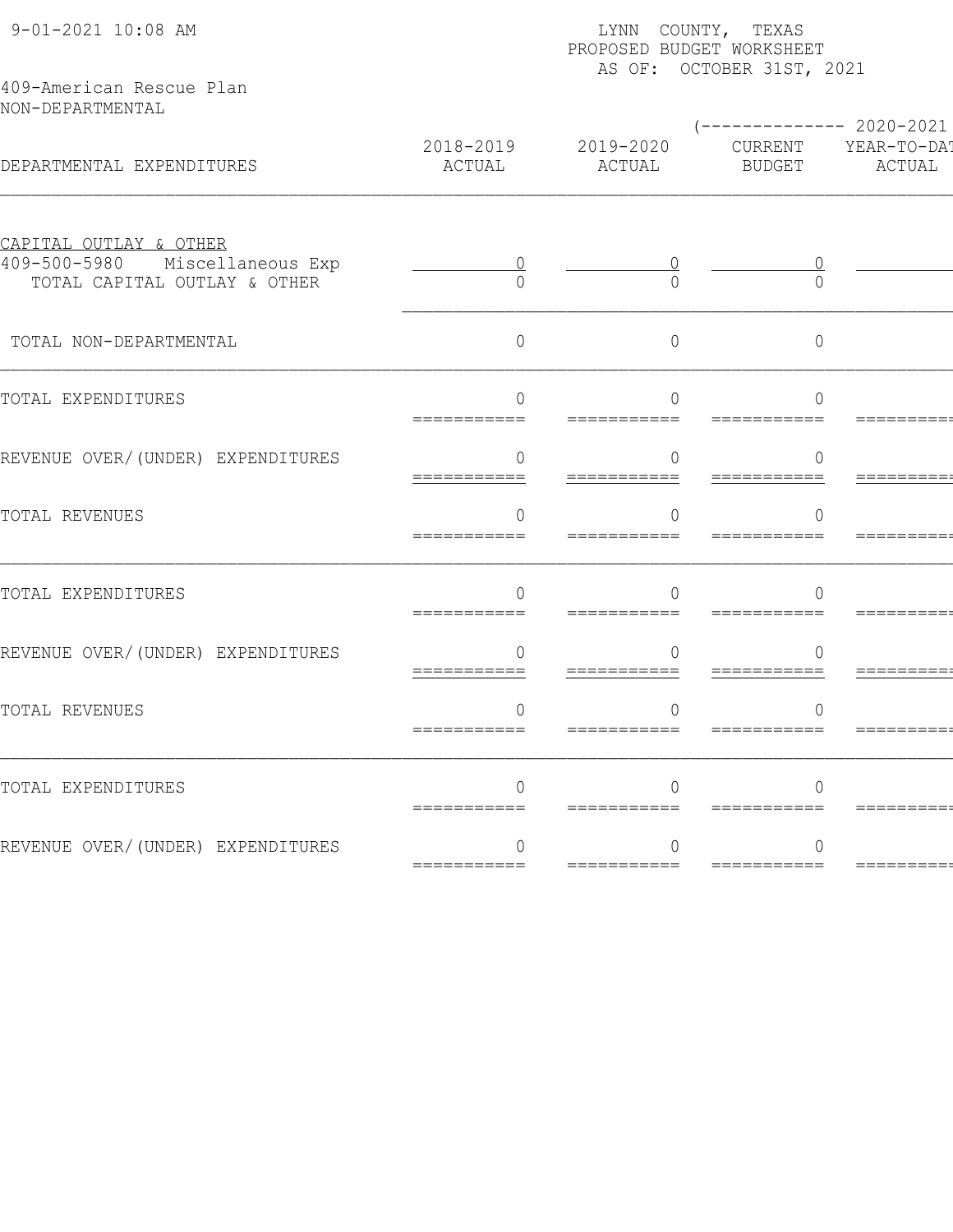| (-------------- 2020-2021<br>2018-2019<br>2019-2020<br>YEAR-TO-DAT<br>CURRENT<br>ACTUAL<br>REVENUES<br>ACTUAL<br>ACTUAL<br><b>BUDGET</b><br>NON-DEPARTMENTAL<br>FEE COLLECTION<br>$600 - 400 - 4400$<br>Other Fees<br>$\overline{0}$<br>0<br>$\mathbf 0$<br>600-400-4400.18 Tech Fee District Clerk<br>$\bigcap$<br>TOTAL FEE COLLECTION<br>INTEREST EARNED<br>$600 - 400 - 4500$<br>433<br>400<br>422<br>Interest Earned<br>433<br>422<br>400<br>TOTAL INTEREST EARNED<br>400<br>433<br>422<br>TOTAL NON-DEPARTMENTAL | 9-01-2021 10:08 AM<br>600-TECHNOLOGY | LYNN<br>PROPOSED BUDGET WORKSHEET | COUNTY, TEXAS<br>AS OF: OCTOBER 31ST, 2021 |  |
|------------------------------------------------------------------------------------------------------------------------------------------------------------------------------------------------------------------------------------------------------------------------------------------------------------------------------------------------------------------------------------------------------------------------------------------------------------------------------------------------------------------------|--------------------------------------|-----------------------------------|--------------------------------------------|--|
|                                                                                                                                                                                                                                                                                                                                                                                                                                                                                                                        |                                      |                                   |                                            |  |
|                                                                                                                                                                                                                                                                                                                                                                                                                                                                                                                        |                                      |                                   |                                            |  |
|                                                                                                                                                                                                                                                                                                                                                                                                                                                                                                                        |                                      |                                   |                                            |  |
|                                                                                                                                                                                                                                                                                                                                                                                                                                                                                                                        |                                      |                                   |                                            |  |
|                                                                                                                                                                                                                                                                                                                                                                                                                                                                                                                        |                                      |                                   |                                            |  |
| 433<br>422<br>400<br>TOTAL REVENUES<br>===========                                                                                                                                                                                                                                                                                                                                                                                                                                                                     |                                      |                                   |                                            |  |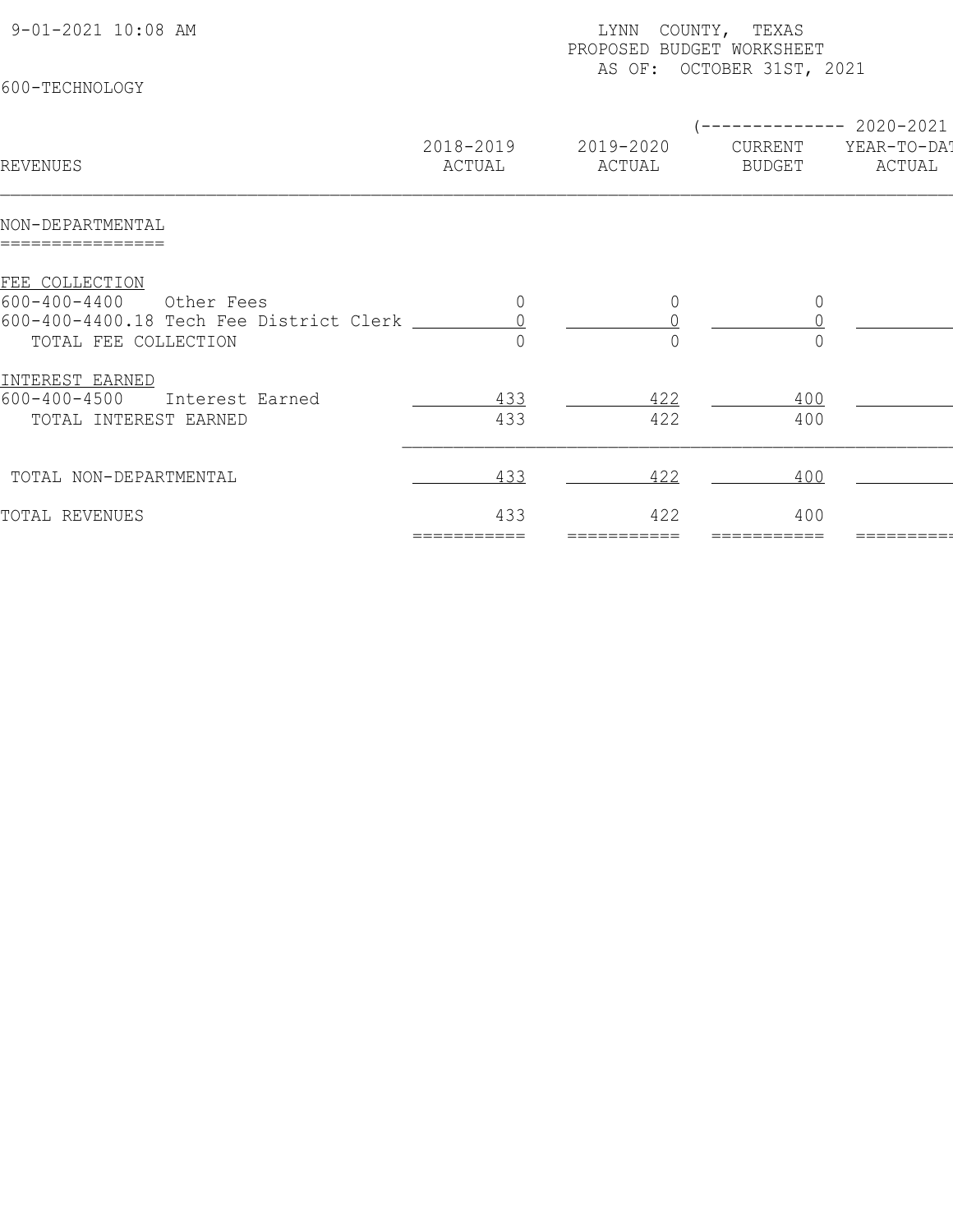| 9-01-2021 10:08 AM                                                                                       | COUNTY, TEXAS<br>LYNN<br>PROPOSED BUDGET WORKSHEET<br>OCTOBER 31ST, 2021<br>AS OF: |                     |                   |                       |  |  |
|----------------------------------------------------------------------------------------------------------|------------------------------------------------------------------------------------|---------------------|-------------------|-----------------------|--|--|
| 600-TECHNOLOGY<br>NON-DEPARTMENTAL                                                                       |                                                                                    |                     |                   | --------- 2020-2021   |  |  |
| DEPARTMENTAL EXPENDITURES                                                                                | 2018-2019<br>ACTUAL                                                                | 2019-2020<br>ACTUAL | CURRENT<br>BUDGET | YEAR-TO-DAT<br>ACTUAL |  |  |
| <u>CAPITAL OUTLAY &amp; OTHER</u><br>$600 - 500 - 5980$<br>Miscellaneous<br>TOTAL CAPITAL OUTLAY & OTHER | 1,654<br>1,654                                                                     | 21,659<br>21,659    |                   |                       |  |  |
| TOTAL NON-DEPARTMENTAL                                                                                   | 1,654                                                                              | 21,659              | $\mathbb O$       |                       |  |  |
| TOTAL EXPENDITURES                                                                                       | 1,654                                                                              | 21,659              | $\mathbf 0$       |                       |  |  |
| REVENUE OVER/(UNDER) EXPENDITURES                                                                        | 1,221)                                                                             | 21, 236)            | 400               |                       |  |  |
|                                                                                                          |                                                                                    |                     |                   |                       |  |  |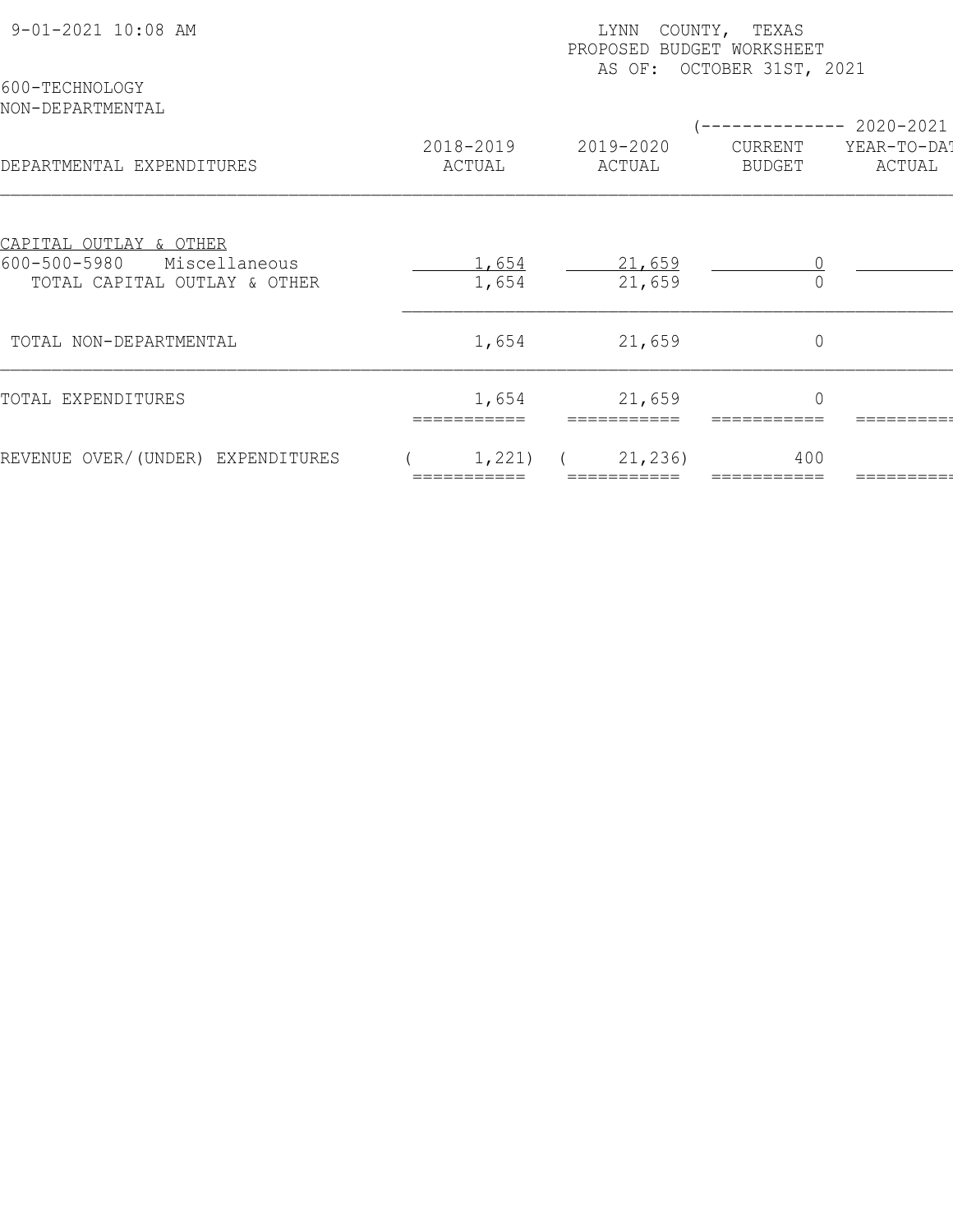| 9-01-2021 10:08 AM                                                                |                      | COUNTY, TEXAS<br>LYNN<br>PROPOSED BUDGET WORKSHEET |                                     |                                         |  |  |
|-----------------------------------------------------------------------------------|----------------------|----------------------------------------------------|-------------------------------------|-----------------------------------------|--|--|
| 601-TECHNOLOGY TAHOKA JP                                                          |                      |                                                    | AS OF: OCTOBER 31ST, 2021           |                                         |  |  |
| REVENUES                                                                          | 2018-2019<br>ACTUAL  | 2019-2020<br>ACTUAL                                | -------<br>CURRENT<br><b>BUDGET</b> | $-2020 - 2021$<br>YEAR-TO-DA!<br>ACTUAL |  |  |
| NON-DEPARTMENTAL                                                                  |                      |                                                    |                                     |                                         |  |  |
| FEE COLLECTION<br>$601 - 400 - 4400$<br>Tech JP Tahoka<br>TOTAL FEE COLLECTION    | 3,364<br>3,364       | 23,451<br>23,451                                   | 3,000<br>3,000                      |                                         |  |  |
| INTEREST EARNED<br>$601 - 400 - 4500$<br>Interest Earned<br>TOTAL INTEREST EARNED |                      |                                                    |                                     |                                         |  |  |
| TOTAL NON-DEPARTMENTAL                                                            | 3,364                | 23,451                                             | 3,000                               |                                         |  |  |
| TOTAL REVENUES                                                                    | 3,364<br>=========== | 23,451<br>===========                              | 3,000<br>===========                |                                         |  |  |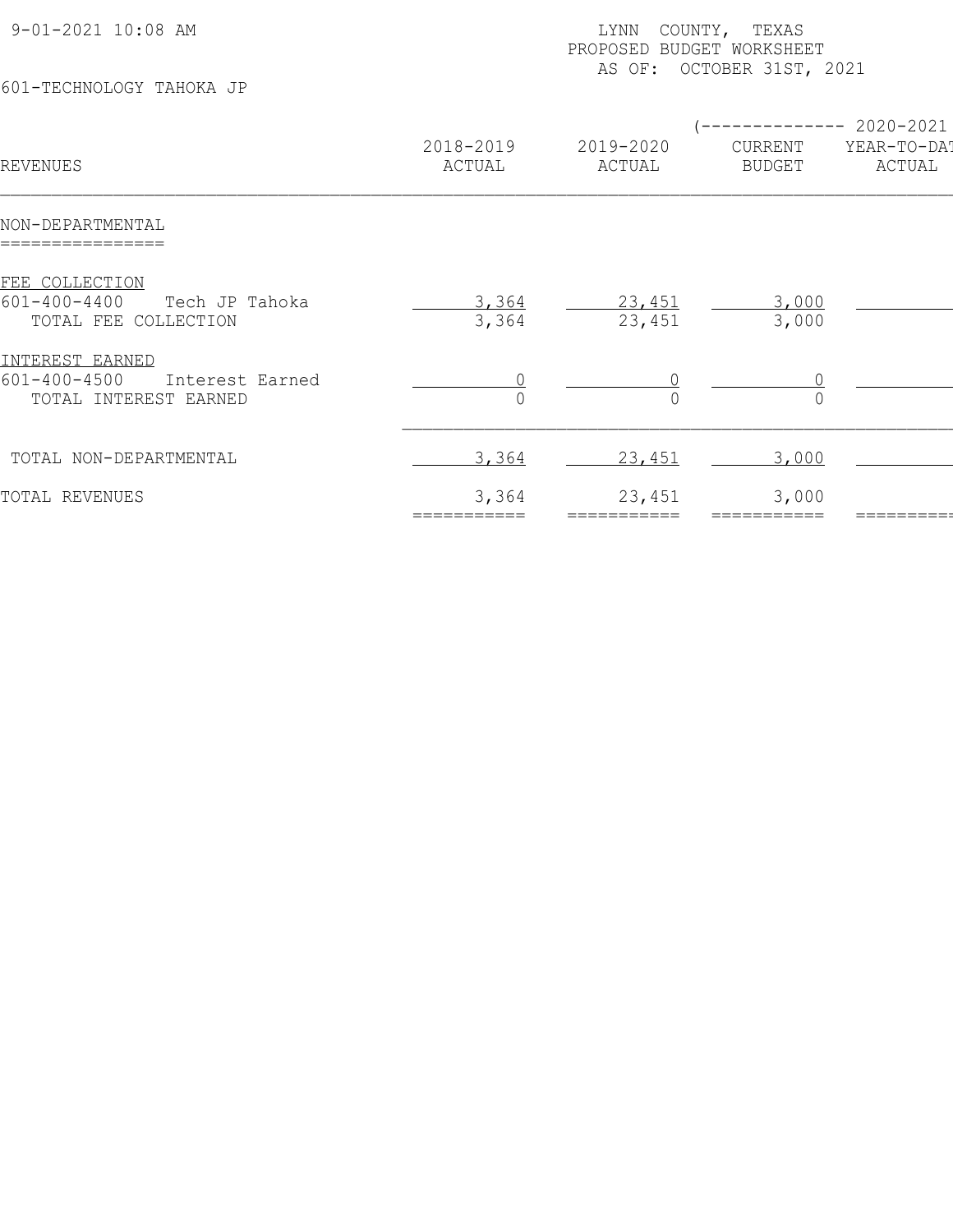| 9-01-2021 10:08 AM                                   | LYNN COUNTY, TEXAS<br>PROPOSED BUDGET WORKSHEET<br>AS OF: OCTOBER 31ST, 2021 |                                                  |                          |                       |  |  |
|------------------------------------------------------|------------------------------------------------------------------------------|--------------------------------------------------|--------------------------|-----------------------|--|--|
| 601-TECHNOLOGY TAHOKA JP<br>NON-DEPARTMENTAL         |                                                                              |                                                  |                          |                       |  |  |
|                                                      |                                                                              |                                                  |                          | ---------- 2020-2021  |  |  |
| DEPARTMENTAL EXPENDITURES                            | 2018-2019<br>ACTUAL                                                          | 2019-2020<br>ACTUAL                              | CURRENT<br><b>BUDGET</b> | YEAR-TO-DA!<br>ACTUAL |  |  |
|                                                      |                                                                              |                                                  |                          |                       |  |  |
| PERSONNEL SERVICES<br>$601 - 500 - 5100$<br>Salaries | $\Omega$                                                                     | $\Omega$                                         | $\Omega$                 |                       |  |  |
| $601 - 500 - 5105$<br>Overtime                       | $\cap$                                                                       | $\Omega$                                         | $\Omega$                 |                       |  |  |
| $601 - 500 - 5110$<br>Temporary Help                 |                                                                              | $\Omega$                                         | $\Omega$                 |                       |  |  |
| 601-500-5130.00 Unemployment Insurance               |                                                                              | $\Omega$                                         | $\Omega$                 |                       |  |  |
| 601-500-5140.00 Medicare Tax                         |                                                                              | $\mathsf{O}\xspace$                              | 0                        |                       |  |  |
| 601-500-5150.00 Social Security                      | 0                                                                            | $\overline{0}$                                   | $\Omega$                 |                       |  |  |
| 601-500-5170.00 Retirement                           |                                                                              | $\overline{0}$                                   | $\Omega$                 |                       |  |  |
| 601-500-5190.00 Workers Compensation                 |                                                                              | $\cap$                                           |                          |                       |  |  |
| TOTAL PERSONNEL SERVICES                             | ∩                                                                            | $\bigcap$                                        | $\Omega$                 |                       |  |  |
|                                                      |                                                                              |                                                  |                          |                       |  |  |
| SUPPLIES & OPERATIONS                                |                                                                              |                                                  |                          |                       |  |  |
| $601 - 500 - 5200$<br>Office Supplies                | 193                                                                          | $\mathbb O$                                      | $\circ$                  |                       |  |  |
| Travel & Education<br>601-500-5600                   | 285                                                                          | $\Omega$                                         | $\Omega$                 |                       |  |  |
| $601 - 500 - 5702$<br>Computer Maint / Support       | 1,478                                                                        | 6,881                                            | 22,000                   |                       |  |  |
| TOTAL SUPPLIES & OPERATIONS                          | 1,956                                                                        | 6,881                                            | 22,000                   |                       |  |  |
| CAPITAL OUTLAY & OTHER                               |                                                                              |                                                  |                          |                       |  |  |
| 601-500-5980<br>Miscellaneous                        | 1,474                                                                        | 1,403                                            |                          |                       |  |  |
| TOTAL CAPITAL OUTLAY & OTHER                         | 1,474                                                                        | 1,403                                            | $\bigcap$                |                       |  |  |
|                                                      |                                                                              |                                                  |                          |                       |  |  |
| TOTAL NON-DEPARTMENTAL                               | 3,430                                                                        | 8,284                                            | 22,000                   |                       |  |  |
|                                                      |                                                                              |                                                  |                          |                       |  |  |
| TOTAL EXPENDITURES                                   | 3,430<br>===========                                                         | 8,284<br>$=$ $=$ $=$ $=$ $=$ $=$ $=$ $=$ $=$ $=$ | 22,000<br>===========    | =========             |  |  |
| REVENUE OVER/(UNDER) EXPENDITURES                    | 66)                                                                          | 15,167                                           | 19,000                   |                       |  |  |
|                                                      | ===========                                                                  | ===========                                      | ===========              | =======               |  |  |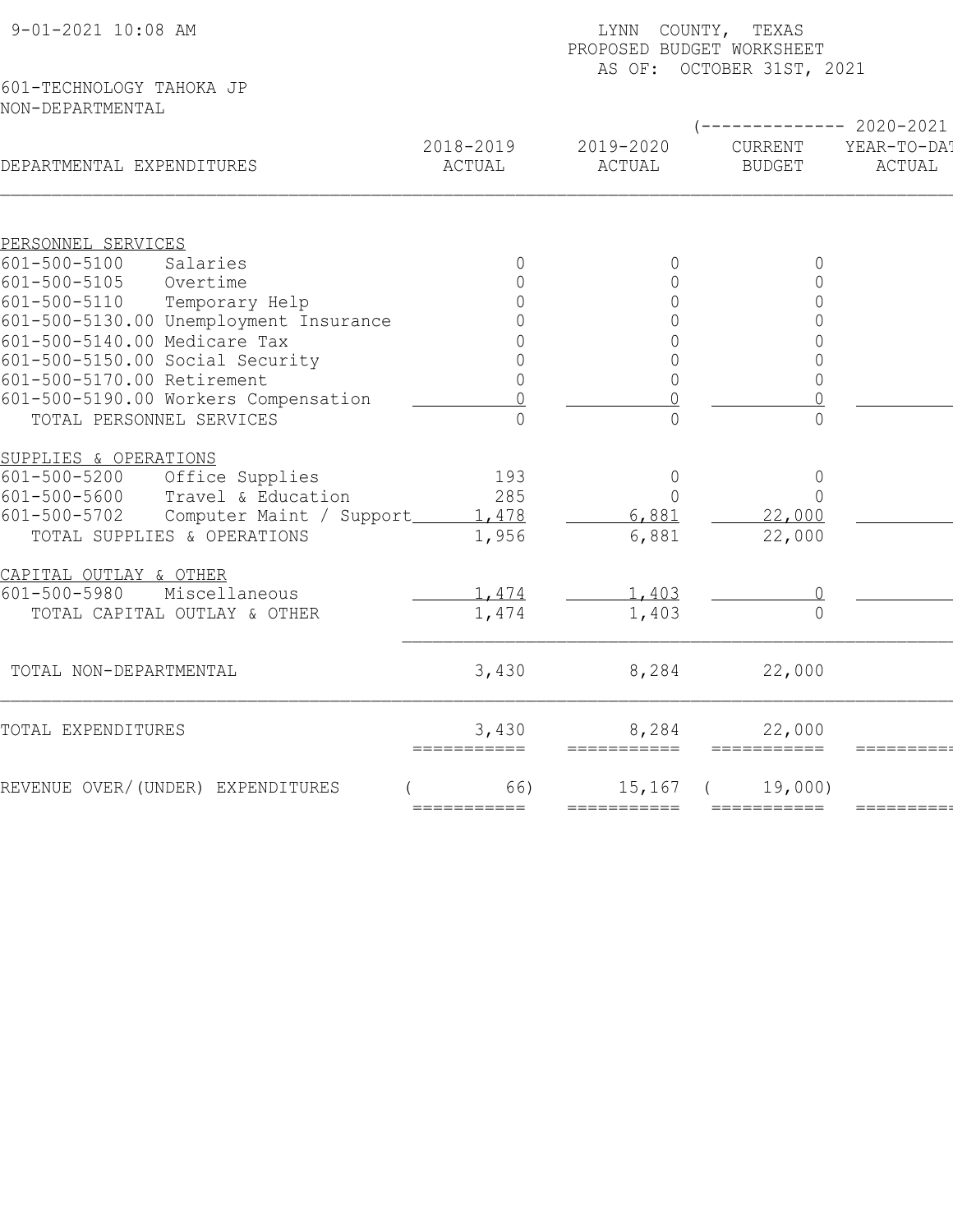| 9-01-2021 10:08 AM<br>602-TECHNOLOGY O'DONNELL JP                                     |                     | COUNTY, TEXAS<br>LYNN<br>PROPOSED BUDGET WORKSHEET<br>AS OF: OCTOBER 31ST, 2021 |                          |                                                 |  |  |
|---------------------------------------------------------------------------------------|---------------------|---------------------------------------------------------------------------------|--------------------------|-------------------------------------------------|--|--|
| REVENUES                                                                              | 2018-2019<br>ACTUAL | 2019-2020<br>ACTUAL                                                             | CURRENT<br><b>BUDGET</b> | ------------ 2020-2021<br>YEAR-TO-DA!<br>ACTUAL |  |  |
| NON-DEPARTMENTAL                                                                      |                     |                                                                                 |                          |                                                 |  |  |
| FEE COLLECTION<br>$602 - 400 - 4400$<br>Tech Fee JP O'Donnell<br>TOTAL FEE COLLECTION | 601<br>601          | 500<br>500                                                                      | 500<br>500               |                                                 |  |  |
| TOTAL NON-DEPARTMENTAL                                                                | 601                 | 500                                                                             | 500                      |                                                 |  |  |
| TOTAL REVENUES                                                                        | 601                 | 500                                                                             | 500                      |                                                 |  |  |
|                                                                                       |                     |                                                                                 |                          |                                                 |  |  |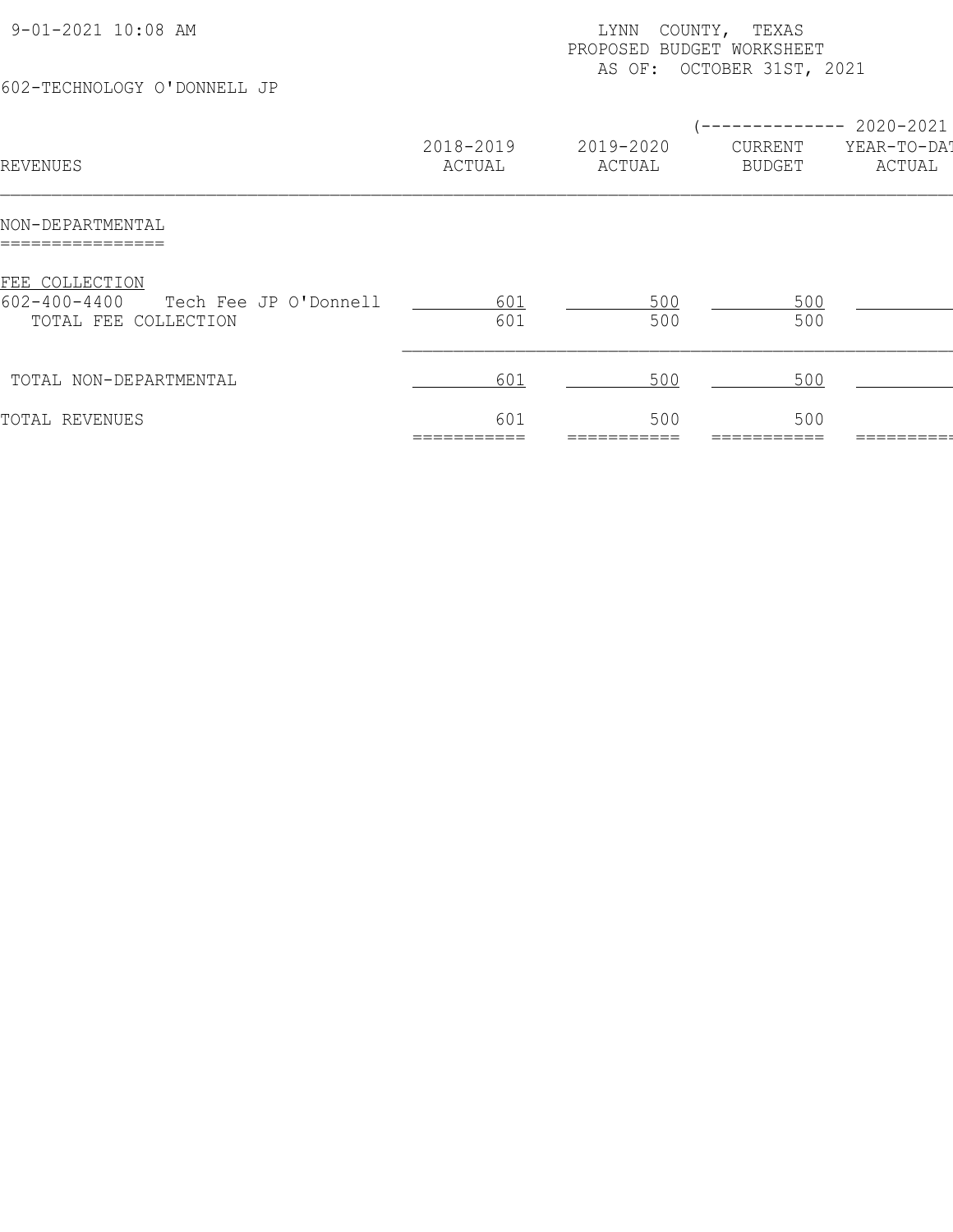| 9-01-2021 10:08 AM<br>602-TECHNOLOGY O'DONNELL JP           | COUNTY, TEXAS<br>LYNN<br>PROPOSED BUDGET WORKSHEET<br>AS OF: OCTOBER 31ST, 2021 |                    |                |                                     |  |  |
|-------------------------------------------------------------|---------------------------------------------------------------------------------|--------------------|----------------|-------------------------------------|--|--|
| NON-DEPARTMENTAL                                            | 2018-2019                                                                       | 2019-2020          | CURRENT        | $-------- 2020-2021$<br>YEAR-TO-DAT |  |  |
| DEPARTMENTAL EXPENDITURES                                   | ACTUAL                                                                          | ACTUAL             | <b>BUDGET</b>  | ACTUAL                              |  |  |
| SUPPLIES & OPERATIONS                                       |                                                                                 |                    |                |                                     |  |  |
| $602 - 500 - 5200$<br>Office Supplies<br>$602 - 500 - 5600$ | 0                                                                               | $\overline{0}$     | 0              |                                     |  |  |
| Travel & Education<br>TOTAL SUPPLIES & OPERATIONS           |                                                                                 |                    |                |                                     |  |  |
|                                                             |                                                                                 |                    |                |                                     |  |  |
| CAPITAL OUTLAY & OTHER                                      |                                                                                 |                    |                |                                     |  |  |
| $602 - 500 - 5980$<br>Miscellaneous                         | 200                                                                             | 200                |                |                                     |  |  |
| TOTAL CAPITAL OUTLAY & OTHER                                | 200                                                                             | 200                |                |                                     |  |  |
|                                                             |                                                                                 |                    |                |                                     |  |  |
| TOTAL NON-DEPARTMENTAL                                      | 200                                                                             | 200                | $\overline{0}$ |                                     |  |  |
|                                                             |                                                                                 |                    |                |                                     |  |  |
| TOTAL EXPENDITURES                                          | 200                                                                             | 200                | $\cap$         |                                     |  |  |
|                                                             | ===========                                                                     | ===========        |                |                                     |  |  |
|                                                             |                                                                                 |                    |                |                                     |  |  |
| REVENUE OVER/(UNDER) EXPENDITURES                           | 401<br>===========                                                              | 300<br>=========== | 500            |                                     |  |  |
|                                                             |                                                                                 |                    |                |                                     |  |  |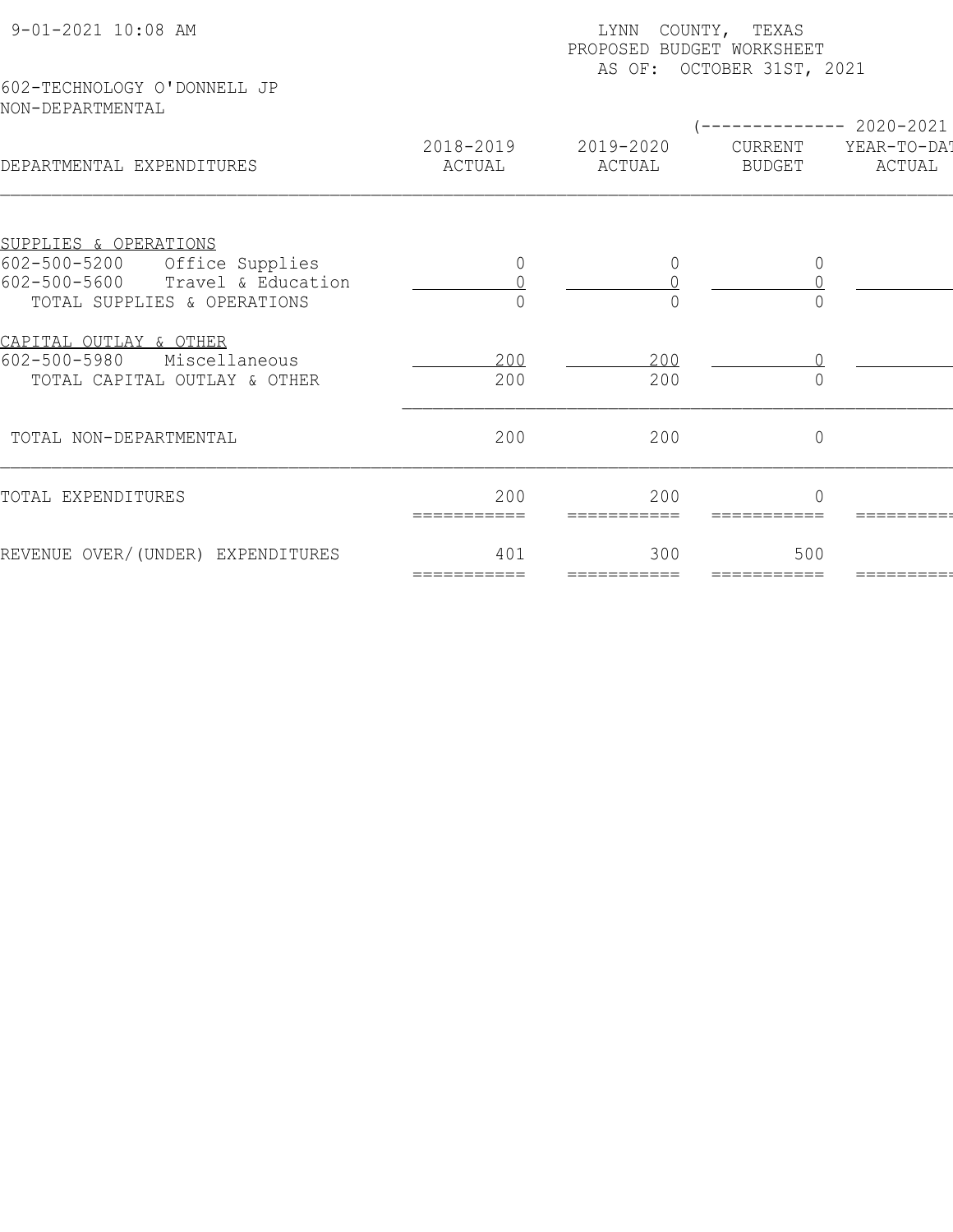| 9-01-2021 10:08 AM<br>610-SECURITY                                                    | COUNTY, TEXAS<br>LYNN<br>PROPOSED BUDGET WORKSHEET<br>AS OF: OCTOBER 31ST, 2021 |                     |                                                       |                       |  |  |
|---------------------------------------------------------------------------------------|---------------------------------------------------------------------------------|---------------------|-------------------------------------------------------|-----------------------|--|--|
| REVENUES                                                                              | 2018-2019<br>ACTUAL                                                             | 2019-2020<br>ACTUAL | (-------------- 2020-2021<br>CURRENT<br><b>BUDGET</b> | YEAR-TO-DAT<br>ACTUAL |  |  |
| NON-DEPARTMENTAL<br>================                                                  |                                                                                 |                     |                                                       |                       |  |  |
| FEE COLLECTION<br>$610 - 400 - 4400$<br>Other Fees - Security<br>TOTAL FEE COLLECTION | $\frac{6,575}{6,575}$                                                           | 36,615<br>36,615    | 5,000<br>5,000                                        |                       |  |  |
| INTEREST EARNED<br>$610 - 400 - 4500$<br>Interest Erned<br>TOTAL INTEREST EARNED      | 419<br>419                                                                      |                     |                                                       |                       |  |  |
| TOTAL NON-DEPARTMENTAL                                                                | 6,994                                                                           | 36,615              | 5,000                                                 |                       |  |  |
| TOTAL REVENUES                                                                        | 6,994                                                                           | 36,615              | 5,000                                                 |                       |  |  |
|                                                                                       |                                                                                 |                     |                                                       |                       |  |  |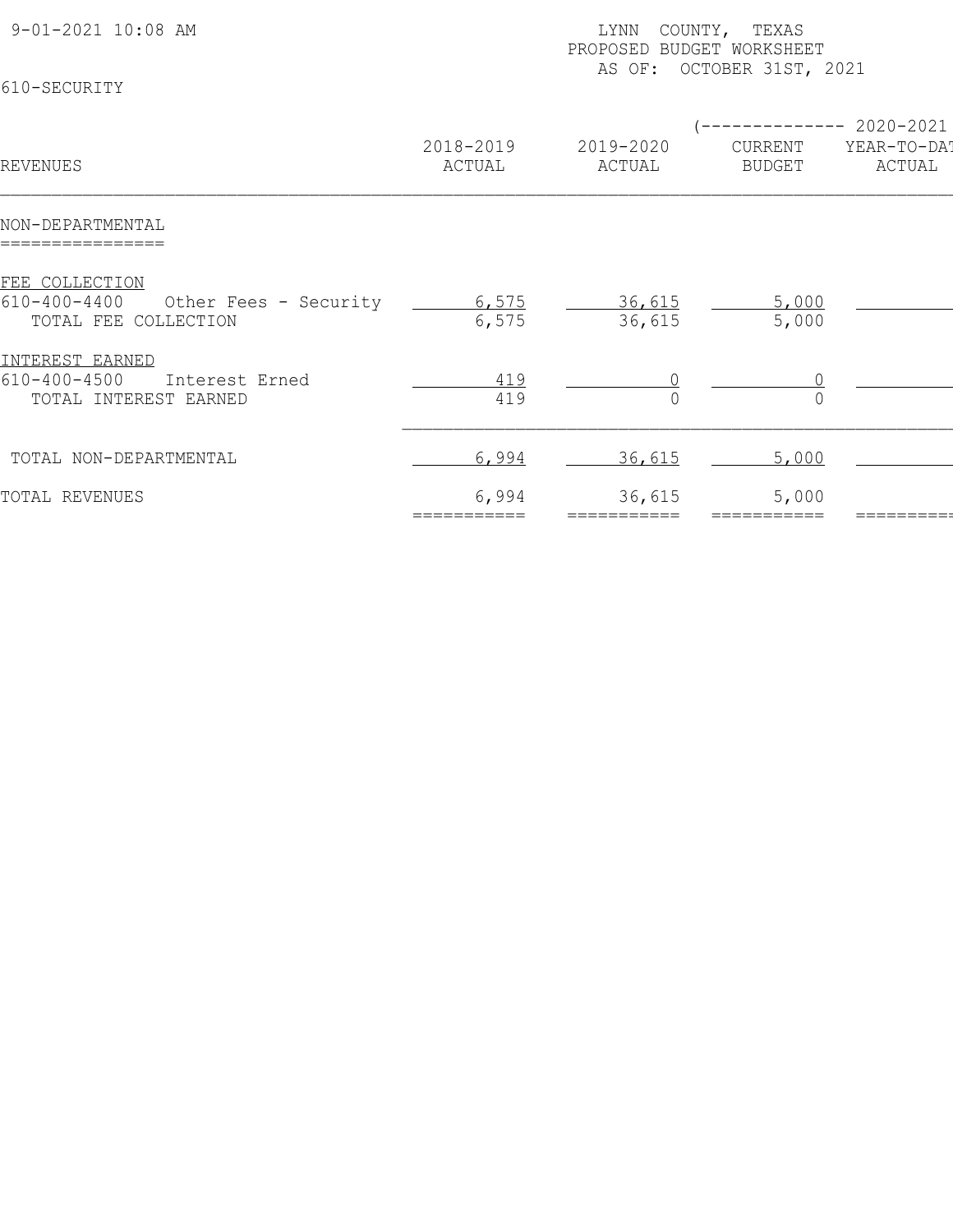|                                                                                                    |                  | COUNTY, TEXAS<br>LYNN<br>PROPOSED<br>BUDGET WORKSHEET<br>OCTOBER 31ST, 2021<br>AS OF: |                |                          |  |  |  |
|----------------------------------------------------------------------------------------------------|------------------|---------------------------------------------------------------------------------------|----------------|--------------------------|--|--|--|
| 610-SECURITY<br>NON-DEPARTMENTAL                                                                   | 2018-2019        | 2019-2020                                                                             | CURRENT        | 2020-2021<br>YEAR-TO-DAT |  |  |  |
| DEPARTMENTAL EXPENDITURES                                                                          | ACTUAL           | ACTUAL                                                                                | <b>BUDGET</b>  | ACTUAL                   |  |  |  |
| <u>CAPITAL OUTLAY &amp; OTHER</u><br>610-500-5980<br>Miscellaneous<br>TOTAL CAPITAL OUTLAY & OTHER | 24,594<br>24,594 | 30,133<br>30,133                                                                      | 5,000<br>5,000 |                          |  |  |  |
| TOTAL NON-DEPARTMENTAL                                                                             | 24,594           | 30,133                                                                                | 5,000          |                          |  |  |  |
| TOTAL EXPENDITURES                                                                                 | 24,594           | 30,133                                                                                | 5,000          |                          |  |  |  |
| REVENUE OVER/(UNDER) EXPENDITURES                                                                  | 17,600)          | 6,482                                                                                 | $\bigcap$      |                          |  |  |  |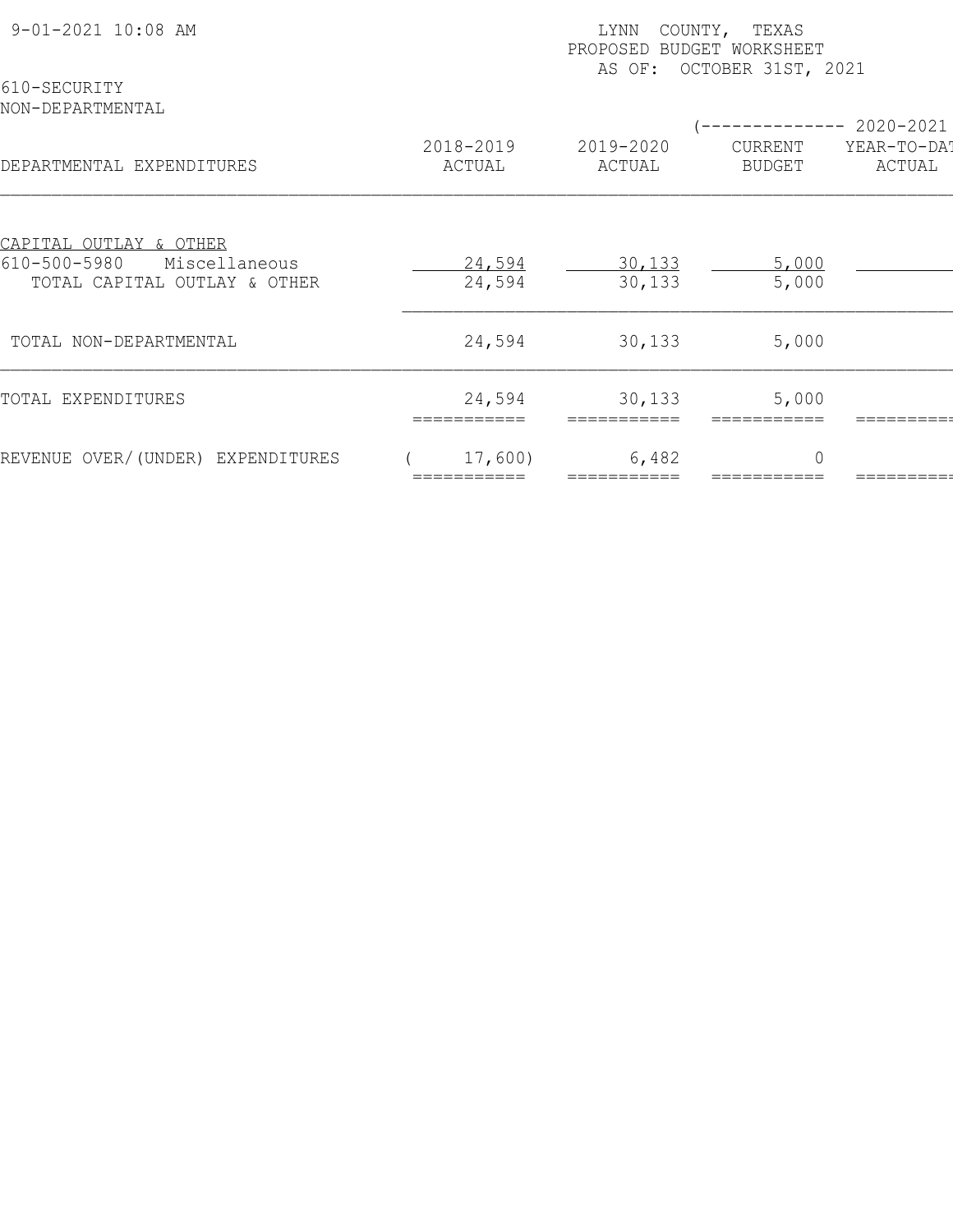| 9-01-2021 10:08 AM<br>615-TRANSACTION                                                    |                     | COUNTY, TEXAS<br>LYNN<br>PROPOSED<br>BUDGET WORKSHEET<br>OCTOBER 31ST, 2021<br>AS OF: |                          |                                            |  |  |  |
|------------------------------------------------------------------------------------------|---------------------|---------------------------------------------------------------------------------------|--------------------------|--------------------------------------------|--|--|--|
| REVENUES                                                                                 | 2018-2019<br>ACTUAL | 2019-2020<br>ACTUAL                                                                   | CURRENT<br><b>BUDGET</b> | $--- 2020 - 2021$<br>YEAR-TO-DAT<br>ACTUAL |  |  |  |
| NON-DEPARTMENTAL                                                                         |                     |                                                                                       |                          |                                            |  |  |  |
| FEE COLLECTION<br>$615 - 400 - 4400$<br>Other - Trans Fee JP Tah<br>TOTAL FEE COLLECTION | 2,814<br>2,814      | 2,462<br>2,462                                                                        | 2,500<br>2,500           |                                            |  |  |  |
| TOTAL NON-DEPARTMENTAL                                                                   | 2,814               | 2,462                                                                                 | 2,500                    |                                            |  |  |  |
| TOTAL REVENUES                                                                           | 2,814               | 2,462                                                                                 | 2,500                    |                                            |  |  |  |
|                                                                                          |                     |                                                                                       |                          |                                            |  |  |  |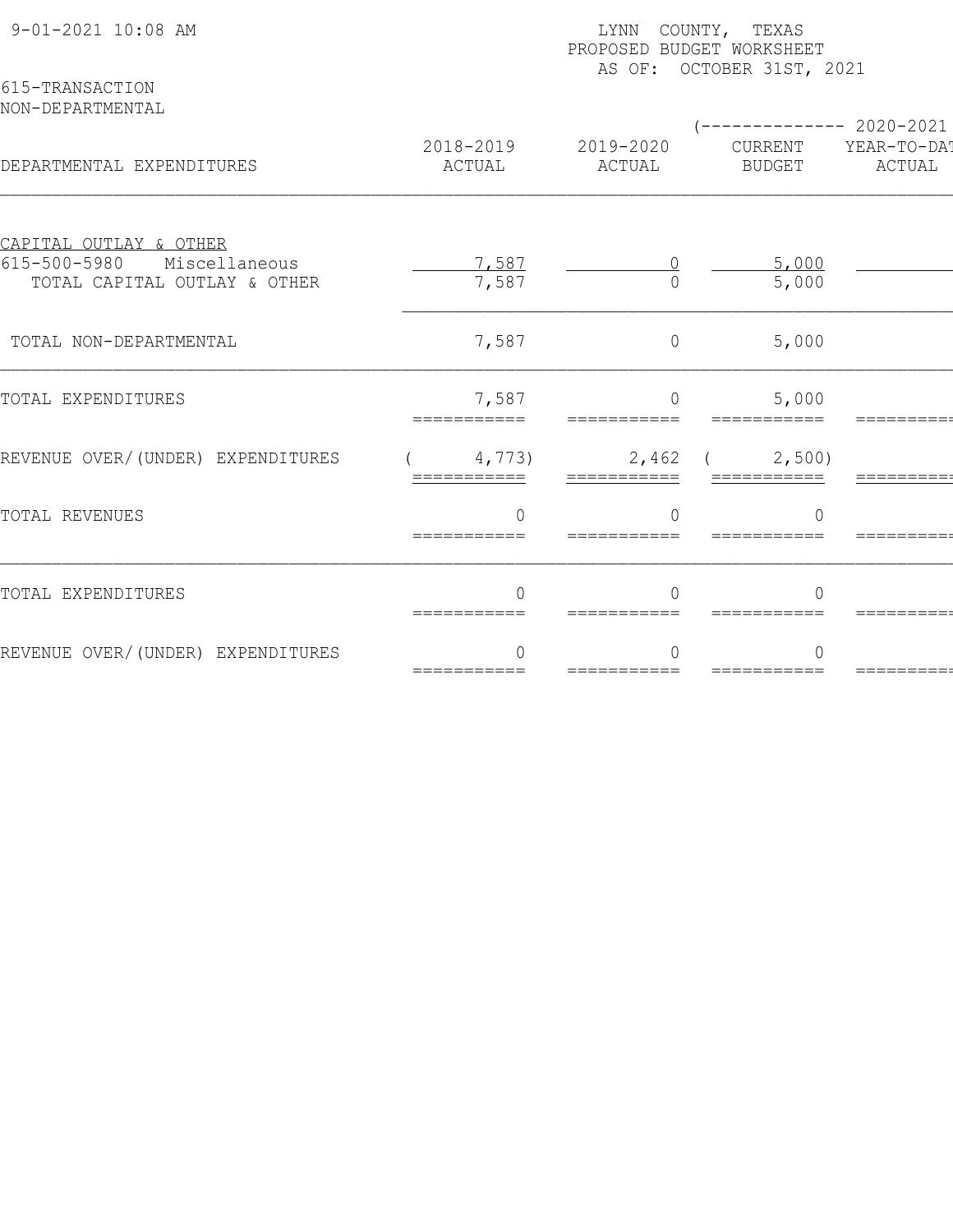| 9-01-2021 10:08 AM                                                                             | LYNN COUNTY, TEXAS<br>PROPOSED BUDGET WORKSHEET<br>AS OF: OCTOBER 31ST, 2021 |                     |                               |                       |  |  |  |
|------------------------------------------------------------------------------------------------|------------------------------------------------------------------------------|---------------------|-------------------------------|-----------------------|--|--|--|
| 645-UNCLAIMED PROPERTY                                                                         |                                                                              |                     | ------------ 2020-2021        |                       |  |  |  |
| REVENUES                                                                                       | 2018-2019<br>ACTUAL                                                          | 2019-2020<br>ACTUAL | CURRENT<br><b>BUDGET</b>      | YEAR-TO-DA!<br>ACTUAL |  |  |  |
| NON-DEPARTMENTAL<br>================                                                           |                                                                              |                     |                               |                       |  |  |  |
| OTHER REVENUE<br>645-400-4601 GF Miscellaneous Income _____<br>TOTAL OTHER REVENUE             | 212<br>212                                                                   | $\bigcap$           | $\bigcap$                     |                       |  |  |  |
| TOTAL NON-DEPARTMENTAL                                                                         | 212                                                                          | $\circ$             | $\circ$                       |                       |  |  |  |
| HOT CHECK<br>=========                                                                         |                                                                              |                     |                               |                       |  |  |  |
| <u>OTHER REVENUE</u><br>645-425-4601<br>Hot Check Unclaimed Prop_<br>TOTAL OTHER REVENUE       | $\begin{array}{c} 0 \end{array}$<br>$\cap$                                   | $\bigcap$           | $\bigcap$                     |                       |  |  |  |
| TOTAL HOT CHECK                                                                                | $\circ$                                                                      | $\circ$             | $\circ$                       |                       |  |  |  |
| JUVENILE<br>========                                                                           |                                                                              |                     |                               |                       |  |  |  |
| <u>OTHER REVENUE</u><br>$645 - 451 - 4601$<br>Juvenile Unclaimed Prope_<br>TOTAL OTHER REVENUE | $\cap$                                                                       | $\Omega$            | $\Omega$                      |                       |  |  |  |
| TOTAL JUVENILE                                                                                 | $\circ$                                                                      | $\circ$             | $\circ$                       |                       |  |  |  |
| INMATE<br>======                                                                               |                                                                              |                     |                               |                       |  |  |  |
| <u>OTHER REVENUE</u><br>$645 - 476 - 4601$<br>Inmate Unclaimed Propert_<br>TOTAL OTHER REVENUE | $\overline{0}$                                                               |                     |                               |                       |  |  |  |
| TOTAL INMATE                                                                                   |                                                                              |                     |                               |                       |  |  |  |
| TOTAL REVENUES                                                                                 | 212<br>===========                                                           | ===========         | $\overline{0}$<br>=========== | ========              |  |  |  |
|                                                                                                |                                                                              |                     |                               |                       |  |  |  |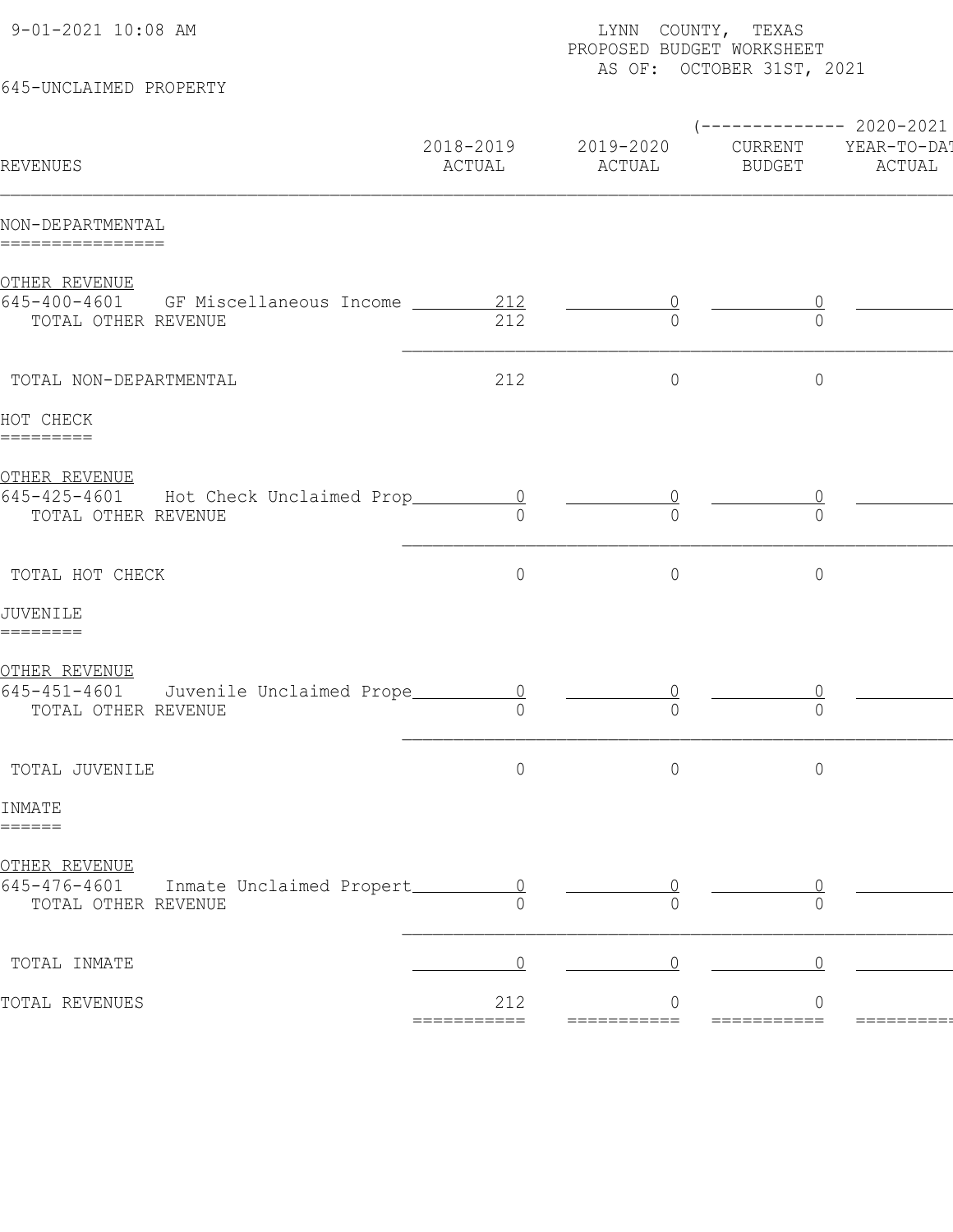| 9-01-2021 10:08 AM                                            | LYNN<br>COUNTY, TEXAS<br>PROPOSED BUDGET WORKSHEET<br>AS OF: OCTOBER 31ST, 2021 |                     |                          |                       |  |  |
|---------------------------------------------------------------|---------------------------------------------------------------------------------|---------------------|--------------------------|-----------------------|--|--|
| 645-UNCLAIMED PROPERTY<br>NON-DEPARTMENTAL                    |                                                                                 |                     |                          | 2020-2021             |  |  |
| DEPARTMENTAL EXPENDITURES                                     | 2018-2019<br>ACTUAL                                                             | 2019-2020<br>ACTUAL | CURRENT<br><b>BUDGET</b> | YEAR-TO-DAT<br>ACTUAL |  |  |
| <u>CAPITAL OUTLAY &amp; OTHER</u>                             |                                                                                 |                     |                          |                       |  |  |
| 645-500-5980<br>Miscellaneous<br>TOTAL CAPITAL OUTLAY & OTHER | 211<br>211                                                                      |                     |                          |                       |  |  |
| TOTAL NON-DEPARTMENTAL                                        | 211                                                                             | $\overline{0}$      | $\overline{0}$           |                       |  |  |
| TOTAL EXPENDITURES                                            | 211<br>===========                                                              |                     |                          |                       |  |  |
| REVENUE OVER/(UNDER) EXPENDITURES                             |                                                                                 |                     | $\cap$                   |                       |  |  |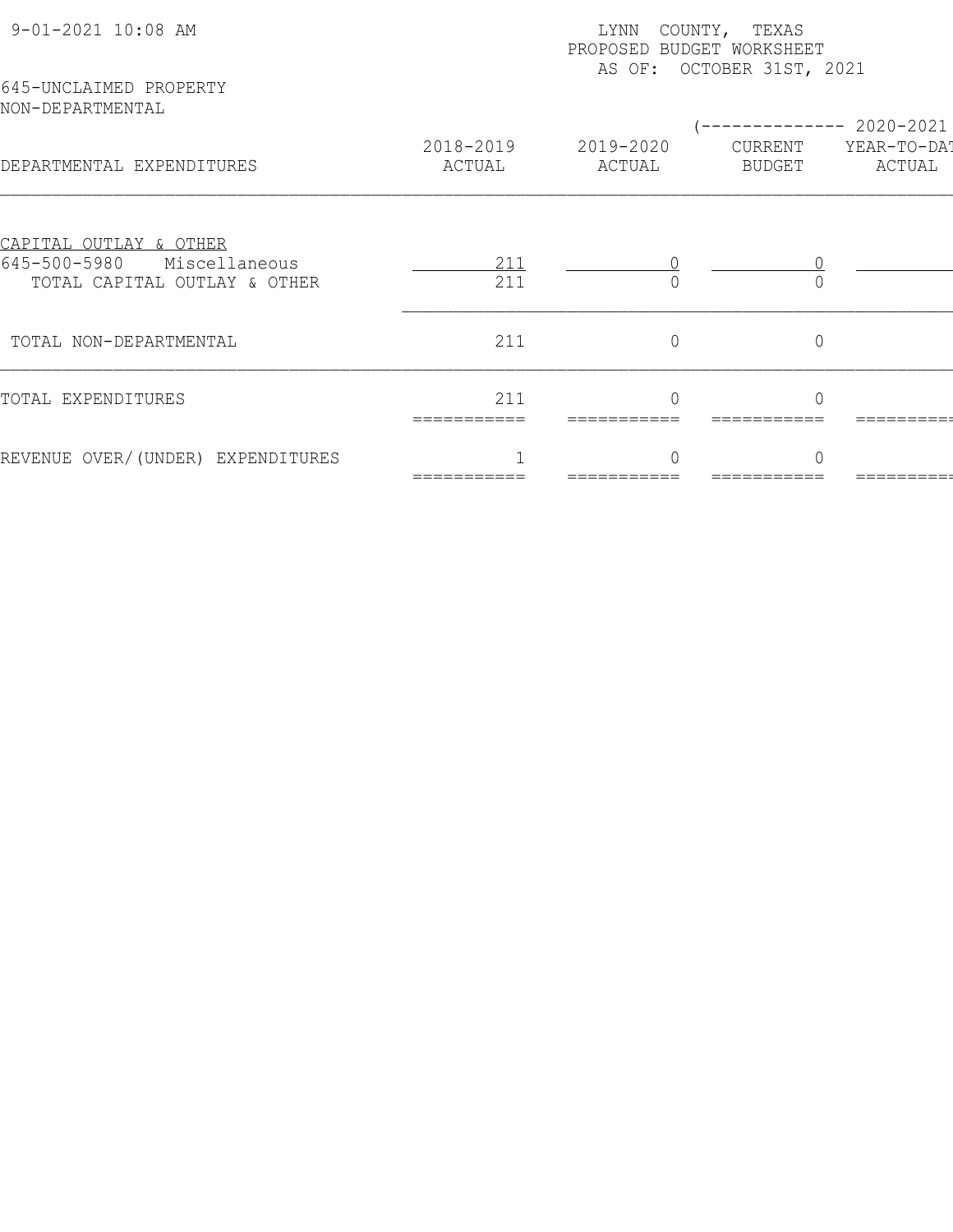| 9-01-2021 10:08 AM<br>650-JUVENILE 4-E GRANT/a                                                                        |                     | LYNN COUNTY, TEXAS<br>PROPOSED BUDGET WORKSHEET<br>AS OF: OCTOBER 31ST, 2021 |                          |                                                |  |  |  |
|-----------------------------------------------------------------------------------------------------------------------|---------------------|------------------------------------------------------------------------------|--------------------------|------------------------------------------------|--|--|--|
| REVENUES                                                                                                              | 2018-2019<br>ACTUAL | 2019-2020<br>ACTUAL                                                          | CURRENT<br><b>BUDGET</b> | ----------- 2020-2021<br>YEAR-TO-DAT<br>ACTUAL |  |  |  |
| NON-DEPARTMENTAL<br>================                                                                                  |                     |                                                                              |                          |                                                |  |  |  |
| FEE COLLECTION<br>$650 - 400 - 4400$<br>Other Fees<br>TOTAL FEE COLLECTION                                            |                     |                                                                              |                          |                                                |  |  |  |
| INTEREST EARNED<br>$650 - 400 - 4500$<br>Interest Earned<br>TOTAL INTEREST EARNED                                     | 965<br>965          | 18,620<br>18,620                                                             |                          |                                                |  |  |  |
| <u>OTHER SOURCES &amp; USES</u><br>650-400-4902<br>Transfer To/From Other F______ 4,186<br>TOTAL OTHER SOURCES & USES | 4,186               |                                                                              |                          |                                                |  |  |  |
| TOTAL NON-DEPARTMENTAL                                                                                                | 5,151               | 18,620                                                                       |                          |                                                |  |  |  |
| TOTAL REVENUES                                                                                                        | 5,151<br>:========  | 18,620                                                                       | $\cap$                   |                                                |  |  |  |
|                                                                                                                       |                     |                                                                              |                          |                                                |  |  |  |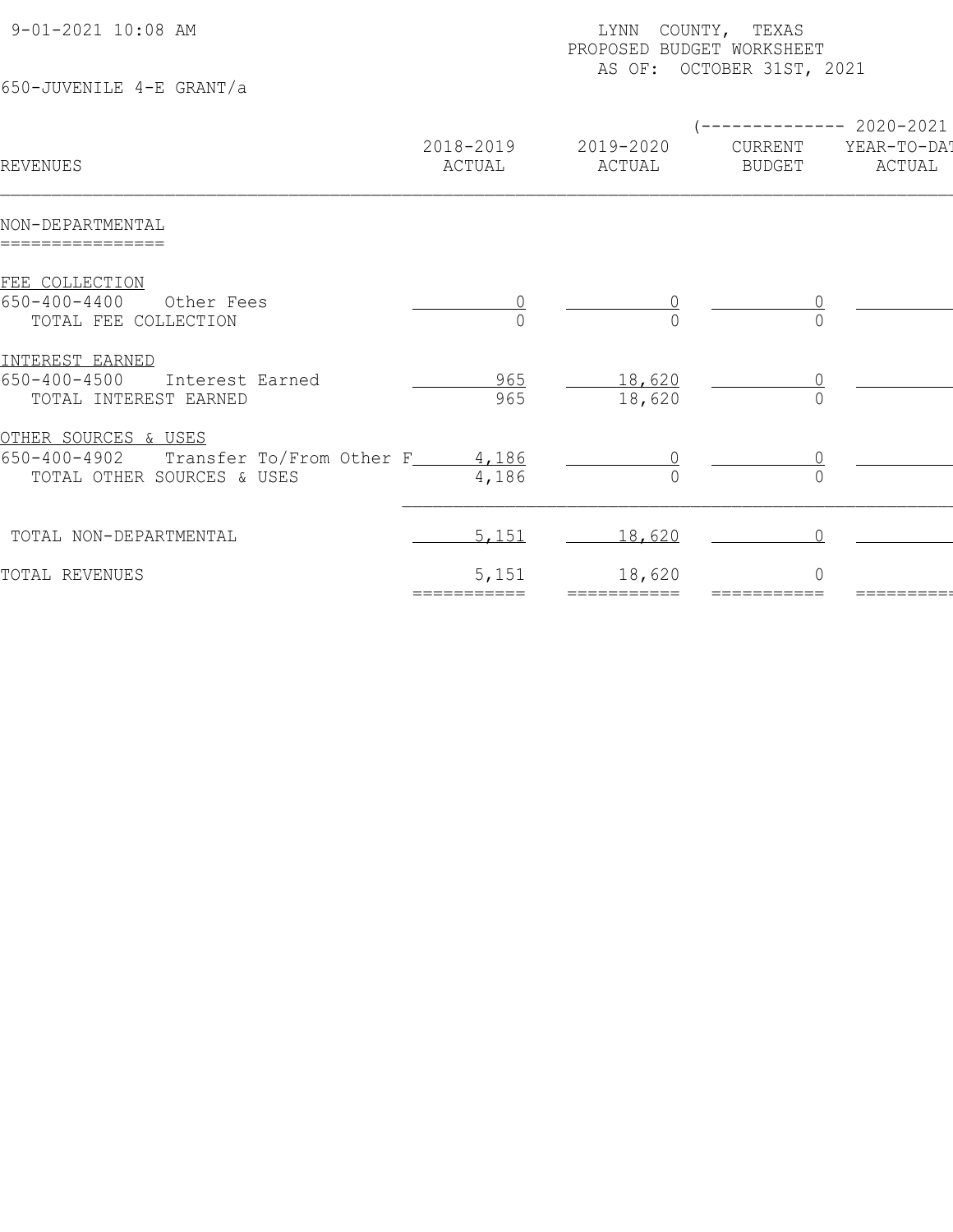| 9-01-2021 10:08 AM                           |                     | COUNTY, TEXAS<br>LYNN<br>PROPOSED BUDGET WORKSHEET<br>AS OF: OCTOBER 31ST, 2021 |                                 |                                    |  |  |  |
|----------------------------------------------|---------------------|---------------------------------------------------------------------------------|---------------------------------|------------------------------------|--|--|--|
| 650-JUVENILE 4-E GRANT/a<br>NON-DEPARTMENTAL |                     |                                                                                 |                                 |                                    |  |  |  |
| DEPARTMENTAL EXPENDITURES                    | 2018-2019<br>ACTUAL | 2019-2020<br>ACTUAL                                                             | <b>CURRENT</b><br><b>BUDGET</b> | 2020-2021<br>YEAR-TO-DA!<br>ACTUAL |  |  |  |
| PERSONNEL SERVICES                           |                     |                                                                                 |                                 |                                    |  |  |  |
| 650-500-5100<br>Salaries                     | 0                   |                                                                                 |                                 |                                    |  |  |  |
| 650-500-5120<br>Longevity                    | 2,085               |                                                                                 |                                 |                                    |  |  |  |
| 650-500-5130.00 Unemployment Insurance       | 0                   |                                                                                 |                                 |                                    |  |  |  |
| 650-500-5140.00 Medicare Tax                 | 30                  |                                                                                 |                                 |                                    |  |  |  |
| 650-500-5150.00 Social Security              | 127                 |                                                                                 |                                 |                                    |  |  |  |
| 650-500-5160.00 Health Insurance             | 147                 |                                                                                 |                                 |                                    |  |  |  |
| 650-500-5170.00 Retirement                   | 63                  |                                                                                 |                                 |                                    |  |  |  |
| TOTAL PERSONNEL SERVICES                     | 2,451               | $\overline{0}$                                                                  | $\bigcap$                       |                                    |  |  |  |
| SUPPLIES & OPERATIONS                        |                     |                                                                                 |                                 |                                    |  |  |  |
| 650-500-5200<br>Office Supplies              |                     | $\bigcap$                                                                       |                                 |                                    |  |  |  |
| 650-500-5303<br>Operating Expense Juv Pr     |                     | 1,500                                                                           |                                 |                                    |  |  |  |
| 650-500-5400<br>Telephone                    |                     | 0                                                                               |                                 |                                    |  |  |  |
| 650-500-5600<br>Travel & Education           |                     |                                                                                 |                                 |                                    |  |  |  |
| TOTAL SUPPLIES & OPERATIONS                  | $\cap$              | 1,500                                                                           | $\bigcap$                       |                                    |  |  |  |
| CAPITAL OUTLAY & OTHER                       |                     |                                                                                 |                                 |                                    |  |  |  |
| 650-500-5980<br>Miscellaneous                |                     |                                                                                 |                                 |                                    |  |  |  |
| TOTAL CAPITAL OUTLAY & OTHER                 | $\Omega$            | $\Omega$                                                                        | $\overline{0}$                  |                                    |  |  |  |
| TOTAL NON-DEPARTMENTAL                       | 2,451               | 1,500                                                                           | 0                               |                                    |  |  |  |
|                                              |                     |                                                                                 |                                 |                                    |  |  |  |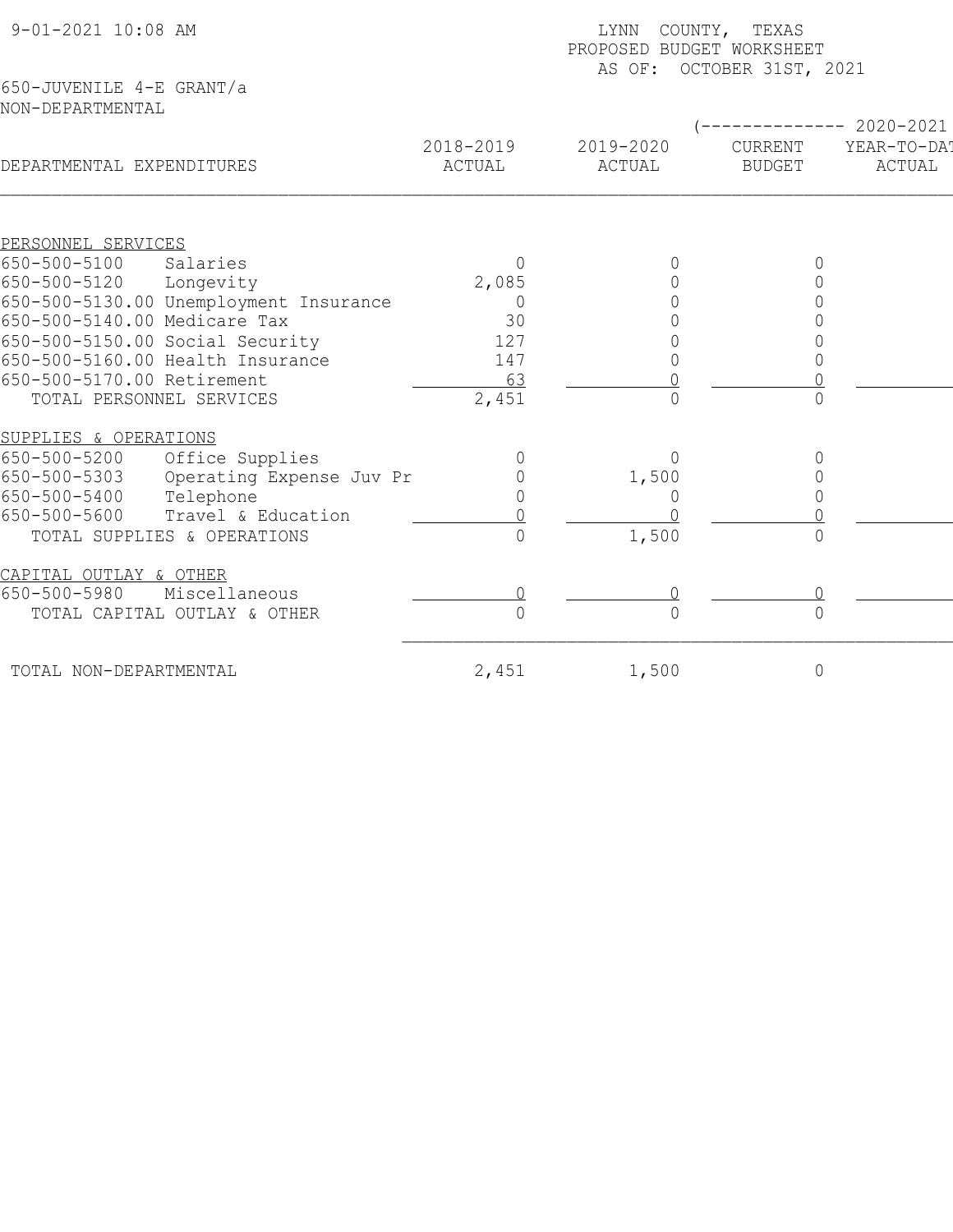| 9-01-2021 10:08 AM<br>650-JUVENILE 4-E GRANT/a                                         | COUNTY, TEXAS<br>LYNN<br>PROPOSED BUDGET WORKSHEET<br>AS OF: OCTOBER 31ST, 2021 |                |             |                          |  |  |
|----------------------------------------------------------------------------------------|---------------------------------------------------------------------------------|----------------|-------------|--------------------------|--|--|
| PROBATION                                                                              | 2018-2019                                                                       | 2019-2020      | CURRENT     | 2020-2021<br>YEAR-TO-DAT |  |  |
| DEPARTMENTAL EXPENDITURES                                                              | ACTUAL                                                                          | ACTUAL         | BUDGET      | ACTUAL                   |  |  |
| PERSONNEL SERVICES<br>650-577-5190.00 Workers Compensation<br>TOTAL PERSONNEL SERVICES |                                                                                 |                |             |                          |  |  |
| TOTAL PROBATION                                                                        | $\overline{0}$                                                                  | $\overline{0}$ | $\mathbf 0$ |                          |  |  |
| TOTAL EXPENDITURES                                                                     | 2,451                                                                           | 1,500          | $\bigcap$   |                          |  |  |
| REVENUE OVER/(UNDER) EXPENDITURES                                                      | 2,699                                                                           | 17,120         | $\bigcap$   |                          |  |  |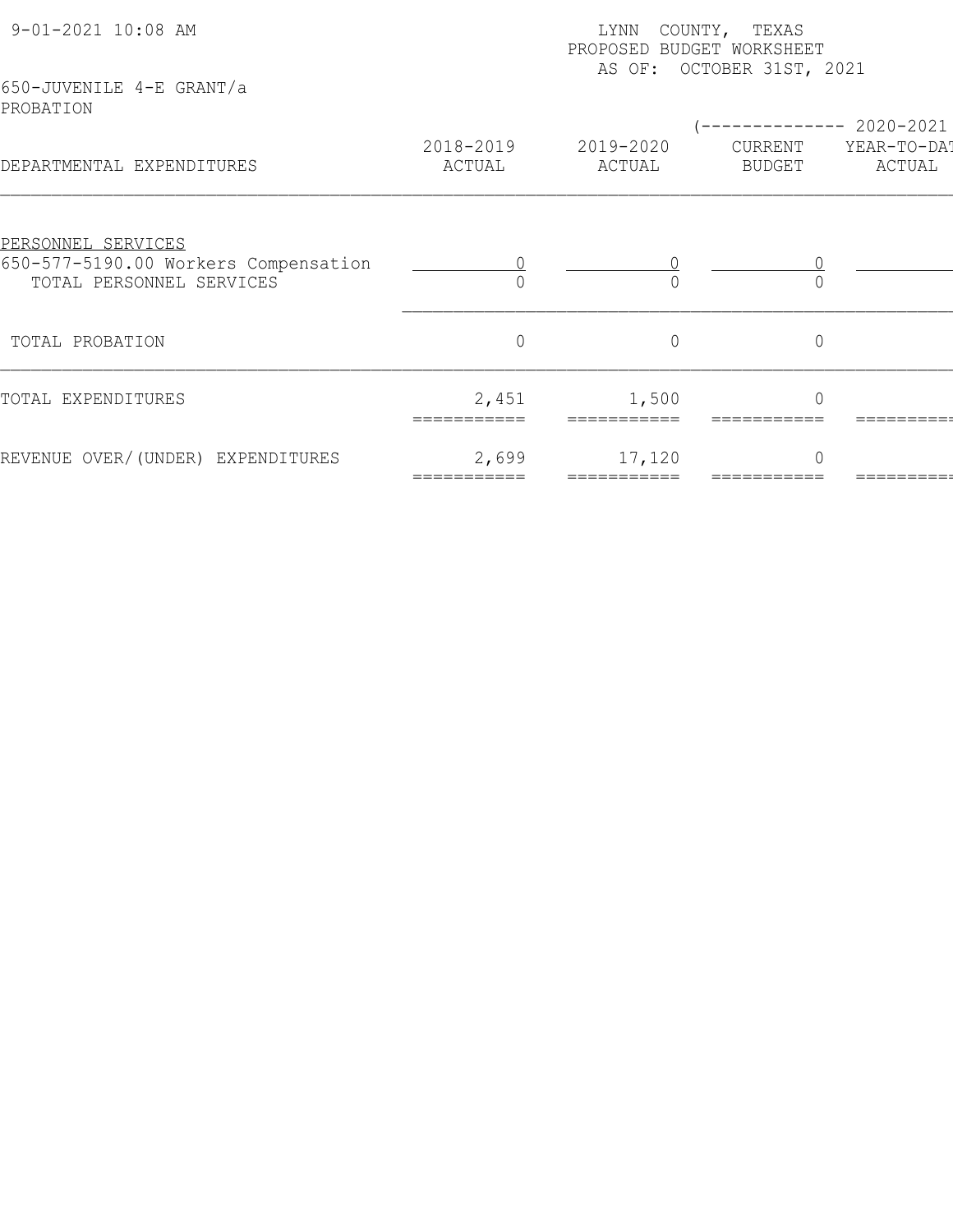| 9-01-2021 10:08 AM                                                                                                                                             | COUNTY, TEXAS<br>LYNN<br>PROPOSED BUDGET WORKSHEET<br>AS OF: OCTOBER 31ST, 2021 |                             |                                    |                                           |  |  |
|----------------------------------------------------------------------------------------------------------------------------------------------------------------|---------------------------------------------------------------------------------|-----------------------------|------------------------------------|-------------------------------------------|--|--|
| 651-LOCAL MATCH                                                                                                                                                |                                                                                 |                             |                                    |                                           |  |  |
| REVENUES                                                                                                                                                       | 2018-2019<br>ACTUAL                                                             | 2019-2020<br>ACTUAL         | CURRENT<br><b>BUDGET</b>           | $-----2020-2021$<br>YEAR-TO-DAT<br>ACTUAL |  |  |
| NON-DEPARTMENTAL                                                                                                                                               |                                                                                 |                             |                                    |                                           |  |  |
| INTERGOVERNMENT REVENUES<br>$651 - 400 - 4202$<br>Governor's Grant Revenue<br>651-400-4202.01 GRANT - TRUANCY<br>TOTAL INTERGOVERNMENT REVENUES                | 81,000<br>81,000                                                                | 79,423<br>33,886<br>113,309 | 90,478<br>53,210<br>143,688        |                                           |  |  |
| <u>OTHER SOURCES &amp; USES</u><br>$651 - 400 - 4900$<br>Other Sources & Uses<br>Transfer To/From Other F_<br>$651 - 400 - 4902$<br>TOTAL OTHER SOURCES & USES | $\Omega$<br>78,531<br>78,531                                                    | 7,213<br>76,788<br>84,001   | $\overline{0}$<br>85,845<br>85,845 |                                           |  |  |
| TOTAL NON-DEPARTMENTAL                                                                                                                                         | 159,531                                                                         | 197,310                     | 229,533                            |                                           |  |  |
| TOTAL REVENUES                                                                                                                                                 | 159,531<br>===========                                                          | 197,310<br>===========      | 229,533<br>===========             |                                           |  |  |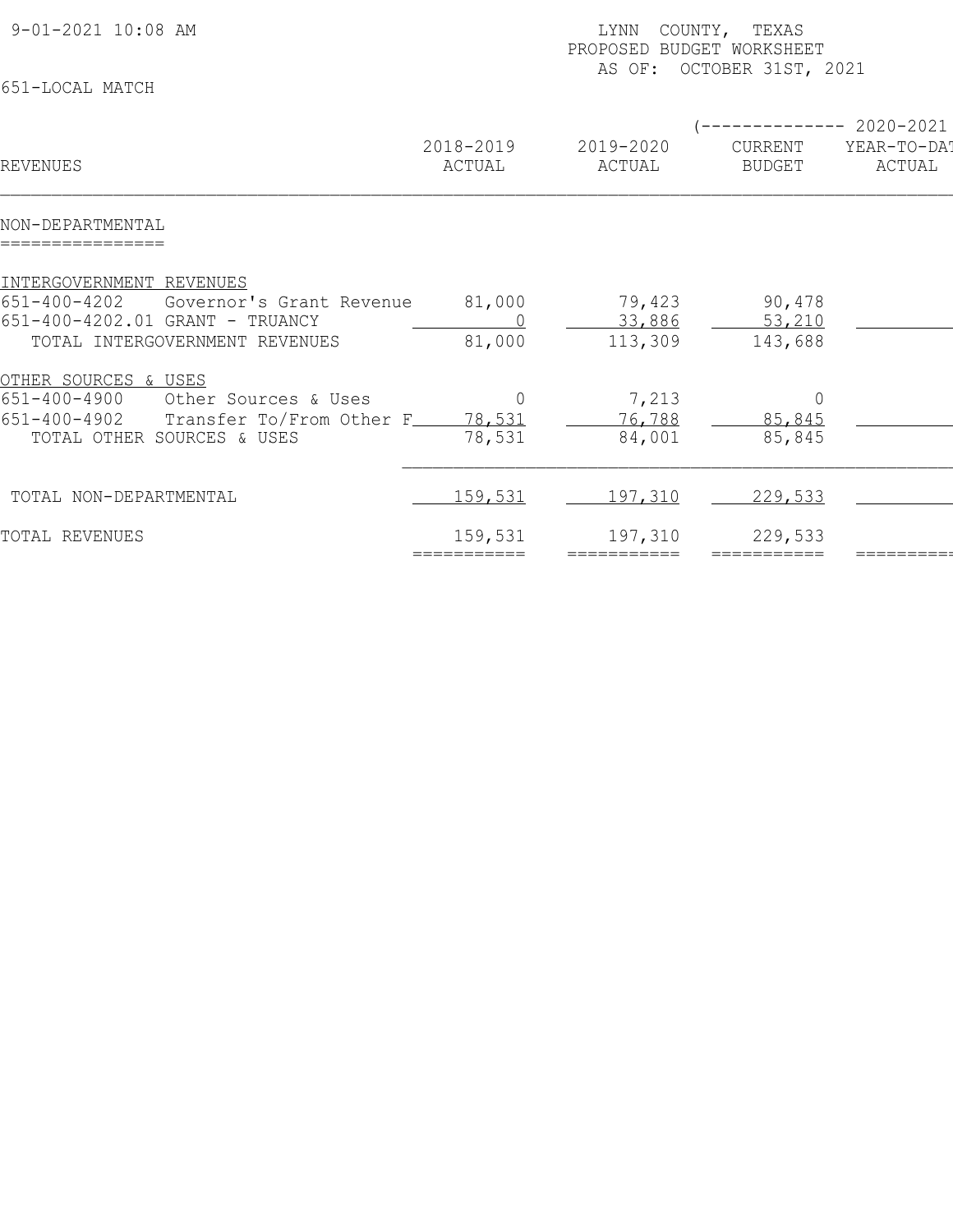| 9-01-2021 10:08 AM                                                                  |                        | LYNN COUNTY, TEXAS<br>PROPOSED BUDGET WORKSHEET |                           |             |  |  |
|-------------------------------------------------------------------------------------|------------------------|-------------------------------------------------|---------------------------|-------------|--|--|
| 651-LOCAL MATCH                                                                     |                        |                                                 | AS OF: OCTOBER 31ST, 2021 |             |  |  |
| NON-DEPARTMENTAL                                                                    |                        |                                                 |                           |             |  |  |
|                                                                                     |                        |                                                 |                           | 2020-2021   |  |  |
|                                                                                     | 2018-2019              | 2019-2020                                       | <b>CURRENT</b>            | YEAR-TO-DA! |  |  |
| DEPARTMENTAL EXPENDITURES                                                           | ACTUAL                 | ACTUAL                                          | <b>BUDGET</b>             | ACTUAL      |  |  |
|                                                                                     |                        |                                                 |                           |             |  |  |
| PERSONNEL SERVICES<br>651-500-5100.10 A. 1a. Salary - CJPO Sal                      |                        |                                                 |                           |             |  |  |
| 651-500-5100.20 A. 1a. Salary - Secretar                                            | 19,545<br>8,573        | 20,327<br>7,956                                 | 21,344<br>13,044          |             |  |  |
| 651-500-5100.30 TRUANCY PREVENTION                                                  | 0                      | 36,976                                          | 39,500                    |             |  |  |
| $651 - 500 - 5120$<br>A. 1a Longevity                                               | $\Omega$               | 2,205                                           | 1,365                     |             |  |  |
| 651-500-5130.00 A. 1a. Unemployment Ins                                             | $\mathbf 0$            | $\overline{0}$                                  | $\overline{0}$            |             |  |  |
| 651-500-5140.00 A. 1a. Medicare Tax<br>651-500-5150.00 A. 1a. Social Security       | 1,221<br>5,221         | 1,921<br>8,213                                  | 1,430<br>6,105            |             |  |  |
| 651-500-5160.00 A. 1a. Health Insurance                                             | 9,507                  | 17,488                                          | 31,752                    |             |  |  |
| 651-500-5170.00 A. 1a. Retirement                                                   | 2,556                  | 3,944                                           | 2,955                     |             |  |  |
| TOTAL PERSONNEL SERVICES                                                            | 46,623                 | 99,030                                          | 117,495                   |             |  |  |
| SUPPLIES & OPERATIONS                                                               |                        |                                                 |                           |             |  |  |
| 651-500-5303.01 A. 3a. Oper - PT Help                                               | 168                    | $\overline{0}$                                  | 1,000                     |             |  |  |
| 651-500-5303.03 A. 3a. Oper-Tech Support                                            | $\Omega$               | 260                                             | 260                       |             |  |  |
| 651-500-5303.04 A. 3a. Oper - Telephone                                             | 3,563                  | 3,478                                           | 2,600                     |             |  |  |
| 651-500-5303.05 A. 3a. Oper - Post Offi<br>651-500-5303.06 A. 3a. Oper - Office Sup | 546<br>1,283           | 314<br>5,512                                    | 200<br>2,000              |             |  |  |
| 651-500-5303.07 Truancy Phone                                                       | $\Omega$               | $\overline{0}$                                  | $\Omega$                  |             |  |  |
| 651-500-5600<br>A. 2a. Travel & Training                                            | 1,619                  | 278                                             | 2,000                     |             |  |  |
| 651-500-5600.01 TRUANCY TRAVEL & ED                                                 | $\overline{0}$         | 1,481                                           | $\overline{0}$            |             |  |  |
| 651-500-5810<br>Juv Inmate Medical                                                  | 230                    |                                                 | 500                       |             |  |  |
| TOTAL SUPPLIES & OPERATIONS                                                         | 7,409                  | 11,323                                          | 8,560                     |             |  |  |
| INTER-COUNTY CONTRACTS                                                              |                        |                                                 |                           |             |  |  |
| 651-500-5881<br>B. 2b. Secure Placement                                             | 2,024                  | 0                                               | 5,500                     |             |  |  |
| 651-500-5882<br>B. 3b. Detention Service                                            | $\Omega$               | $\Omega$                                        | 1,000                     |             |  |  |
| 651-500-5884<br>Governor's Office Grant                                             | 82,500                 | 70,943                                          | 90,478                    |             |  |  |
| TOTAL INTER-COUNTY CONTRACTS                                                        | 84,524                 | 70,943                                          | 96,978                    |             |  |  |
| CAPITAL OUTLAY & OTHER                                                              |                        |                                                 |                           |             |  |  |
| 651-500-5990<br>Capital Outlay                                                      |                        |                                                 | 6,500                     |             |  |  |
| TOTAL CAPITAL OUTLAY & OTHER                                                        |                        |                                                 | 6,500                     |             |  |  |
| TOTAL NON-DEPARTMENTAL                                                              | 138,555                | 181,295                                         | 229,533                   |             |  |  |
| TOTAL EXPENDITURES                                                                  | 138,555<br>=========== | 181,295<br>===========                          | 229,533<br>===========    |             |  |  |
| REVENUE OVER/(UNDER) EXPENDITURES                                                   | 20,976                 | 16,014                                          | 0                         |             |  |  |
|                                                                                     | ===========            |                                                 | ===========               |             |  |  |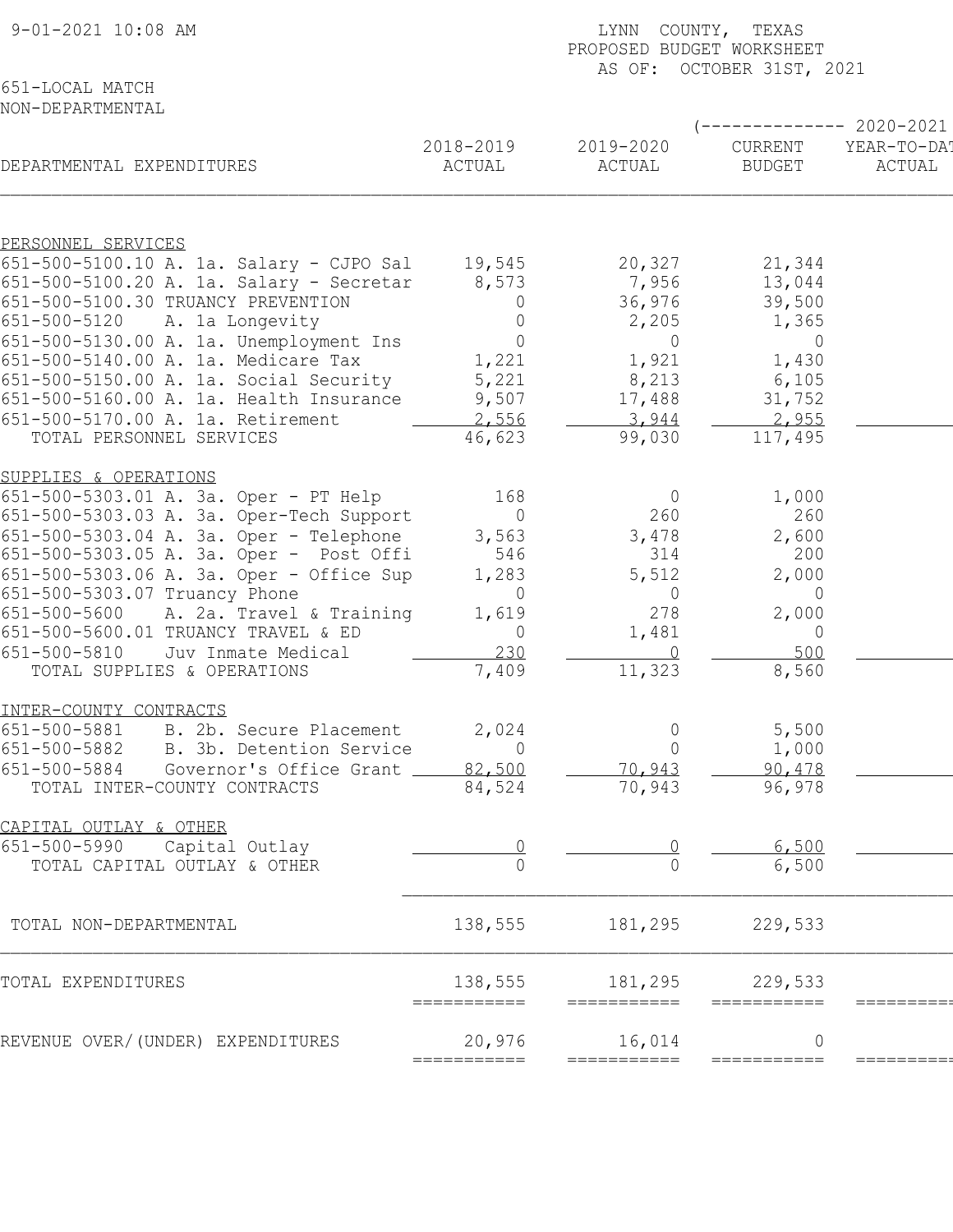| 9-01-2021 10:08 AM<br>652-A GRANT                                                                          |                        | COUNTY, TEXAS<br>LYNN<br>PROPOSED BUDGET WORKSHEET<br>AS OF: OCTOBER 31ST, 2021 |                                                |                       |  |  |
|------------------------------------------------------------------------------------------------------------|------------------------|---------------------------------------------------------------------------------|------------------------------------------------|-----------------------|--|--|
| REVENUES                                                                                                   | 2018-2019<br>ACTUAL    | 2019-2020<br>ACTUAL                                                             | (-------------- 2020-2021<br>CURRENT<br>BUDGET | YEAR-TO-DAT<br>ACTUAL |  |  |
| NON-DEPARTMENTAL<br>================                                                                       |                        |                                                                                 |                                                |                       |  |  |
| INTERGOVERNMENT REVENUES<br>652-400-4202 Probation Rev - A Grant 109,270<br>TOTAL INTERGOVERNMENT REVENUES | 109,270                | 93,869<br>93,869                                                                | 76,632<br>76,632                               |                       |  |  |
| OTHER SOURCES & USES<br>652-400-4902<br>Transfer To/From Other F_______ 120<br>TOTAL OTHER SOURCES & USES  | 120                    |                                                                                 |                                                |                       |  |  |
| TOTAL NON-DEPARTMENTAL                                                                                     | 109,390                | 93,869                                                                          | 76,632                                         |                       |  |  |
| TOTAL REVENUES                                                                                             | 109,390<br>=========== | 93,869<br>===========                                                           | 76,632                                         |                       |  |  |
|                                                                                                            |                        |                                                                                 |                                                |                       |  |  |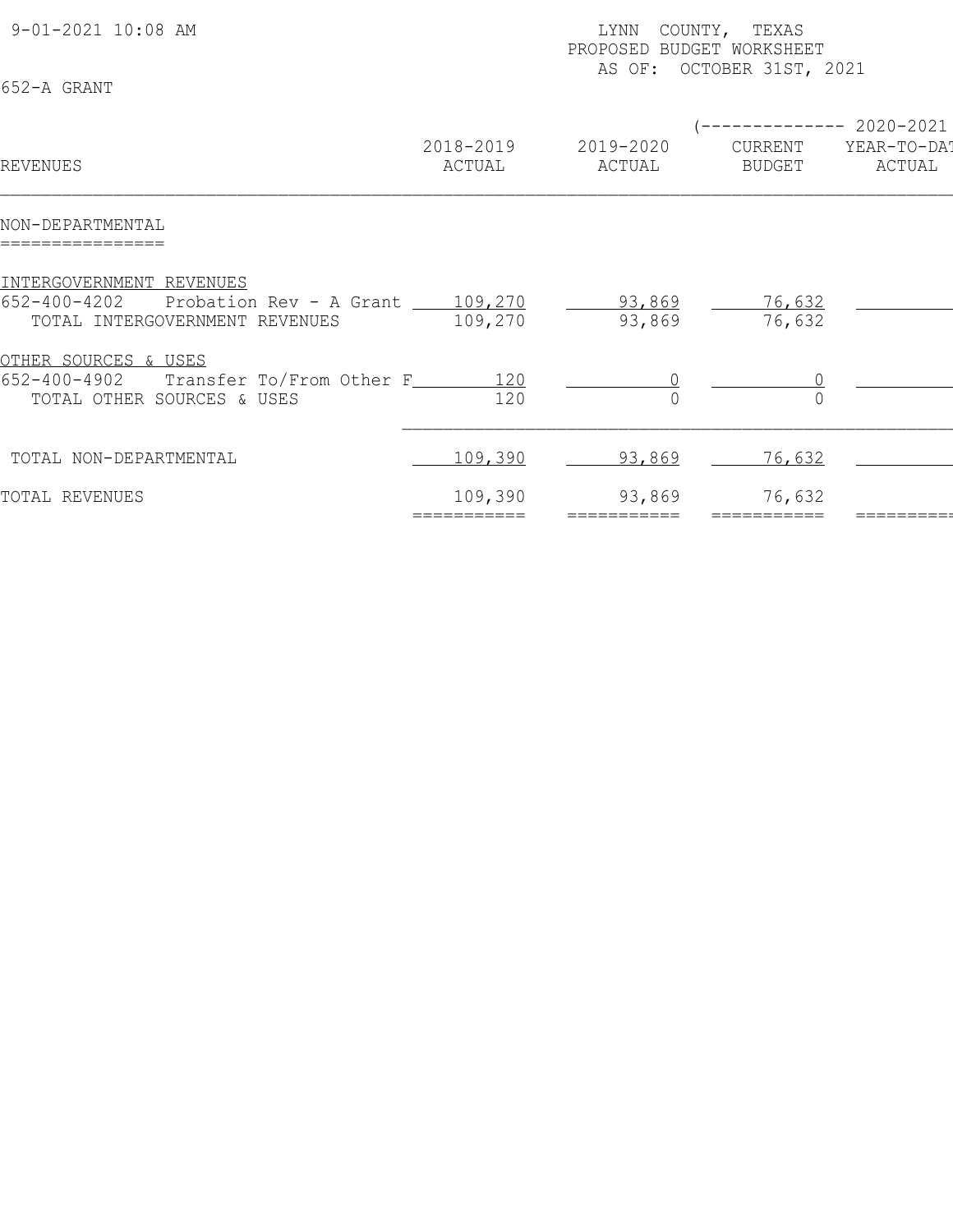|                                                               | PROPOSED BUDGET WORKSHEET |                |                           |                        |  |  |
|---------------------------------------------------------------|---------------------------|----------------|---------------------------|------------------------|--|--|
| 652-A GRANT                                                   |                           |                | AS OF: OCTOBER 31ST, 2021 |                        |  |  |
| NON-DEPARTMENTAL                                              |                           |                |                           |                        |  |  |
|                                                               |                           |                |                           | ------------ 2020-2021 |  |  |
|                                                               | 2018-2019                 | 2019-2020      | CURRENT                   | YEAR-TO-DA!            |  |  |
| DEPARTMENTAL EXPENDITURES                                     | ACTUAL                    | ACTUAL         | <b>BUDGET</b>             | ACTUAL                 |  |  |
|                                                               |                           |                |                           |                        |  |  |
| PERSONNEL SERVICES<br>652-500-5100.10 A. 1a. Salary-Chief JPO | 44,134                    | 45,899         | 48,194                    |                        |  |  |
| 652-500-5100.20 A. 1a. Salary - Secretar_                     | 13,295                    | 13,827         | 14,519                    |                        |  |  |
| TOTAL PERSONNEL SERVICES                                      | 57,429                    | 59,726         | 62,713                    |                        |  |  |
| SUPPLIES & OPERATIONS                                         |                           |                |                           |                        |  |  |
| 652-500-5303<br>A. 3a. Operating-Auditin                      | $\mathbf 0$               | $\overline{0}$ | 3,600                     |                        |  |  |
| A. 2a. Travel & Training<br>652-500-5600                      | 4,895                     | 2,722          | 2,000                     |                        |  |  |
| TOTAL SUPPLIES & OPERATIONS                                   | 4,895                     | 2,722          | 5,600                     |                        |  |  |
| EXTERNAL CONTRACTS                                            |                           |                |                           |                        |  |  |
| 652-500-5872<br>Post-Adj. Secure                              | 3,000                     | 16,626         | $\circ$                   |                        |  |  |
| 652-500-5874<br>Detention/Pre-Adj.                            | 1,800                     | 2,900          | 1,600                     |                        |  |  |
| TOTAL EXTERNAL CONTRACTS                                      | 4,800                     | 19,526         | 1,600                     |                        |  |  |
| INTER-COUNTY CONTRACTS                                        |                           |                |                           |                        |  |  |
| 652-500-5885<br>Mental Health Services                        | 14,750                    | 8,406          | 5,000                     |                        |  |  |
| 652-500-5886<br>COMMUNITY PROOGRAMS                           | 17,845                    | 3,400          | 1,719                     |                        |  |  |
| TOTAL INTER-COUNTY CONTRACTS                                  | 32,595                    | 11,806         | 6,719                     |                        |  |  |
| TOTAL NON-DEPARTMENTAL                                        | 99,720                    | 93,780         | 76,632                    |                        |  |  |
|                                                               |                           |                |                           |                        |  |  |
| TOTAL EXPENDITURES                                            | 99,720<br>===========     | 93,780         | 76,632                    |                        |  |  |
| REVENUE OVER/(UNDER) EXPENDITURES                             | 9,671                     | 89             | $\Omega$                  |                        |  |  |

9-01-2021 10:08 AM **LYNN** COUNTY, TEXAS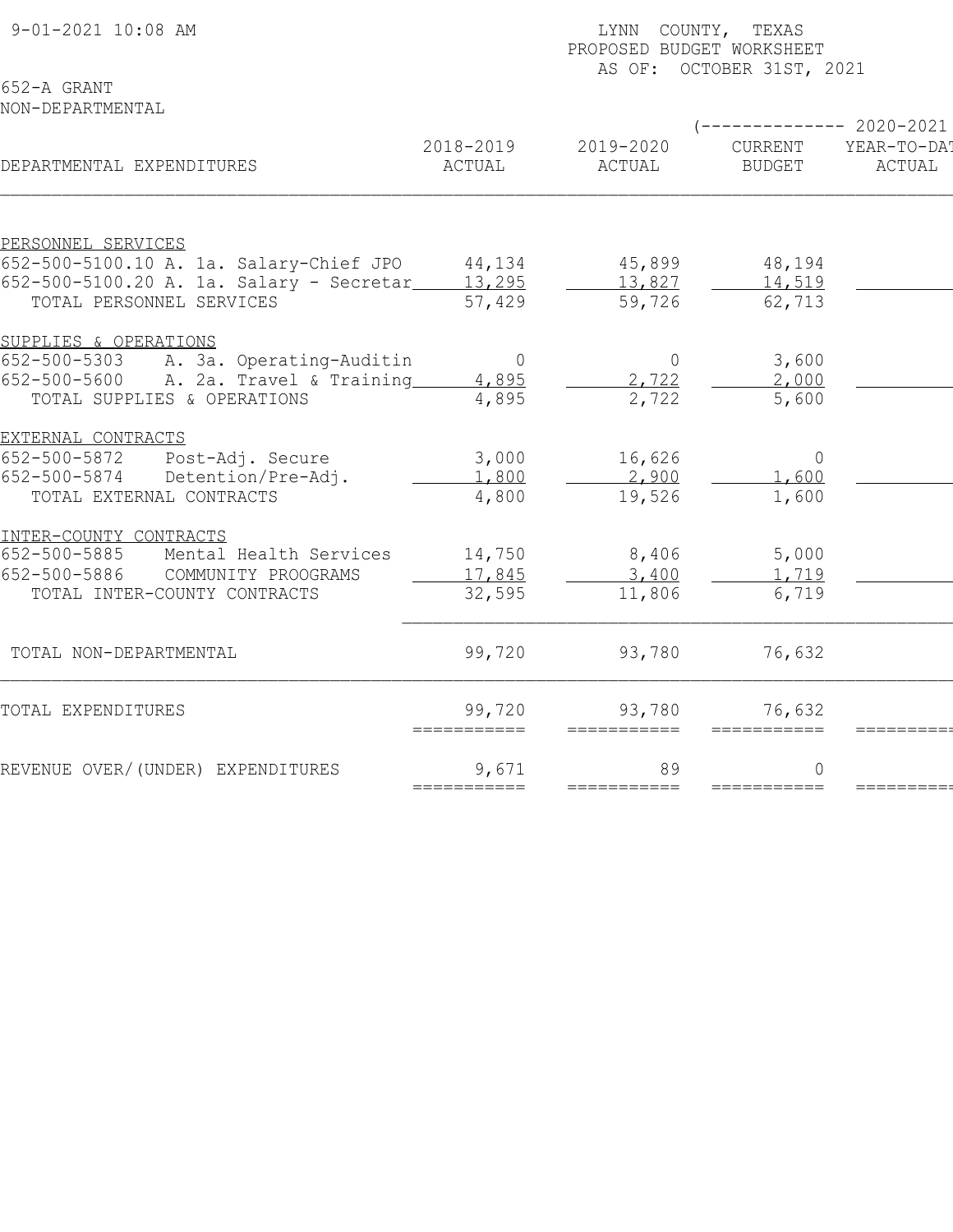| 9-01-2021 10:08 AM<br>653-R GRANT                                                                        |                      | COUNTY, TEXAS<br>LYNN<br>PROPOSED BUDGET WORKSHEET<br>AS OF: OCTOBER 31ST, 2021 |                                                |                       |  |  |
|----------------------------------------------------------------------------------------------------------|----------------------|---------------------------------------------------------------------------------|------------------------------------------------|-----------------------|--|--|
| REVENUES                                                                                                 | 2018-2019<br>ACTUAL  | 2019-2020<br>ACTUAL                                                             | (-------------- 2020-2021<br>CURRENT<br>BUDGET | YEAR-TO-DAT<br>ACTUAL |  |  |
| NON-DEPARTMENTAL<br>================                                                                     |                      |                                                                                 |                                                |                       |  |  |
| INTERGOVERNMENT REVENUES<br>653-400-4202 Probation Rev - R Grant 1,045<br>TOTAL INTERGOVERNMENT REVENUES | 1,045                | 89,748<br>89,748                                                                | 866<br>866                                     |                       |  |  |
| OTHER SOURCES & USES<br>653-400-4902 Transfer To/From Other F_____ 2,755<br>TOTAL OTHER SOURCES & USES   | 2,755                |                                                                                 |                                                |                       |  |  |
| TOTAL NON-DEPARTMENTAL                                                                                   | 3,800                | 89,748                                                                          | 866                                            |                       |  |  |
| TOTAL REVENUES                                                                                           | 3,800<br>=========== | 89,748<br>===========                                                           | 866                                            |                       |  |  |
|                                                                                                          |                      |                                                                                 |                                                |                       |  |  |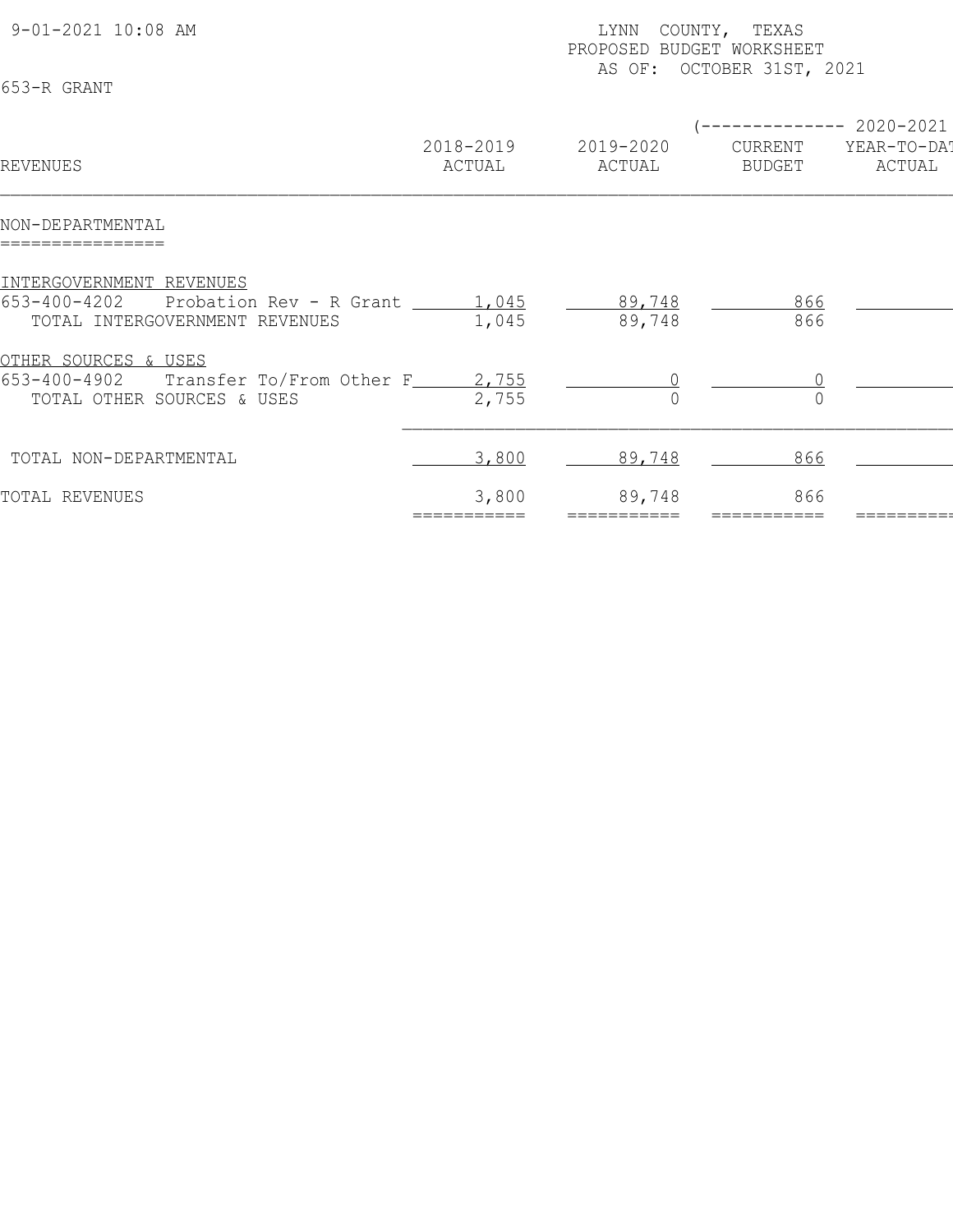| 9-01-2021 10:08 AM<br>653-R GRANT        | COUNTY, TEXAS<br>LYNN<br>PROPOSED BUDGET WORKSHEET<br>AS OF: OCTOBER 31ST, 2021 |                       |                |                                     |  |  |
|------------------------------------------|---------------------------------------------------------------------------------|-----------------------|----------------|-------------------------------------|--|--|
| NON-DEPARTMENTAL                         | 2018-2019                                                                       | 2019-2020             | CURRENT        | $-------- 2020-2021$<br>YEAR-TO-DAT |  |  |
| DEPARTMENTAL EXPENDITURES                | ACTUAL                                                                          | ACTUAL                | <b>BUDGET</b>  | ACTUAL                              |  |  |
| PERSONNEL SERVICES                       |                                                                                 |                       |                |                                     |  |  |
| 653-500-5100.10 A. 1a. Salary - JPD Secr | $\cup$                                                                          | 1,710                 | $\overline{0}$ |                                     |  |  |
| 653-500-5100.20 A. 1a. Salary - Other    |                                                                                 | 1,710                 |                |                                     |  |  |
| TOTAL PERSONNEL SERVICES                 | $\cap$                                                                          | 3,420                 |                |                                     |  |  |
| <u>EXTERNAL CONTRACTS</u>                |                                                                                 |                       |                |                                     |  |  |
| 653-500-5871<br>R. Tele Counseling       | 1,042                                                                           | 71,328                | 866            |                                     |  |  |
| TOTAL EXTERNAL CONTRACTS                 | 1,042                                                                           | 71,328                | 866            |                                     |  |  |
| TOTAL NON-DEPARTMENTAL                   | 1,042                                                                           | 74,748                | 866            |                                     |  |  |
| TOTAL EXPENDITURES                       | 1,042<br>===========                                                            | 74,748<br>=========== | 866            |                                     |  |  |
| REVENUE OVER/(UNDER) EXPENDITURES        | 2,758<br>===========                                                            | 15,000<br>=========== | $\Omega$       |                                     |  |  |
|                                          |                                                                                 |                       |                |                                     |  |  |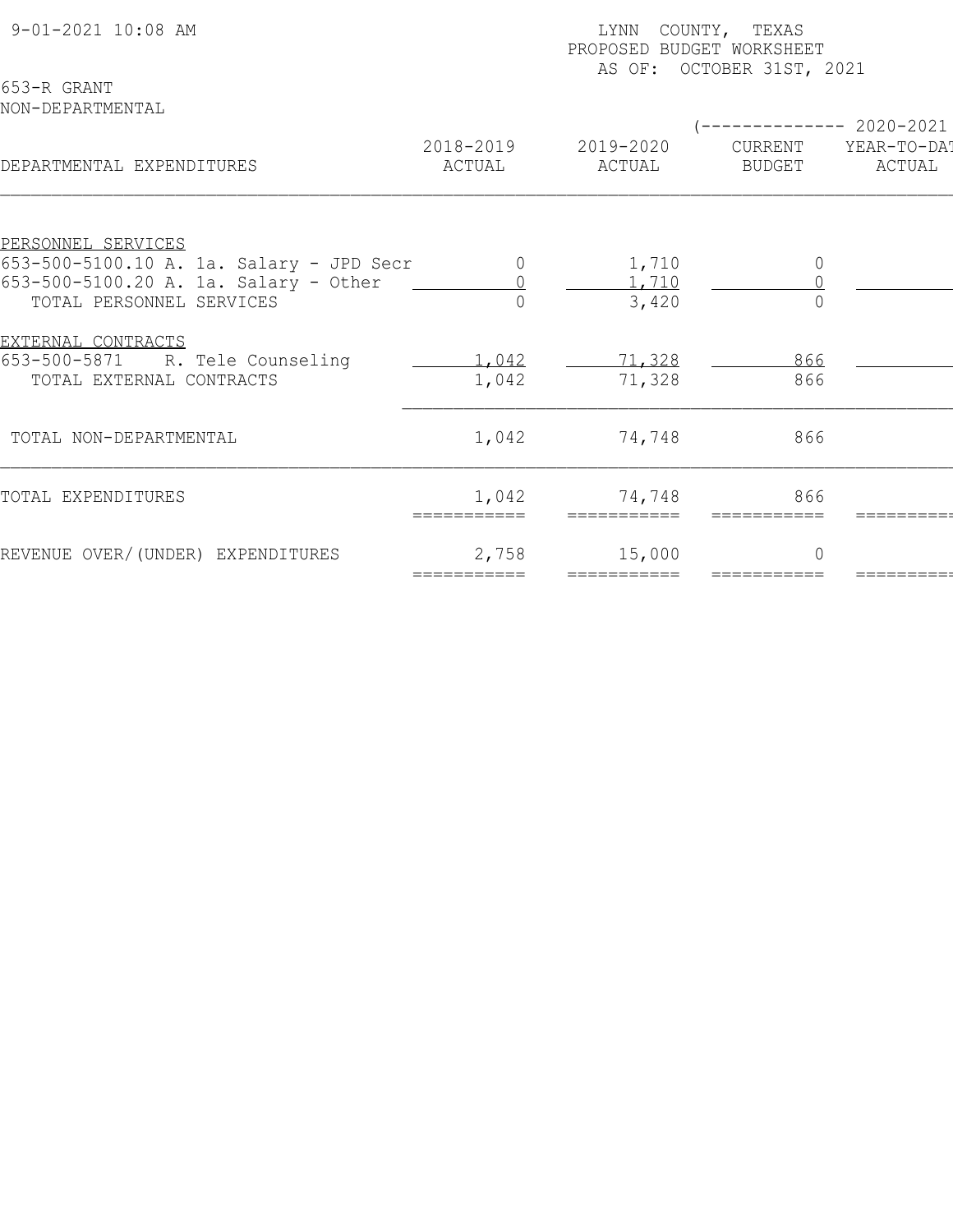| 9-01-2021 10:08 AM<br>LYNN COUNTY, TEXAS<br>PROPOSED BUDGET WORKSHEET<br>AS OF: OCTOBER 31ST, 2021 |                       |                       |                          |                        |
|----------------------------------------------------------------------------------------------------|-----------------------|-----------------------|--------------------------|------------------------|
| 800-CVA                                                                                            |                       |                       |                          |                        |
|                                                                                                    |                       |                       |                          | ------------ 2020-2021 |
| REVENUES                                                                                           | 2018-2019<br>ACTUAL   | 2019-2020<br>ACTUAL   | CURRENT<br><b>BUDGET</b> | YEAR-TO-DA!<br>ACTUAL  |
| NON-DEPARTMENTAL<br>================                                                               |                       |                       |                          |                        |
| INTERGOVERNMENT REVENUES                                                                           |                       |                       |                          |                        |
| $800 - 400 - 4202$<br>State Rev - CVA                                                              | 72,635                | 41,881 (              | 60,037)                  |                        |
| 800-400-4202.21 State Rev - CVA                                                                    |                       |                       |                          |                        |
| TOTAL INTERGOVERNMENT REVENUES                                                                     | 72,635                | 41,881                | 60,037)                  |                        |
| FEE COLLECTION                                                                                     |                       |                       |                          |                        |
| 800-400-4400.21 Crime Victims Fees                                                                 |                       |                       |                          |                        |
| TOTAL FEE COLLECTION                                                                               |                       |                       | $\bigcap$                |                        |
| OTHER REVENUE                                                                                      |                       |                       |                          |                        |
| $800 - 400 - 4601$<br>Miscellaneous Income                                                         |                       |                       |                          |                        |
| TOTAL OTHER REVENUE                                                                                | 0                     |                       | $\Omega$                 |                        |
| <u>OTHER SOURCES &amp; USES</u>                                                                    |                       |                       |                          |                        |
| $800 - 400 - 4900$<br>Other Sources & Uses                                                         | $\overline{0}$        | $\overline{0}$        | $\overline{0}$           |                        |
| 800-400-4902<br>Transfer To/From Other F_____ 10,000                                               |                       |                       | 8,976)                   |                        |
| TOTAL OTHER SOURCES & USES                                                                         | 10,000                | $\overline{0}$        | 8,976)                   |                        |
| TOTAL NON-DEPARTMENTAL                                                                             | 82,635                | 41,881                | 69,013                   |                        |
| TOTAL REVENUES                                                                                     |                       |                       |                          |                        |
|                                                                                                    | 82,635<br>=========== | 41,881<br>=========== | 69,013)<br>===========   |                        |
|                                                                                                    |                       |                       |                          |                        |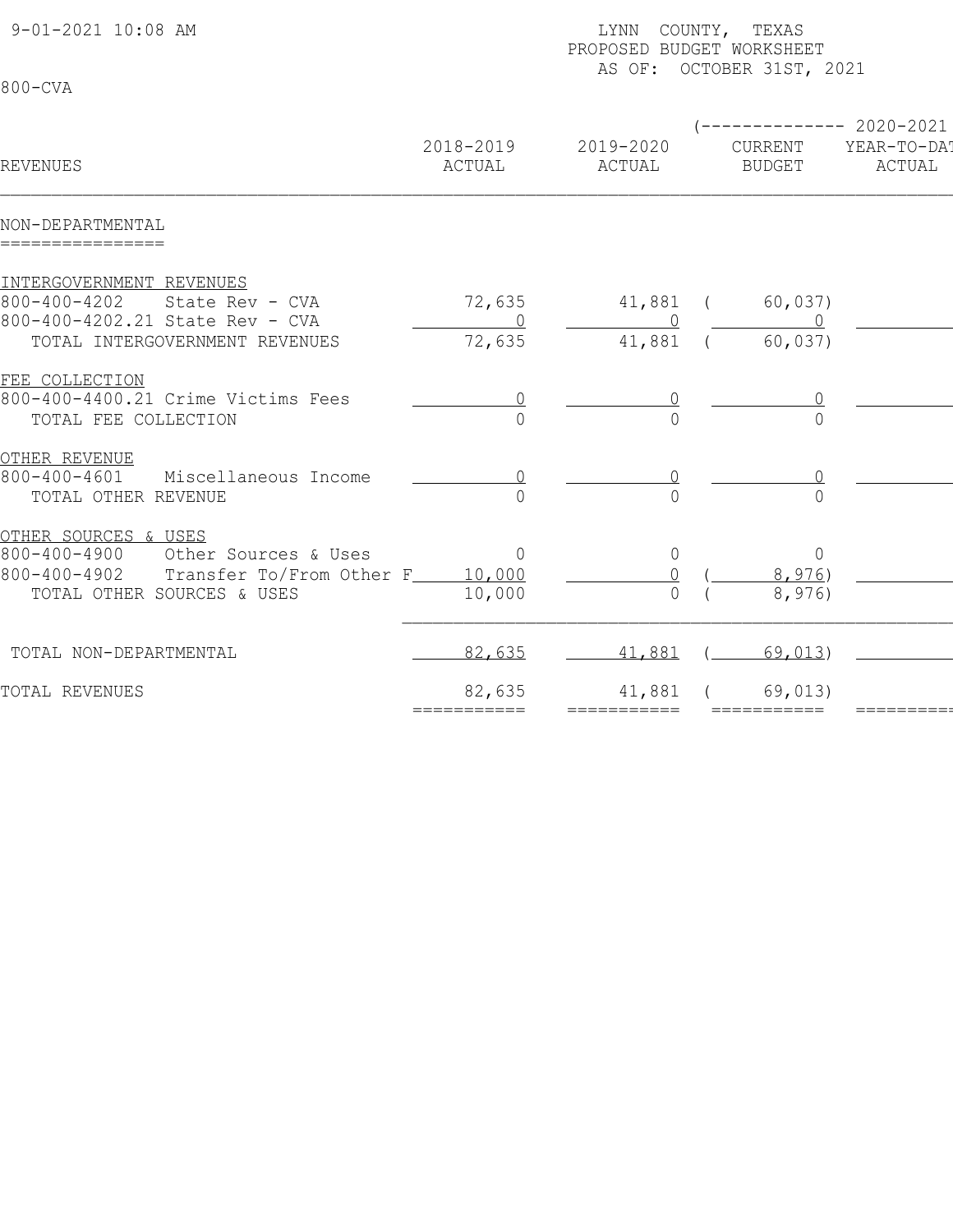| 9-01-2021 10:08 AM                       | COUNTY, TEXAS<br>LYNN<br>PROPOSED BUDGET WORKSHEET<br>AS OF: OCTOBER 31ST, 2021 |                       |                          |                       |  |
|------------------------------------------|---------------------------------------------------------------------------------|-----------------------|--------------------------|-----------------------|--|
| $800 - CVA$                              |                                                                                 |                       |                          |                       |  |
| NON-DEPARTMENTAL                         |                                                                                 |                       |                          |                       |  |
|                                          |                                                                                 |                       |                          | 2020-2021             |  |
| DEPARTMENTAL EXPENDITURES                | 2018-2019<br>ACTUAL                                                             | 2019-2020<br>ACTUAL   | CURRENT<br><b>BUDGET</b> | YEAR-TO-DA!<br>ACTUAL |  |
|                                          |                                                                                 |                       |                          |                       |  |
| PERSONNEL SERVICES                       |                                                                                 |                       |                          |                       |  |
| 800-500-5100<br>Salaries - CVA           | 36,869                                                                          | 36,749                | 36,750                   |                       |  |
| 800-500-5130.00 Unemployment Insurance   | $\Omega$                                                                        | $\overline{0}$        | 119                      |                       |  |
| 800-500-5140.00 Medicare Tax             | 536                                                                             | 514                   | 535                      |                       |  |
| 800-500-5150.00 Social Security          | 2,290                                                                           | 2,199                 | 2,280                    |                       |  |
| 800-500-5160.00 Health Insurance         | 10,495                                                                          | 10, 351               | 10,900                   |                       |  |
| 800-500-5170.00 Retirement               | 1,106                                                                           | 1,102                 | 1,105                    |                       |  |
| 800-500-5190.00 Workers Compensation     | $\overline{0}$                                                                  | $\Omega$              | 200                      |                       |  |
| TOTAL PERSONNEL SERVICES                 | 51,296                                                                          | 50,915                | 51,889                   |                       |  |
| SUPPLIES & OPERATIONS                    |                                                                                 |                       |                          |                       |  |
| 800-500-5200<br>Office Supplies          | 114                                                                             | 251                   | 2,165                    |                       |  |
| 800-500-5201<br>Scanners/Printers/Cartri | $\overline{0}$                                                                  | $\overline{0}$        | 625                      |                       |  |
| 800-500-5202<br>Chairs                   | 328                                                                             | $\Omega$              | 600                      |                       |  |
| 800-500-5203<br>New Computer             | 879                                                                             | $\overline{0}$        | 1,200                    |                       |  |
| Volunteer<br>$800 - 500 - 5204$          | $\Omega$                                                                        | $\overline{0}$        | 0                        |                       |  |
| Telephone/Cell Phone<br>800-500-5400     | 3,010                                                                           | 2,873                 | 5,417                    |                       |  |
| 800-500-5600<br>Travel & Education       | 1,559                                                                           | 350                   | 7,092                    |                       |  |
| 800-500-5601<br>Mileage                  | 0                                                                               | $\overline{0}$        | 3,835                    |                       |  |
| 800-500-5702<br>Computer Software        | 848                                                                             | 979                   | 2,500                    |                       |  |
| 800-500-5702.01 Appriss Grant            | $\overline{0}$                                                                  | 8,013                 | $\theta$                 |                       |  |
| 800-500-5703<br>Building Rent            | $\cap$                                                                          | $\cap$                | 6,000                    |                       |  |
| TOTAL SUPPLIES & OPERATIONS              | 6,737                                                                           | 12,466                | 29,434                   |                       |  |
| CAPITAL OUTLAY & OTHER                   |                                                                                 |                       |                          |                       |  |
| 800-500-5980<br>Food & Clothing          |                                                                                 |                       | 650                      |                       |  |
| TOTAL CAPITAL OUTLAY & OTHER             |                                                                                 |                       | 650                      |                       |  |
|                                          |                                                                                 |                       |                          |                       |  |
| TOTAL NON-DEPARTMENTAL                   | 58,034                                                                          | 63,381                | 81,973                   |                       |  |
| TOTAL EXPENDITURES                       | 58,034<br>===========                                                           | 63,381<br>=========== | 81,973<br>===========    |                       |  |
| REVENUE OVER/(UNDER) EXPENDITURES        | 24,601                                                                          | $21,500$ (            | 150,986)                 |                       |  |
|                                          | ===========                                                                     |                       |                          |                       |  |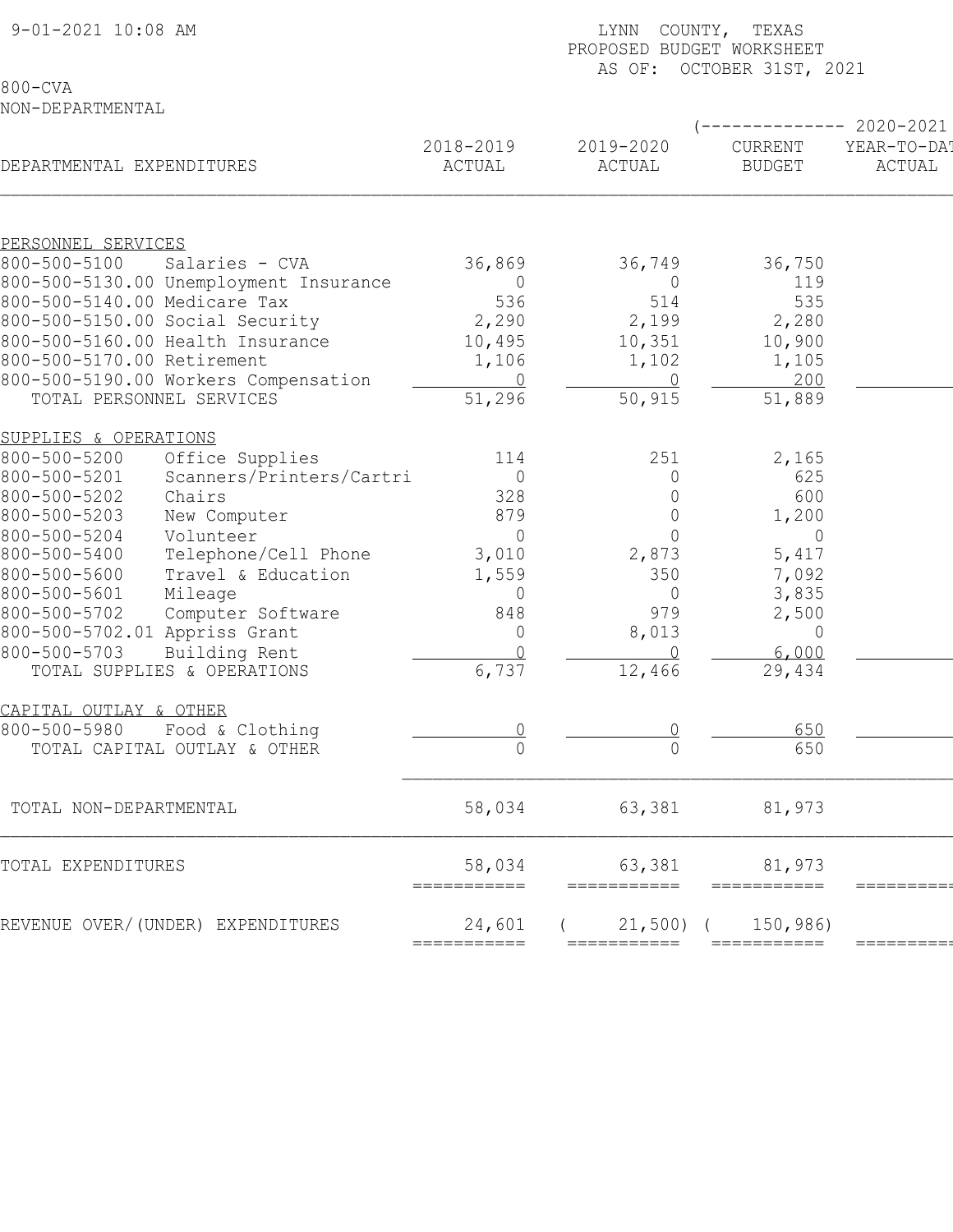| 9-01-2021 10:08 AM<br>999-POOLED CASH FUND               | TEXAS<br>COUNTY,<br>LYNN<br>PROPOSED BUDGET WORKSHEET<br>AS OF: OCTOBER 31ST, 2021 |                                      |                                           |                                    |  |
|----------------------------------------------------------|------------------------------------------------------------------------------------|--------------------------------------|-------------------------------------------|------------------------------------|--|
| REVENUES                                                 | 2018-2019<br>ACTUAL                                                                | 2019-2020<br>ACTUAL                  | -------------<br>CURRENT<br><b>BUDGET</b> | 2020-2021<br>YEAR-TO-DAT<br>ACTUAL |  |
| NON-DEPARTMENTAL<br>________________<br>________________ |                                                                                    |                                      |                                           |                                    |  |
| TOTAL NON-DEPARTMENTAL                                   |                                                                                    |                                      |                                           |                                    |  |
| TOTAL REVENUES                                           | $\sqrt{ }$<br>___________<br>___________                                           | $\cap$<br>___________<br>___________ | ∩<br>___________<br>___________           | _________<br>—————————             |  |